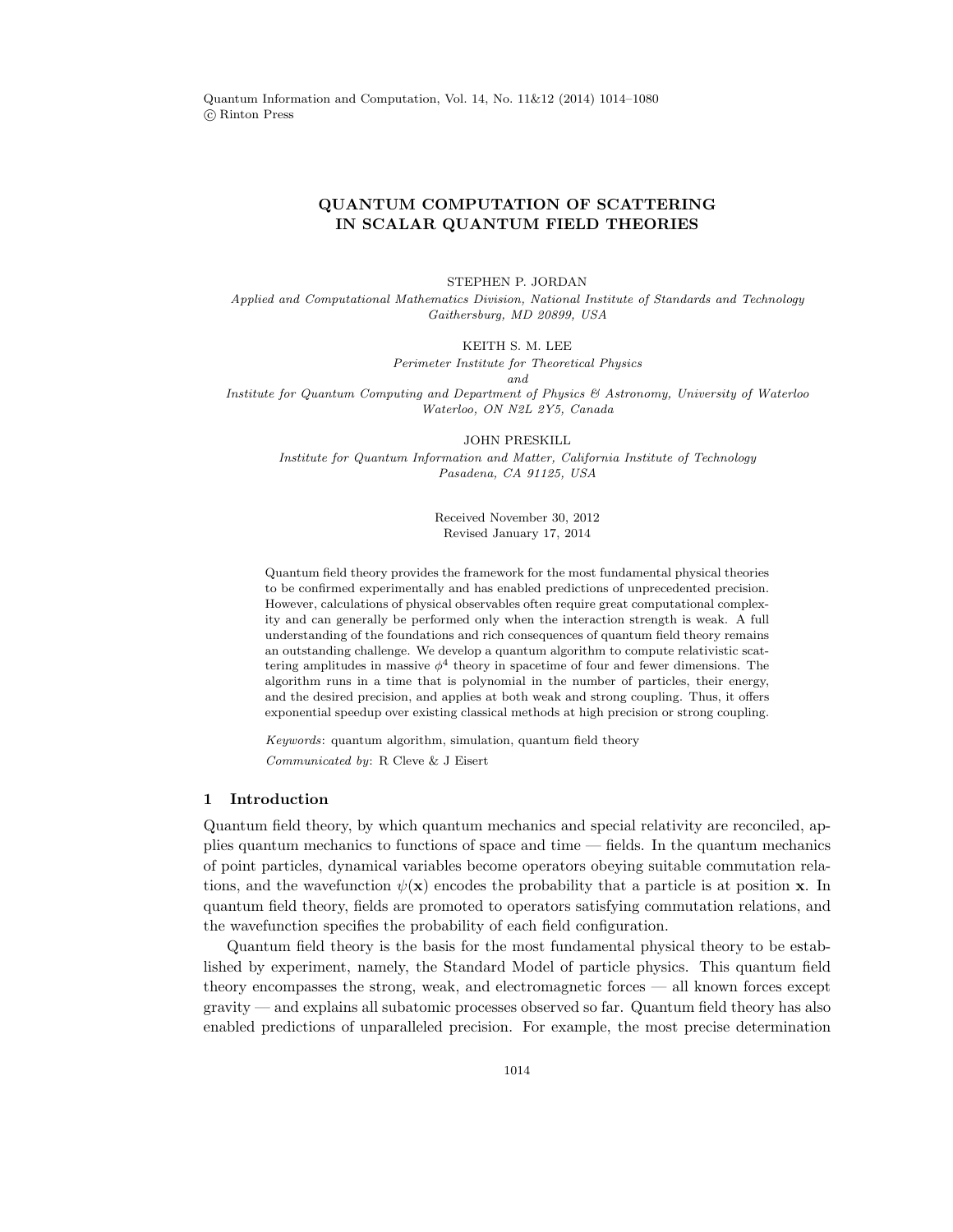of the fine-structure constant (a measure of the strength of the electromagnetic force) uses quantum electrodynamics (QED) theory and the electron magnetic moment; it gives [1]

$$
\alpha_{\rm em}^{-1} = 137.035\,999\,084\,\left[0.37\,\text{ppb}\right],\tag{1}
$$

in excellent agreement with the next most precise independent determinations [2, 3].

To compare the predictions of quantum field theories with experimental results from particle accelerators, one typically calculates scattering amplitudes, using a perturbative expansion in powers of the coupling constant, which quantifies the strength of interactions between particles. These perturbative calculations are greatly simplified through the use of Feynman diagrams. Nevertheless, the number of Feynman diagrams needed to evaluate a scattering process involving  $n$  particles scales factorially with both the order in the perturbative expansion and n. Many-particle scattering processes can be phenomenologically important: for example, in a strongly coupled quantum field theory, the collision of two highly relativistic particles (with momentum much larger than mass,  $|\mathbf{p}| \gg m$ ) can produce a shower of  $n_{\text{out}} \sim |\mathbf{p}|/m$  outgoing particles.

In cases where the coupling constant is strong, such as at low energies in quantum chromodynamics (QCD), the quantum field theory governing nuclear physics, perturbative techniques break down. Strongly coupled quantum field theories can be studied on supercomputers via a method called lattice field theory. However, lattice field theory is useful only for computing static quantities such as mass ratios and cannot predict dynamical quantities such as scattering amplitudes.

In this work we develop a quantum algorithm to calculate scattering amplitudes in a massive quantum field theory with a quartic self-interaction, called  $\phi^4$  theory. The complexity of our algorithm is polynomial in the time and volume being simulated, the number of external particles, and the energy scale. The algorithm enables the calculation of amplitudes to arbitrarily high precision, and at strong coupling. Specifically, the asymptotic scaling of the number of quantum gates,  $G_{weak}$ , required to sample from scattering probabilities in the weakly coupled,  $(d + 1)$ -dimensional theory with an error of order  $\epsilon$  is (§3.2)

$$
G_{\rm weak} = \left\{ \begin{array}{ll} \left(\frac{1}{\epsilon}\right)^{1.5+o(1)}, & d=1\,, \\ \left(\frac{1}{\epsilon}\right)^{2.376+o(1)}, & d=2\,, \\ \left(\frac{1}{\epsilon}\right)^{5.5+o(1)}, & d=3\,. \end{array} \right.
$$

For the strongly coupled theory, the asymptotic scaling is given in Table 1 of §3.2. The minimum number of (perfect) qubits required for a non-trivial simulation in  $D = 2$  is estimated — necessarily crudely — to be on the order of a thousand to ten thousand, corresponding to  $\epsilon$  ranging from 10% to 1% (see Appendix F).

There are at least three motivations for this work. First, there is a familiar motivation: the search for new problems that can be solved more efficiently by a quantum algorithm than by any existing classical algorithm. Secondly, one would like to know the physical limits of computation. What is the computational power of our universe? Since our most complete theory yet is the Standard Model, this is a question about the computational power of quantum field theories. Thirdly, we wish to learn more about the nature and foundations of quantum field theory itself. Indeed, history provides a precedent: Wilson discovered deep insights — of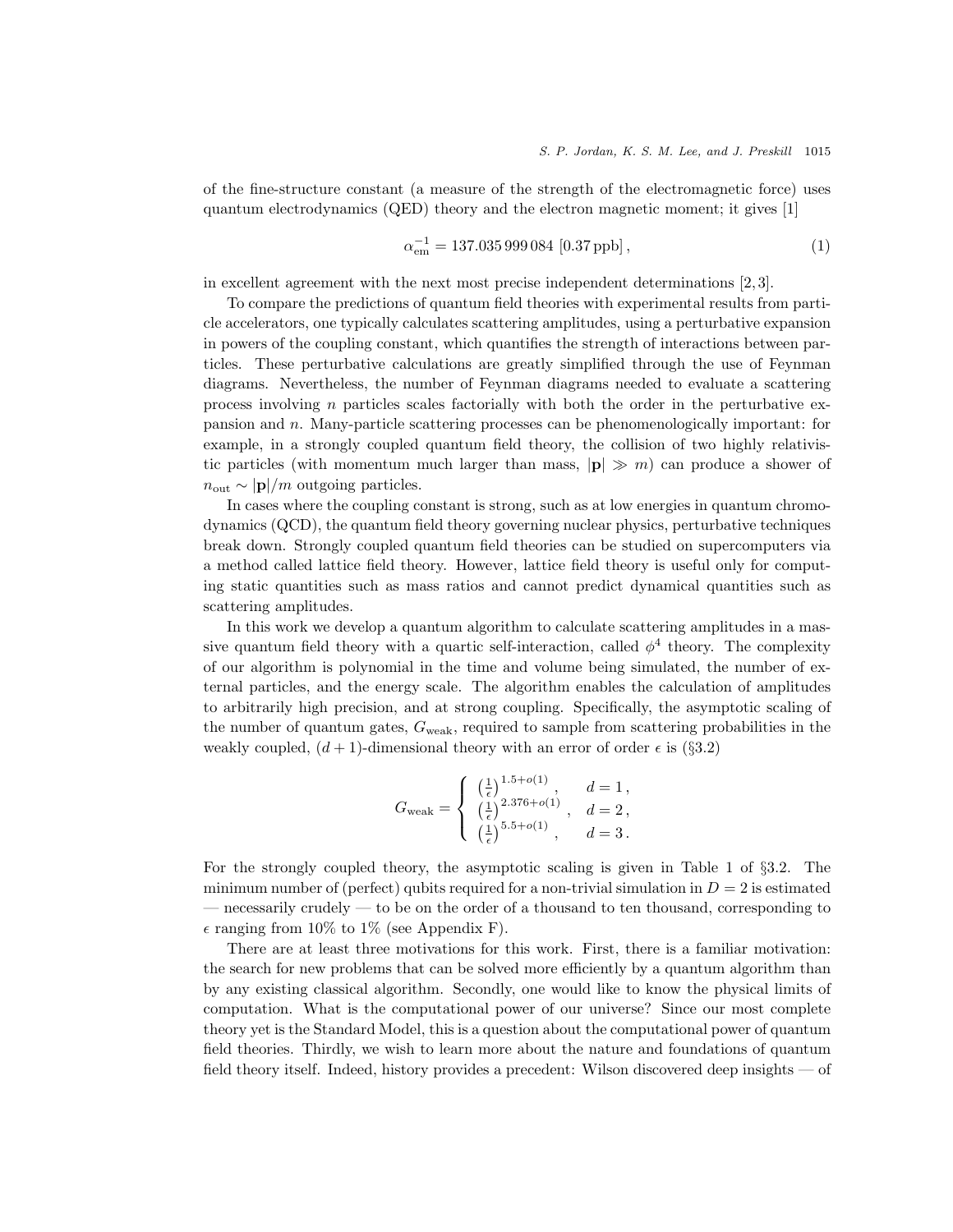great conceptual and technical significance — about quantum field theory through his work on simulating it on classical computers [4].

The extensive efforts that are currently being made to build a quantum computer are largely motivated by the discovery of a small number of quantum algorithms that can solve certain computational problems in exponentially fewer steps (as a function of input size) than the best existing classical algorithms. The most famous example is Shor's quantum algorithm for prime factorization of an *n*-bit integer in  $O(n^2 \log n \log \log n)$  steps [5]. In comparison, the fastest known classical algorithm uses  $2^{O(n^{1/3}(\log n)^{2/3})}$  steps [6]. There has now been a large amount of effort devoted to finding additional quantum algorithms offering exponential speedup. This turns out to be very difficult. At present, only relatively few problems have been discovered admitting exponential quantum speedup [7], including simulating nonrelativistic many-body quantum systems, estimating certain topological invariants such as Jones polynomials, and solving certain number-theory problems such as Pell's equation.

The theory of classical computation was put on a firm foundation by proofs that Turing machines, possibly supplemented by random-number generation, can efficiently simulate classical systems and, in particular, all other proposed models of universal classical computation. Thus, computational-complexity results obtained within the Turing machine model, or any of the equivalent models, are universally applicable, up to polynomial factors. The field of quantum computing originated with Feynman's observation that quantum-mechanical systems represent an apparent exception to this efficient mutual simulability: simulating quantummechanical systems with  $n$  degrees of freedom on a classical computer requires time scaling exponentially in  $n \times 8$ . Feynman conjectured that this exception was an indication of two classes of computation: classical and quantum, with all quantum models able to simulate each other efficiently, and all classical models able to simulate each other, but not quantum models, efficiently.

In 1985, Deutsch defined quantum Turing machines and proposed them as a concrete model of a universal quantum computer able efficiently to simulate all others [9]. Subsequently proposed models of quantum computation, such as the quantum circuit model [10], continuous [11] and discrete [12] quantum walks, topological quantum computers [13], and adiabatic quantum computers [14], have all been proven to be polynomially equivalent to the quantum Turing machine model [15–20]. Today, the model of quantum computation most widely used by theorists is the quantum circuit model. Feynman's original question about whether a universal quantum computer can efficiently simulate not only other models of quantum computation but also naturally occurring quantum systems has also been addressed: quantum circuits have been designed to simulate the evolution for time  $t$  of systems of  $n$  nonrelativistic particles using  $poly(n, t)$  gates [21–24].

Whether quantum circuits can efficiently simulate quantum field theories has remained an open question. Interactions between fields are nonlinear (that is, there are nonlinearities in the equations of motion), so the dynamics of an interacting theory is non-trivial to compute. Interactions are also local, occurring at a point in spacetime, and hence there are infinitely many degrees of freedom even within a finite volume. Thus, known techniques for simulating the dynamics of many-body quantum-mechanical systems do not directly apply. If quantum field theories could not be simulated in polynomial time by quantum circuits, this would undermine the status of quantum circuits as a universal model of quantum computation and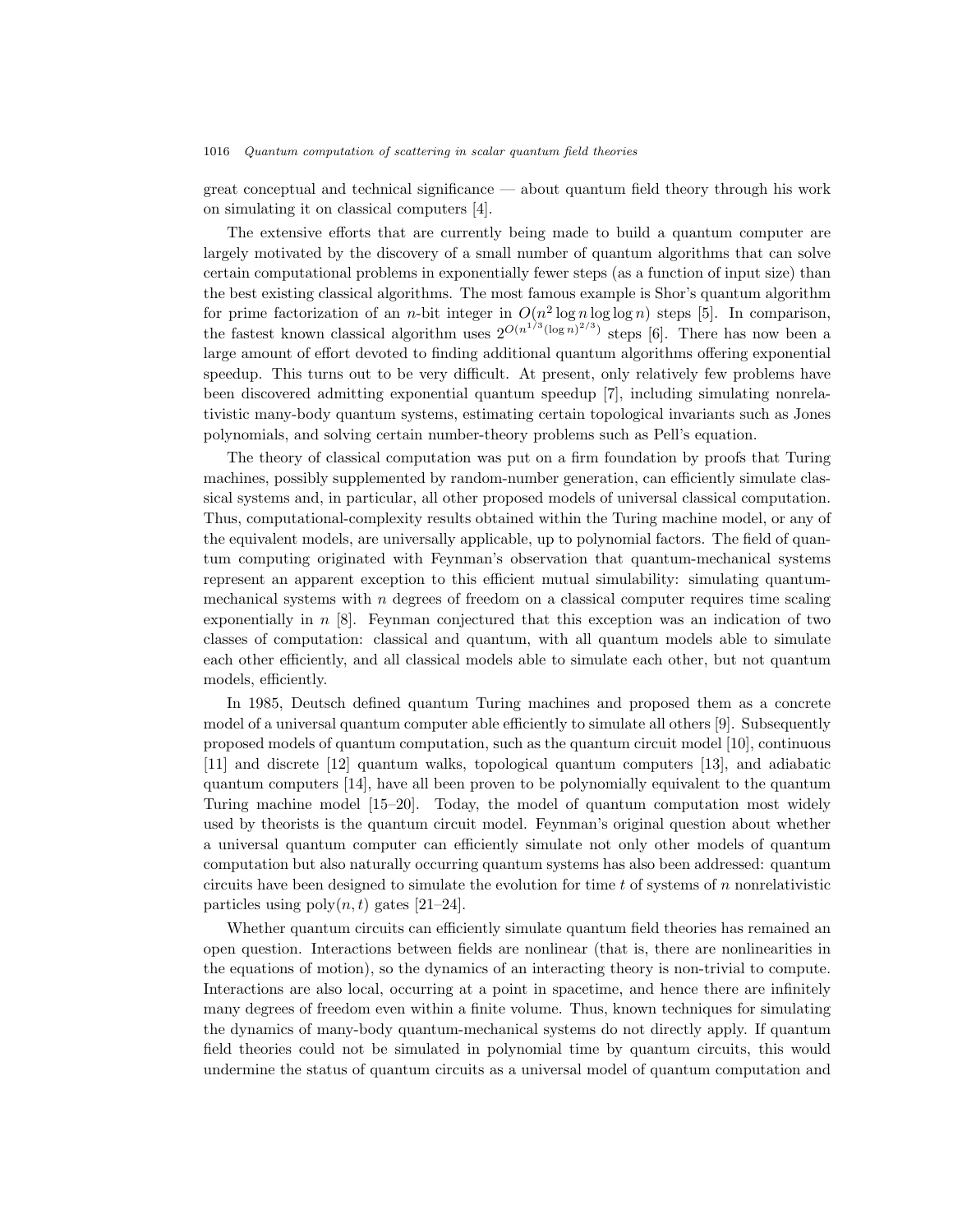raise the possibility of quantum field computers, exponentially faster for certain tasks than even quantum circuits.

Known classical methods for simulating quantum field theory require, on worst-case instances, exponential time to compute scattering amplitudes. Moreover, complexity theory provides reasons to believe that this is a fundamental barrier for all classical algorithms. It is generally believed that, in principle, a quantum computer could be built from known forms of matter. (The obstacles are mainly related to achieving high precision and good isolation from noise.) Thus, the quantum field theory governing known forms of matter (the Standard Model) should be sufficiently rich to model an idealized universal quantum computer. Hence, polynomial-time classical simulation of the Standard Model should be impossible, unless all quantum computations can be efficiently performed by classical computers. One could restate this claim in the language of complexity theory as a formal conjecture: the problem of simulating the Standard Model is BQP-hard and therefore cannot be contained in P unless  $P = BQP$ .

When one simulates classical physics, it is standard to discretize space using a lattice. The same thing can be done in quantum field theory, and this method underlies the lattice field theory calculations extensively used in supercomputer studies of quantum chromodynamics. To simulate a typical process at energy scale  $E$ , it is believed to suffice if one chooses a lattice spacing small compared with  $\frac{\hbar c}{E}$ . However, discretizing a quantum field theory involves special difficulties unfamiliar from the classical context. A discretized system from classical physics converges to a continuum limit when one straightforwardly takes the lattice spacing to zero. In contrast, continuum limits of quantum field theories are achieved only through careful adjustment of the parameters of the Hamiltonian (or, equivalently, Lagrangian) as a function of the lattice spacing. This is the process of renormalization, which we discuss in  $\S 2.1.2$ , and it is an important consideration in the analysis of quantum (or classical) algorithms for simulating quantum field theories. In §5.3 we use methods of effective field theory to make a detailed analysis of the errors introduced to our simulation by discretization.

Once discretized, a quantum field theory becomes essentially an ordinary many-body quantum-mechanical system, whose evolution can be efficiently simulated on quantum computers with established methods [25]. However, a full simulation includes, in addition to time evolution, preparation of a physically meaningful initial state, and final measurement of physically relevant observables. The state preparation and measurements depend strongly on the underlying physics and must be analyzed on a case-by-case basis. In §3 we propose an adiabatic method for preparing wavepacket states of  $\phi^4$  theory, and in §4.2 we analyze its complexity. Adiabatic state preparation is widely used to prepare energy eigenstates in quantum-simulation algorithms (see, for example, [26]). Our extension of this technique counteracts the dynamical phases associated with the different energy eigenstates in superposition in a wavepacket. We construct observables for measuring the outcome of scattering events in §4.4 and §4.5. Our analysis of state preparation and discretization are two of the most important technical contributions of this paper.

The issue of gauge symmetries in quantum simulation of lattice field theories has been addressed in [25]. There is an extensive literature on analog simulation of interacting quantum field theories using ultracold atoms [27–38], trapped ions [39, 40], and Josephson-junction arrays [41]. Much work has also been done on analog simulation of special-relativistic quantum-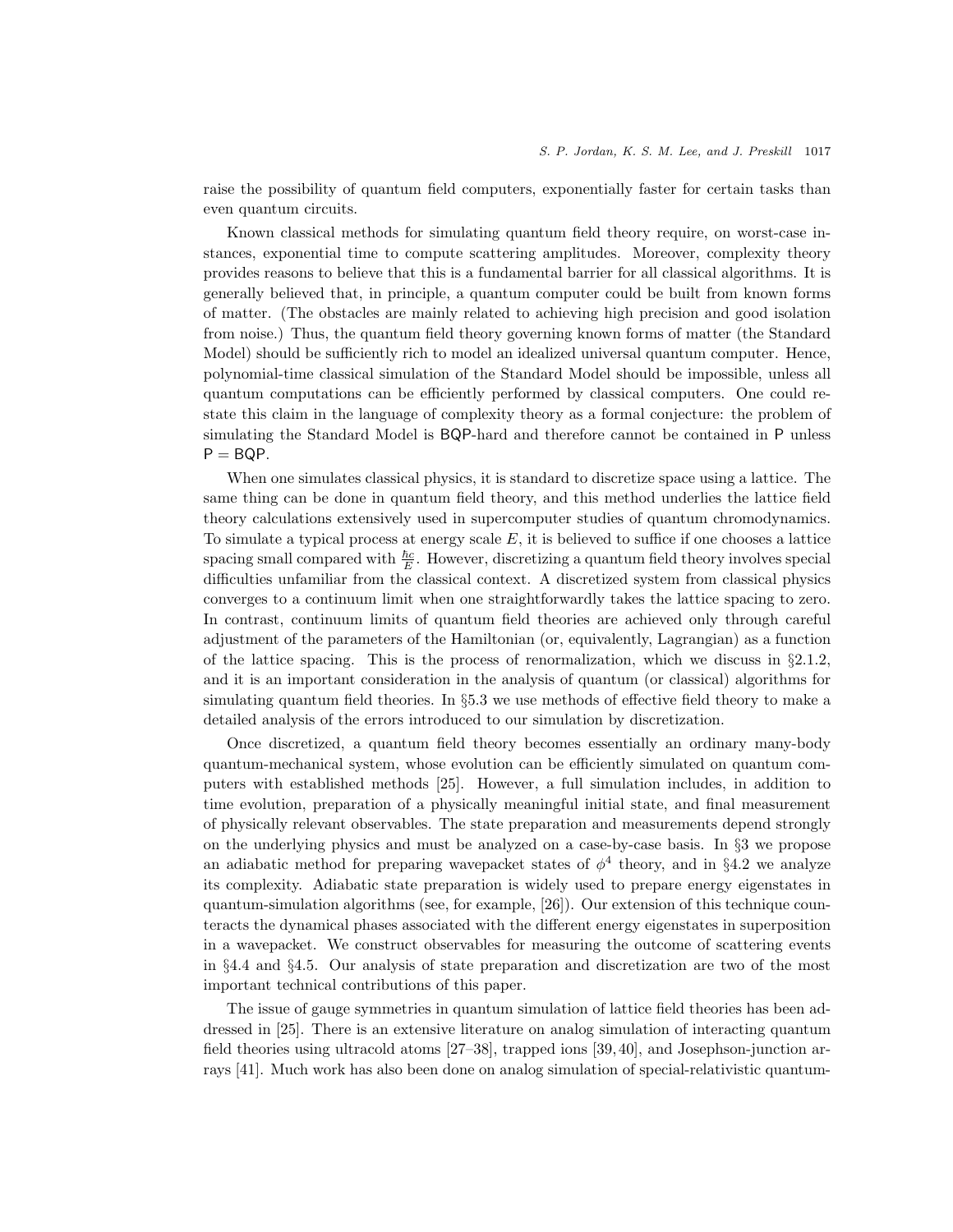mechanical effects such as Zitterbewegung and the Klein paradox, as well as general-relativistic quantum effects such as Hawking radiation. For recent reviews, see [42, 43]. Our work, in contrast to these previous studies, addresses digital quantum simulation, with explicit consideration of convergence to the continuum limit and efficient preparation of wavepacket states for the computation of dynamical quantities such as scattering probabilities. Our analysis includes error estimates of all parts of our algorithm.

The experimental implementations of Hamiltonians approximating lattice theories could be viewed as specialized quantum computers. However, they differ from the quantum circuit model considered here in that they are a form of analog, rather than digital, quantum computation. The proofs that digital quantum computers can in principle perform universal, scalable, fault-tolerant computation (e.g. [13, 44, 45]) do not apply to analog quantum computers. The studies of analog and digital quantum simulation thus serve complementary purposes. By studying digital quantum simulation we may understand the ultimate abilities and limits of future large-scale quantum computers, whereas analog quantum simulation offers more specialized and less scalable techniques that are implementable with present-day technology.

Some of the techniques discussed in this paper may be useful for designing quantum algorithms to do things other than the simulation of high-energy physics. In particular, suppose one wishes to simulate the quantum dynamics of a crystal lattice. One could do this directly using the standard quantum algorithms for quantum simulation, and the resources would scale polynomially in the number of lattice sites. However, if the phenomena being studied are characterized by much longer length scales than the crystal lattice spacing, this direct approach may be unnecessarily costly. Instead, one could use the renormalization group to obtain an effective Hamiltonian on a coarse-grained lattice and then simulate that using the standard techniques.

The rest of this paper is organized as follows. Section 2 presents background material on quantum field theory and quantum computing. In §3, we describe our quantum algorithm and discuss its complexity. We analyze the algorithm in detail in §4, and we derive a number of quantum field-theoretical results in §5. Section 6 gives our conclusions.

### 2 Background

Our presentation is intended to be self-contained and accessible to a broad audience.<sup> $a$ </sup> Section 2.1 describes some basic concepts of quantum field theory drawn upon in this work. For simplicity, the discussion is restricted to the scalar  $\phi^4$  theory, which is the focus of this paper. Section 2.2 gives an overview of the standard techniques in quantum computing that are used in our algorithm. For reference, notation introduced in this and subsequent sections is tabulated in Appendix A.

# 2.1 Quantum Field Theory

The scalar  $\phi^4$  quantum field theory in the continuum limit is relevant to diverse physical phenomena. In the Standard Model of particle physics, the Higgs boson endows mass to other particles. Its self-interactions are described by the (four-component)  $\phi^4$  theory. Additionally, the Euclidean versions of  $\phi^4$  theories have been highly successful in describing critical

 $a<sub>F</sub>$  a concise description of the main ideas, see [46].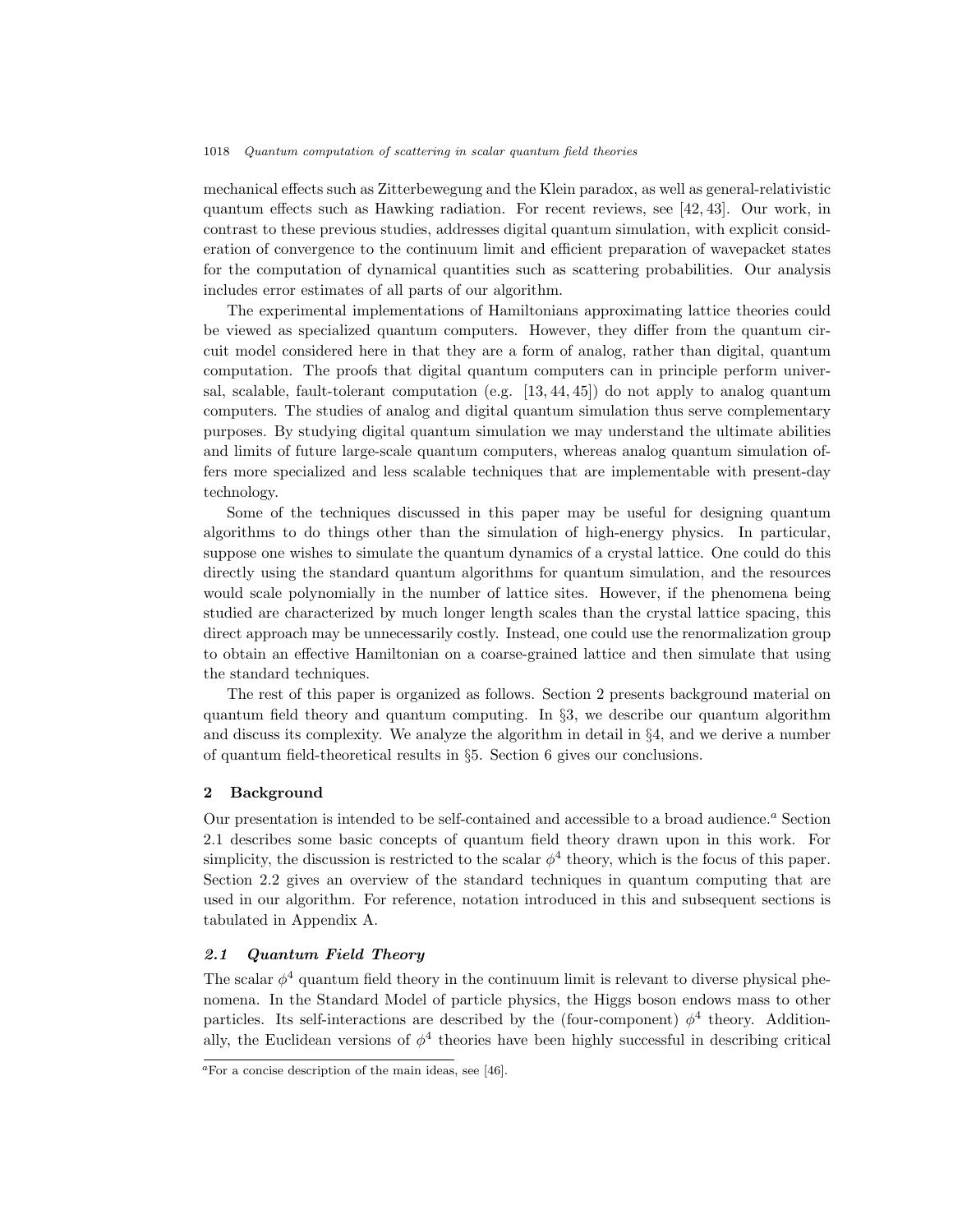phenomena and universality in statistical-mechanical systems.

The simplicity of  $\phi^4$  theory makes it suitable for studying challenging formal aspects of quantum field theory. The existence of the  $\phi^4$  continuum theory has been rigorously established in two [47–51] and three [52, 53] (spacetime) dimensions. The perturbative expansion for the scattering matrix has been shown to be asymptotic in two [54, 55] and three [56] dimensions. Furthermore, in those dimensions the Schwinger functions (Euclidean correlation functions) can be reconstructed from their perturbative expansions, that is, they are Borel summable [57–59]. In contrast, in five or more dimensions,  $\phi^4$  theory is trivial [60,61], that is, the continuum limit is equivalent to a free theory. In the borderline case of four dimensions, obtaining a rigorous proof is still an open question, but the theory is believed to be trivial. Despite this, it is still an important theory: it is simply regarded as an effective field theory valid below some high-energy cutoff.

One possibility for attempting to construct a continuum theory in an infinite volume is to define a theory on a finite lattice and then study the limits as the lattice spacing is taken to zero and the volume to infinity. In the following, we present a lattice theory and its continuum limit in a manner directly corresponding to the basis of our algorithm. From a field theorist's perspective, the setup is therefore unorthodox in several respects. Only the spatial dimensions of the (Minkowski-space) theory are put on a lattice, as opposed to all spacetime dimensions of a Euclidean theory. The Schrödinger picture is used rather than the interaction picture, and the Hamiltonian formalism rather than the Lagrangian formalism. As is conventional in quantum field theory, we use units where  $\hbar = c = 1$ , so that all quantities have units of some power of mass. At the end, any necessary factors of  $\hbar$  and c can be reinserted by dimensional analysis.

# 2.1.1 Lattice  $\phi^4$  Theory

Let  $\Omega$  be a cubic lattice in d spatial dimensions with length L, volume  $V = L^d$ , lattice spacing a, and  $V = (L/a)^d$  lattice sites. Also let  $\hat{L} = L/a$ . For simplicity, we assume periodic boundary conditions, that is,

$$
\Omega = a\mathbb{Z}_{\hat{L}}^d.
$$
\n<sup>(2)</sup>

For each  $\mathbf{x} \in \Omega$ , let  $\phi(\mathbf{x})$  be a continuous, real degree of freedom interpreted as the field at  $\mathbf{x}$ , and  $\pi(\mathbf{x})$  the canonically conjugate variable to  $\phi(\mathbf{x})$ . By canonical quantization, these degrees of freedom are promoted to Hermitian operators with the following commutation relations:

$$
[\phi(\mathbf{x}), \pi(\mathbf{y})] = ia^{-d} \delta_{\mathbf{x}, \mathbf{y}} \mathbb{1},
$$
  

$$
[\phi(\mathbf{x}), \phi(\mathbf{y})] = [\pi(\mathbf{x}), \pi(\mathbf{y})] = 0.
$$
 (3)

Here, the factor of  $a^{-d}$  provides dimensions of  $(\text{length})^{-d}$ , matching a Dirac delta function in the d-dimensional continuum.  $\phi^4$  theory on the lattice  $\Omega$  is defined by the following Hamiltonian:

$$
H = \sum_{\mathbf{x}\in\Omega} a^d \left[ \frac{1}{2}\pi(\mathbf{x})^2 + \frac{1}{2}\left(\nabla_a\phi\right)^2(\mathbf{x}) + \frac{1}{2}m_0^2\phi(\mathbf{x})^2 + \frac{\lambda_0}{4!}\phi(\mathbf{x})^4 \right].
$$
 (4)

 $\nabla_a \phi$  denotes a discretized derivative, so that

$$
\left(\nabla_a \phi\right)^2 (\mathbf{x}) = \sum_{j=1}^d \left(\frac{\phi(\mathbf{x} + a\hat{r}_j) - \phi(\mathbf{x})}{a}\right)^2,\tag{5}
$$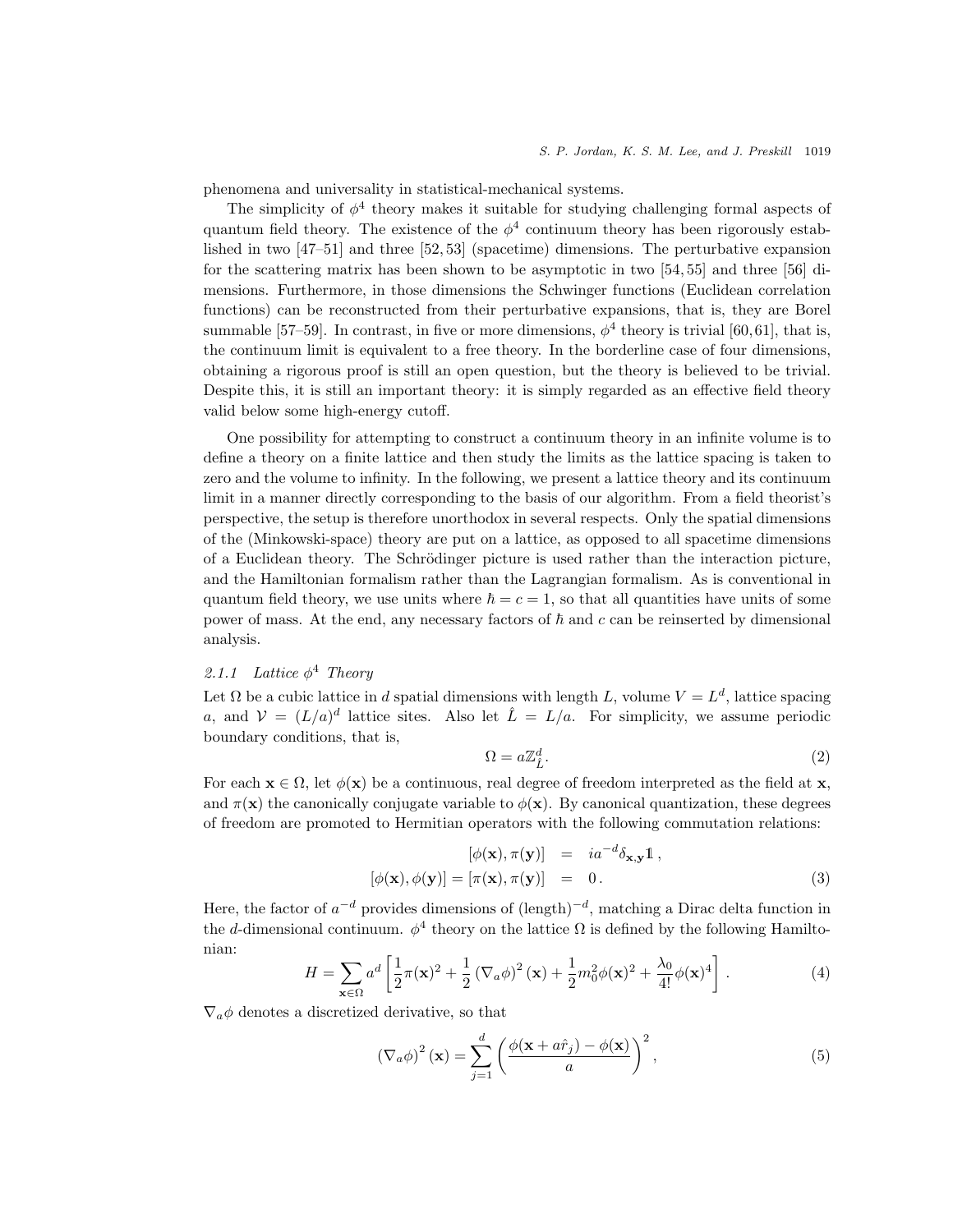where  $\hat{r}_1, \ldots, \hat{r}_d$  are unit vectors such that  $a\hat{r}_1, \ldots, a\hat{r}_d$  form the basis of the lattice  $\Omega$ . The ground state of H is called the vacuum and denoted  $|vac\rangle$ . It can be interpreted as the state in which there are no particles. The covariance matrix

$$
G(\mathbf{x} - \mathbf{y}) = \langle \text{vac} | \phi(\mathbf{x}) \phi(\mathbf{y}) | \text{vac} \rangle \tag{6}
$$

is very useful in quantum field theory and is referred to as the equal-time propagator. In the free theory ( $\lambda_0 = 0$ ), the equal-time propagator,  $G^{(0)}$ , can be exactly evaluated. Let Γ be the momentum-space lattice corresponding to  $\Omega$ :

$$
\Gamma = \frac{2\pi}{L} \mathbb{Z}_{\hat{L}}^d.
$$
\n(7)

Then,

$$
G^{(0)}(\mathbf{x} - \mathbf{y}) = \sum_{\mathbf{p} \in \Gamma} \frac{1}{L^d} \frac{1}{2\omega(\mathbf{p})} e^{i\mathbf{p} \cdot (\mathbf{x} - \mathbf{y})},\tag{8}
$$

where

$$
\omega(\mathbf{p}) = \sqrt{m_0^2 + \frac{4}{a^2} \sum_{j=1}^d \sin^2\left(\frac{a\mathbf{p} \cdot \hat{r}_j}{2}\right)}.
$$
\n(9)

Note that  $\sum_{\mathbf{x}\in\Omega}a^d \to \int d^dx$  as  $a\to 0$ , and  $\sum_{\mathbf{p}\in\Gamma}\frac{1}{L^d} \to \int \frac{d^dp}{(2\pi)^d}$  $\frac{d^2p}{(2\pi)^d}$  as  $L \to \infty$ .

Let  $H^{(0)}$  be the Hamiltonian of (4) with  $\lambda_0 = 0$ . One can exactly solve for the spectrum of  $H^{(0)}$  by rewriting it in terms of creation and annihilation operators,  $a_{\mathbf{p}}^{\dagger}$  and  $a_{\mathbf{p}}$ . For each  $p \in \Gamma$ , let

$$
a_{\mathbf{p}} = \sum_{\mathbf{x} \in \Omega} a^d e^{-i\mathbf{p} \cdot \mathbf{x}} \left[ \sqrt{\frac{\omega(\mathbf{p})}{2}} \phi(\mathbf{x}) + i \sqrt{\frac{1}{2\omega(\mathbf{p})}} \pi(\mathbf{x}) \right]. \tag{10}
$$

One can verify that

$$
\phi(\mathbf{x}) = \sum_{\mathbf{p} \in \Gamma} \frac{1}{L^d} e^{i\mathbf{p} \cdot \mathbf{x}} \sqrt{\frac{1}{2\omega(\mathbf{p})}} \left( a_{\mathbf{p}} + a_{-\mathbf{p}}^{\dagger} \right), \qquad (11)
$$

$$
\pi(\mathbf{x}) = -i \sum_{\mathbf{p} \in \Gamma} \frac{1}{L^d} e^{i\mathbf{p} \cdot \mathbf{x}} \sqrt{\frac{\omega(\mathbf{p})}{2}} \left( a_\mathbf{p} - a_{-\mathbf{p}}^\dagger \right) , \qquad (12)
$$

$$
H^{(0)} = \sum_{\mathbf{p} \in \Gamma} \frac{1}{L^d} \omega(\mathbf{p}) a_{\mathbf{p}}^\dagger a_{\mathbf{p}} + E^{(0)} \mathbb{1}, \qquad (13)
$$

$$
\left[a_{\mathbf{p}}, a_{\mathbf{q}}^{\dagger}\right] = L^d \delta_{\mathbf{p}, \mathbf{q}} \mathbb{1},\tag{14}
$$

$$
[a_{\mathbf{p}}, a_{\mathbf{q}}] = 0, \tag{15}
$$

with  $E^{(0)} = \sum_{\mathbf{p} \in \Gamma} \frac{1}{2} \omega(\mathbf{p})$ . In the limit  $L \to \infty$  we have  $[a_{\mathbf{p}}, a_{\mathbf{q}}^{\dagger}] \to (2\pi)^{d} \delta^{(d)}(\mathbf{p} - \mathbf{q})$ , which is the standard relation for bosonic creation and annihilation operators in quantum field theory.

Let  $|vac(0)\rangle$  denote the ground state of  $H^{(0)}$  ("the free vacuum"). By (13), (14), and (15), one sees that  $|\mathbf{p}\rangle \equiv L^{-d/2} a_{\mathbf{p}}^{\dagger} |\text{vac}(0)\rangle$  is an eigenstate of  $H^{(0)}$  of unit norm<sup>b</sup> with energy

 $\overline{b_{\text{The normalization }(\mathbf{p}_1, \ldots, \mathbf{p}_n|\mathbf{p}_1, \ldots, \mathbf{p}_n)} = 1$  is more convenient here than the standard relativistic normalization.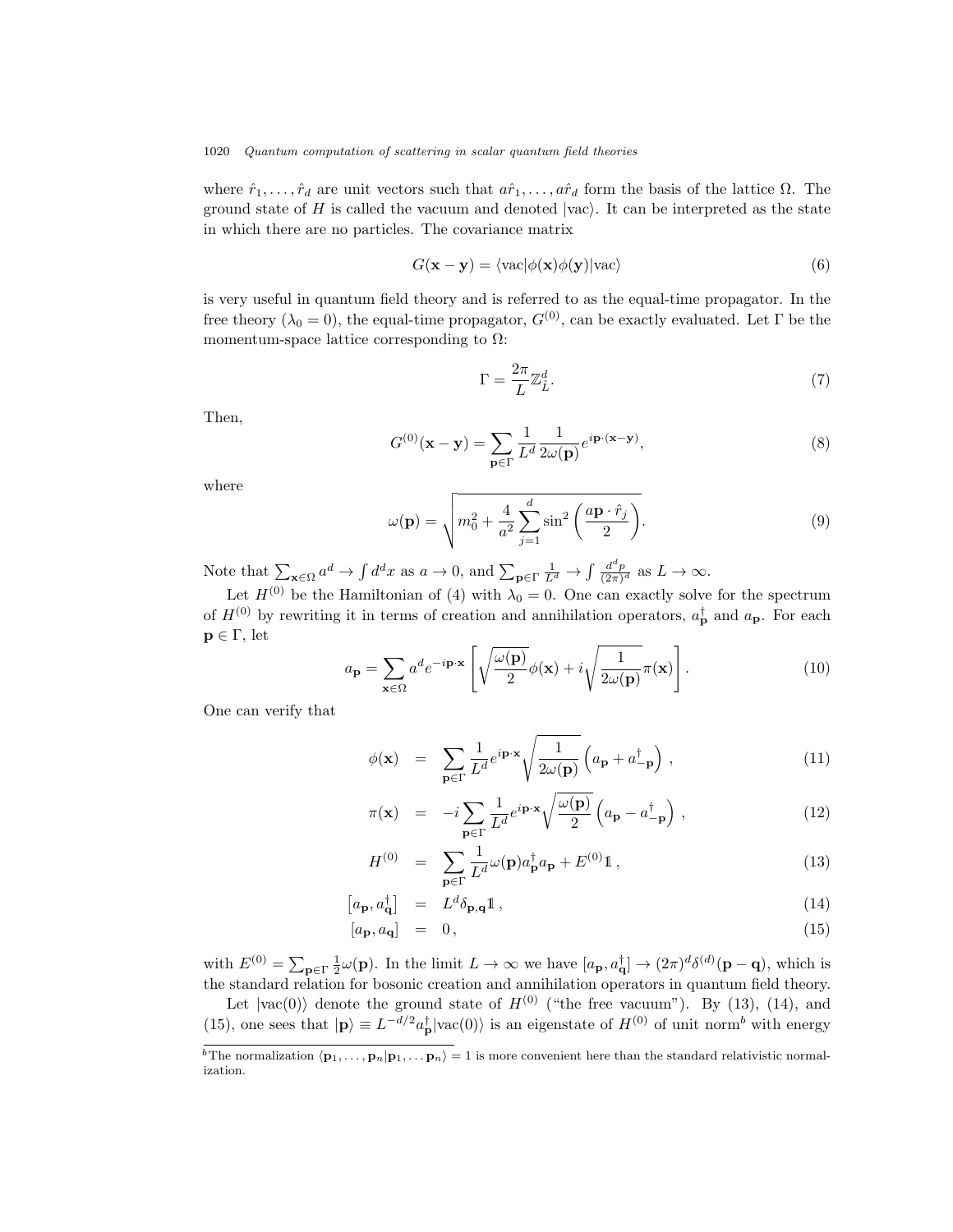$\omega(\mathbf{p})$ . This state can be interpreted as containing a single particle of momentum **p**. Applying additional creation operators with sharply defined momentum yields an eigenstate of  $H^{(0)}$ whose energy is simply the sum of the energies of the particles created. In this way, one obtains the entire spectrum of this non-interacting theory. A perfectly momentum-resolving particle detector can be modeled by the observable  $L^{-d}a_{\mathbf{p}}^{\dagger}a_{\mathbf{p}}$ , whose eigenvalues are integers that count how many particles are in momentum mode p.

In accordance with the uncertainty principle,  $L^{-d/2}a_{\mathbf{p}}^{\dagger}|\text{vac}(0)\rangle$  represents a particle completely delocalized in space. The state  $\phi(\mathbf{x})|\text{vac}(0)\rangle$  is interpreted as a single particle localized at **x** (up to normalization). Because  $a_p | \text{vac}(0) \rangle = 0$ ,  $\phi(\mathbf{x}) | \text{vac}(0) \rangle = a_{\mathbf{x}}^{\dagger} | \text{vac}(0) \rangle$ , where

$$
a_{\mathbf{x}}^{\dagger} = \sum_{\mathbf{p} \in \Gamma} \frac{1}{L^d} e^{-i\mathbf{p} \cdot \mathbf{x}} \sqrt{\frac{1}{2\omega(\mathbf{p})}} a_{\mathbf{p}}^{\dagger}.
$$
 (16)

In the nonrelativistic limit  $m_0 \gg |\mathbf{p}|$ , the factor of  $\frac{1}{\omega(\mathbf{p})}$  in (16) becomes approximately constant, and one recovers the familiar nonrelativistic Fourier relation between position-space and momentum-space wavefunctions.

We are able to solve for the spectrum of  $H^{(0)}$  in terms of non-interacting particles with sharply defined momentum. In an interacting quantum field theory, the momentum of individual particles is no longer conserved. Nevertheless, total momentum is conserved, and thus the single-particle subspace can be analyzed similarly to the non-interacting case. Specifically, by starting with the single-particle momentum-p eigenstate of the non-interacting theory,  $L^{-d/2}a_{\mathbf{p}}^{\dagger}|\text{vac}(0)\rangle$ , and then adiabatically turning on  $\lambda_0$ , one obtains an eigenstate of H, which can be interpreted as a single particle of momentum p of the interacting theory.

#### 2.1.2 Continuum Limit

In the preceding section we described a lattice field theory. The quantum mechanics of such a system is mathematically well defined. However, a lattice theory lacks translational, rotational, and Lorentz invariance. Thus one is led to try to construct a continuum limit of a sequence of lattice theories with successively finer spacing, much as one obtains integrals by a sequence of more finely discretized Riemann sums.

The naive attempt at constructing a continuum limit in which one simply takes  $a \to 0$  in the definition of the lattice Hamiltonian fails to yield convergent answers to physical questions. Instead, one should consider a sequence of Hamiltonians of the form (4) on successively finer lattices, where  $m_0^2$  and  $\lambda_0$  are functions of a. One aims to show that, for a suitable choice of the a dependence of  $m_0^2$  and  $\lambda_0$ , the entire theory converges to some meaningful limit as  $a \rightarrow 0$ . This is known as renormalization.

Although the existence of a continuum limit of a sequence of (Euclidean)  $\phi_{2,3}^4$  lattice theories has been shown rigorously in [62], all that has been demonstrated for most physically interesting quantum field theories is perturbative renormalizability, namely, that physical quantities are finite to all orders in perturbation theory. Physical (renormalized) quantities are then calculated as a perturbative series in the coupling. In our analysis of weak coupling, we use expressions obtained from perturbation theory. Specifically, in §5.1, we calculate the physical mass m up to second order in  $\lambda_0$ . Inverting this expression and the analogous one for  $\lambda$  yields prescriptions for choosing the bare parameters  $m_0$  and  $\lambda_0$  as functions of a to achieve given physical parameters  $\lambda$  and m (corresponding to what is measured by experiment).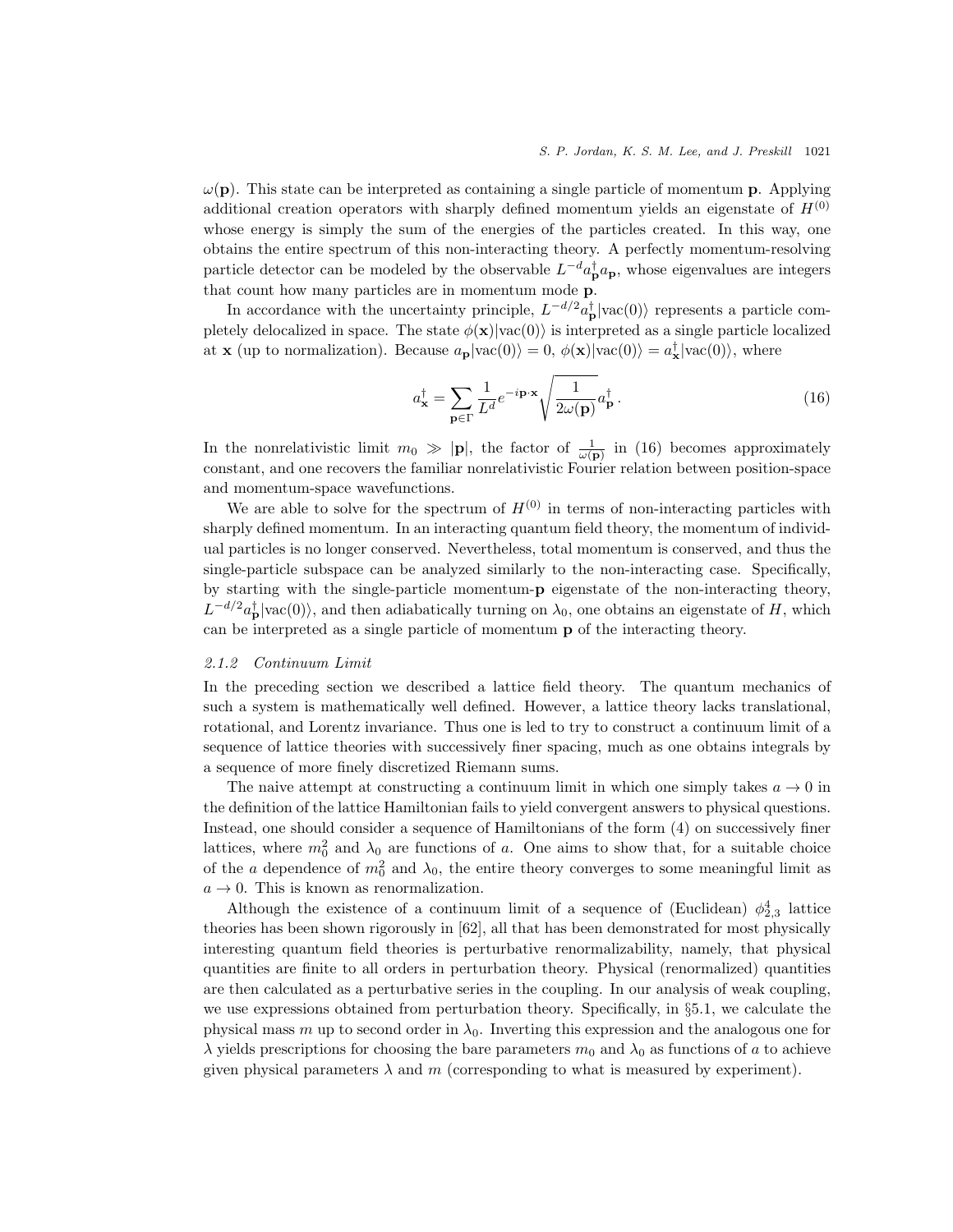For the purpose of simulation, in particular the analysis of algorithmic complexity, one must ask not only whether the sequence of Hamiltonians converges to a continuum limit, but also how quickly it converges to that limit. Such questions are addressed in §5.3. Similarly, the rate of convergence to an infinite-volume limit is studied in §5.4.

# 2.1.3 Phase Transitions

Consider the continuum  $\phi^4$  theory in the infinite-volume limit in  $D = 2$  or 3 spacetime dimensions. At certain values of the parameters  $m_0^2$  and  $\lambda_0$ , the particle mass m vanishes. These points form a critical curve, across which a quantum (zero-temperature) phase transition occurs, corresponding to the spontaneous breaking of the  $\phi \rightarrow -\phi$  symmetry of the theory.

The existence of such a phase transition was shown rigorously in [63–65]. As the system approaches it, thermodynamic functions and correlation functions exhibit power-law behavior, as is characteristic of a second-order phase transition. In particular, for constant  $m_0^2$ ,

$$
m \sim |\lambda_0 - \lambda_c|^\nu, \tag{17}
$$

where  $\lambda_c$ , the critical value of the coupling, depends on  $m_0^2$ . The critical exponent  $\nu$  depends only on the dimension and is bounded below:  $\nu \geq 1/2$  [63, 65].

Empirically, it has been found that systems with second-order phase transitions can be classified into universality classes. Within each class, critical exponents are universal, taking the same values for all systems, even though the systems may be vastly different in their microscopic interactions. (That the critical behavior depends only on the symmetries and the spatial dimensionality of the Hamiltonian is explained by the concept of the renormalization group.) The  $\phi^4$  theory is believed to be in the same universality class as the Ising model, for which

$$
\nu = \begin{cases} 1, & D = 2, \\ 0.63..., & D = 3. \end{cases}
$$
 (18)

The value above for  $D=3$  has also been obtained directly in the  $\phi^4$  theory by Borel resummation [66].

In general, the non-perturbative regime, in which the coupling is sufficiently strong that perturbation theory fails (and hence also called the strong-coupling regime), is expected to occur in the vicinity of the phase transition, with the inter-particle force maximum at the critical value of the coupling. Correspondingly, the dimensionless ratio  $\lambda/m^{4-D}$  ( $D=2, 3$ ) will become large: indeed, this is consistent with the mass shrinking to zero and the coupling approaching a non-trivial infrared fixed point.

In  $D = 4$  dimensions, in contrast, the believed triviality of the continuum  $\phi^4$  theory implies that there is no non-trivial fixed point of the renormalization group and hence no phase transition as one varies  $(m_0^2, \lambda_0)$ . Moreover, triviality places bounds on the maximum value of the renormalized coupling [67]. In particular, strong coupling requires pa to be  $O(1)$ : in the continuum-like regime, renormalized perturbation theory should be valid.

# 2.2 Quantum Computing

The quantum circuit model is a convenient framework for describing quantum computation.<sup>c</sup> Quantum circuits are in many respects analogous to classical circuits. In classical circuits,

 $c$ An introduction to the basic notions of quantum circuits can be found in [68].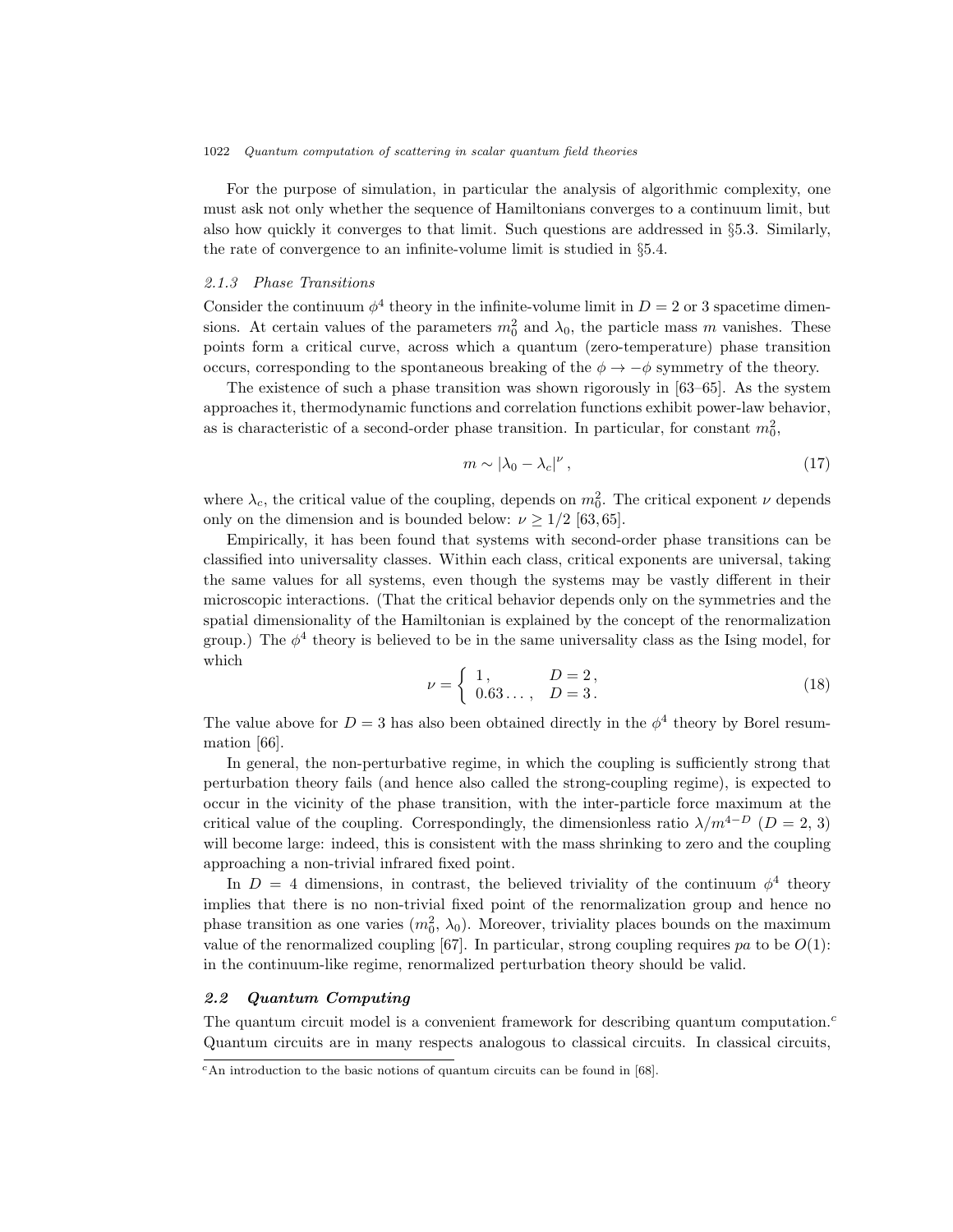logic gates operate on bits, each in the state 0 or 1. There exist universal sets of gates (on their own able to implement any Boolean function): examples are {AND, OR, NOT} and {NAND}. Similarly, in quantum circuits, quantum gates operate unitarily on qubits, each of which is in a linear superposition of two basis states  $(|0\rangle$  and  $|1\rangle$ ). Arbitrary single-qubit and controlled-NOT gates together can perform any unitary operation. Furthermore, there exist small<sup>d</sup> sets of gates that are universal, in the sense that they can approximate any unitary operation to arbitrary accuracy.

In the following subsections we review the standard primitives from the theory of quantum circuits that are used in our algorithm. The number of gates needed to implement a unitary transformation is used as a measure of its running time, although the actual running time might be much shorter if the computation can be highly parallelized.

### 2.2.1 Quantum Fourier Transform

For any  $f : \{0, 1, 2, \ldots, N - 1\} \to \mathbb{C}$ , the function  $\tilde{f} : \{0, 1, \ldots, N - 1\} \to \mathbb{C}$  given by

$$
\tilde{f}(k) = \frac{1}{\sqrt{N}} \sum_{j=0}^{N-1} e^{-2\pi i j k/N} f(j)
$$
\n(19)

is called the discrete Fourier transform of f. The linear transformation  $f \to \tilde{f}$  on the Ndimensional complex vector space of all functions  $f : \{0, 1, 2, \ldots, N-1\} \to \mathbb{C}$  is unitary. It can be implemented on the amplitudes of an arbitrary state with  $O(\log^2 N \log \log N)$  log log  $N$ ) quantum gates [5].

### 2.2.2 Reversible Circuits and Phase Kickback

Because the quantum time evolution of a closed system is unitary, information cannot be erased in a quantum circuit. Suppose we are given a classical circuit computing some function  $f: \{0,1\}^n \to \{0,1,2,\ldots,M-1\}.$  (We think of the output as an integer, although it is of course represented as a string of  $m = \lceil \log_2 M \rceil$  bits, called a "register".) Unless f is injective, there is no unitary operator  $V_f$  such that  $V_f(x) = |f(x)\rangle$ . However, one can always define a unitary operator  $U_f$  such that, for any  $y \in \{0, 1, 2, \ldots, M - 1\},\$ 

$$
U_f|x\rangle|y\rangle = |x\rangle|(y + f(x)) \text{ mod } M\rangle. \tag{20}
$$

Furthermore, the number of quantum gates needed to implement this unitary operator can never exceed the number of classical gates needed to compute  $f$  by more than a constant factor [68, 69]. If we initialize the output qubits to the zero state, then applying  $U_f$  yields  $f(x)$  written into the values of the bits:

$$
U_f|x\rangle|0\rangle=|x\rangle|f(x)\rangle.
$$
\n(21)

If we instead prepare the output qubits in the state

$$
|R_M\rangle = \frac{1}{\sqrt{M}} \sum_{y=0}^{M-1} e^{-i2\pi y/M} |y\rangle, \qquad (22)
$$

 ${}^{d}$ There exist two-qubit gates that are universal by themselves, but the standard universal gate set consists of three gates: controlled-NOT, Hadamard, and  $\pi/8$  [68].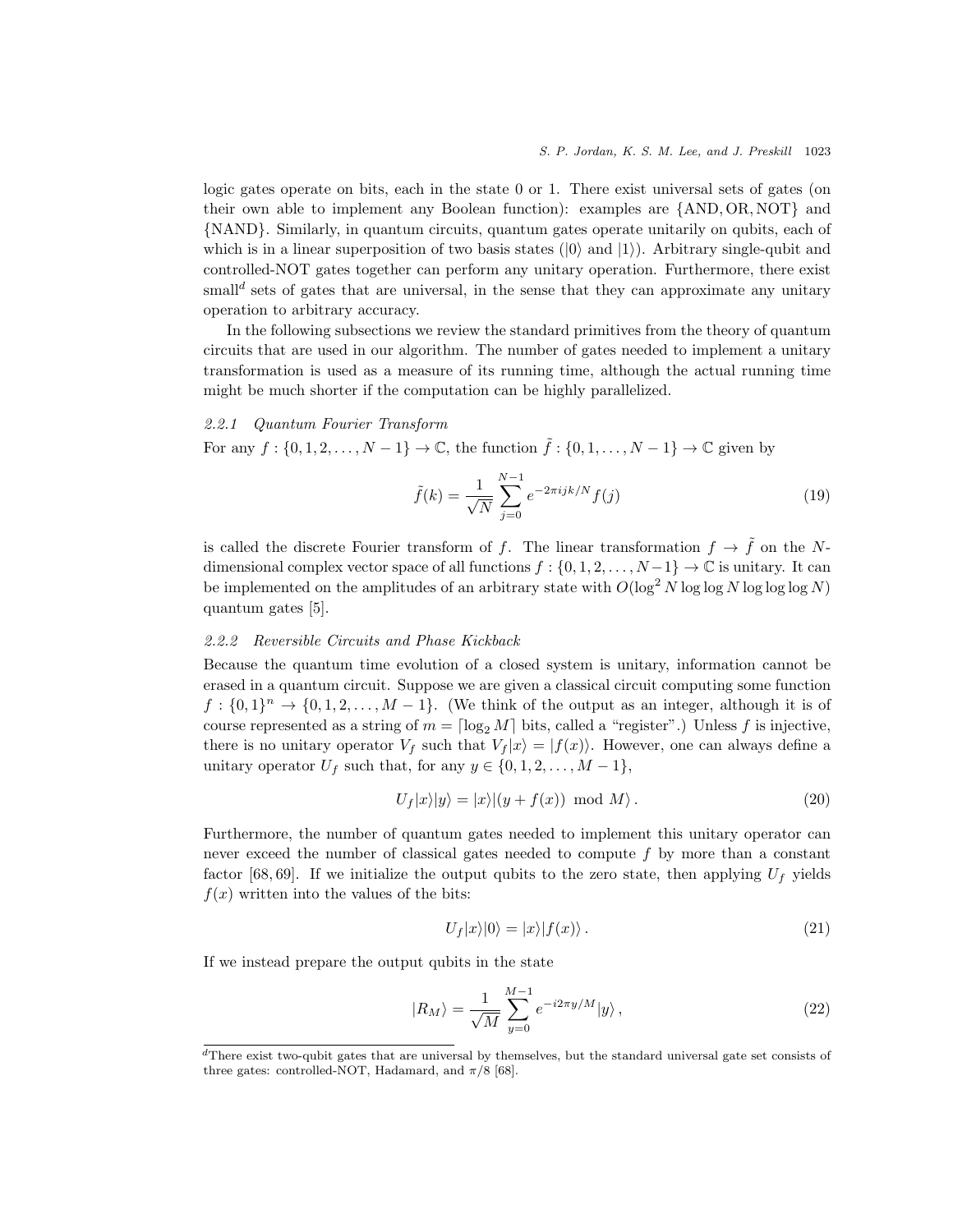then applying  $U_f$  "kicks back"  $f(x)$  into the phase [70], that is,

$$
U_f|x\rangle|R_M\rangle = e^{i2\pi f(x)/M}|x\rangle|R_M\rangle.
$$
\n(23)

The state  $|R_M\rangle$  can be prepared efficiently by means of a quantum Fourier transform.

### 2.2.3 Phase Estimation

Consider a quantum circuit implementing a unitary transformation  $U$  on  $n$  qubits, and an eigenstate  $|\theta\rangle$  such that  $U|\theta\rangle = e^{i\theta}|\theta\rangle$ . One can use quantum Fourier transforms to measure  $\theta$ to m bits of precision using  $O(m^2 \log m \log \log m + T)$  quantum gates, where T is the number of gates needed to implement  $U^{2^m}$  [71]. Applying the phase estimation circuit to an arbitrary state yields an approximate measurement in the eigenbasis of  $U$ . Eigenvalues closer together than  $\sim 2^{-m}$  are not distinguished. In many physical applications, one wishes to measure in the eigenbasis of a Hermitian operator  $Q$ . The eigenbasis of  $Q$  is the same as the eigenbasis of the unitary operator  $e^{i\mathcal{Q}t}$ . Thus, in cases where one can implement the unitary transformation  $e^{i\mathbf{Q}t}$  by an efficient quantum circuit, the problem of measuring Q reduces to the standard phase-estimation problem. More discussion of the implementation of  $e^{i\mathbf{Q}t}$  is given in the next section.

# 2.2.4 Simulating Hamiltonian Time Evolution

Given a Hamiltonian, we wish to find a quantum circuit of few gates implementing the corresponding unitary time evolution. The details of how to do this depend on the specifics of the Hamiltonian. Thus for concreteness we specifically consider the Hamiltonian  $H$  defined in (4). The simulation method described here was introduced in [23, 24].

To simulate time evolution according to  $H$ , we decompose  $H$  as

$$
H = H_{\pi} + H_{\phi}, \tag{24}
$$

$$
H_{\pi} = \frac{1}{2} \sum_{\mathbf{x} \in \Omega} a^d \pi(\mathbf{x})^2, \qquad (25)
$$

$$
H_{\phi} = \sum_{\mathbf{x} \in \Omega} a^d \left[ \frac{1}{2} \left( \nabla_a \phi \right)^2 (\mathbf{x}) + \frac{m_0^2}{2} \phi(\mathbf{x})^2 + \frac{\lambda_0}{4!} \phi(\mathbf{x})^4 \right]. \tag{26}
$$

 $e^{-iH_{\phi}\delta t}$  acts on the computational basis states simply by inducing a phase. This phase (namely,  $\sum_{\mathbf{x}\in\Omega}a^d\left[\frac{1}{2}(\nabla_a\phi)^2(\mathbf{x})+\frac{m_0^2}{2}\phi(\mathbf{x})^2+\frac{\lambda_0}{4!}\phi(\mathbf{x})^4\right]\delta t$ ) is not hard to compute; on a classical computer one could compute it using  $O(V)$  gates. Thus, using the method of phase kickback, one can implement  $e^{-iH_\phi\delta t}$  for any  $\delta t$  using  $O(V)$  quantum gates (§2.2.2).

Similarly, we can simulate  $e^{-iH_{\pi}\delta t}$  for any  $\delta t$  by first Fourier transforming each of the  $\mathcal V$  registers. (Because each register contains only logarithmically many qubits (§4.1), these Fourier transforms use logarithmically many quantum gates each, and thus they make only a small contribution to the overall complexity of the algorithm.) This brings the state into the eigenbasis of the complete set of commuting observables  $\{\pi(\mathbf{x}) | \mathbf{x} \in \Omega\}$ . In this basis,  $e^{-iH_{\pi}\delta t}$ simply induces a phase  $\sum_{\mathbf{x}\in\Omega}a^d\pi(\mathbf{x})^2\delta t$ . Computing this phase has complexity  $O(V)$ , and therefore phase kickback implements  $e^{-iH_{\pi}\delta t}$  using  $O(V)$  quantum gates. Afterwards, inverse Fourier transforms bring the system back into the computational basis, which is the eigenbasis of  $\{\phi(\mathbf{x})|\mathbf{x}\in\Omega\}$ .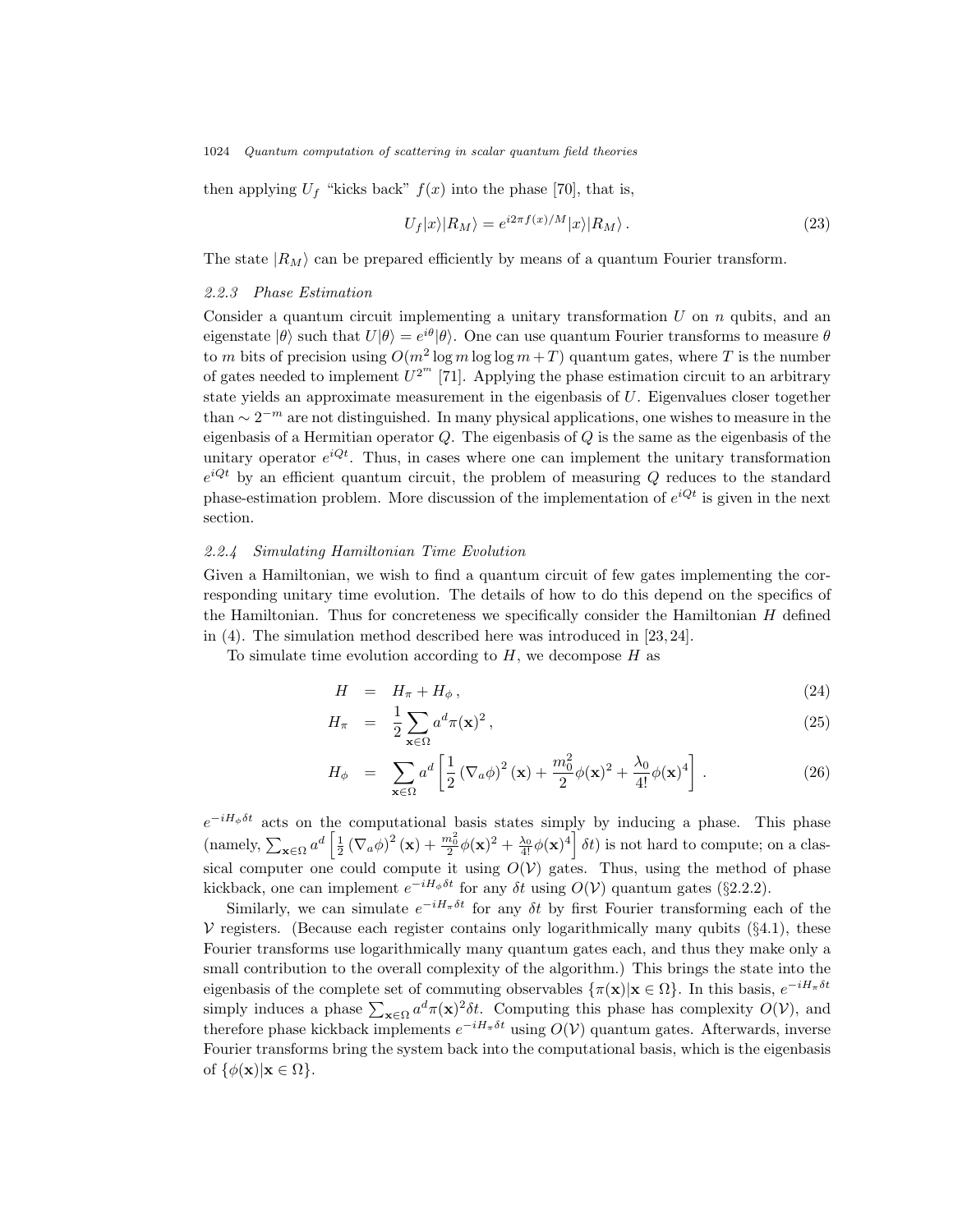Given the ability to simulate  $e^{-iH_{\phi}\delta t}$  and  $e^{-iH_{\pi}\delta t}$ , one can simulate  $e^{-i(H_{\phi}+H_{\pi})t}$  using Trotter's formula [22],

$$
e^{-i(H_{\phi} + H_{\pi})t} = \left(e^{-iH_{\phi}t/n}e^{-iH_{\pi}t/n}\right)^n + O(t^2 \|\left[H_{\pi}, H_{\phi}\right]\|/n). \tag{27}
$$

Thus, to achieve error  $\epsilon_{ST}$  one alternatingly performs time evolutions of  $H_{\phi}$  and  $H_{\pi}$  with  $n \sim t^2 ||[H_{\pi}, H_{\phi}]||/\epsilon_{ST}$  steps. Each step requires  $O(V)$  gates.  $||[H_{\pi}, H_{\phi}]|| = O(V)$  because of locality. Thus, the total complexity is  $O(t^2 \mathcal{V}^2)$ .

Fortunately, one can systematically construct higher-order Suzuki-Trotter formulae that yield better scaling in t. Using a  $k^{\text{th}}$ -order Suzuki-Trotter formula, one can simulate time evolution for time t on a lattice of V sites using a quantum circuit of  $O((t\mathcal{V})^{1+\frac{1}{2k}})$  gates  $(\S4.3)$ . Note that our analysis of the V scaling of quantum circuits to simulate spatially local Hamiltonians on large lattices is, to our knowledge, novel. This may be of independent interest for the simulation of lattice Hamiltonians arising, for example, in condensed-matter physics.

# 2.2.5 Adiabatic State Preparation

Preparing an arbitrary state on  $n$  qubits requires exponentially many quantum gates [72]. Even the restricted problem of preparing ground states of local Hamiltonians is, for worstcase instances, intractable for quantum computers. (More precisely, this problem is QMAcomplete [73–75].) However, for certain Hamiltonians one can solve the problem of preparing the ground state using polynomially many gates by simulating adiabatic time evolution, that is, time evolution according to a Hamiltonian with slowly time-varying parameters.

Let  $H<sub>init</sub>$  be a Hamiltonian whose ground state is easy to prepare. Suppose there exists some Hamiltonian  $H(s)$  such that  $H(0) = H_{init}$  and  $H(1) = H_{final}$ , and let  $|\psi(s)\rangle$  be the ground state of  $H(s)$ . According to the adiabatic theorem, by starting with  $|\psi(0)\rangle$ , and evolving according to the time-dependent Hamiltonian  $H(t/\tau)$  for sufficiently large  $\tau$ , one obtains at time  $\tau$  a state approximately equal to  $|\psi(1)\rangle$ . Let  $\gamma$  be the energy gap between the ground state and first excited state. Quantitative versions of the adiabatic theorem have been proven that show it always suffices to choose  $\tau = O(1/\gamma^3)$  [76,77], and in certain cases it suffices to choose  $\tau = O(1/\gamma^2)$  [78].

For efficient state preparation within the quantum circuit model, it suffices if  $\gamma(s)$  is not too small and time evolution governed by  $H(s)$  can be simulated efficiently.

### 3 Quantum Algorithm

The set of field operators  $\{\phi(\mathbf{x}) | \mathbf{x} \in \Omega\}$  forms a complete set of commuting observables. We represent the state of our lattice field theory by devoting one register of qubits to store the value of the field at each lattice point. One can represent a quantum field at energy scale E with fidelity  $1 - \epsilon$  to the exact state, with each register consisting of  $O\left(\log\left(\frac{EV}{\epsilon}\right)\right)$  qubits  $(S4.1).$ 

Schematically, our quantum algorithm proceeds as follows.

- 1. Use the method of Kitaev and Webb [79] to prepare the ground state of the free theory  $(\lambda_0 = 0).$
- 2. Excite wavepackets of the free theory.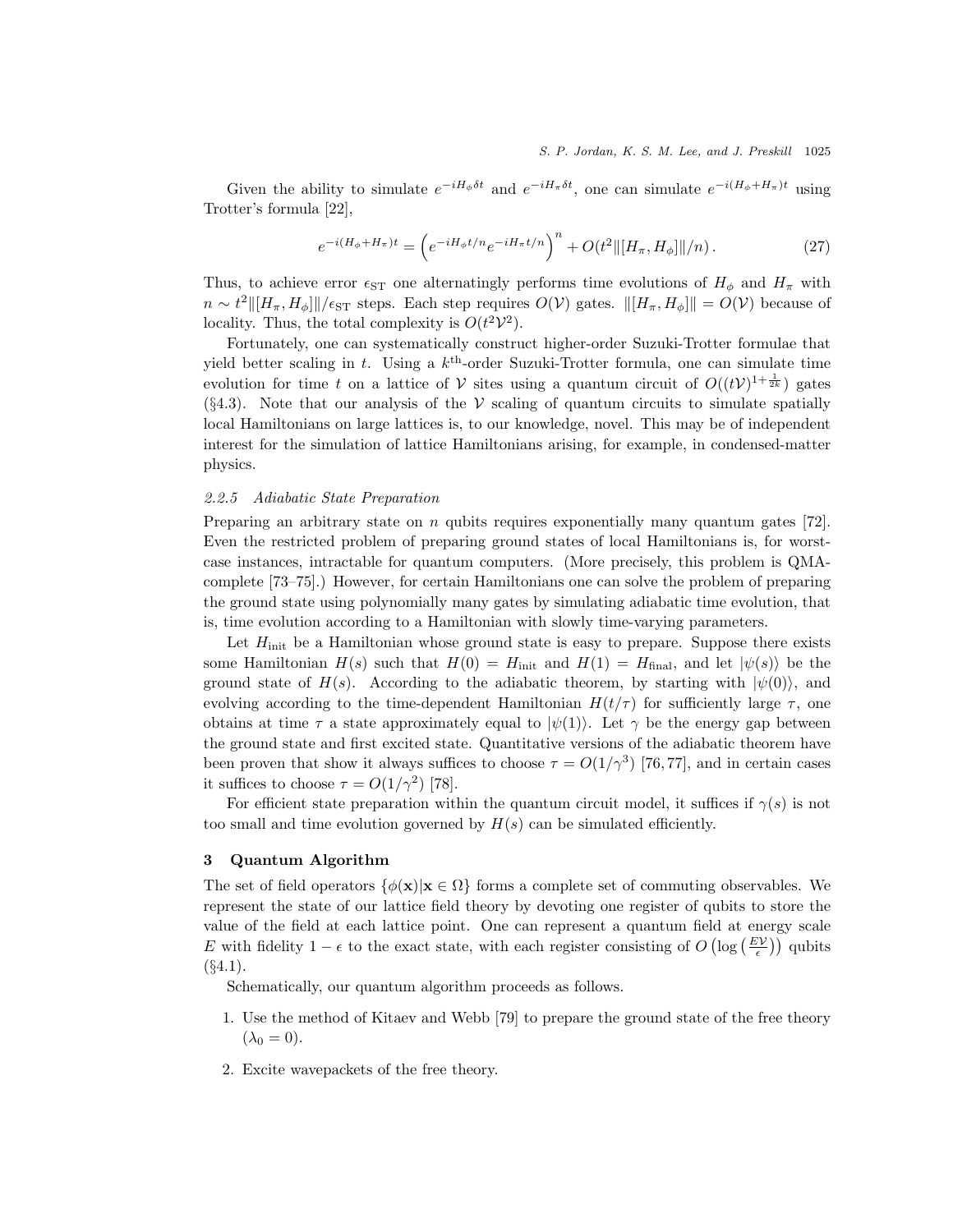- 1026 Quantum computation of scattering in scalar quantum field theories
	- 3. Evolve for a time  $\tau$  during which the interaction is adiabatically turned on. This yields wavepackets of the interacting theory.
	- 4. Evolve for a time t in which scattering occurs.
	- 5. Perform measurements. There are two possible methods, described below.

i) Evolve for a time  $\tau$  during which the interaction is adiabatically turned off. This brings us back to the free theory, where interpreting field states in terms of particles is straightforward. Then, measure the number operators of the momentum modes of the free theory. This method is suitable if there are no outgoing bound states.

ii) Choose small regions corresponding to the positions of localized detectors, and measure the total energy operator in each one via phase estimation.

# 3.1 Description and Discussion

We next discuss each step of the quantum algorithm in more detail. The full analysis of their complexity scaling occupies §4.

Instead of  $\{\phi(\mathbf{x})|\mathbf{x} \in \Omega\}$ , one could use  $\{a_{\mathbf{p}}^{\dagger}a_{\mathbf{p}}|\mathbf{p} \in \Gamma\}$  as the complete set of commuting observables. In this case, the qubits store the occupation numbers of momentum modes. However, simulations in the field representation seem to be more efficient than simulations in the occupation-number representation. The primary reason for this is that, upon expanding the  $\phi^4$  operator in terms of creation and annihilation operators, one obtains an expression that is nonlocal in momentum space. This makes the simulation of  $e^{-iHt}$  using Suzuki-Trotter formulae somewhat inefficient (although still polynomial-time). Therefore, throughout this paper we consider only simulations based on the field representation.

- 1. Improving upon the efficiency of earlier, more general, state-construction methods [24, 80], Kitaev and Webb developed a quantum algorithm for constructing multivariate Gaussian superpositions [79]. The main idea of this algorithm is to prepare a  $\mathcal{V}$ dimensional multivariate Gaussian wavefunction with a diagonal covariance matrix, and then reversibly change basis to obtain the desired covariance matrix. For large  $\mathcal{V}$ , the dominant cost in Kitaev and Webb's method is the computation of the  $LDL<sup>T</sup>$  decomposition of the inverse covariance matrix, where  $L$  is a unit lower-triangular matrix, and **D** is a diagonal matrix. This can be done in  $\tilde{O}(\mathcal{V}^{2.376})$  time with established classical methods [81, 82].<sup>e</sup> (The notation  $f(n) = \tilde{O}(g(n))$  means  $f(n) = O(g(n) \log^c(n))$  for some constant  $c$ .) The computation of the matrix elements of the covariance matrix itself is easy because, for large  $V$ , the sum  $(8)$  is well approximated by an easily evaluated integral.
- 2. The expression  $\phi(\mathbf{x})|vac\rangle$  for a single-particle state is not directly useful for quantum computing because  $\phi(\mathbf{x})$  is not unitary. Instead, given a position-space wavefunction  $\psi$  (with normalization  $\sum_{\mathbf{x}\in\Omega}a^d|\psi(\mathbf{x})|^2=1$  so that it matches the dimensions of a continuum wavefunction) let

$$
|\psi\rangle = a_{\psi}^{\dagger} |\text{vac}(0)\rangle , \qquad (28)
$$

<sup>e</sup>Recent work [83] on the complexity of matrix multiplication has lowered the bound on the exponent from 2.376 [82] to 2.373. In fact, a long-standing conjecture is that this exponent is 2.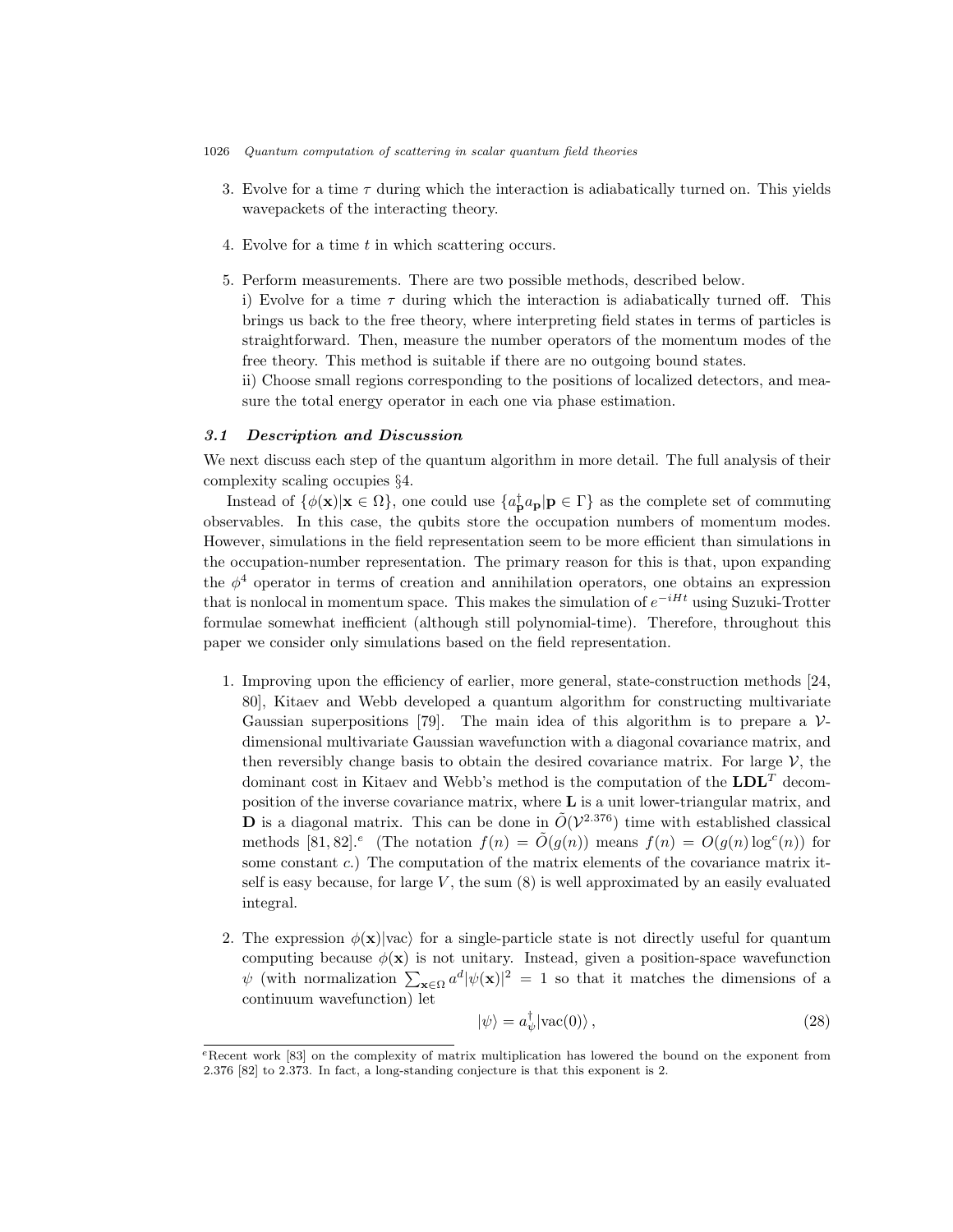S. P. Jordan, K. S. M. Lee, and J. Preskill 1027

where

$$
a_{\psi}^{\dagger} = \eta(\psi) \sum_{\mathbf{x} \in \Omega} a^d \psi(\mathbf{x}) a_{\mathbf{x}}^{\dagger}, \qquad (29)
$$

 $a_{\mathbf{x}}^{\dagger}$  is defined in (16), and  $\eta(\psi)$  is the normalization factor that ensures  $a_{\psi}a_{\psi}^{\dagger}|\text{vac}(0)\rangle =$  $|vac(0)\rangle$ . Introduce one ancillary qubit, and let

$$
H_{\psi} = a_{\psi}^{\dagger} \otimes |1\rangle\langle 0| + a_{\psi} \otimes |0\rangle\langle 1|.
$$
 (30)

One can easily verify that the span of  $|vac(0)\rangle|0\rangle$  and  $|\psi\rangle|1\rangle$  is an invariant subspace, on which  $H_{\psi}$  acts as

$$
H_{\psi}|\text{vac}(0)\rangle|0\rangle = |\psi\rangle|1\rangle, \qquad (31)
$$

$$
H_{\psi}|\psi\rangle|1\rangle = |\text{vac}(0)\rangle|0\rangle. \tag{32}
$$

Thus

$$
e^{-iH_{\psi}\pi/2}|\text{vac}(0)\rangle|0\rangle = -i|\psi\rangle|1\rangle.
$$
\n(33)

Hence, by simulating a time evolution according to the Hamiltonian  $H_{\psi}$ , we obtain the desired wavepacket state  $|\psi\rangle$ , up to an irrelevant global phase and extra qubit, which can be discarded. After rewriting  $H_{\psi}$  in terms of the operators  $\phi(\mathbf{x})$  and  $\pi(\mathbf{x})$ , one sees that simulating  $H_{\psi}$  is a very similar task to simulating H and can be done with the same techniques, described in §2.2.4 and §4.3.

For a spatially localized wavepacket, that is,  $\psi$  with bounded support,  $H_{\psi}$  is a quasilocal operator (§4.6): it can be written in the form  $\sum_{\mathbf{x}} [f_{\psi}(\mathbf{x}) \pi(\mathbf{x}) + g_{\psi}(\mathbf{x}) \phi(\mathbf{x})]$ , where f and g decay exponentially with characteristic decay length  $1/m_0$  outside the support of  $\psi$ . One can thus choose some  $c_1 \gg 1$  and set f and g to zero outside a distance  $c_1/m_0$  from the support of  $\psi$ . The resulting operator will be fully local and an exponentially good approximation to  $H_{\psi}$ . The time evolution according to this local approximation to  $H_{\psi}$ can be simulated with complexity independent of  $V$ . Furthermore, this quasilocality shows that, to create wavepackets of additional particles, we can simply repeat this procedure with different, well separated, choices of the position-space wavefunction  $\psi$ . The only errors introduced at this step are due to the finite separation distance  $\delta$ between wavepackets and are of order  $\epsilon_{\text{loc}} \sim e^{-\delta/m}$ . (However, our wavepackets have a constant spread in momentum and thus differ from the idealization of particles with precisely defined momenta.) The wavepacket preparation thus has complexity scaling linearly with  $n_{\rm in}$ , the number of particles being prepared, and necessitates a dependence  $V \sim n_{\rm in} \log(1/\epsilon_{\rm loc}).$ 

3. To obtain a wavepacket of the interacting theory, we start with the wavepacket of the free theory, constructed in the previous step, and then simulate adiabatic turn-on of the interaction.<sup>f</sup> An adiabatic process of time  $\tau$  can be simulated by a quantum circuit of  $O((\tau \mathcal{V})^{1+\frac{1}{2k}})$  gates implementing a  $k^{\text{th}}$ -order Suzuki-Trotter formula (§4.3).

For  $0 \leq s \leq 1$ , let

$$
H(s) = \sum_{\mathbf{x}\in\Omega} a^d \left[ \frac{1}{2}\pi(\mathbf{x})^2 + \frac{1}{2}(\nabla_a \phi)^2(\mathbf{x}) + \frac{1}{2}m_0^2(s)\phi(\mathbf{x})^2 + \frac{\lambda_0(s)}{4!}\phi(\mathbf{x})^4 \right]
$$
(34)

f In this paper, we do not consider the simulation of processes involving incoming bound states.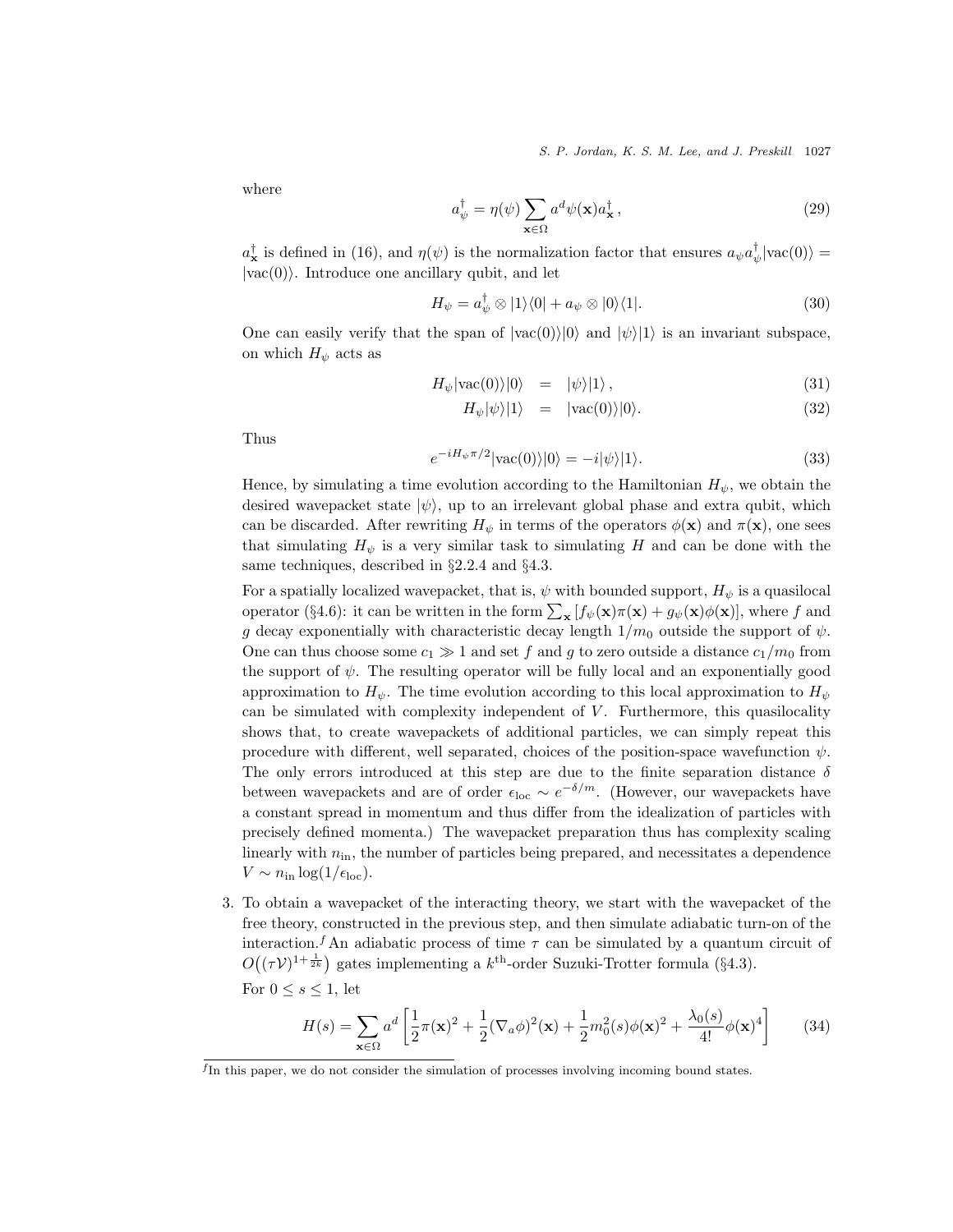with  $\lambda_0(0) = 0$ . If we started with an eigenstate of the free theory  $H(0)$  and applied the time-dependent Hamiltonian  $H(t/\tau)$  for time  $\tau$  then, by the adiabatic theorem, we would obtain a good approximation to the corresponding eigenstate of  $H(1)$ , provided  $\tau$ was sufficiently large. However, a wavepacket is a superposition of eigenstates with different energies. These acquire different phases during the adiabatic state preparation. Physically, this means the wavepackets propagate and broaden. Propagation during adiabatic state preparation is undesirable because the particles being prepared could collide and scatter prematurely. Broadening of wavepackets decreases the efficiency of the algorithm because very diffuse wavepackets largely pass through each other without significant scattering. (For diffuse wavepackets, the expected distance between particles is large even when the wavepackets are on top of each other.) In this case, many repetitions of the simulation are necessary before we observe interesting scattering events.

We can correct the dynamical phases by interspersing the adiabatic state preparation with backward time evolutions, thereby counteracting the propagation and broadening of wavepackets. Specifically, we follow an adiabatic path  $H(s)$  from  $s = 0$  to  $s = 1$ . To undo the dynamical phase, we divide the total adiabatic evolution into J steps. Before and after each step we apply time-independent Hamiltonians as follows. For  $j = 0, 1, \ldots, J - 1$ , let

$$
M_j = \exp\left[iH\left(\frac{j+1}{J}\right)\frac{\tau}{2J}\right]U_j \exp\left[iH\left(\frac{j}{J}\right)\frac{\tau}{2J}\right],\tag{35}
$$

$$
U_j = T \left\{ \exp \left[ -i \int_{j/J}^{(j+1)/J} H(s) \tau ds \right] \right\}, \tag{36}
$$

where  $T\{\cdot\}$  indicates the time-ordered product. (U<sub>j</sub> is the unitary time evolution induced by  $H(t/\tau)$  from  $t = \frac{j\tau}{J}$  to  $t = \frac{(j+1)\tau}{J}$  $\frac{f(1)}{J}$ .) The full state-preparation process is given by the unitary operator

$$
M = \prod_{j=0}^{J-1} M_j \,. \tag{37}
$$

We suppress the dynamical phases by choosing  $J$  to be sufficiently large. The choice of a suitable "path"  $\lambda_0(s)$ ,  $m_0^2(s)$  and the complexity of this state-preparation process depend in a complicated manner on the parameters in  $H$  (§4.2).

- 4. The time evolution  $e^{-iH(1)t}$  can be implemented with  $O((t\mathcal{V})^{1+\frac{1}{2k}})$  gates via a  $k^{\text{th}}$ -order Suzuki-Trotter formula (§4.3).
- 5. In method i), the adiabatic turn-off of the coupling is simply the time-reversed version of the adiabatic turn-on. The complexity is no higher than that of the adiabatic state preparation.<sup> $g$ </sup>

By the method of phase estimation, measurement of the number operator  $L^{-d}a_{\mathbf{p}}^{\dagger}a_{\mathbf{p}}$  reduces to the problem of simulating  $e^{iL^{-d}a_{\bf p}^{\dagger}a_{\bf p}t}$  for various t. Thus, for a given  ${\bf p}, L^{-d}a_{\bf p}^{\dagger}a_{\bf p}$ 

 ${}^{g}$ Readers of §4.2 may notice that, in the strongly coupled case, the matrix element for particle splitting, which appears in the numerator of the diabatic error, gets multiplied by  $n_{\text{out}}$ . However, this is more than compensated by the smaller momentum and hence larger energy gap against splitting.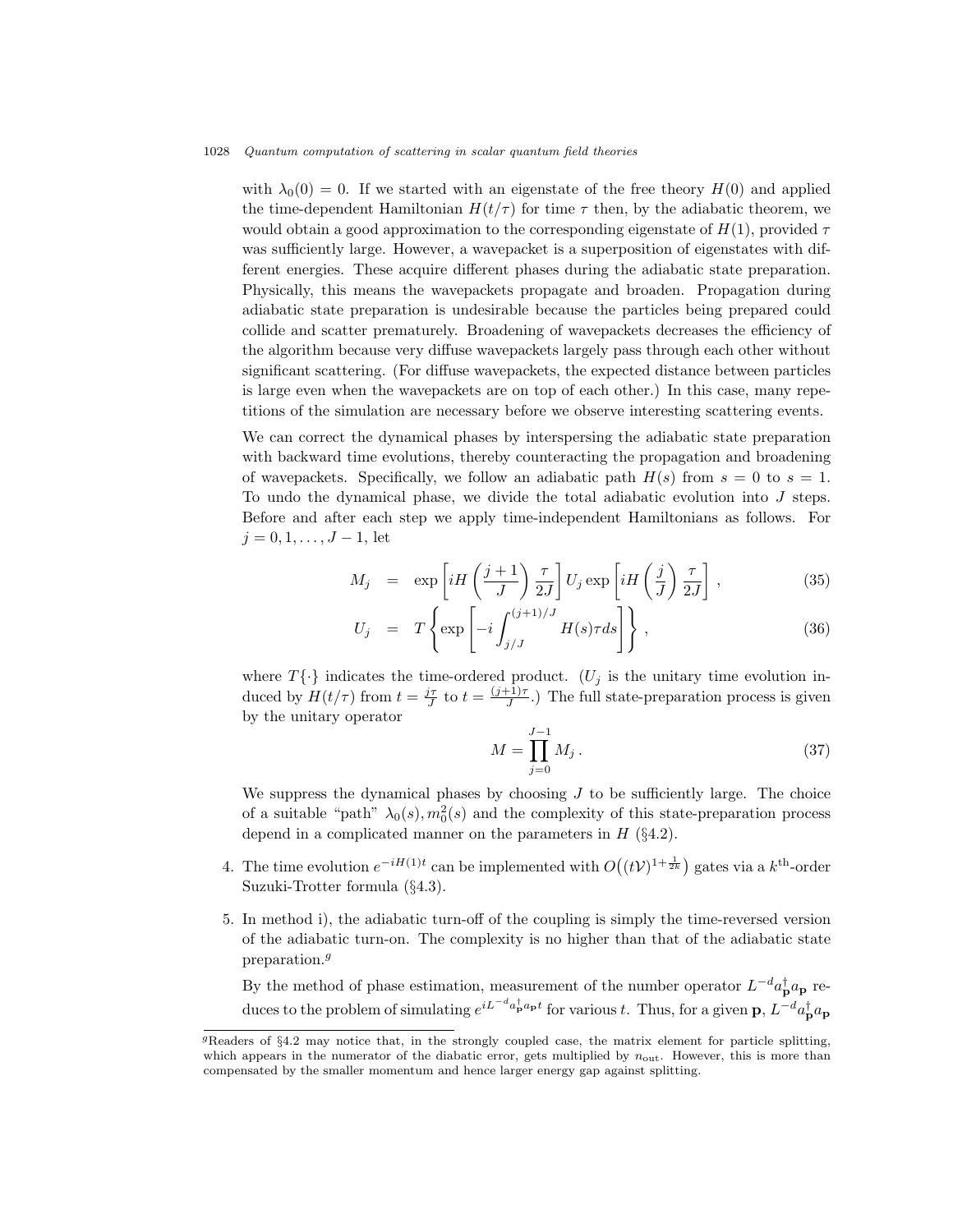can be measured with  $O(V^{2+\frac{1}{2k}})$  quantum gates via a  $k^{\text{th}}$ -order Suzuki-Trotter formula (§4.4). Furthermore, if we instead simulate localized detectors, the computational cost becomes independent of V (much as the computational cost of creating local wavepackets is independent of  $V$  (§4.6)), but the momentum resolution becomes lower, as dictated by the uncertainty principle.

Details of method ii) are given in §4.5.

The allowable rate of adiabatic increase of the coupling constant during state preparation is determined by the physical mass of the theory. In the weakly coupled case, this can be calculated perturbatively, as is done in §5.1.2. In the strongly coupled case, it is not known how to do the calculation. Thus one is left with the problem of determining how fast one can perform the adiabatic state preparation without introducing errors. Fortunately, one can easily calculate the mass using a quantum computer, as follows. First, one adiabatically prepares the interacting vacuum state at some small  $\lambda_0$  and measures the energy of the vacuum using phase estimation. The speed at which to increase  $\lambda_0$  can be chosen perturbatively for this small value of  $\lambda_0$ . Next, one adiabatically prepares the state with a single zero-momentum particle at the same value of  $\lambda_0$  and measures its energy using phase estimation. Taking the difference of these values yields the physical mass. This value of the physical mass provides guidance as to the speed of adiabatic increase of the coupling to reach a slightly higher  $\lambda_0$ . Repeating this process for successively higher  $\lambda_0$  allows one to reach strong coupling, while always having an estimate of mass by which to choose a safe speed for adiabatic state preparation. In addition, mapping out the physical mass as a function of bare parameters (hence, for example, mapping out the phase diagram) may be of independent interest.

### 3.2 Efficiency

In complexity theory, the efficiency of an algorithm is judged by how its computational demands scale with the problem size or some other quantity associated with the problem's intrinsic difficulty. An algorithm with polynomial-time asymptotic scaling is considered to be feasible, whereas one with super-polynomial (typically, exponential) scaling is considered infeasible. This classification has proved to be a very useful guide in practice. The results stated below can be roughly summarized as follows: the calculation of quantum field-theoretical scattering amplitudes at high precision or strong coupling is infeasible on classical computers but feasible on quantum computers.

Traditional calculations of QFT scattering amplitudes rely upon perturbation theory, namely, a series expansion in powers of the coupling (the coefficient of the interaction term), which is taken to be small. A powerful and intuitive way of organizing this perturbative expansion is through Feynman diagrams, in which the number of loops is associated with the power of the coupling. A reasonable measure of the computational complexity of perturbative calculations is therefore the number of Feynman diagrams involved. The number of diagrams is determined by combinatorics and grows factorially with the number of loops and the number of external particles. If the coupling constant is insufficiently small, the perturbation series does not yield correct results. There are then no feasible classical methods for calculating scattering amplitudes, although lattice field theory can be used to obtain static quantities, such as mass ratios. For computing the time evolution of the state vector on a classical computer non-perturbatively, no better method is known than discretizing the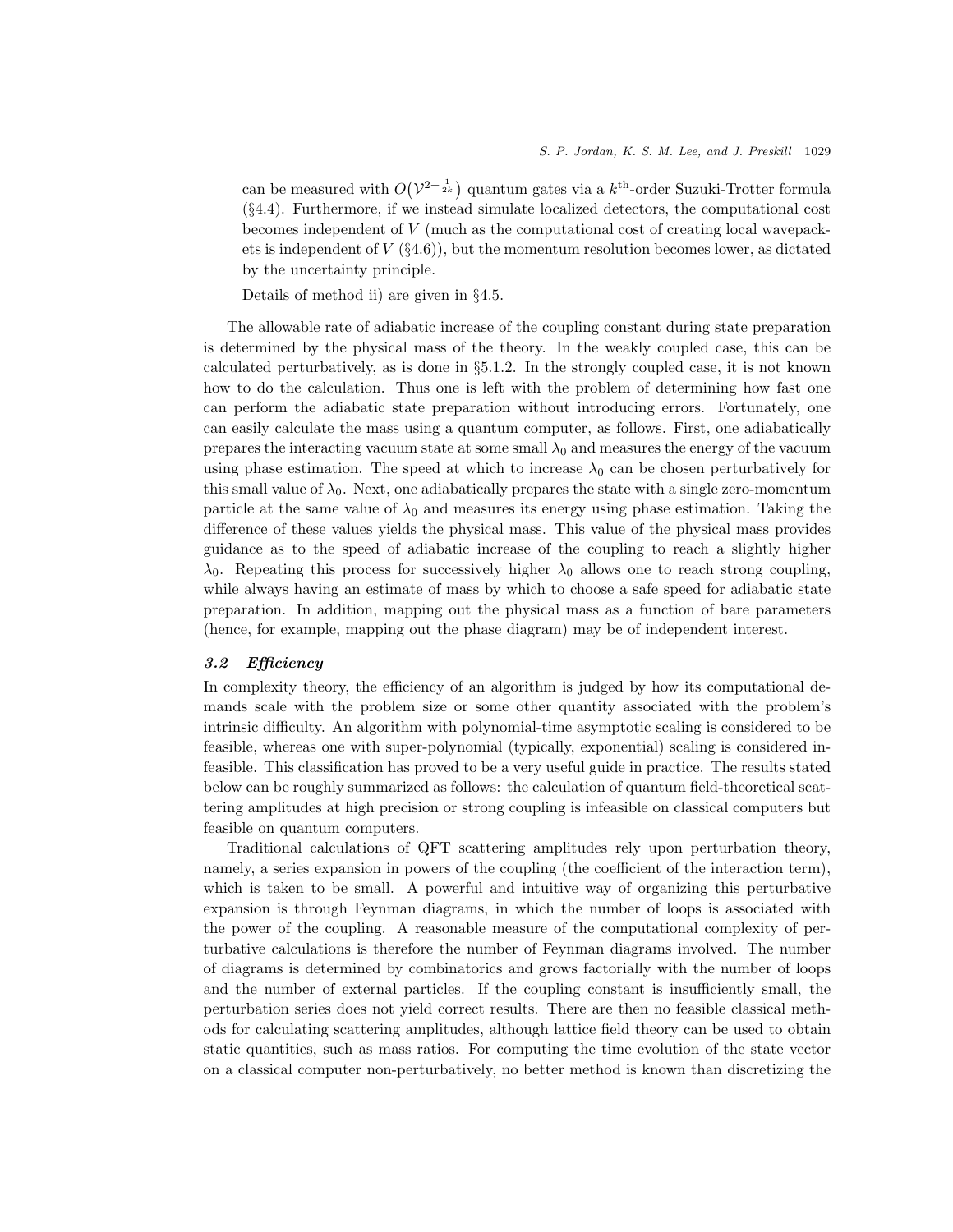field and solving the Schrödinger equation numerically. This method is infeasible because the dimension of the Hilbert space is exponentially large.

Even at weak coupling, the perturbation series is not convergent, but only asymptotic: the error in the  $N^{\text{th}}$ -order sum  $\sum_{k=1}^{N} b_k g^k$  satisfies

$$
\left|\mathcal{M} - \sum_{k=1}^{N} b_k g^k\right| = O(g^{N+1}) \text{ as } g \to 0.
$$
\n(38)

Since the coefficients grow as [84, 85]

$$
b_k \sim k! c_1^k k^{c_2} \,,\tag{39}
$$

for some constants  $c_1$  and  $c_2$ , there is a maximum possible precision, corresponding to truncation of the series around the  $(1/g)$ <sup>th</sup> term.

Consequently, our quantum algorithm should have an advantage in the non-perturbative regime, or if very high precision is required. Thus, we analyze the asymptotic scaling of our quantum algorithm when simulating weakly coupled theories at arbitrarily high precision and strongly coupled theories arbitrarily close to the quantum phase transition. In the strongly coupled case, we also consider the scaling as a function of the momenta of the incoming particles. As the energy of the incoming particles becomes larger, the maximum number of kinematically allowed outgoing particles correspondingly increases, thereby making the problem potentially more computationally difficult. In the weakly coupled case, processes producing large numbers of outgoing particles are suppressed even at high energy, because they arise only at high order in perturbation theory.

In the weakly coupled case, we wish to determine the complexity of our algorithm as a function of precision. We quantify this by demanding that any standard physical quantity  $\sigma$ extracted from the simulation (for example, a scattering cross section) satisfy

$$
(1 - \epsilon)\sigma_{\text{exact}} \le \sigma \le (1 + \epsilon)\sigma_{\text{exact}}.
$$
\n(40)

To analyze the scaling of our algorithm with  $\epsilon$ , we first consider errors due to spatial discretization. The effect of spatial discretization is captured by (infinitely many) additional terms in the effective Hamiltonian (§5.3). Truncation of these terms alters the calculated probability of scattering events. In particular, the two dominant extra terms in the effective Hamiltonian are  $\sum_i \phi \partial_i^4 \phi \equiv \phi \partial_x^4 \phi$  and  $\phi^6$  terms, arising from discretization of  $(\nabla_a \phi)^2$  and quantum effects, respectively. The coefficient of the  $\phi \partial_{\mathbf{x}}^4 \phi$  term is  $O(a^2)$ , and the coefficient of the  $\phi^6$  term is  $O(a^{5-d})$ , so that the former dominates for  $d=1,2$ , whereas the latter makes a comparable contribution for  $d = 3$ . (To improve the scaling, one can use better finite differences to approximate the derivative or include the  $\phi^6$  operator. However, renormalization and mixing of the coefficients make this idea more complicated than it is in standard numerical analysis.)

We now describe the errors induced by neglecting the effective  $\phi \partial_{\mathbf{x}}^4 \phi$  term. The analysis of  $\phi^6$  errors is analogous. Let  $\sigma$  be a scattering cross section induced by the Hamiltonian H of (4), and let  $\sigma'$  be the corresponding scattering cross section induced by

$$
H' = H - \sum_{\mathbf{x} \in \Omega} a^d \frac{\tilde{c}}{2} \phi \partial_{\mathbf{x}}^4 \phi(\mathbf{x}). \tag{41}
$$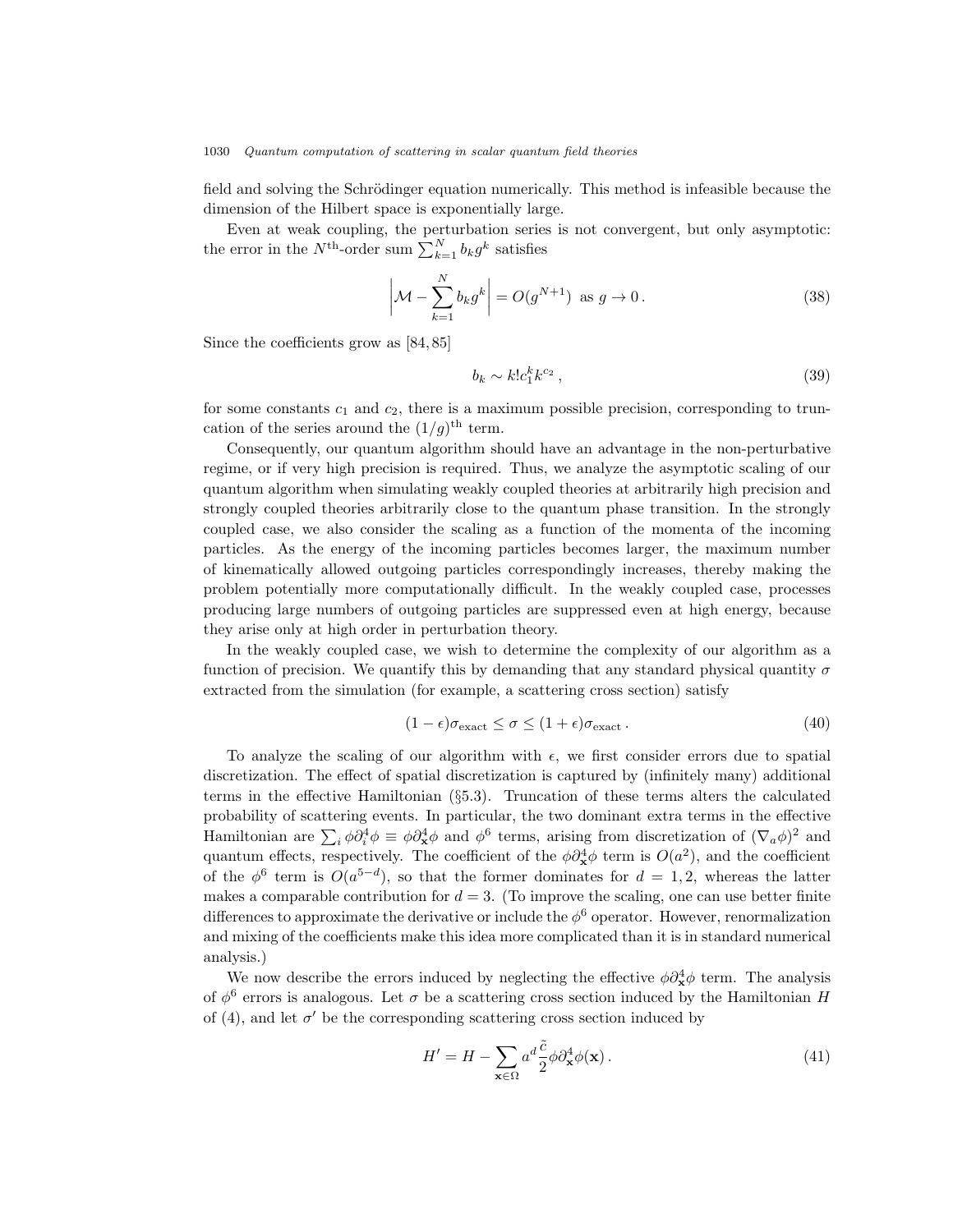By standard arguments from effective field theory  $(\S 5.2 - 5.3)$ ,

$$
\sigma' = \sigma(1 + \tilde{c}f + O(\tilde{c}^2)),\tag{42}
$$

where  $f$  is a function of the momenta and masses of the particles involved in the scattering process.  $\tilde{c} = O(a^2)$  and f is independent of a, so the errors induced by neglecting  $\phi \partial_{\mathbf{x}}^4 \phi$  are of order  $a^2$ . Similarly, the errors induced by neglecting the effective  $\phi^6$  term are of order  $a^2$ or smaller for  $D = 2, 3, 4$ .

For the total error to satisfy (40), each individual source of error must be at most  $O(\epsilon)$ . Thus, to ensure the spatial discretization errors are sufficiently small, we set  $a \sim \sqrt{\epsilon}$ . This choice of a affects the complexity of the preparation of the free vacuum and the complexity of the Suzuki-Trotter time evolutions. Because  $\mathcal{V} = \frac{V}{a^d}$ , the Kitaev-Webb state preparation uses

$$
G_{\text{prep}} = \tilde{O}(\mathcal{V}^{2.376}) = \tilde{O}(a^{-2.376d}) = \tilde{O}(\epsilon^{-1.188d})
$$
\n(43)

quantum gates. Among the various Suzuki-Trotter time evolutions in our algorithm, the most time-consuming is the adiabatic transition from the free theory to the interacting theory. We thus substitute  $a \sim \sqrt{\epsilon}$  into (138) and find that implementing this process with a  $k^{\text{th}}$ -order Suzuki-Trotter formula uses $^h$ 

$$
G_{\text{adiabatic}} \sim \begin{cases} \left(\epsilon^{-d/2} \epsilon_{\text{ad}}^{-1}\right)^{1+\frac{1}{2k}}, & d = 1, 2, \\ \left(\epsilon^{-4.5} \epsilon_{\text{ad}}^{-1}\right)^{1+\frac{1}{2k}}, & d = 3 \end{cases}
$$
(44)

quantum gates, where, by definition, the adiabatically produced state has an inner product of at least  $1 - \epsilon_{ad}$  with the exact state (§4.2). It is efficient to use Suzuki-Trotter formulae with large k, in which case the terms in the exponents such as  $\frac{1}{2k}$  become very small. To simplify our exposition, we henceforth use the standard "little-o" notation, defined as follows:

$$
f(n) = o(g(n))
$$
 if and only if  $\lim_{n \to \infty} f(n)/g(n) = 0.$  (45)

In this language, (44) becomes

$$
G_{\text{adiabatic}} \sim \begin{cases} \left(\epsilon^{-d/2} \epsilon_{\text{ad}}^{-1}\right)^{1+o(1)}, & d = 1, 2, \\ \left(\epsilon^{-4.5} \epsilon_{\text{ad}}^{-1}\right)^{1+o(1)}, & d = 3. \end{cases} \tag{46}
$$

To obtain the full scaling with  $\epsilon$  of the adiabatic state preparation, we must next determine the relationship between  $\epsilon$  and  $\epsilon_{ad}$ . For small  $\epsilon_{ad}$ , the adiabatically prepared and exact states yield nearly identical probability distributions for all possible measurements. (More precisely, the total variation distance from the exact probability distribution is at most  $O(\epsilon_{ad})$ .) Thus, setting  $\epsilon_{\rm ad} = O(\epsilon)$  is certainly sufficient to satisfy (40). We then have

$$
G_{\text{adiabatic}} = \begin{cases} \epsilon^{-1 - d/2 + o(1)}, & d = 1, 2, \\ \epsilon^{-5.5 + o(1)}, & d = 3. \end{cases}
$$
(47)

Comparing (43) with (47), one sees that in  $d = 1,3$  the adiabatic state preparation is the dominant cost, whereas in  $d = 2$  the preparation of the free vacuum dominates. This leaves

hWhether we use (138) or (139) affects only the scaling with V.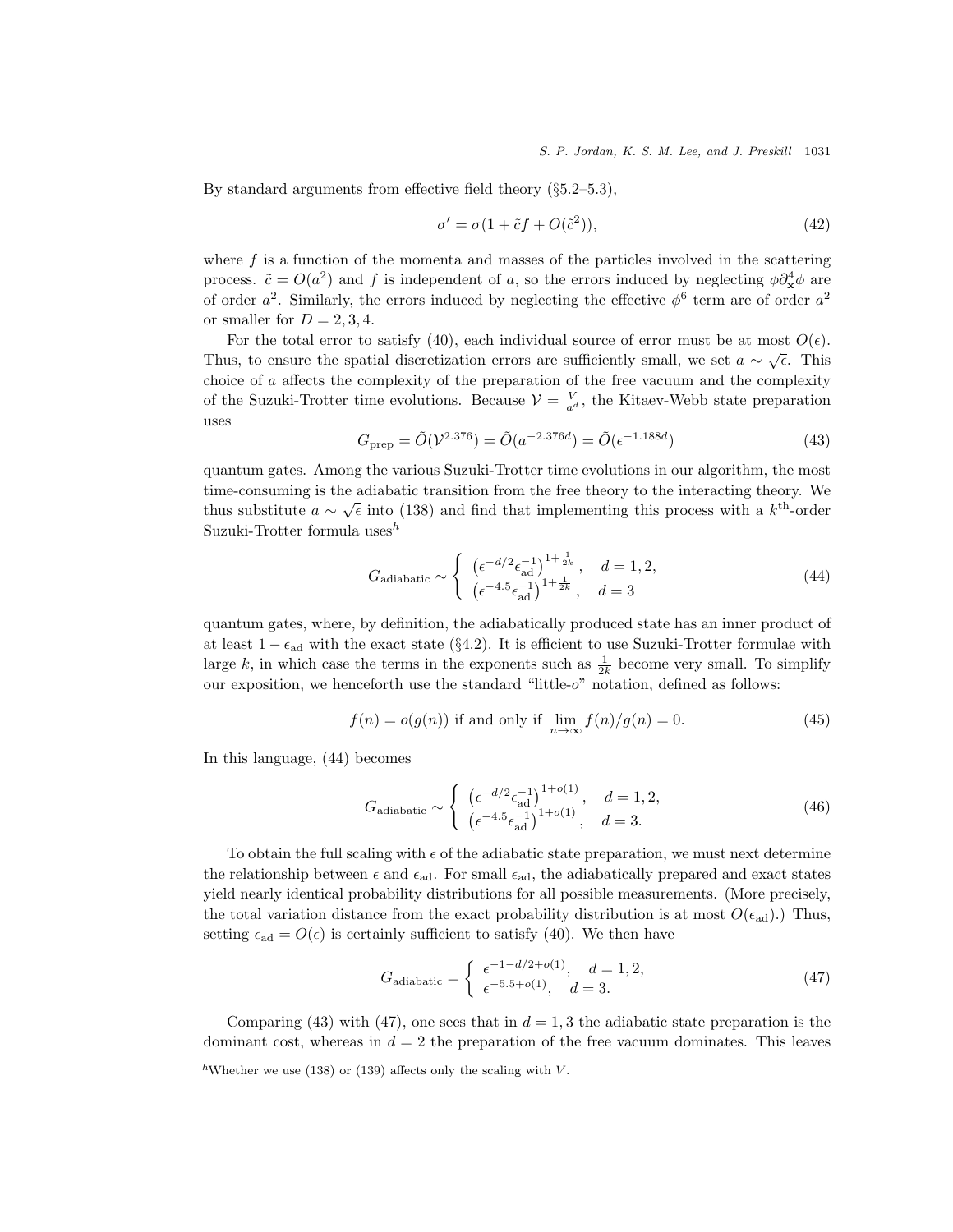a final asymptotic scaling of

$$
G_{\text{total}} = O(G_{\text{adiabatic}} + G_{\text{prep}}) = \begin{cases} \left(\frac{1}{\epsilon}\right)^{1.5 + o(1)}, & d = 1, \\ \left(\frac{1}{\epsilon}\right)^{2.376 + o(1)}, & d = 2, \\ \left(\frac{1}{\epsilon}\right)^{5.5 + o(1)}, & d = 3. \end{cases}
$$
(48)

So far, in determining the  $\epsilon$  scaling of our algorithm, we have considered only errors due to spatial discretization and errors due to imperfect adiabaticity. We now argue that the remaining sources of error make negligible contributions to the overall  $\epsilon$  scaling, which are already captured by the  $o(1)$  in (48).

In a theory with a non-zero mass, the error  $\epsilon_{\text{loc}}$  due to imperfect particle separation shrinks exponentially with the distance between the particles (§5.5). Therefore the total simulated volume V should increase polylogarithmically with  $1/\epsilon_{\text{loc}}$ , and correspondingly the complexity of the algorithm scales as  $poly(log(1/\epsilon_{loc}))$ . Similarly, by the analysis of §4.1, the number of qubits per site scales only logarithmically with  $\epsilon_{\text{trunc}}$ , where  $1 - \epsilon_{\text{trunc}}$  is an inner product between the exact quantum state and the achieved state. Thus, this source of error also contributes only a polylogarithmic factor to the overall  $\epsilon$  scaling.

By (153), the errors resulting from use of a  $k^{\text{th}}$ -order Suzuki-Trotter formula with n timesteps are  $\epsilon_{ST} \sim n^{-2k}$ .  $\epsilon_{ST}$  is an operator norm of the difference between the achieved and exact unitary transformations. It thus induces a Euclidean distance of  $O(\epsilon_{ST})$  between quantum states. Hence, this error contributes only a factor of  $O(\epsilon^{-1/2k})$  to the overall  $\epsilon$ scaling.

The number of quantum gates used to simulate the strongly coupled theory has scaling in  $1/(\lambda_c - \lambda_0)$  and p that is dominated by adiabatic state preparation (§4.2.2). We also estimate scaling with  $n_{\text{out}}$  as follows. For two incoming particles with momenta **p** and  $-p$ , the maximum number of kinematically allowed outgoing particles is  $n_{\text{out}} \sim p$ . Furthermore, one needs  $V \sim n_{\text{out}}$  to obtain good asymptotic out states separated by a distance of at least  $\sim 1/m_0$ . For continuum behavior,  $p = \eta/a$  for constant  $\eta \ll 1$ . Thus,  $\mathcal{V} \sim n_{\text{out}}^{d+1}$ . Hence one needs  $n_{\text{out}}^{2.376(d+1)}$  gates to prepare the free vacuum and, by (150),  $n_{\text{out}}^{2d+3+o(1)}$  gates to reach the interacting theory adiabatically. (The adiabatic turn-off takes no longer than the adiabatic turn-on.) Thus the total scaling in  $n_{\text{out}}$  is dominated by preparation of the free vacuum in three-dimensional spacetime, but by adiabatic turn-on in two-dimensional spacetime. The results of our resource analysis are summarized in Table 1.

|         |                                     |              | $n_{\text{out}}$            |
|---------|-------------------------------------|--------------|-----------------------------|
| ' = .   | $9+o(1)$<br>$\lambda_c - \lambda_0$ | $n^{4+o(1)}$ | $O(n_{\rm out}^5)$          |
| $a = 1$ | $\sqrt{6.3} + o(1)$                 | $n^{6+o(1)}$ | $O(n_{\text{out}}^{7.128})$ |

Table 1. The asymptotic scaling of the number of quantum gates needed to simulate scattering in the strong-coupling regime in one and two spatial dimensions is polynomial in  $p$  (the momentum of the incoming pair of particles),  $\lambda_c - \lambda_0$  (the distance from the critical coupling), and  $n_{\text{out}}$  (the maximum kinematically allowed number of outgoing particles). Note that  $V$  is kept fixed in the calculation of the scaling with p. This is justified when one is interested in scattering processes with a bounded number of outgoing particles.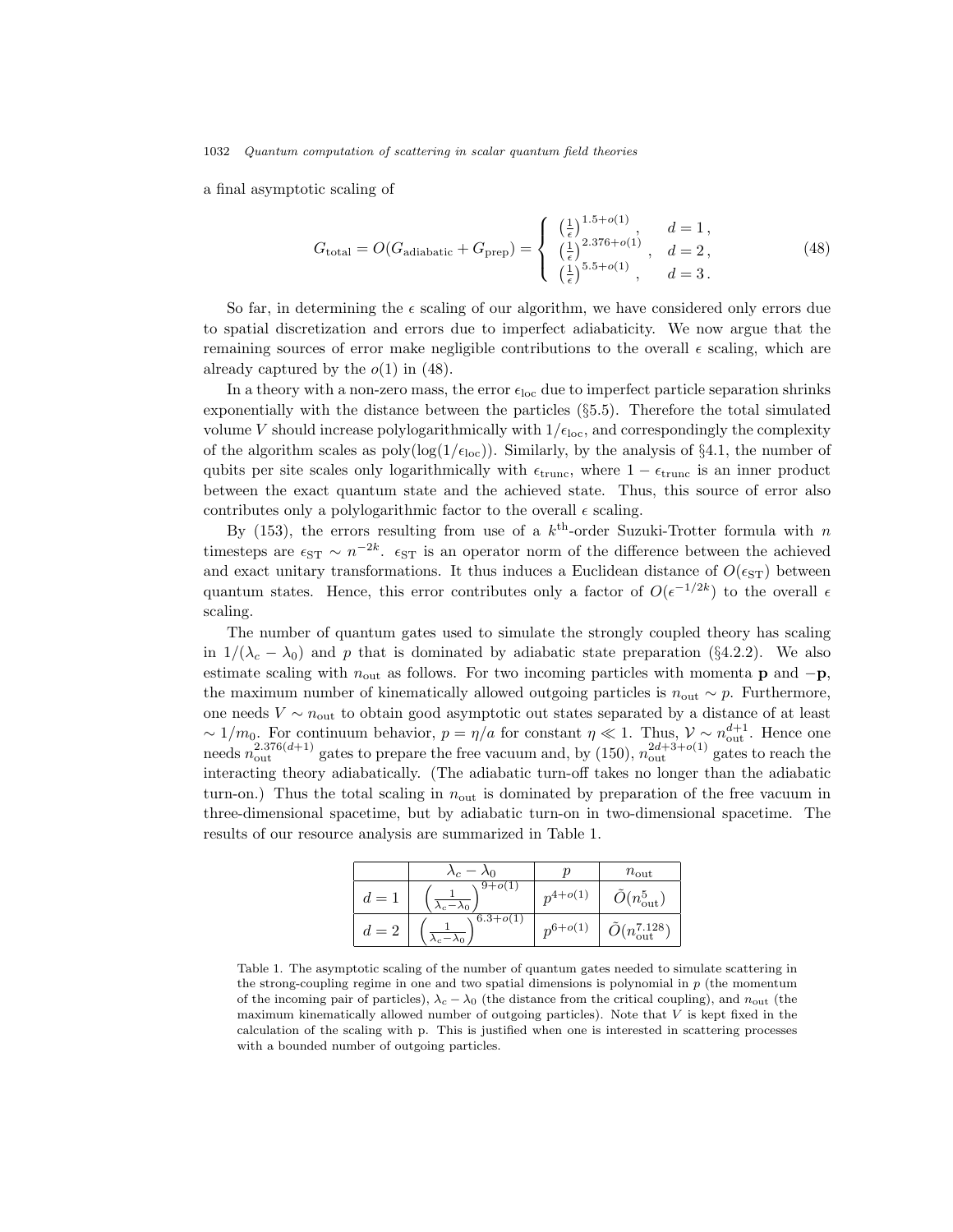# 4 Analysis of Algorithm

Analysis of the algorithm requires quantifying various sources of error. In broad terms, these fall into two categories: field-theoretical cutoffs to render the problem finite and quantum computing primitives upon which the algorithm is built.

Cutoffs are imposed on both space and the field itself. In §4.1, we analyze the effect of discretizing and imposing a cutoff on the field and thereby determine the number of qubits that is sufficient to represent the field. The effects of putting space on a lattice are considered later, in §5.2–5.5.

Sections 4.2–4.5 address quantum computing primitives. In  $\S 4.2$ , we analyze the adiabatic preparation of interacting wavepackets. This method induces a phase shift, whose effect on a wavepacket is to cause undesirable broadening and propagation. The phase is shown to be proportional to  $\tau/J^2$ , where J is the number of adiabatic steps and  $\tau$  is the period of the turnon. The finite period for turn-on causes errors through imperfect adiabaticity. Such so-called 'diabatic' errors fall into two classes: particle creation from the vacuum and the splitting of one particle into three. Using the adiabatic theorem, we derive the probability of such events. Two criteria, keeping both propagation and diabatic errors small, then determine satisfactory choices of J and  $\tau$ , and hence the gate complexity. The physical mass as a function of the coupling features prominently in our calculations. For the weak-coupling regime, its form is obtained by perturbation theory  $(\S 5.1)$ . For the strong-coupling regime, we use its known behavior near the phase transition.

The time evolution during adiabatic turn-on and turn-off, and during the scattering, is implemented with a Suzuki-Trotter formula. In  $\S 4.3$ , we show that a  $k^{\text{th}}$ -order Suzuki-Trotter achieves linear scaling in the number of lattice sites, provided that the Hamiltonian is local. This result is also used for the phase estimation with which either occupation numbers or the energy within regions are measured (see §4.4 and §4.5).

### 4.1 Representation by Qubits

To represent the quantum state of the field, we assign a register of qubits to store  $\phi(\mathbf{x})$  at each lattice point  $\mathbf{x} \in \Omega$ . Each  $\phi(\mathbf{x})$  is in principle an unbounded continuous variable. Thus, to represent the field at a given site with finitely many qubits, we cut off the field at a maximum magnitude  $\phi_{\text{max}}$  and discretize it in increments of  $\delta_{\phi}$ . This requires

$$
n_b = \lceil \log_2 \left( 1 + 2\phi_{\text{max}} / \delta_\phi \right) \rceil \tag{49}
$$

qubits per site. In this section we show that one can simulate processes at energy scale  $E$ , while maintaining  $1 - \epsilon_{\text{trunc}}$  inner product with the exact state, with  $n_b$  logarithmic in  $1/a$ ,  $1/\epsilon_{\text{trunc}}$ , and V. Our analysis is non-perturbative and thus applies equally to strongly and weakly coupled  $\phi^4$  theory.

Let  $|\psi\rangle$  be the exact state, expressed in the field representation, namely,

$$
|\psi\rangle = \int_{-\infty}^{\infty} d\phi_1 \cdots \int_{-\infty}^{\infty} d\phi \, \psi(\phi_1, \ldots, \phi_{\mathcal{V}}) |\phi_1, \ldots, \phi_{\mathcal{V}}\rangle, \tag{50}
$$

where  $\{\phi_1, \ldots, \phi_{\mathcal{V}}\} \equiv \{\phi(\mathbf{x}) | \mathbf{x} \in \Omega\}$ , and let

$$
|\psi_{\text{cut}}\rangle = \int_{-\phi_{\text{max}}}^{\phi_{\text{max}}} d\phi_1 \cdots \int_{-\phi_{\text{max}}}^{\phi_{\text{max}}} d\phi_{\mathcal{V}} \ \psi(\phi_1, \dots, \phi_{\mathcal{V}}) |\phi_1, \dots, \phi_{\mathcal{V}}\rangle. \tag{51}
$$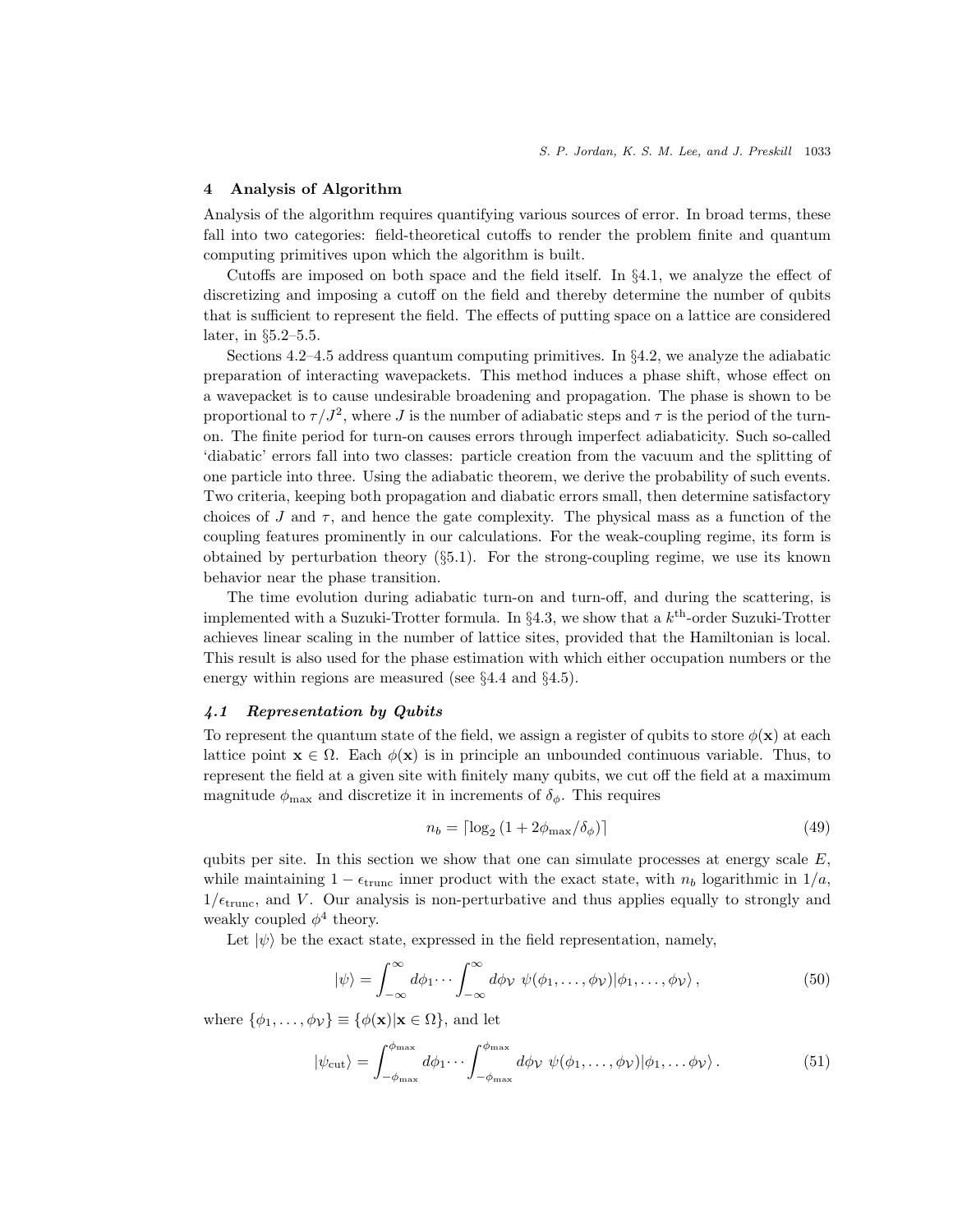Then

$$
\langle \psi | \psi_{\text{cut}} \rangle = \int_{-\phi_{\text{max}}}^{\phi_{\text{max}}} d\phi_1 \cdots \int_{-\phi_{\text{max}}}^{\phi_{\text{max}}} d\phi_{\mathcal{V}} \, \rho(\phi_1, \dots, \phi_{\mathcal{V}}), \tag{52}
$$

where  $\rho$  is the probability distribution

$$
\rho(\phi_1,\ldots,\phi_\mathcal{V}) = |\psi(\phi_1,\ldots,\phi_\mathcal{V})|^2. \tag{53}
$$

In other words,  $\langle \psi | \psi_{\text{cut}} \rangle = 1-p_{\text{out}}$ , where  $p_{\text{out}}$  is the probability that at least one of  $\phi_1, \dots, \phi_\mathcal{V}$ is out of the range  $[-\phi_{\text{max}}, \phi_{\text{max}}]$ . By the union bound  $(\Pr(A \cup B) \leq \Pr(A) + \Pr(B)),$ 

$$
\langle \psi | \psi_{\rm cut} \rangle \ge 1 - \mathcal{V} \max_{\mathbf{x} \in \Omega} p_{\rm out}(\mathbf{x}), \qquad (54)
$$

where  $p_{\text{out}}(\mathbf{x})$  is the probability that  $\phi(\mathbf{x})$  is out of the range  $[-\phi_{\text{max}}, \phi_{\text{max}}]$ .

Let  $\mu_{\phi(\mathbf{x})}$  and  $\sigma_{\phi(\mathbf{x})}$  denote the mean and standard deviation of  $\phi(\mathbf{x})$  determined by  $\rho$ . By Chebyshev's inequality, choosing  $\phi_{\text{max}} = |\mu_{\phi(\mathbf{x})}| + c\sigma_{\phi(\mathbf{x})}$  (with  $c > 0$ ) ensures

$$
p_{\text{out}}(\mathbf{x}) \le \frac{1}{c^2} \,. \tag{55}
$$

Thus, choosing

$$
\phi_{\max} = \max_{\mathbf{x} \in \Omega} \left( |\mu_{\phi(\mathbf{x})}| + \sqrt{\frac{\mathcal{V}}{\epsilon_{\text{trunc}}}} \sigma_{\phi(\mathbf{x})} \right)
$$
(56)

ensures  $\langle \psi | \psi_{\text{cut}} \rangle \geq 1 - \epsilon_{\text{trunc}}.$ 

Next, we observe the following.

**Proposition 1.** Let  $\hat{p}$  and  $\hat{q}$  be Hermitian operators on  $L^2(\mathbb{R})$  obeying the canonical commutation relation  $[\hat{q}, \hat{p}] = i\mathbb{1}$ . Then the eigenbasis of  $\hat{p}$  is the Fourier transform of the eigenbasis of  $\hat{q}$ .

**Proof.** Let  $\hat{f}(\delta) = e^{-i\hat{q}\delta} \hat{p} e^{i\hat{q}\delta}$ . Then  $\hat{f}(0) = \hat{p}$  and

$$
\frac{d}{d\delta}\hat{f}(\delta) = e^{-i\hat{q}\delta} \left( -i[\hat{q},\hat{p}] \right) e^{i\hat{q}\delta} = \mathbb{1};\tag{57}
$$

therefore

$$
\hat{f}(\delta) = \hat{p} + \delta \mathbb{1},\tag{58}
$$

and thus

$$
\hat{p}e^{i\hat{q}\delta} = e^{i\hat{q}\delta}(\hat{p} + \delta \mathbb{1}).\tag{59}
$$

If  $|p\rangle$  denotes the  $\hat{p}$  eigenstate with eigenvalue p, then

$$
\hat{p}e^{i\hat{q}\delta}|p\rangle = e^{i\hat{q}\delta}(\hat{p} + \delta \mathbb{1})|p\rangle = (p + \delta)e^{i\hat{q}\delta}|p\rangle, \qquad (60)
$$

that is,  $|p + \delta\rangle \equiv e^{i\hat{q}\delta}|p\rangle$  is the eigenstate of  $\hat{p}$  with eigenvalue  $p + \delta$ . It follows that

$$
e^{i\hat{q}\delta} \int_{-\infty}^{\infty} dp |p\rangle e^{-iqp} = \int_{-\infty}^{\infty} dp |p+\delta\rangle e^{-iqp} = \int_{-\infty}^{\infty} dp |p\rangle e^{-iq(p-\delta)} = e^{iq\delta} \int_{-\infty}^{\infty} dp |p\rangle e^{-iqp}.
$$
 (61)

Expanding both sides to linear order in  $\delta$ , we conclude that  $\int_{-\infty}^{\infty} dp |p\rangle e^{-iqp}$  is an eigenstate of  $\hat{q}$  with eigenvalue q.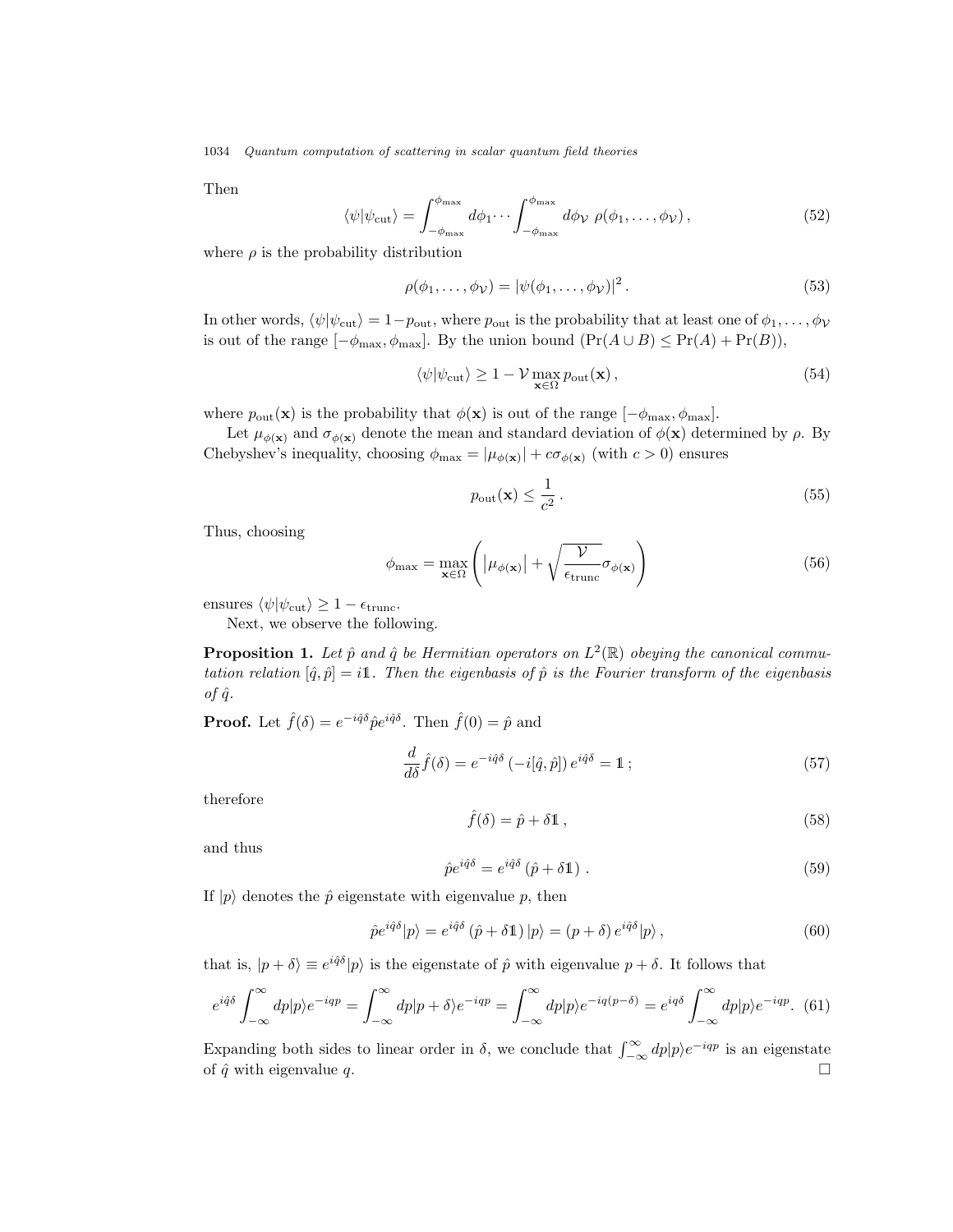By Proposition 1, the eigenbasis of  $a^d\pi(\mathbf{x})$  is the Fourier transform of the eigenbasis of  $\phi(\mathbf{x})$ . Thus, discretizing  $\phi(\mathbf{x})$  in increments of  $\delta_{\phi(\mathbf{x})}$  is roughly equivalent to the truncation  $-\pi_{\max} \leq \pi(\mathbf{x}) \leq \pi_{\max}$ , where

$$
\pi_{\text{max}} = \frac{\pi}{a^d \delta_{\phi(\mathbf{x})}} \,. \tag{62}
$$

By the same argument used to choose  $\phi_{\text{max}}$ , choosing

$$
\pi_{\max} = \max_{\mathbf{x} \in \Omega} \left( |\mu_{\pi(\mathbf{x})}| + \sqrt{\frac{\mathcal{V}}{\epsilon_{\text{trunc}}}} \sigma_{\pi(\mathbf{x})} \right)
$$
(63)

ensures fidelity  $1 - \epsilon_{\text{trunc}}$  between  $|\psi\rangle$  and its truncated and discretized version.

To obtain useful bounds on  $\phi_{\text{max}}$  and  $\pi_{\text{max}}$ , we must bound  $\mu_{\phi(\mathbf{x})}, \sigma_{\phi(\mathbf{x})}, \mu_{\pi(\mathbf{x})}$ , and  $\sigma_{\pi(\mathbf{x})}$ . To this end, we make the following straightforward observation.

**Proposition 2.** Let M be a Hermitian operator and let  $|\psi\rangle$  be a quantum state of unit norm. Then  $|\langle \psi | M | \psi \rangle| \leq \sqrt{\langle \psi | M^2 | \psi \rangle}.$ 

**Proof.** For brevity, let  $\langle Q \rangle = \langle \psi | Q | \psi \rangle$  for any observable Q. The operator  $(M - \langle M \rangle \mathbb{1})^2$  is positive semidefinite. Thus,

$$
0 \le \left\langle \left(M - \langle M \rangle \mathbb{1} \right)^2 \right\rangle \tag{64}
$$

$$
= \langle M^2 - 2\langle M \rangle M + \langle M \rangle^2 \mathbb{1} \rangle \tag{65}
$$

$$
= \langle M^2 \rangle - \langle M \rangle^2. \tag{66}
$$

 $\Box$ 

Applied to the definitions

$$
\mu_{\phi(\mathbf{x})} = \langle \psi | \phi(\mathbf{x}) | \psi \rangle, \tag{67}
$$

$$
\sigma_{\phi(\mathbf{x})} = \sqrt{\langle \psi | \phi(\mathbf{x})^2 | \psi \rangle - \langle \psi | \phi(\mathbf{x}) | \psi \rangle^2}, \tag{68}
$$

$$
\mu_{\pi(\mathbf{x})} = \langle \psi | \pi(\mathbf{x}) | \psi \rangle, \tag{69}
$$

$$
\sigma_{\pi(\mathbf{x})} = \sqrt{\langle \psi | \pi(\mathbf{x})^2 | \psi \rangle - \langle \psi | \pi(\mathbf{x}) | \psi \rangle^2}, \tag{70}
$$

Proposition 2 implies that  $\mu_{\phi(\mathbf{x})}$  and  $\sigma_{\phi(\mathbf{x})}$  are each at most  $\sqrt{\langle \psi | \phi(\mathbf{x})^2 | \psi \rangle}$ , and  $\mu_{\pi(\mathbf{x})}$  and  $\sigma_{\pi(\mathbf{x})}$  are each at most  $\sqrt{\langle \psi | \pi(\mathbf{x})^2 | \psi \rangle}$ . Thus, by (56) and (63),

$$
\phi_{\max} = O\left(\max_{\mathbf{x} \in \Omega} \sqrt{\frac{\mathcal{V}}{\epsilon_{\text{trunc}}} \langle \psi | \phi(\mathbf{x})^2 | \psi \rangle}\right),\tag{71}
$$

$$
\pi_{\max} = O\left(\max_{\mathbf{x} \in \Omega} \sqrt{\frac{\mathcal{V}}{\epsilon_{\text{trunc}}} \langle \psi | \pi(\mathbf{x})^2 | \psi \rangle}\right),\tag{72}
$$

so that, by (49) and (62),

$$
n_b = O\left(\log\left(\frac{V}{\epsilon_{\text{trunc}}}\max_{\mathbf{x}, \mathbf{y} \in \Omega} \sqrt{\langle \psi | \pi(\mathbf{x})^2 | \psi \rangle \langle \psi | \phi(\mathbf{y})^2 | \psi \rangle}\right)\right). \tag{73}
$$

To establish logarithmic scaling of  $n<sub>b</sub>$ , we need only prove polynomial upper bounds on  $\langle \psi | \phi(\mathbf{x})^2 | \psi \rangle$  and  $\langle \psi | \pi(\mathbf{x})^2 | \psi \rangle$ . Rather than making a physical estimate of these expectation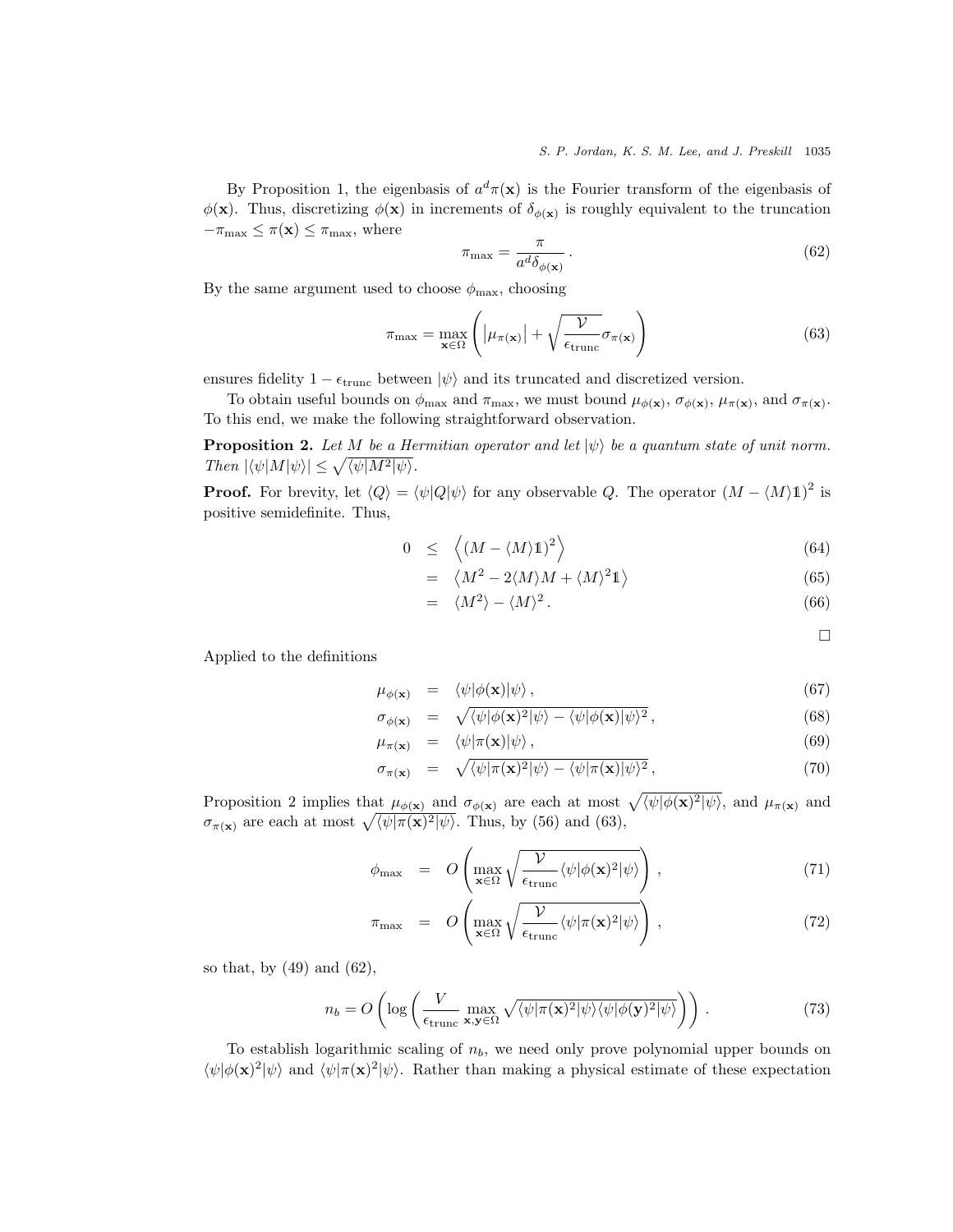values, we prove simple upper bounds that are probably quite loose. In the adiabatic state preparation described in §4.2, the parameters  $m_0^2$  and  $\lambda_0$  are varied. The following two propositions cover all the combinations of parameters used in the adiabatic preparation and subsequent scattering of both strongly and weakly coupled wavepackets.

**Proposition 3.** Let H be of the form shown in (4). Suppose  $m_0^2 > 0$  and  $\lambda_0 \geq 0$ . Let  $|\psi\rangle$  be any state of the field such that  $\langle \psi | H | \psi \rangle \leq E$ . Then  $\forall \mathbf{x} \in \Omega$ ,

$$
\langle \psi | \phi(\mathbf{x})^2 | \psi \rangle \leq \frac{2E}{a^d m_0^2}, \tag{74}
$$

$$
\langle \psi | \pi(\mathbf{x})^2 | \psi \rangle \leq \frac{2E}{a^d} \,. \tag{75}
$$

Proof.

$$
E \geq \langle \psi | H | \psi \rangle \tag{76}
$$

$$
= \langle \psi | \sum_{\mathbf{y} \in \Omega} a^d \left[ \frac{1}{2} \pi(\mathbf{y})^2 + \frac{1}{2} (\nabla_a \phi)^2(\mathbf{y}) + \frac{m_0^2}{2} \phi(\mathbf{y})^2 + \frac{\lambda_0}{4!} \phi(\mathbf{y})^4 \right] | \psi \rangle \tag{77}
$$

$$
\geq \langle \psi | a^d \frac{m_0^2}{2} \phi(\mathbf{x})^2 | \psi \rangle, \tag{78}
$$

where the last inequality follows because all of the operators we have dropped are positive semidefinite. This establishes (74). Similarly, we can drop all but the  $\pi(\mathbf{x})$  term from the right-hand side of (77), leaving

$$
E \ge \langle \psi | a^d \frac{1}{2} \pi(\mathbf{x})^2 | \psi \rangle , \qquad (79)
$$

which establishes  $(75)$ .

**Proposition 4.** Let H be of the form shown in (4). Suppose  $m_0^2 \leq 0$  and  $\lambda_0 > 0$ . Let  $|\psi\rangle$  be any state of the field such that  $\langle \psi | H | \psi \rangle \leq E$ . Then  $\forall \mathbf{x} \in \Omega$ ,

$$
\langle \psi | \phi(\mathbf{x})^2 | \psi \rangle \le -\frac{6m_0^2}{\lambda_0} + \sqrt{\frac{36m_0^4}{\lambda_0^2} + \frac{24}{\lambda_0 a^d} \left( E + \frac{3(V - a^d)m_0^4}{2\lambda_0} \right)},
$$
(80)

$$
\langle \psi | \pi(\mathbf{x})^2 | \psi \rangle \leq \frac{2}{a^d} \left( E + \frac{3V m_0^4}{2\lambda_0} \right). \tag{81}
$$

Proof. The operator

$$
U(\mathbf{x}) = \frac{m_0^2}{2}\phi(\mathbf{x})^2 + \frac{\lambda_0}{4!}\phi(\mathbf{x})^4
$$
\n(82)

is sufficiently simple that we can directly calculate its minimal eigenvalue  $U_{\text{min}}$ . If  $m_0^2 \le 0$ and  $\lambda_0>0$  then

$$
U_{\min} = -\frac{3m_0^4}{2\lambda_0} \,. \tag{83}
$$

Thus, for any state  $|\psi\rangle$ ,

$$
\langle \psi | \sum_{\mathbf{y} \in \Omega} a^d U(\mathbf{y}) | \psi \rangle \ge \frac{-3Vm_0^4}{2\lambda_0} \,. \tag{84}
$$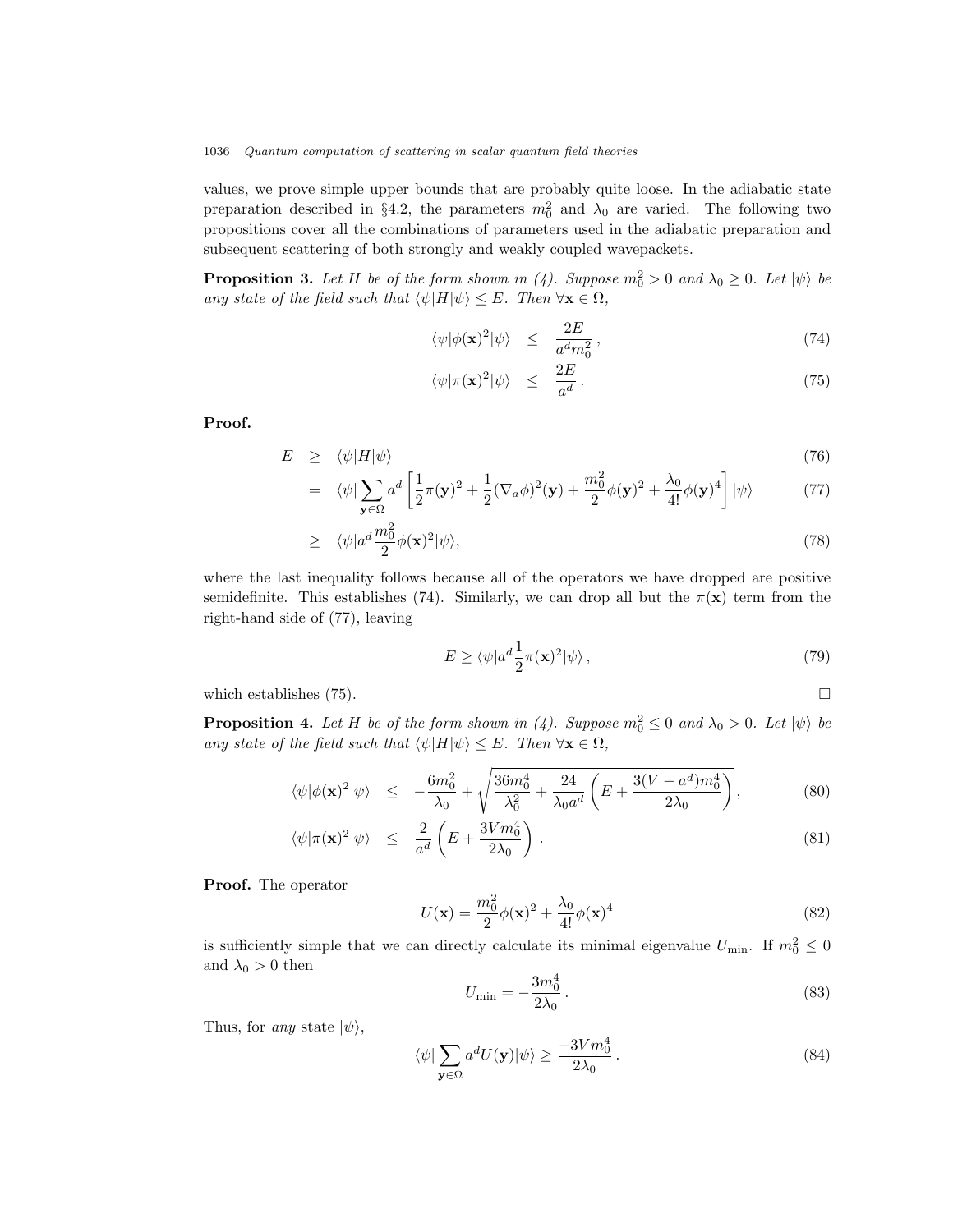S. P. Jordan, K. S. M. Lee, and J. Preskill 1037

Hence, recalling (4), we obtain

$$
E \geq \langle \psi | H | \psi \rangle \tag{85}
$$

$$
= \langle \psi | \sum_{\mathbf{y} \in \Omega} a^d \left[ \frac{1}{2} \pi(\mathbf{y})^2 + \frac{1}{2} (\nabla_a \phi)^2(\mathbf{y}) + \frac{m_0^2}{2} \phi(\mathbf{y})^2 + \frac{\lambda_0}{4!} \phi(\mathbf{y})^4 \right] |\psi\rangle \tag{86}
$$

$$
\geq \langle \psi | \sum_{\mathbf{y} \in \Omega} a^d \left[ \frac{1}{2} \pi (\mathbf{y})^2 + \frac{1}{2} (\nabla_a \phi)^2 (\mathbf{y}) \right] |\psi\rangle - \frac{3V m_0^4}{2\lambda_0} \tag{87}
$$

$$
\geq \quad \langle \psi | \frac{a^d}{2} \pi(\mathbf{x})^2 | \psi \rangle - \frac{3V m_0^4}{2\lambda_0} \,. \tag{88}
$$

(87) follows from (84). (88) holds (for any choice of x) because all of the operators we have dropped are positive semidefinite. This establishes (81).

Similarly, dropping positive operators from  $(86)$  and using  $(84)$  yield, for any **x**,

$$
a^d \langle \psi | \left( \frac{m_0^2}{2} \phi(\mathbf{x})^2 + \frac{\lambda_0}{4!} \phi(\mathbf{x})^4 \right) | \psi \rangle \le E + \frac{3(V - a^d) m_0^4}{2\lambda_0} \,. \tag{89}
$$

Applying Proposition 2 with  $M = \phi(\mathbf{x})^2$  shows that  $\langle \psi | \phi(\mathbf{x})^4 | \psi \rangle \ge \langle \psi | \phi(\mathbf{x})^2 | \psi \rangle^2$ . Thus,

$$
a^d \left[ \frac{m_0^2}{2} \langle \psi | \phi(\mathbf{x})^2 | \psi \rangle + \frac{\lambda_0}{4!} \langle \psi | \phi(\mathbf{x})^2 | \psi \rangle^2 \right] \le E + \frac{3(V - a^d) m_0^4}{2\lambda_0} \,. \tag{90}
$$

Via the quadratic formula, this implies  $(80)$ .

4.2 Adiabatic Preparation of Interacting Wavepackets

In this section, we analyze the adiabatic state-preparation procedure. To analyze the error due to finite  $\tau$  and J, we consider the process of preparing a single-particle wavepacket. By the analysis in §5.5, the procedure performs similarly in preparing wavepackets for multiple particles, provided the particles are separated by more than the characteristic length  $1/m$  of the interaction. In what follows we use  $p = |p|$ , rather than the D-vector, as will be clear from the context.

The phase induced by  $M_j$  on the momentum-p eigenstate of  $H(s)$  (with energy  $E_p(s)$ ) is

$$
\theta_j(p) = \left( E_p\left(\frac{j+1}{J}\right) + E_p\left(\frac{j}{J}\right) \right) \frac{\tau}{2J} - \tau \int_{j/J}^{(j+1)/J} ds E_p(s). \tag{91}
$$

Taylor expanding  $E_p$  about  $s = (j + \frac{1}{2})/J$  yields

$$
\theta_j(p) = \frac{\tau}{12J^3} \left. \frac{\partial^2 E_p}{\partial s^2} \right|_{s = (j + \frac{1}{2})/J} + O(J^{-5}). \tag{92}
$$

Thus, the total phase induced is

$$
\theta(p) = \sum_{j=0}^{J-1} \theta_j(p) \tag{93}
$$

$$
\simeq \frac{\tau}{12J^2} \int_0^1 ds \frac{\partial^2 E_p}{\partial s^2} \tag{94}
$$

$$
= \frac{\tau}{12J^2} \left. \frac{\partial E_p}{\partial s} \right|_0^1, \tag{95}
$$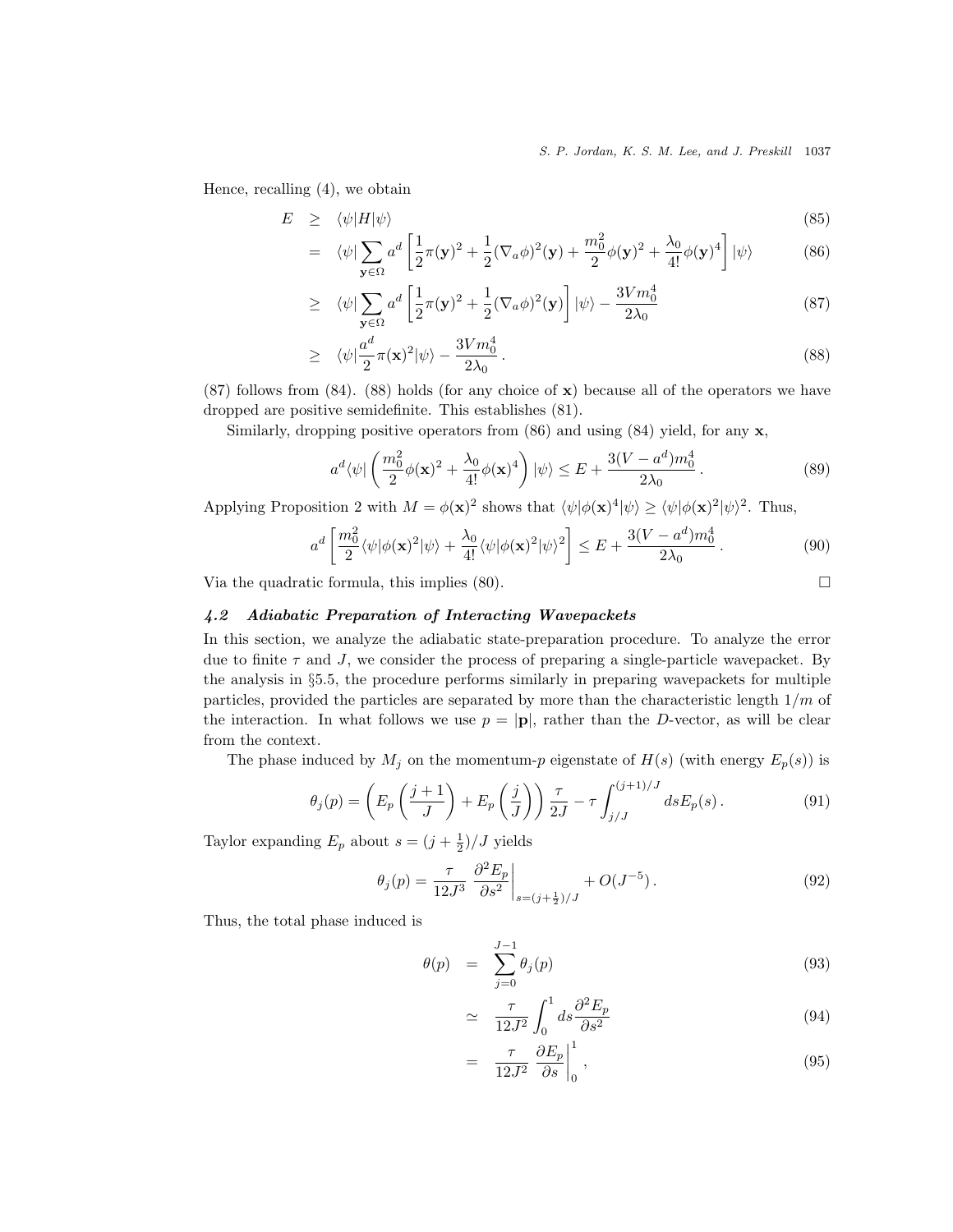where the approximation holds for large J. For a Lorentz-invariant theory,  $E_p(s)$  must take the form

$$
E_p(s) = \sqrt{p^2 + m^2(s)}.
$$
\n(96)

This should be a good approximation for the lattice theory provided the particle momentum satisfies  $p \ll 1/a$ . Substituting (96) into (95) yields

$$
\theta(p) \simeq \frac{\tau}{24J^2} \left. \frac{\frac{\partial m^2(s)}{\partial s}}{\sqrt{p^2 + m^2(s)}} \right|_0^1. \tag{97}
$$

Next, we consider the effect of this phase shift on a wavepacket centered around momentum  $\bar{p}$ . If the wavepacket is narrowly concentrated in momentum, then we can Taylor expand  $\theta(p)$ to second order about  $\bar{p}$ :

$$
\theta(p) \simeq \theta(\bar{p}) + \mathcal{D} \cdot (p - \bar{p}) + \frac{1}{2} \mathcal{B} \cdot (p - \bar{p})^2 , \qquad (98)
$$

where

$$
\mathcal{D} = \left. \frac{\partial \theta}{\partial p} \right|_{\bar{p}}, \tag{99}
$$

$$
\mathcal{B} = \left. \frac{\partial^2 \theta}{\partial p^2} \right|_{\bar{p}} . \tag{100}
$$

The phase shift  $e^{i\mathcal{D}\cdot(p-\bar{p})}$  induces a translation (in position space) of any wavepacket by a distance D. Similarly, the phase shift  $e^{i\frac{1}{2}\mathcal{B}\cdot(p-\bar{p})^2}$  governs broadening of the wavepacket. From (99) and (97), we have

$$
\mathcal{D} \simeq -\frac{\tau \bar{p}}{24J^2} \left. \frac{\frac{\partial m^2(s)}{\partial s}}{\left( \bar{p}^2 + m^2(s) \right)^{3/2}} \right|_{s=0}^{s=1} . \tag{101}
$$

We next determine the complexity by demanding that the propagation length  $\mathcal D$  be restricted to some small constant, and that the probability of diabatic particle creation be small. Together, these criteria determine J and  $\tau$ . We can obtain a tighter bound in the perturbative case than in the general case, so we treat these separately.

### 4.2.1 Weak Coupling

We wish to prepare the weakly coupled continuum-like theory by adiabatically following a path that does not cross the quantum phase transition, as illustrated in Fig. 1. Note that, in the weakly coupled continuum limit  $a \to 0$ ,  $m_0^2$  is negative. The path illustrated in Fig. 1 can be described by the following parametrization of  $H(s)$  from (34):

$$
m_0^2(s) = m^2 + s\delta_m, \qquad (102)
$$

$$
\lambda_0(s) = s\lambda_0. \tag{103}
$$

Let  $m(s)$  denote the physical mass of particles defined by  $H(s)$ . By (102) and (103),  $m_0(0)$  =  $m(0) = m$ . We choose  $\delta_m$  so that  $m(1)$  is also equal to m. Thus,  $H(s)$  linearly interpolates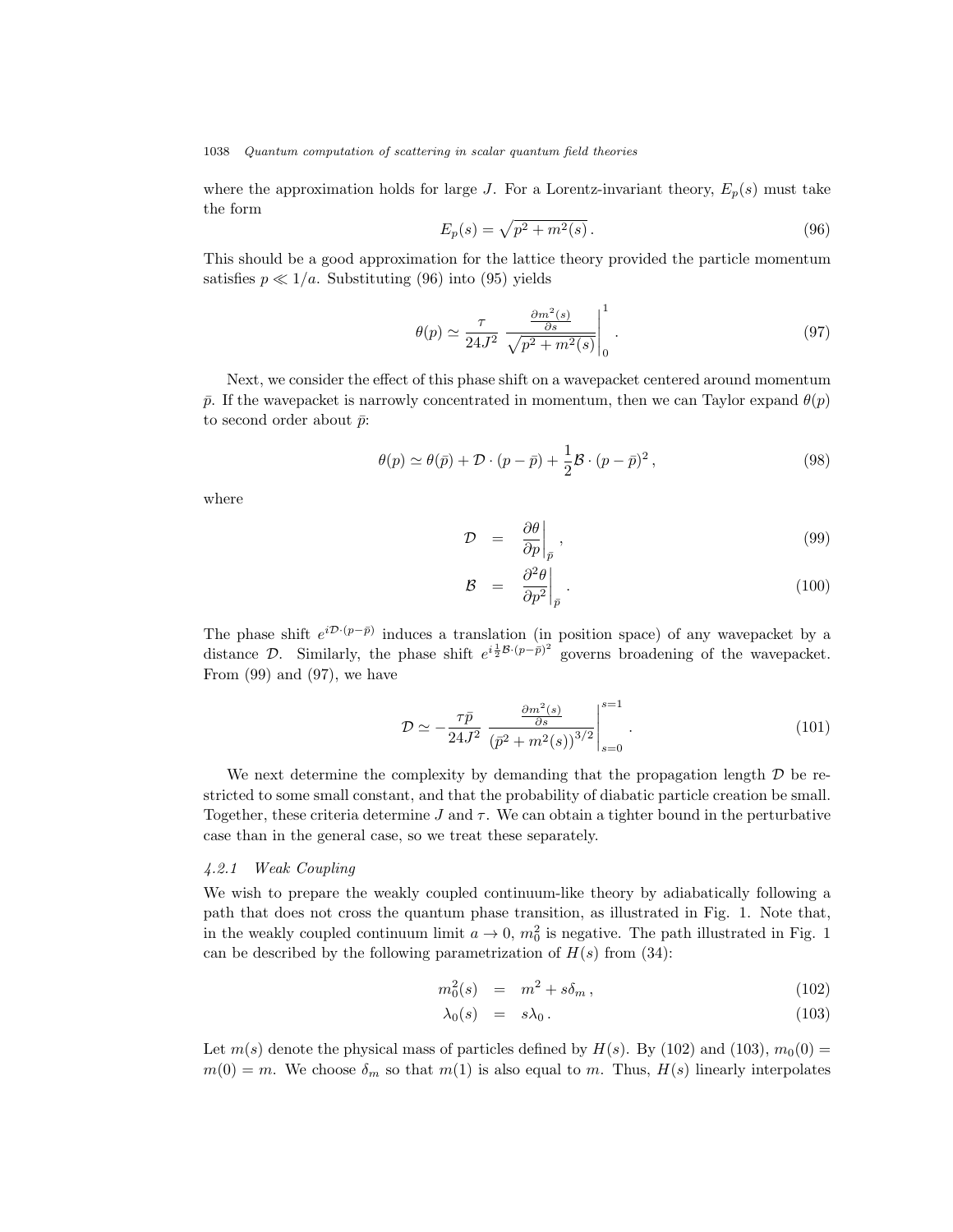

Fig. 1. The dashed line illustrates schematically the location of a quantum phase transition of  $\phi^4$  theory in two and three spacetime dimensions. A and B denote weakly and strongly coupled continuum-like theories, respectively. We prepare them adiabatically by following the arrows starting from the massive free theory  $(m_0^2 > 0, \lambda_0 = 0)$ . To maintain adiabaticity the path must not cross the quantum phase transition.

between a non-interacting theory with physical mass  $m$  and an interacting theory with physical mass m.

We wish to find the asymptotic scaling of the run time of the adiabatic state preparation. The question is, with which parameter should we consider scaling? There are at least three regimes in which classical methods for computing scattering amplitudes break down or are inefficient: strong coupling, large numbers of external particles, and high precision. In this section we are considering only weak coupling (that is,  $\lambda/m^{4-D} \ll 1$ ), leaving discussion of strong coupling until the next section. For an asymptotically large number of external particles, the efficiency of our algorithm depends upon strong coupling, for the following reason. A connected Feynman diagram involving  $n$  external particles must have at least  $v = O(n)$  vertices, so the amplitude for such a process is suppressed by a factor of  $\left(\frac{\lambda}{E^{4-D}}\right)^v$ , where E is the energy scale of the process. Since  $E \geq m$ , many-particle scattering events are exponentially rare at weak coupling and thus cannot be efficiently observed in experiments or simulations. This leaves the high-precision frontier. Recall that the perturbation series used in quantum field theory are asymptotic but not convergent. Thus, perturbative methods cannot be extended to arbitrarily high precision.

Hence, in this section we consider the quantum gate complexity of achieving arbitrarily high precision. To do so, one chooses  $\alpha$  small to obtain small discretization errors,  $V$  large to obtain better particle separation,  $\tau$  long to improve adiabaticity, and J large enough to limit particle propagation as the interaction is turned on. Thus, we wish to know the scaling of the probability of particle creation from the vacuum (denoted  $P_{\text{create}}$ ) with a, V,  $\tau$ , and J. In this context, we consider  $m, \lambda$ , and the incoming momentum to be constants.

We now analyze  $m^2(s)$  (to second order in  $\lambda_0$ ), which determines the energy gap along the adiabatic path and the propagation of wavepackets. By §5.1.2,

$$
m^{2}(s) = m_{0}^{2}(s) + s\lambda_{0}\mu^{(1)} + s^{2}\lambda_{0}^{2}\mu^{(2)} + O(\lambda_{0}^{3}), \qquad (104)
$$

where

$$
\mu^{(1)} = \begin{cases}\n\frac{1}{8\pi} \log\left(\frac{64}{m^2 a^2}\right), & d = 1, \\
\frac{r_0^{(2)}}{16\pi^2} \frac{1}{a}, & d = 2, \\
\frac{r_0^{(3)}}{32\pi^3} \frac{1}{a^2}, & d = 3,\n\end{cases}
$$
\n(105)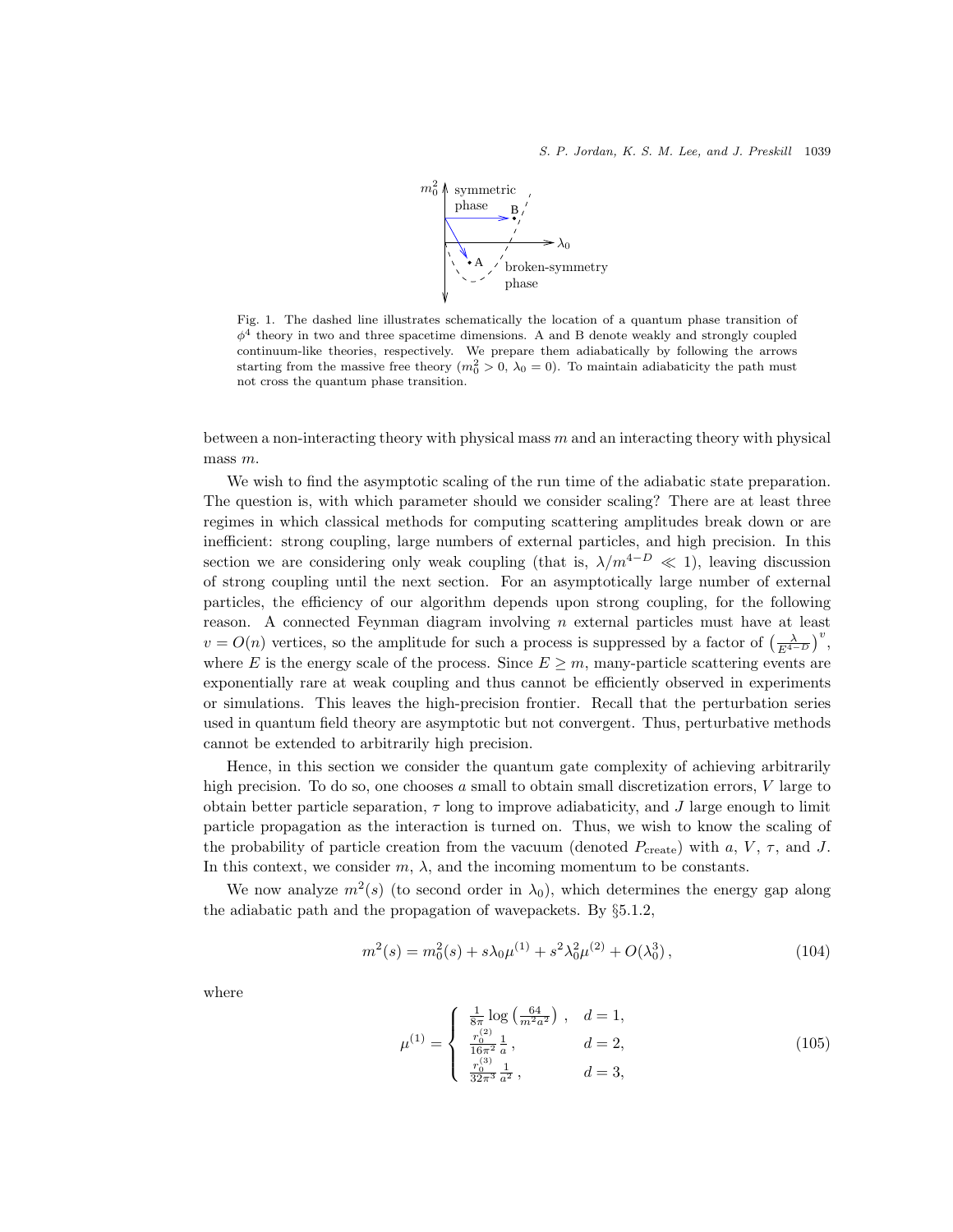and

$$
\mu^{(2)} = \begin{cases}\n-\frac{1}{384m^2}, & d = 1, \\
\frac{1}{96\pi^2} \log(ma), & d = 2, \\
-\frac{r_1^{(3)}}{1536\pi^7} \frac{1}{a^2}, & d = 3.\n\end{cases}
$$
\n(106)

with  $r_0^{(2)}$ ,  $r_0^{(3)}$ , and  $r_1^{(3)}$  given in §5.1.2. Thus,

$$
\delta_m = -\lambda_0 \mu^{(1)} - \lambda_0^2 \mu^{(2)} + O(\lambda_0^3). \tag{107}
$$

Substituting (107) and (102) into (104) yields

$$
m^{2}(s) = m^{2} + s(s - 1)\lambda_{0}^{2}\mu^{(2)} + O(\lambda_{0}^{3}).
$$
\n(108)

For the purpose of analyzing adiabaticity, we note that

$$
\min_{0 \le s \le 1} m^2(s) = m^2 + O(\lambda_0^3). \tag{109}
$$

This feature is helpful, because a small mass gap would necessitate slow adiabatic preparation. To analyze wavepacket propagation, we substitute (108) into (101) and obtain

$$
\mathcal{D} = -\frac{\tau \bar{p}}{24J^2} \frac{(2s-1)\lambda_0^2 \mu^{(2)}}{(\bar{p}^2 + m^2)^{3/2}} \Big|_{s=0}^{s=1}
$$
\n
$$
= -\frac{\tau \bar{p}}{12J^2} \frac{\lambda_0^2 \mu^{(2)}}{(\bar{p}^2 + m^2)^{3/2}}.
$$
\n(110)

We can solve  $(110)$  to determine the necessary scaling of J. We are primarily interested in the scaling of  $J$  with  $a$ , because we wish to investigate the high-precision limit. Making the simplifying assumption that the particles are highly relativistic  $(\bar{p}^2 \gg m^2)$ , we find

$$
J \simeq \sqrt{-\frac{\tau \lambda_0^2 \mu^{(2)}}{12\mathcal{D}\bar{p}^2}}.
$$
\n(111)

Substituting (106) into (111) yields

$$
J = \begin{cases} \n\tilde{O}\left(\sqrt{\frac{\tau \lambda_0^2}{m^2 D \bar{p}^2}}\right), & d = 1, \\ \n\tilde{O}\left(\sqrt{\frac{\tau \lambda_0^2}{D \bar{p}^2}}\right), & d = 2, \\ \n\tilde{O}\left(\sqrt{\frac{\tau \lambda_0^2}{a^2 D \bar{p}^2}}\right), & d = 3. \n\end{cases}
$$
\n(112)

To determine  $\tau$ , we next consider adiabaticity. Let  $H(s)$  be any Hamiltonian differentiable with respect to s. Let  $|\phi_l(s)\rangle$  be an eigenstate (with  $H(s)|\phi_l(s)\rangle = E_l(s)|\phi_l(s)\rangle$ ) separated by a non-zero energy gap for all s. Let  $|\psi_l(t)\rangle$  be the state obtained by Schrödinger time evolution according to  $H(t/\tau)$  with initial condition  $|\psi_l(0)\rangle = |\phi_l(0)\rangle$ . The diabatic transition amplitude to any other eigenstate  $|\phi_k(s)\rangle$  such that  $H(s)|\phi_k(s)\rangle = E_k(s)|\phi_k(s)\rangle$  ( $k \neq l$ ) is [78]

$$
\langle \phi_k(s) | \psi_l(\tau s) \rangle \sim \int_0^s d\sigma \frac{\langle \phi_k(\sigma) | \frac{dH}{ds} | \phi_l(\sigma) \rangle}{E_k(\sigma) - E_l(\sigma)} e^{i\tau(\varphi_k(\sigma) - \varphi_l(\sigma))} \left( 1 + O(1/\tau) \right). \tag{113}
$$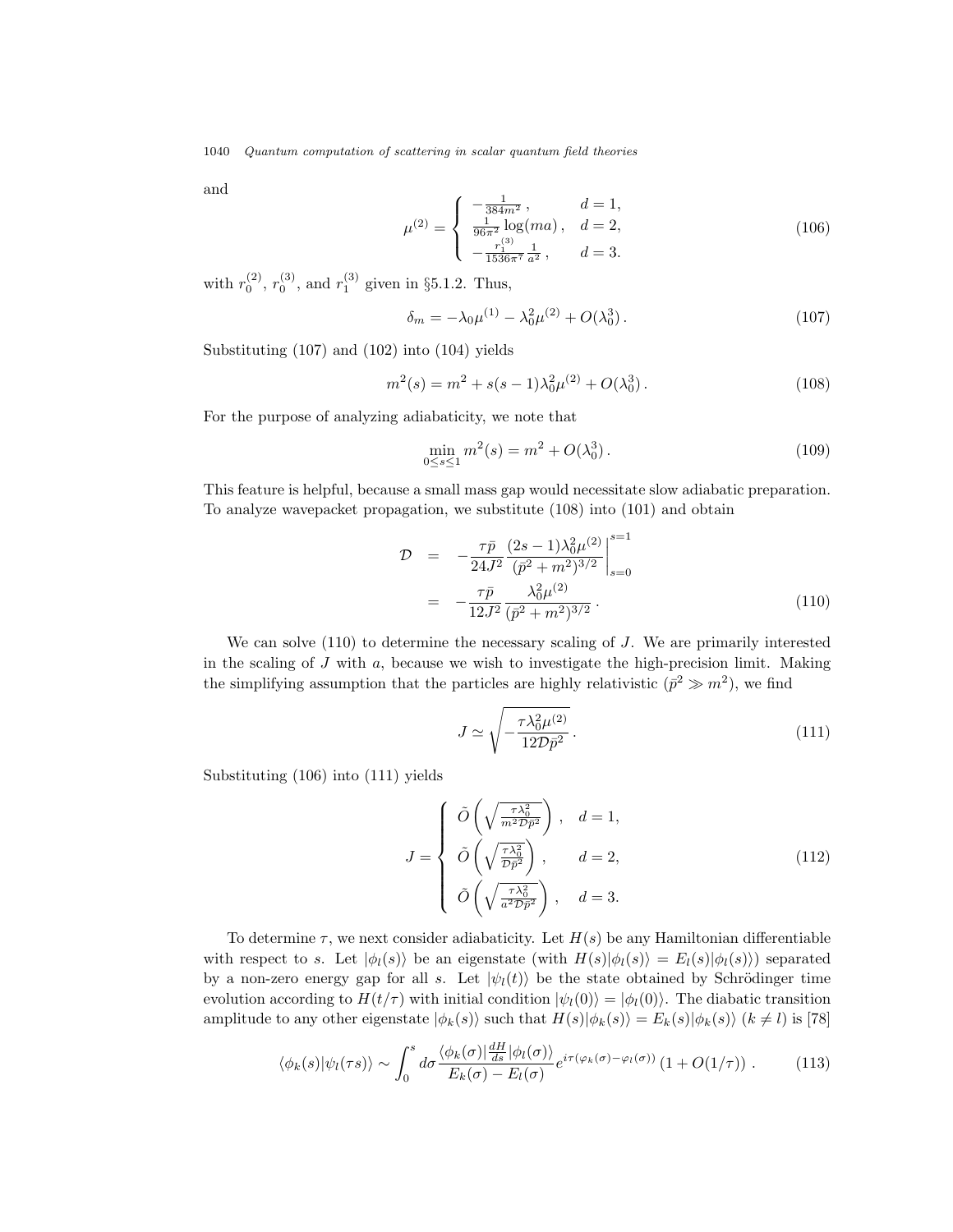#### S. P. Jordan, K. S. M. Lee, and J. Preskill 1041

(The integrand is made well-defined by the phase convention  $\langle \phi_k | \frac{d|\phi_k}{ds} \rangle = 0$ .) Here,

$$
\varphi_l(\sigma) = \int_0^{\sigma} d\sigma' E_l(\sigma'). \qquad (114)
$$

In the case that  $E_l$ ,  $E_k$ , and  $\langle \phi_k | \frac{dH}{ds} | \phi_l \rangle$  are s-independent, this integral gives

$$
\langle \phi_k(s) | \psi_l(\tau s) \rangle \sim \left( 1 - e^{i\tau (E_k - E_l)s} \right) \frac{\langle \phi_k | \frac{dH}{ds} | \phi_l \rangle}{-i\tau (E_k - E_l)^2} (1 + O(1/\tau)) \,. \tag{115}
$$

In the case that these quantities are approximately s-independent,  $(115)$  should hold as an approximation. The quadratic dependence on  $E_k - E_l$  is an adiabatic approximation traditionally used in physics. Motivated by applications in quantum computation, mathematicians have developed bounds that hold rigorously even with strong s dependence [76]. These more general results have a less favorable (cubic) dependence on  $E_k - E_l$ . However, the traditional adiabatic approximation appears to be applicable to our analysis.

In reality, we wish to prepare a wavepacket state, not an eigenstate. However, the wavepacket is well separated from other particles and narrowly concentrated in momentum space. Thus, we shall approximate it as an eigenstate  $|\phi_l(s)\rangle$ . Furthermore, by our choice of path, the energy gap is kept constant to first order in the coupling, and thus (115) should be a good approximation to (113).

Summing the transition amplitudes to some state  $|\phi_k\rangle$  from the J steps in our preparation process and applying the triangle inequality<sup> $i$ </sup> yield the following:

$$
|\langle \phi_k | \psi_l(\tau) \rangle| = O\left(\frac{1}{\tau} \sum_{j=0}^{J-1} \left| \frac{\langle \phi_k(j/J) | \frac{dH}{ds} | \phi_l(j/J) \rangle}{(E_k(j/J) - E_l(j/J))^2} \right| \right). \tag{116}
$$

The  $j = 0$  term in this sum can be evaluated exactly, because it arises from the free theory. At  $j \neq 0$  the theory is no longer exactly solvable. However, one obtains the lowestorder contribution to the matrix element  $\langle \mathbf{p}_1, \mathbf{p}_2, \mathbf{p}_3, \mathbf{p}_4$ ;  $s = 1 | \phi^4 | \text{vac}(1) \rangle$  in renormalized perturbation theory simply by taking the  $j = 0$  expression and replacing  $m_0$  with the physical mass and  $\lambda_0$  with the physical coupling. Our adiabatic path, (102), is designed so that the physical mass at  $s = 1$  matches the bare mass at  $j = 0$ . Furthermore, the physical coupling differs from the bare coupling only by a logarithmically divergent (in a) correction for  $d = 3$ and non-divergent corrections for  $d = 1, 2<sup>j</sup>$  Thus, we can make the following approximation:

$$
|\langle \phi_k | \psi_l(\tau) \rangle| = \tilde{O}\left(\frac{J}{\tau} \left| \frac{\langle \phi_k(0) | \frac{dH}{ds} | \phi_l(0) \rangle}{(E_k(0) - E_l(0))^2} \right| \right). \tag{117}
$$

$$
\lambda = \begin{cases} \lambda_0 - \frac{3\lambda_0^2}{8\pi (m^{(1)})^2} + \cdots, & \text{for } d = 1, \\ \lambda_0 - \frac{3\lambda_0^2}{16\pi m^{(1)}} + \cdots, & \text{for } d = 2, \\ \lambda_0 + \frac{3\lambda_0^2}{16\pi^2} \log(m^{(1)}a) + \cdots, & \text{for } d = 3. \end{cases}
$$

<sup>&</sup>lt;sup>*i*</sup> The  $O(J)$  scaling obtained by the triangle inequality can be confirmed by a more detailed calculation taking into account the relative phases of the contributions to the total transition amplitude.  $^{j}$ By calculations analogous to those in §5.1, one obtains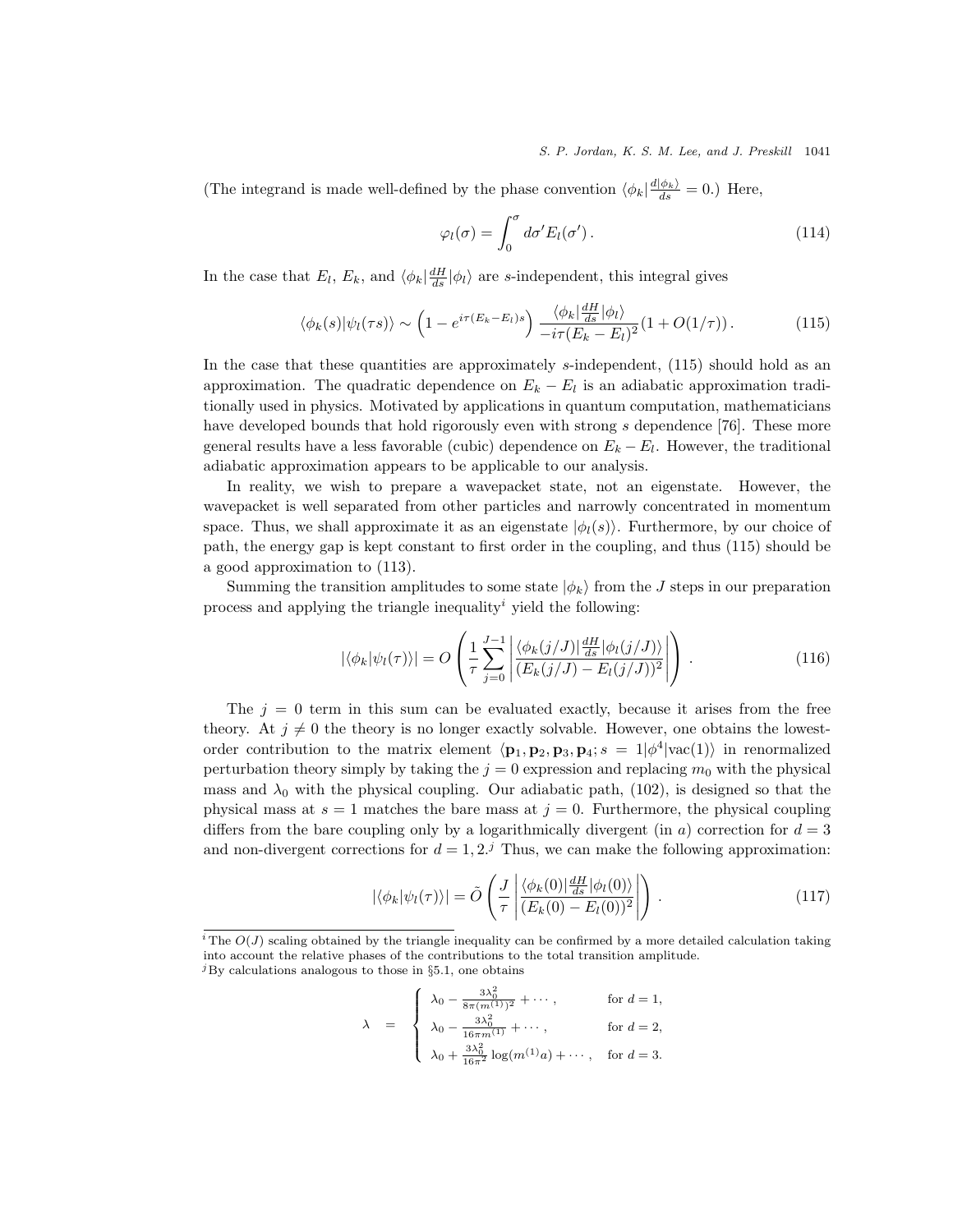Diabatic errors come in two types, creation of particles from the vacuum and splitting of the incoming particles. The matrix element in the numerator of (117) can correspondingly be decomposed as the sum of two contributions. We first consider particle creation from the vacuum, taking  $|\phi_l(s)\rangle$  to be  $|{\rm vac}(s)\rangle$ .

By (102) and (103),

$$
\frac{dH}{ds} = \sum_{\mathbf{x} \in \Omega} a^d \left[ \frac{\lambda_0}{4!} \phi^4(\mathbf{x}) + \frac{1}{2} \delta_m \phi^2(\mathbf{x}) \right].
$$
\n(118)

Substituting this into the numerator of (117), setting  $|\phi_l(0)\rangle = |\text{vac}(0)\rangle$ , and expanding  $\phi$  in terms of creation and annihilation operators show that the only potentially non-zero transition amplitudes are to states  $|\phi_k(0)\rangle$  of two or four particles. The transition amplitude to states of two particles has contributions from the  $\phi^4$  term and the  $\phi^2$  term in  $\frac{dH}{ds}$ . The contribution from the  $\phi^2$  term is<sup>k</sup>

$$
\langle \mathbf{p}_1, \mathbf{p}_2 | \sum_{\mathbf{x} \in \Omega} a^d \frac{\delta_m}{2} \phi^2(\mathbf{x}) | \text{vac}(0) \rangle
$$
  
\n
$$
= \sum_{\mathbf{x} \in \Omega} a^d \frac{\delta_m}{L^{2d}} e^{-i(\mathbf{p}_1 + \mathbf{p}_2) \cdot \mathbf{x}} \frac{1}{2\sqrt{\omega(\mathbf{p}_1)\omega(\mathbf{p}_2)}} \langle \mathbf{p}_1, \mathbf{p}_2 | a_{\mathbf{p}_1}^{\dagger} a_{\mathbf{p}_2}^{\dagger} | \text{vac}(0) \rangle
$$
  
\n
$$
= \sum_{\mathbf{x} \in \Omega} \frac{a^d}{L^d} e^{-i(\mathbf{p}_1 + \mathbf{p}_2) \cdot \mathbf{x}} \frac{\delta_m}{2\sqrt{\omega(\mathbf{p}_1)\omega(\mathbf{p}_2)}}
$$
  
\n
$$
= \frac{\delta_m}{2\omega(\mathbf{p}_1)} \delta_{\mathbf{p}_1 + \mathbf{p}_2,0}
$$
  
\n
$$
= (-\lambda_0 \mu^{(1)} - \lambda_0^2 \mu^{(2)}) \frac{\delta_{\mathbf{p}_1 + \mathbf{p}_2,0}}{2\omega(\mathbf{p}_1)}.
$$
 (119)

The contribution from the  $\phi^4$  term is

$$
\langle \mathbf{p}_1, \mathbf{p}_2 \vert \sum_{\mathbf{x} \in \Omega} a^d \frac{\lambda_0}{4!} \phi^4(\mathbf{x}) \vert \text{vac}(0) \rangle = \lambda_0 \mu^{(1)} \frac{\delta_{\mathbf{p}_1 + \mathbf{p}_2, 0}}{2\omega(\mathbf{p}_1)}, \tag{120}
$$

by the definition of  $\mu^{(1)}$  (that is,  $\mu^{(1)}$  is the first-order mass correction given by the first diagram in (183)).

Thus, the total matrix element for creating two particles is

$$
\langle \mathbf{p}_1, \mathbf{p}_2 \vert \frac{dH}{ds} \vert \text{vac}(0) \rangle = -\lambda_0^2 \mu^{(2)} \frac{\delta_{\mathbf{p}_1 + \mathbf{p}_2, 0}}{2\omega(\mathbf{p}_1)} + O(\lambda_0^3) \,. \tag{121}
$$

Note that this requires tuning of  $\delta_m$ . The total probability  $P_{\text{create}}^{(2)}$  of creating two particles is obtained by summing the squared amplitudes for all possible two-particle outgoing states. Thus, by (121) and (117),

$$
P_{\text{create}}^{(2)} \sim \frac{J^2 \lambda_0^4}{\tau^2} (\mu^{(2)})^2 \sum_{\mathbf{p} \in \Gamma} \frac{1}{\omega(\mathbf{p})^6} \tag{122}
$$

$$
\sim \frac{J^2 \lambda_0^4 V}{\tau^2} (\mu^{(2)})^2 \int_{\Gamma} d^d p \frac{1}{(\mathbf{p}^2 + m^2)^3},\tag{123}
$$

<sup>&</sup>lt;sup>k</sup>To simplify the presentation, we assume in (119)–(121), (128) and (132) that all momenta are distinct (for example,  $\mathbf{p}_1 \neq \mathbf{p}_2$ ). The cases of degenerate momenta differ only by numerical factors.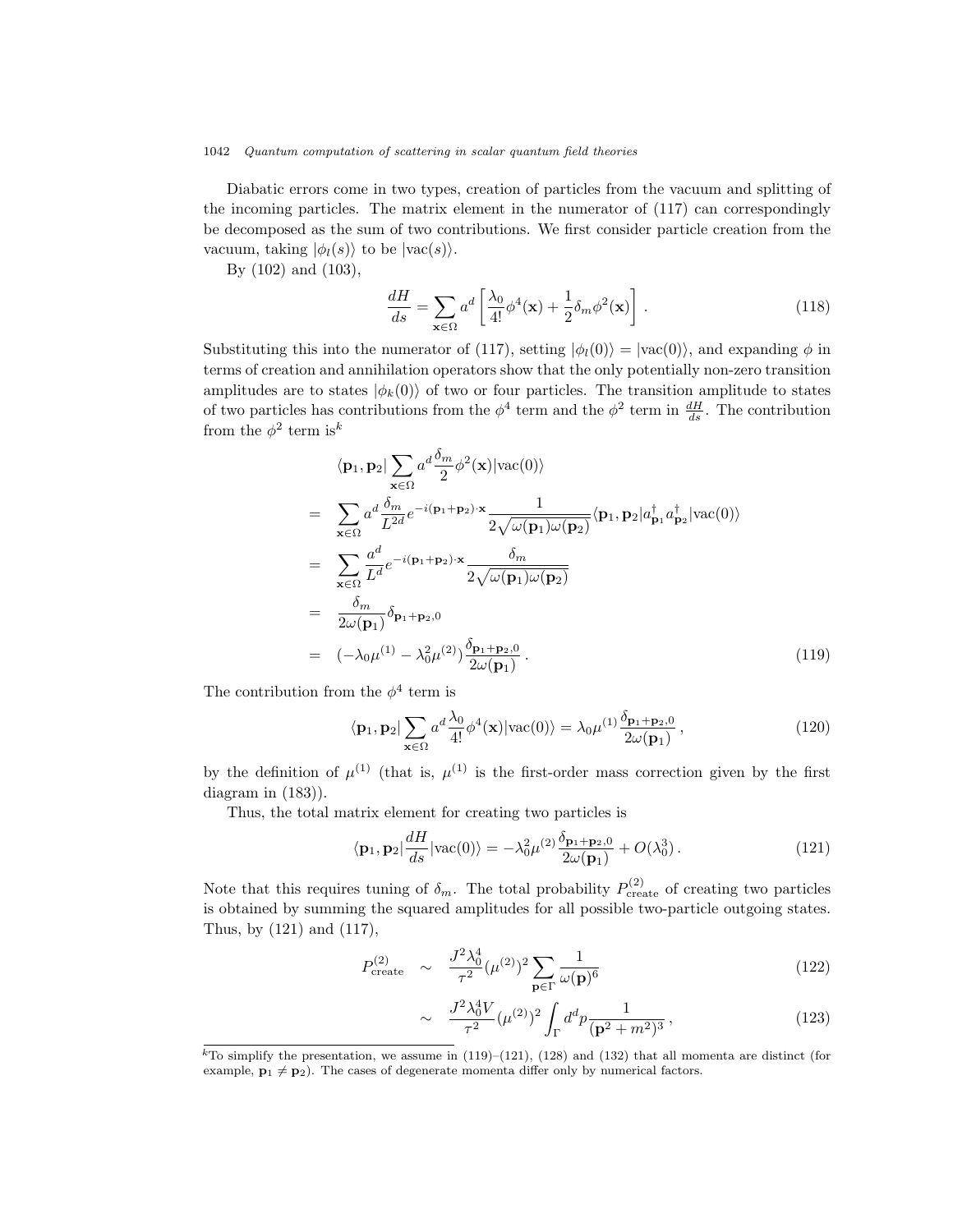where the notation  $\int_{\Gamma}$  denotes  $\int_{-\pi/a}^{\pi/a} \cdots \int_{-\pi/a}^{\pi/a}$ . (Four powers of  $1/\omega(\mathbf{p})$  come from the square of  $1/(E_k - E_l)^2$  and two powers come from the square of  $\langle \mathbf{p}_1, \mathbf{p}_2 | \frac{dH}{ds} | \text{vac}(0) \rangle$ .) For  $d = 1, 2, 3$ , this integral is nondivergent as  $a \to 0$ . Thus,

$$
P_{\text{create}}^{(2)} = \tilde{O}\left(\frac{J^2 \lambda_0^4 (\mu^{(2)})^2 V}{\tau^2 m^{6-d}}\right). \tag{124}
$$

By (112),

$$
J = \begin{cases} \tilde{O}(\sqrt{\tau}), & d = 1, 2, \\ \tilde{O}(\frac{\sqrt{\tau}}{a}), & d = 3. \end{cases}
$$
 (125)

By (106),

$$
\mu^{(2)} = \begin{cases} \tilde{O}(1), & d = 1, 2, \\ \tilde{O}(1/a^2), & d = 3. \end{cases}
$$
\n(126)

Thus, by (124), (125), and (126),

$$
P_{\text{create}}^{(2)} = \begin{cases} \tilde{O}\left(\frac{V}{\tau}\right), & d = 1, 2, \\ \tilde{O}\left(\frac{V}{\tau a^6}\right), & d = 3. \end{cases}
$$
 (127)

Next, we consider the amplitude to create four particles. At  $s = 0$ , the corresponding term in the numerator of (117) is

$$
\langle \mathbf{p}_1, \mathbf{p}_2, \mathbf{p}_3, \mathbf{p}_4 \vert \frac{\lambda_0}{4!} \sum_{\mathbf{x} \in \Omega} a^d \phi^4(\mathbf{x}) \vert \text{vac}(0) \rangle = \frac{\lambda_0 \delta_{\mathbf{p}_1 + \mathbf{p}_2 + \mathbf{p}_3 + \mathbf{p}_4, 0}}{4V \sqrt{\omega(\mathbf{p}_1)\omega(\mathbf{p}_2)\omega(\mathbf{p}_3)\omega(\mathbf{p}_4)}}.
$$
(128)

We obtain the probability of excitation due to creation of four particles from the vacuum by substituting the matrix element above into (117), squaring the resulting amplitude, and summing over all allowed combinations of the four outgoing momenta. Thus,

$$
P_{\text{create}}^{(4)} \sim \sum_{\mathbf{p}_1, \mathbf{p}_2, \mathbf{p}_3, \mathbf{p}_4 \in \Gamma} \frac{J^2 \lambda_0^2 \delta_{\mathbf{p}_1 + \mathbf{p}_2 + \mathbf{p}_3 + \mathbf{p}_4, 0}}{V^2 \tau^2 (\omega(\mathbf{p}_1) + \omega(\mathbf{p}_2) + \omega(\mathbf{p}_3) + \omega(\mathbf{p}_4))^4 \omega(\mathbf{p}_1) \omega(\mathbf{p}_2) \omega(\mathbf{p}_3) \omega(\mathbf{p}_4)}.
$$
\n(129)

One can verify that this sum has the following scaling as  $a \to 0$ :

$$
P_{\text{create}}^{(4)} = \begin{cases} \tilde{O}\left(\frac{VJ^2}{\tau^2}\right), & d = 1, 2, \\ \tilde{O}\left(\frac{VJ^2}{\tau^2 a}\right), & d = 3. \end{cases}
$$
 (130)

By (112) and (130),

$$
P_{\text{create}}^{(4)} = \begin{cases} \tilde{O}\left(\frac{V}{\tau}\right), & d = 1, 2, \\ \tilde{O}\left(\frac{V}{\tau a^3}\right), & d = 3. \end{cases}
$$
 (131)

Finally, we consider the process in which the time dependence of the  $\phi^4$  term causes a single particle to split into three. For this process, the relevant matrix element is

$$
\langle \mathbf{p}_2, \mathbf{p}_3, \mathbf{p}_4 \vert \frac{\lambda_0}{4!} \sum_{\mathbf{x} \in \Omega} a^d \phi^4(\mathbf{x}) \vert \mathbf{p}_1 \rangle = \frac{\lambda_0 \delta_{\mathbf{p}_2 + \mathbf{p}_3 + \mathbf{p}_4, \mathbf{p}_1}}{4V \sqrt{\omega(\mathbf{p}_1)\omega(\mathbf{p}_2)\omega(\mathbf{p}_3)\omega(\mathbf{p}_4)}},
$$
(132)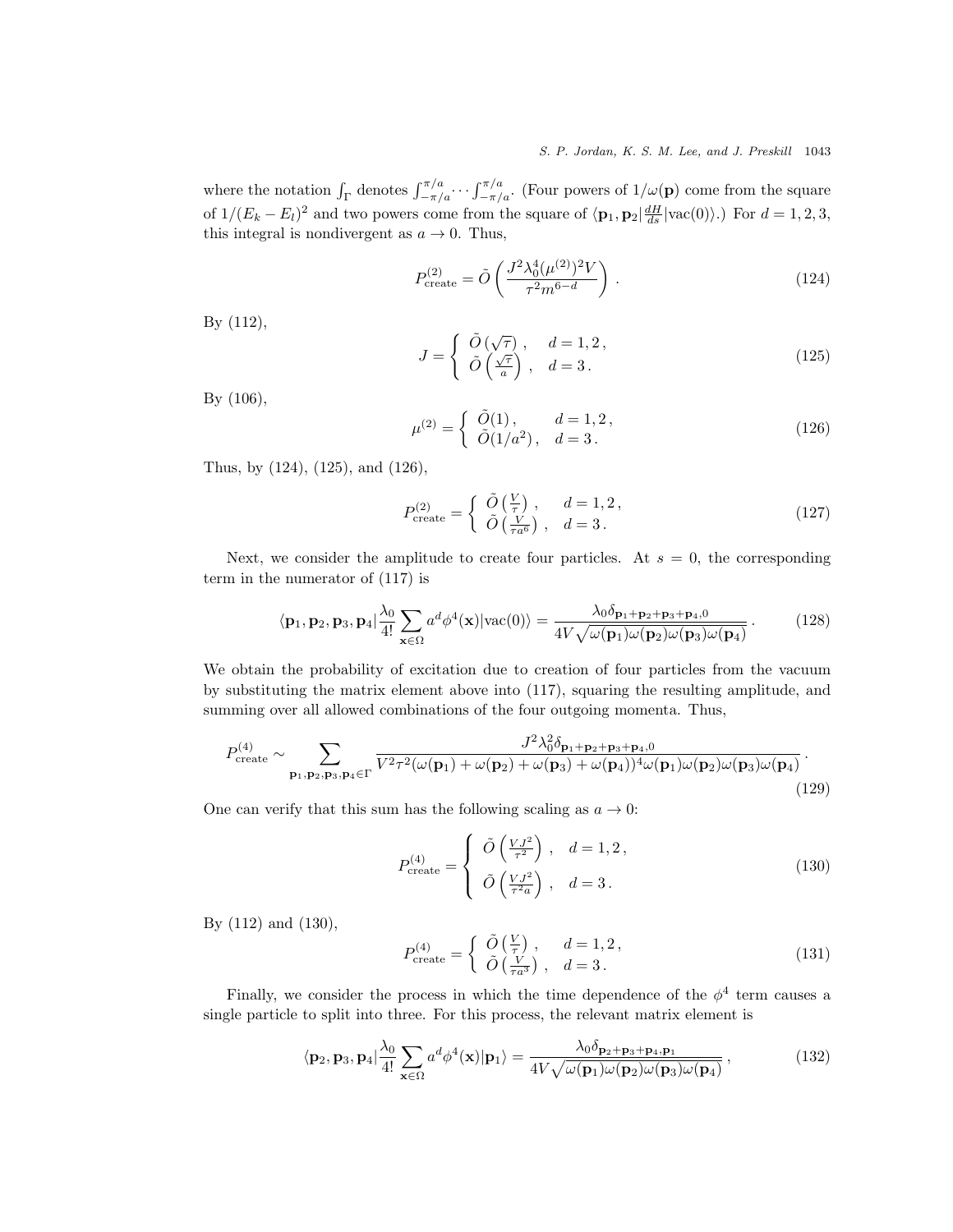where  $\mathbf{p}_1$  is the momentum of the incoming particle. By our choice of path, the physical mass is s-independent to first order in the coupling, and the s dependence of the coupling is only logarithmically divergent as  $a \to 0$ . Thus, by (117),

$$
P_{\text{split}} \sim \frac{J^2}{\tau^2 V^2} \sum_{\mathbf{p}_2, \mathbf{p}_3, \mathbf{p}_4 \in \Gamma} \frac{\lambda_0^2 \delta_{\mathbf{p}_2 + \mathbf{p}_3 + \mathbf{p}_4, \mathbf{p}_1}}{(\omega(\mathbf{p}_2) + \omega(\mathbf{p}_3) + \omega(\mathbf{p}_4) - \omega(\mathbf{p}_1))^4 \omega(\mathbf{p}_1) \omega(\mathbf{p}_2) \omega(\mathbf{p}_3) \omega(\mathbf{p}_4)}.
$$
(133)

Let us now examine the divergence structure of  $P_{split}$  as  $a \to 0$ . In the limit of large volume, the sum converges to the following integral:

$$
\frac{J^2}{\tau^2} \int_{\Gamma} \frac{d^d p_2}{(2\pi)^d} \int_{\Gamma} \frac{d^d p_3}{(2\pi)^d} \frac{\lambda_0^2}{(\omega({\bf p}_2) + \omega({\bf p}_3) + \omega({\bf p}_1-{\bf p}_2-{\bf p}_3)-\omega({\bf p}_1))^4 \omega({\bf p}_1) \omega({\bf p}_2) \omega({\bf p}_3) \omega({\bf p}_1-{\bf p}_2-{\bf p}_3)}
$$

If this were divergent as  $a \to 0$ , then, by approximating the integrand with its value at large  $|\mathbf{p}_2|$  and  $|\mathbf{p}_3|$ , we would be able to isolate the divergence:

$$
P_{\text{split}} \sim \frac{J^2 \lambda_0^2}{\tau^2 \omega(\mathbf{p}_1)} \int_{\Gamma} d^d p_2 \int_{\Gamma} d^d p_3 \frac{1}{(|\mathbf{p}_2| + |\mathbf{p}_3| + |\mathbf{p}_2 + \mathbf{p}_3|)^4 |\mathbf{p}_2||\mathbf{p}_3||\mathbf{p}_2 + \mathbf{p}_3|}.
$$
 (134)

However, for  $d = 1, 2, 3$ , this is convergent as  $a \to 0$ . Thus, recalling (112), we obtain

$$
P_{\text{split}} = O\left(\frac{J^2}{\tau^2}\right) = \begin{cases} \tilde{O}\left(\frac{1}{\tau}\right), & d = 1, 2, \\ \tilde{O}\left(\frac{1}{\tau a^2}\right), & d = 3. \end{cases}
$$
(135)

.

We can consider two criteria regarding diabatic particle creation. If our detectors are localized, we may be able to tolerate a low constant density of stray particles created during state preparation. This background is similar to that encountered in experiments and may not invalidate conclusions from the simulation. Alternatively, one could adopt a strict criterion by demanding that, with high probability, not even one stray particle is created in the volume being simulated during state preparation. This strict criterion can be quantified by demanding that the adiabatically produced state has an inner product of at least  $1 - \epsilon_{ad}$  with the exact state. This parameter  $\epsilon_{ad}$  is thus directly comparable with  $\epsilon_{trunc}$ , and the two sources of error can be added. Applying the strict criterion, we demand that  $P_{\text{create}}^{(2)}$ ,  $P_{\text{create}}^{(4)}$ , and  $P_{\text{split}}$  each be of order  $\epsilon_{\text{ad}}$  and obtain

$$
\tau_{\text{strict}} = \begin{cases} \tilde{O}\left(\frac{V}{\epsilon_{\text{ad}}}\right), & d = 1, 2, \\ \tilde{O}\left(\frac{V}{a^6 \epsilon_{\text{ad}}}\right), & d = 3. \end{cases}
$$
\n(136)

Applying the more lenient criterion that  $(P_{\text{create}}^{(2)} + P_{\text{create}}^{(4)})/V$  and  $P_{\text{split}}$  each be of order  $\epsilon_{\text{ad}}$ yields

$$
\tau_{\text{lenient}} = \begin{cases} \tilde{O}\left(\frac{1}{\epsilon_{\text{ad}}}\right), & d = 1, 2, \\ \tilde{O}\left(\frac{1}{a^6 \epsilon_{\text{ad}}}\right), & d = 3. \end{cases}
$$
\n(137)

If a  $k^{\text{th}}$ -order Suzuki-Trotter formula is used, the asymptotic scaling of the total number of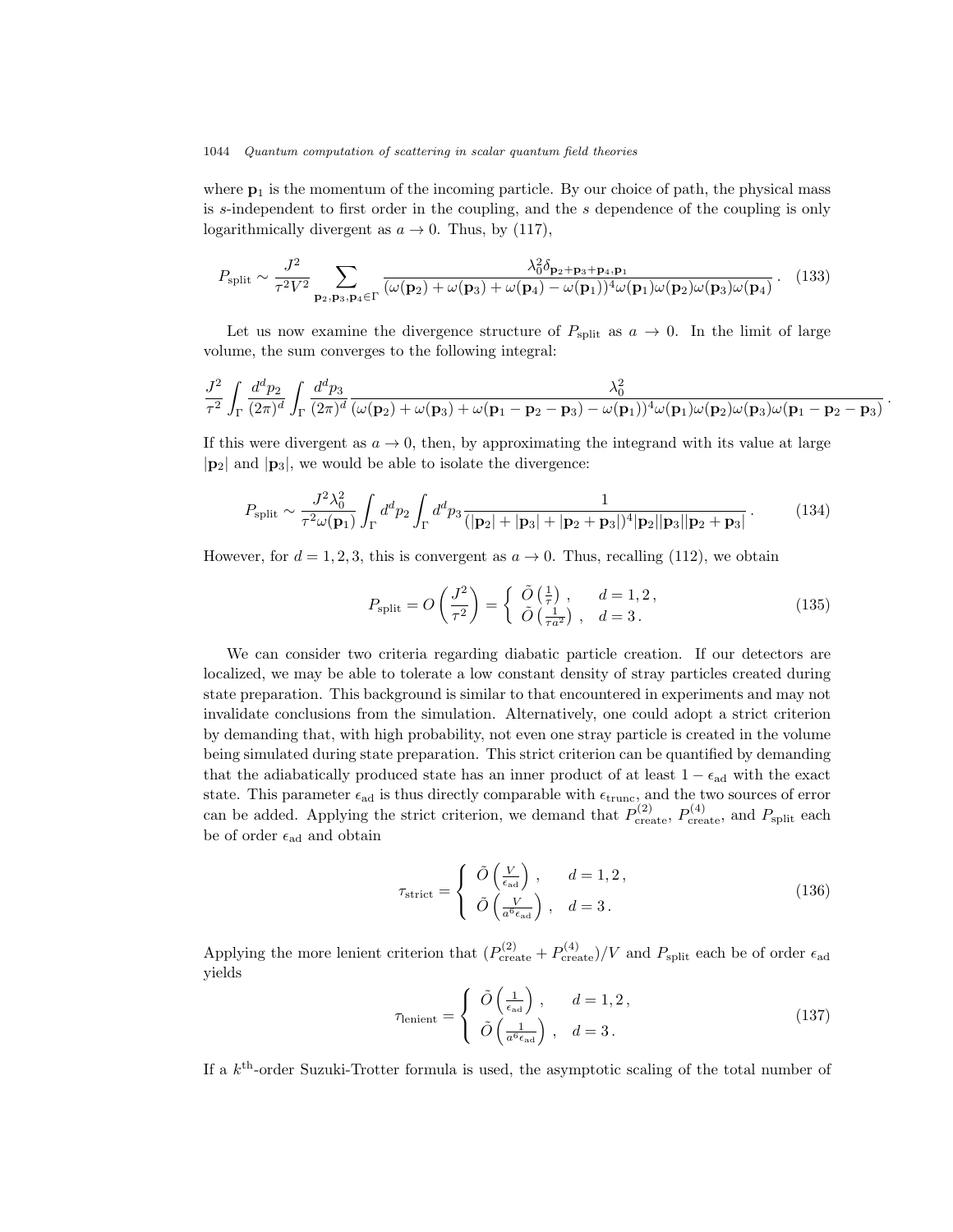### S. P. Jordan, K. S. M. Lee, and J. Preskill 1045

gates needed for adiabatic state preparation is  $O((\mathcal{V}\tau)^{1+\frac{1}{2k}}) = O((\mathcal{V}\tau/a^d)^{1+\frac{1}{2k}})$ . Thus,

$$
G_{\text{adiabatic}}^{\text{strict}} = \begin{cases} \tilde{O}\left(\left(\frac{V^2}{a^d \epsilon_{\text{ad}}}\right)^{1+\frac{1}{2k}}\right), & d = 1, 2, \\ \tilde{O}\left(\left(\frac{V^2}{a^9 \epsilon_{\text{ad}}}\right)^{1+\frac{1}{2k}}\right), & d = 3. \end{cases}
$$
(138)

$$
G_{\text{adiabatic}}^{\text{lenient}} = \begin{cases} \tilde{O}\left(\left(\frac{V}{a^d \epsilon_{\text{ad}}}\right)^{1+\frac{1}{2k}}\right), & d = 1, 2, \\ \tilde{O}\left(\left(\frac{V}{a^9 \epsilon_{\text{ad}}}\right)^{1+\frac{1}{2k}}\right), & d = 3. \end{cases}
$$
(139)

### 4.2.2 Strong Coupling

In two and three spacetime dimensions, we can obtain a strongly coupled (that is, nonperturbative) field theory by approaching the phase transition  $(\S 2.1.3)$ . As in the case of weak coupling, the necessary time for adiabatic state preparation depends on various physical parameters of the system being simulated, including the momentum of the incoming particles, the volume, the strength of the final coupling, the number of spatial dimensions, and the physical mass. To keep the discussion concise, we restrict our discussion to the case of ultrarelativistic incoming particles, with coupling strength close to the critical value. Under these conditions, the incoming particles can produce a shower of many  $(n_{\text{out}} \sim p/m)$  outgoing particles. Because of the strong coupling, perturbation theory is inapplicable and, even if it could be used, would take exponential computation in the number of outgoing particles.

In the strongly coupled case, we vary the Hamiltonian  $(34)$  with s by keeping the bare mass constant at  $m_0$  and setting the bare coupling to  $s\lambda_0$ . We choose  $\lambda_0$  only slightly below the critical value  $\lambda_c$ , so that at  $s = 1$  the system closely approaches the phase transition, as illustrated in Fig. 1. Examining (97) suggests that we can estimate phase errors by understanding the behavior of  $m^2(s)$  at  $s = 0$  and  $s = 1$ , without needing to know exactly what happens in between. From  $(105)$ ,

$$
\left. \frac{dm^2}{ds} \right|_{s=0} = \begin{cases} \left. \frac{\lambda_0}{8\pi} \log \left( \frac{64}{m_0^2 a^2} \right) \right., & d = 1, \\ \left. \frac{25.379}{16\pi^2} \frac{\lambda_0}{a}, & d = 2, \end{cases}
$$
\n(140)

and, from (17) and (18),

$$
\left. \frac{dm^2}{ds} \right|_{s=1} \sim \begin{cases} -2\lambda_0(\lambda_c - \lambda_0), & d = 1, \\ -1.26\lambda_0(\lambda_c - \lambda_0)^{0.26}, & d = 2. \end{cases}
$$
\n(141)

Thus, (101) yields

$$
J = \tilde{O}\left(\sqrt{\frac{\tau \lambda_0}{a^{d-1} p^2 D}}\right), \quad d = 1, 2,
$$
\n(142)

under the assumption that  $(\lambda_c - \lambda_0)$  is very small.

The result (97) rests on two approximations, a Taylor expansion to second order in (92) and an approximation of a sum by an integral in (95). The validity conditions for these approximations become most stringent at  $s = 1$ , where the derivatives of  $m<sup>2</sup>$  with respect to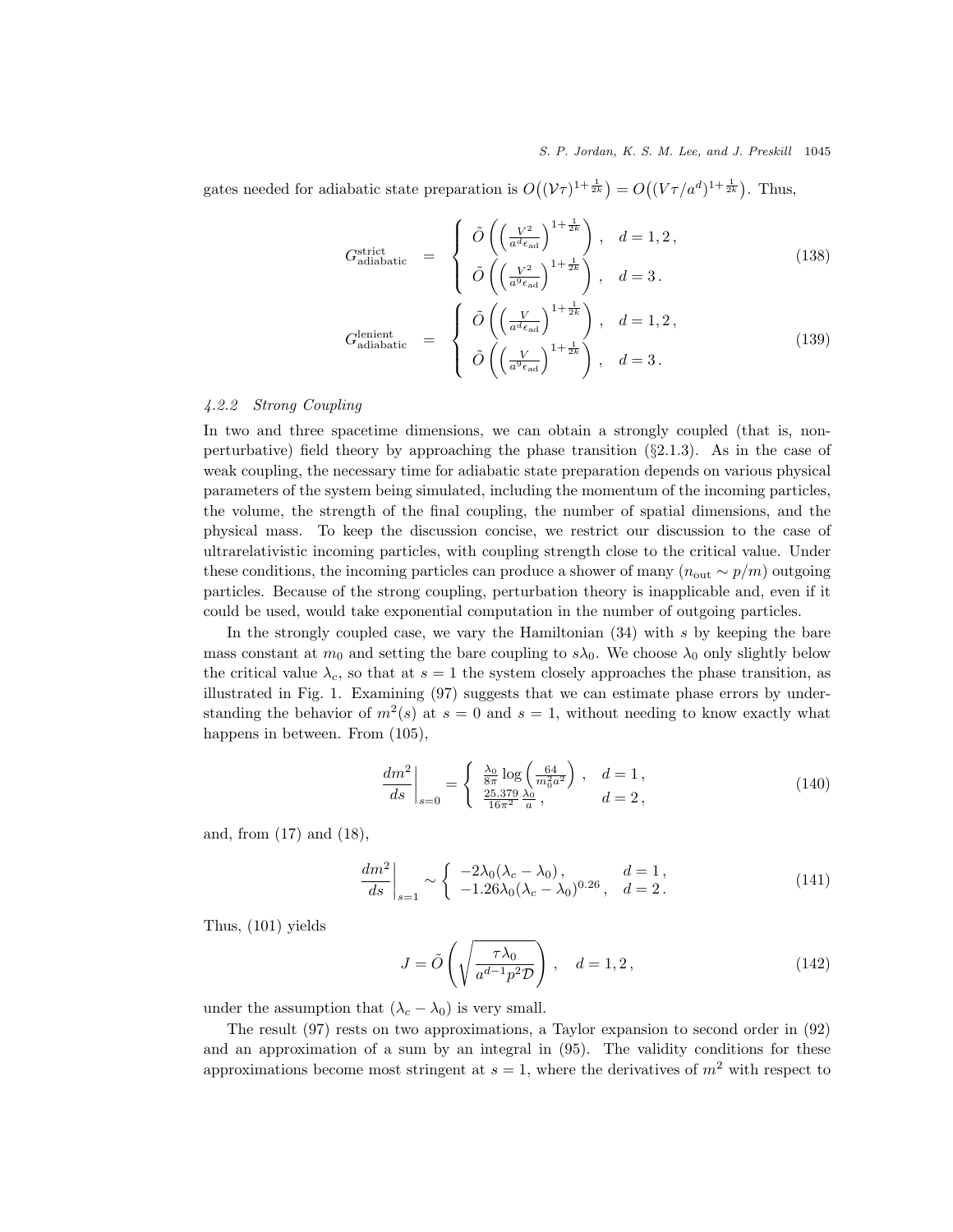s become large. Working out the  $O(J^{-4})$  term in (97) at  $s = 1$ , one finds that it will be much smaller than the  $O(J^{-2})$  term at  $s=1$  provided

$$
J \gg \frac{1}{\lambda_c - \lambda_0} \,. \tag{143}
$$

Similarly, higher-order terms in the Taylor expansion are suppressed by additional powers of  $\frac{1}{J(\lambda_c-\lambda_0)}$ . The criterion (143) also suffices to justify the approximation of the sum by an integral in (95).

We must next consider adiabaticity to determine  $\tau$ . In the ultrarelativistic limit, the relevant energy gap  $\gamma$  is  $\sim \frac{m^2}{p}$ .<sup>*t*</sup> This takes its minimum value at  $s = 1$ , namely,

$$
\gamma_{\min} \sim \begin{cases} \frac{(\lambda_c - \lambda_0)^2}{p}, & d = 1, \\ \frac{(\lambda_c - \lambda_0)^{1.26}}{p}, & d = 2. \end{cases}
$$
 (144)

Unlike in the perturbative case, we cannot make a detailed quantitative analysis. However, under the condition (143), the energy gap  $\gamma$  changes only slightly in any adiabatic step of the process described by (35), (36), and (37). Thus we apply the traditional adiabatic approximation (115) and find that each adiabatic step contributes an excitation amplitude of order  $\frac{1}{\tau \gamma^2}$ . Depending on the relative phases of the excitation amplitudes arising from the J steps, the total excitation amplitude could be as high as  $\frac{J}{\tau \gamma^2}$ . Indeed, a detailed analysis applying (115) to (35), (36), and (37) suggests that this bound is not overly pessimistic. Thus, to keep the error probability at some small constant  $\epsilon_{ad}$ , we choose

$$
\tau \sim \frac{J}{\gamma^2 \sqrt{\epsilon_{\text{ad}}}}\,. \tag{145}
$$

We now consider asymptotic scaling with p for fixed  $\lambda_0$ . To achieve continuum-like behavior we need  $a \ll \frac{1}{p}$ . Thus (142) yields

$$
J \sim \tau^{1/2} p^{(d-3)/2}, \quad d = 1, 2. \tag{146}
$$

Substituting (143) and (144) into (145), we see that we need

$$
\tau \gtrsim p^2, \quad d = 1, 2. \tag{147}
$$

Substituting (146) and (144) into (145), we see that we also need

$$
\tau \gtrsim p^{d+1}, \quad d = 1, 2. \tag{148}
$$

The scaling  $\tau = O(p^{d+1})$  for  $d = 1, 2$  suffices to satisfy both conditions (147) and (148). Thus, by the results of §4.3, the total number of gates needed for adiabatic state preparation scales as

$$
G_{\text{strong}} = O\left( (V\tau)^{1+o(1)} p^{d+1+o(1)} \right) \tag{149}
$$

$$
= O\left(V^{1+o(1)}p^{2d+2+o(1)}\right),\tag{150}
$$

<sup>&</sup>lt;sup>l</sup> This is the case unless there exists a bound state of three particles whose binding energy is at least  $2m$ .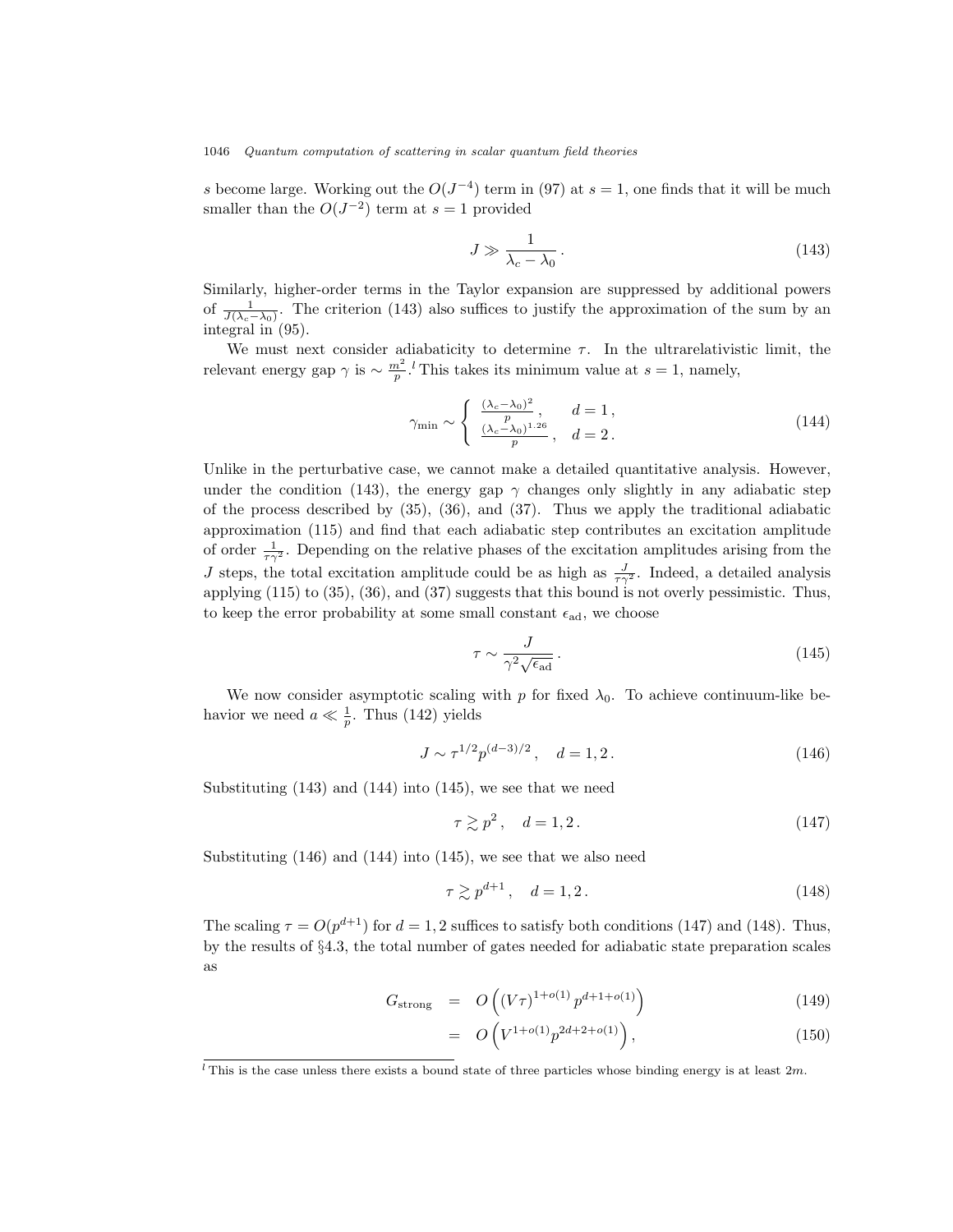for  $d = 1, 2$ .

Next, we consider asymptotic scaling with  $(\lambda_c - \lambda_0)$  for fixed p. We substitute (142) and  $(144)$  into  $(145)$ , obtaining

$$
\tau \sim \begin{cases} \left(\frac{1}{\lambda_c - \lambda_0}\right)^8, & d = 1, \\ \left(\frac{1}{\lambda_c - \lambda_0}\right)^{5.04}, & d = 2. \end{cases}
$$
 (151)

The scaling of J as  $\sqrt{\tau}$  in (142) automatically satisfies the condition (143). The spacing between particles in the in and out states must be of order  $1/m$ . Thus, with constant a,  $V \sim 1/(\lambda_c - \lambda_0)^{\nu d}$ . If a k<sup>th</sup>-order Suzuki-Trotter formula is used, the necessary number of quantum gates,  $G_{\text{strong}}$ , scales as  $O((\mathcal{V}\tau)^{1+\frac{1}{2k}})$ . Thus,

$$
G_{\text{strong}} \sim \begin{cases} \left(\frac{1}{\lambda_c - \lambda_0}\right)^{9\left(1 + \frac{1}{2k}\right)}, & d = 1, \\ \left(\frac{1}{\lambda_c - \lambda_0}\right)^{6.3\left(1 + \frac{1}{2k}\right)}, & d = 2. \end{cases}
$$
\n
$$
(152)
$$

Note that one could improve this scaling by choosing a more optimized adiabatic statepreparation schedule, which slows down as the gap gets smaller.

### 4.3 Suzuki-Trotter Formulae for Large Lattices

It appears that, while scaling with  $t$  has been thoroughly studied, little attention has been given to scaling of quantum simulation algorithms with the number of lattice sites  $\mathcal V$ . Using a result of Suzuki and elementary Lie algebra theory, we derive linear scaling provided the Hamiltonian is local.

For any positive integer  $k$  and any pair of Hamiltonians  $A, B$ ,

$$
\left(e^{iA\alpha_1t/n}e^{iB\beta_1t/n}e^{iA\alpha_2t/n}e^{i\beta_2Bt/n}\cdots e^{iA\alpha_rt/n}\right)^n = e^{i(A+B)t} + O(t^{2k+1}/n^{2k}),\tag{153}
$$

where  $r = 1 + 5^{k-1}$  and  $\alpha_1, \ldots, \alpha_r, \beta_1, \ldots, \beta_{r-1}$  are specially chosen coefficients such that  $\sum_{j=1}^{r} \alpha_j = 1$  and  $\sum_{j=1}^{r-1} \beta_j = 1$  [86]. Thus, using the k<sup>th</sup>-order Suzuki-Trotter formula (153), one can simulate evolution for time t with  $O(t^{\frac{2k+1}{2k}})$  quantum gates [87]. To determine the V scaling, we use the following standard theorem (cf. the Baker-Campbell-Hausdorff formula).

**Theorem 1.** Let  $A$  and  $B$  be elements of a Lie algebra defined over any field of characteristic 0. Then  $e^{A}e^{B} = e^{C}$ , where C is a formal infinite sum of elements of the Lie algebra generated by A and B.

A and B generate a Lie algebra by commutation and linear combination. Thus, without requiring any explicit calculation, Theorem 1 together with (153) implies

$$
\left(e^{iA\alpha_1t/n}e^{iB\beta_1t/n}\cdots e^{iA\alpha_r t/n}\right)^n
$$
\n
$$
= e^{i(A+B)t} + \left[\frac{1}{n}\sum_{j=1}^n e^{i(A+B)tj/n}\Delta_{2k+1}e^{i(A+B)t(n-j)/n}\right]\frac{t^{2k+1}}{n^{2k}} + O(n^{-(2k+1)}), \quad (154)
$$

$$
\left\| \left( e^{iA\alpha_1 t/n} e^{iB\beta_1 t/n} \cdots e^{iA\alpha_r t/n} \right)^n - e^{i(A+B)t} \right\| = \frac{t^{2k+1}}{n^{2k}} \|\Delta_{2k+1}\| + O(n^{-(2k+1)}),\tag{155}
$$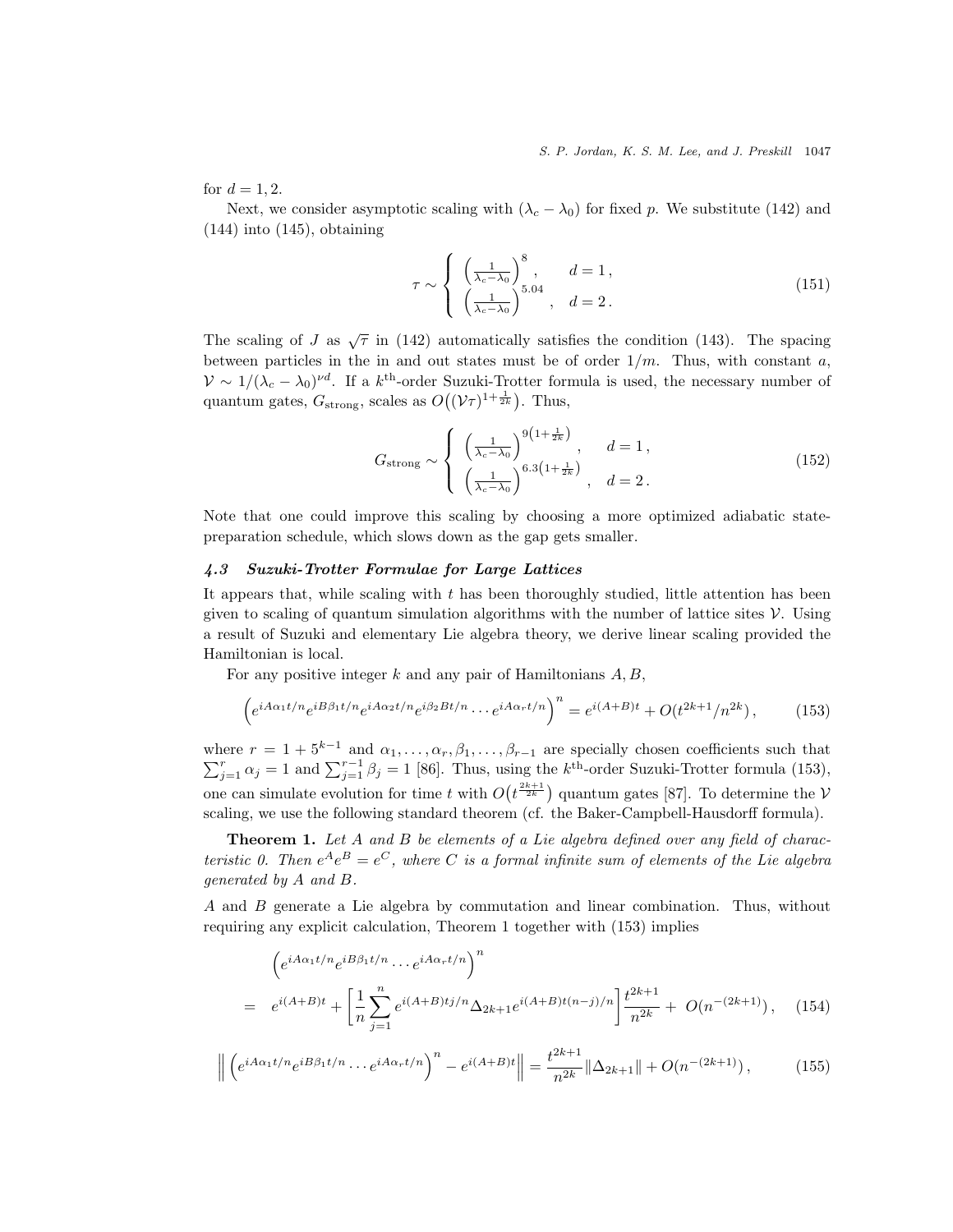where  $\Delta_{2k+1}$  is a linear combination of nested commutators. In general,  $\Delta_{2k+1}$  could be as large as  $(\max\{\Vert A\Vert, \Vert B\Vert\})^{2k+1}$ . However, by (3), one sees that, for the pair of local Hamiltonians  $H_{\phi}, H_{\pi}$ ,  $\|\Delta_{2k+1}\| = O(\mathcal{V})$ , for any fixed k. Thus, one needs only  $n = O(t^{\frac{2k+1}{2k}}\mathcal{V}^{\frac{1}{2k}})$ . Recalling the  $O(V)$  cost for simulating each  $e^{iH_{\phi}\delta t}$  or  $e^{iH_{\pi}\delta t}$ , one sees that the total number of gates scales as  $O((tV)^{1+\frac{1}{2k}})$ . Note that this conclusion may be of general interest, as it applies to any lattice Hamiltonian for which non-neighboring terms commute. Our scaling analysis also applies to Suzuki-Trotter decompositions [88, 89] for time-dependent Hamiltonians.

In the case of strong coupling, we care not only about how the number of gates scales with  $V$ , but also about scaling with p. In the presence of high-energy incoming particles, the field can have large distortions from its vacuum state. For example, if  $\langle \psi | \phi(\mathbf{x}) | \psi \rangle$  is large, then local terms in  $\Delta_{2k+1}|\psi\rangle$  such as  $\pi(\mathbf{x})\phi(\mathbf{x})^3|\psi\rangle$  can become large. We can obtain a heuristic upper bound on this effect by noting that, in the strongly coupled case,  $m_0^2 > 0$ , so each local term in H is a positive operator. Thus, if  $\langle \psi | H | \psi \rangle \leq E$ , then the expectation value of each of the local terms is bounded above by  $E$ . Using  $E$  as a simple estimate of the maximum magnitude of a local term, we see that  $\Delta_{2k+1}|\psi\rangle$ , which is a sum of  $O(\mathcal{V})$  terms, each of which is of degree  $2k+1$  in the local terms of H, has magnitude at most  $O(VE^{2k+1})$ , or in other words  $O(\mathcal{V}^{2k+1})$ . Recalling that a scales as a small multiple of  $1/p$ , we see that  $\Delta_{2k+1}|\psi\rangle = O(Vp^{2k+1+d})$ . Thus,  $n = O(p^{1+(1+d)/2k}t^{1+1/2k})$ . Each timestep requires  $O(V) = O(Vp^d)$  gates to implement. Thus, the overall scaling is  $O(p^{d+1+o(1)}(tV)^{1+o(1)})$ quantum gates to simulate the strongly coupled theory at large p.

### 4.4 Measurement of Occupation Numbers

In §2.1.1, we saw that the free theory can be decomposed into bosonic modes of definite momentum. In this section, we analyze the complexity of measuring the occupation of these modes.

By (14), the operator  $L^{-d}a_{\mathbf{p}}^{\dagger}a_{\mathbf{p}}$  has eigenvalues  $0, 1, 2, 3, \ldots$ , which indicate the number of particles in momentum mode **p**. By the method of phase estimation [75], measuring  $L^{-d}a_{\mathbf{p}}^{\dagger}a_{\mathbf{p}}$ reduces to simulating  $e^{iL^{-d}a_{\mathbf{p}}^{\dagger}a_{\mathbf{p}}t}$  for various t. By (10),

$$
L^{-d}a_{\mathbf{p}}^{\dagger}a_{\mathbf{p}} = \Pi_{\mathbf{p}} + \Phi_{\mathbf{p}} + \chi_{\mathbf{p}}\,,\tag{156}
$$

where

$$
\Pi_{\mathbf{p}} = \frac{a^d}{\mathcal{V}} \sum_{\mathbf{x}, \mathbf{y} \in \Omega} e^{i \mathbf{p} \cdot (\mathbf{x} - \mathbf{y})} \frac{1}{2\omega(\mathbf{p})} \pi(\mathbf{x}) \pi(\mathbf{y}), \qquad (157)
$$

$$
\Phi_{\mathbf{p}} = \frac{a^d}{\mathcal{V}} \sum_{\mathbf{x}, \mathbf{y} \in \Omega} e^{i \mathbf{p} \cdot (\mathbf{x} - \mathbf{y})} \frac{\omega(\mathbf{p})}{2} \phi(\mathbf{x}) \phi(\mathbf{y}), \qquad (158)
$$

$$
\chi_{\mathbf{p}} = \frac{ia^d}{2V} \sum_{\mathbf{x}, \mathbf{y} \in \Omega} e^{i\mathbf{p} \cdot (\mathbf{x} - \mathbf{y})} \left[ \phi(\mathbf{x}) \pi(\mathbf{y}) - \pi(\mathbf{x}) \phi(\mathbf{y}) \right]. \tag{159}
$$

Simulating  $e^{iL^{-d}a_{\mathbf{p}}^{\dagger}a_{\mathbf{p}}t}$  with standard Suzuki-Trotter formulae is not very efficient because of the  $O(V^2)$  mutually non-commuting terms in  $\chi_{\mathbf{p}}$ . For example, the method of [87] requires  $O(V^4)$  quantum gates for this task.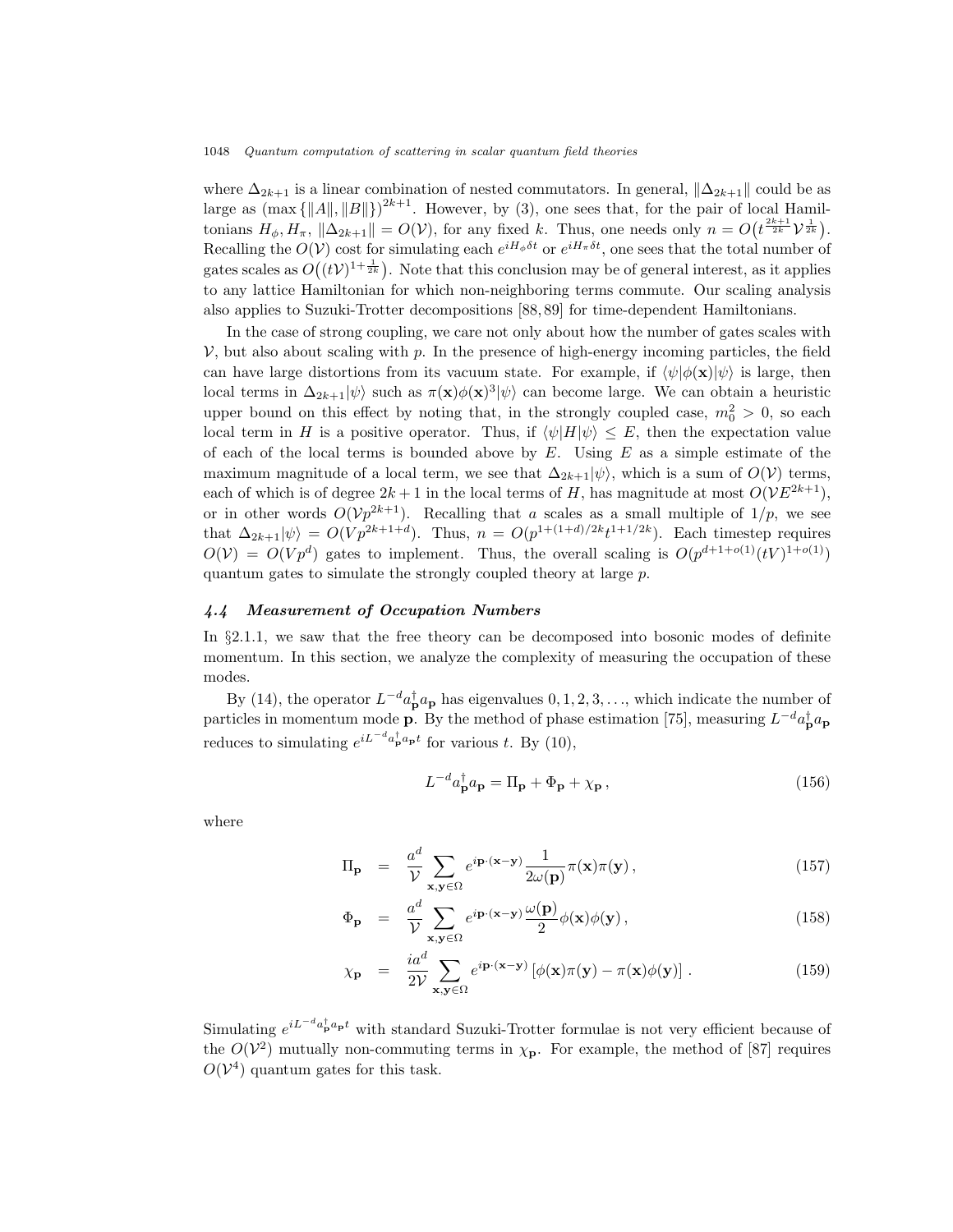However, there is a simple remedy for this inefficiency. A short calculation shows that

$$
2(\Phi_{\mathbf{p}} + \Pi_{\mathbf{p}}) = \frac{1}{L^d} \left( a_{\mathbf{p}}^\dagger a_{\mathbf{p}} + a_{-\mathbf{p}}^\dagger a_{-\mathbf{p}} \right) + \mathbb{1}.
$$
 (160)

By (153), the problem of simulating time evolution induced by  $\frac{1}{L^d} (a_{\mathbf{p}}^{\dagger} a_{\mathbf{p}} + a_{-\mathbf{p}}^{\dagger} a_{-\mathbf{p}}) + 1$  thus reduces to the problem of simulating each of  $e^{i\Pi_{\mathbf{p}}t}$  and  $e^{i\Phi_{\mathbf{p}}t}$ . One can efficiently simulate each of  $e^{i\Pi_{\bf p}t}$  and  $e^{i\Phi_{\bf p}t}$  by going to the basis in which it is diagonal, reversibly computing the induced phases, and then applying them by phase kickback (§2.2.2).

The nested commutators appearing in the leading correction to the  $k<sup>th</sup>$ -order Suzuki-Trotter approximation have norm  $O(V)$ . To see this, first note that by (157) and (158), each power of  $\Pi_{\bf p}$  or  $\Phi_{\bf p}$  contributes a coefficient  $\frac{a^d}{\mathcal{V}}$  and a summation over  $\mathcal{V}^2$  pairs of lattice points. Thus a nested commutator at  $(k + 1)$ <sup>th</sup> order in  $\Pi_p$  and  $\Phi_p$  consists of a coefficient  $\frac{a^{d(k+1)}}{k^{k+1}}$ Thus a nested commutator at  $(\kappa + 1)$  of other in  $\mathbf{H}_{\mathbf{p}}$  and  $\mathbf{\Psi}_{\mathbf{p}}$  consists of a coefficient  $\gamma^{k+1}$  times a sum of  $\gamma^{2(k+1)}$  nested commutators of  $\phi(\mathbf{x})\phi(\mathbf{y})$  operators and  $\pi(\mathbf{x})\pi(\mathbf{y})$  ope Out of these  $\mathcal{V}^{2(k+1)}$  nested commutators, only  $O(\mathcal{V}^{k+2})$  are non-zero, because of the product of k delta functions arising from (3). The sum of  $O(\mathcal{V}^{k+2})$  non-zero terms all with coefficient  $\frac{a^{d(k+1)}}{\mathcal{V}^{k+1}}$  yields, by the triangle inequality, a total operator norm of  $O(\mathcal{V})$ .

By the above analysis, with a  $k<sup>th</sup>$ -order Suzuki-Trotter formula, it suffices to use  $O(t^{\frac{2k+1}{2k}})$  timesteps. Each step requires  $\tilde{O}(V^2)$  gates to simulate, owing to the cost of reversibly computing the double sums in  $\Pi_p$  and  $\Phi_p$ , so the total cost of measuring the combined occupation of modes **p** and  $-p$  is  $\tilde{O}\left(t^{\frac{2k+1}{2k}}\mathcal{V}^{2+\frac{1}{2k}}\right)$ . To distinguish eigenvalues separated by a gap  $\gamma$  using phase estimation, we can choose  $t \sim 1/\gamma$ . All of the eigenvalues of  $\Phi_{\bf p} + \Pi_{\bf p}$ are separated by gaps of  $1/2$ . Thus,  $t = O(1)$ .

Subtracting 1 from the eigenvalue produced by phase estimation yields the total occupation of modes p and −p. This method has the deficiency of failing to distinguish particles with momentum **p** from those with momentum  $-p$ . Furthermore, the complexity of this measurement scales quadratically with  $V$ . Simulating localized detectors surmounts both of these problems. Let  $\Omega_D \subset \Omega$  be the region occupied by our simulated detector. As the simplest case, one can consider  $\Omega_D = a\mathbb{Z}_{\hat{L}_D}^d$ ; in general,  $\Omega_D$  is any spatial translation of this. Then, the corresponding Fourier basis on this region is  $\Gamma_D = \frac{2\pi}{L_D} \mathbb{Z}_{\hat{L}_D}^d$ , where  $L_D = a\hat{L}_D$  is the length of the detector. A set of quasilocal operators  $\{a_{p,D}, a_{p,D}^{\dagger} | p \in \Gamma_D \}$  can be constructed such that they obey all the commutation relations expected of creation and annihilation operators.

Physically, the operator  $a_{\mathbf{p},D}^{\dagger}a_{\mathbf{p},D}$  can be interpreted as a number operator for the region  $\Omega_D$ . By the results of §4.6,  $a_{\mathbf{p},D}^{\dagger}a_{\mathbf{p},D}$  can be exponentially well approximated by a linear combination of  $\phi$  and  $\pi$  operators with support only within  $\Omega_D$  or a distance  $O(1/m_0)$  of  $\Omega_D$ . Thus, by phase estimation, we can measure in the eigenbasis of  $\frac{1}{L_D^d} (a_{\mathbf{p},D}^{\dagger} a_{\mathbf{p},D} + a_{-\mathbf{p},D}^{\dagger} a_{-\mathbf{p},D}) +$ 1 using  $O(|\Omega_D|^{2+\frac{1}{2k}})$  quantum gates, independently of V.

The localized detector  $\frac{1}{L_D^d} (a_{\mathbf{p},D}^{\dagger} a_{\mathbf{p},D} + a_{-\mathbf{p},D}^{\dagger} a_{-\mathbf{p},D}) + 1$  detects only particles in the region  $\Omega_D$ . Thus it is partially momentum-resolving and partially position-resolving. In accordance with the uncertainty principle, the momentum resolution of this detector must be lower than that of  $\frac{1}{L^d} (a_P^{\dagger} a_P + a_{-P}^{\dagger} a_{-P}) + 1$ . This is reflected in the fact that the momentum lattice  $\Gamma_D$  is more coarse-grained than Γ. After a collision, the shower of outgoing particles will be directed outward from the collision region. Thus, to resolve the **p** vs  $-p$  ambiguity, it should suffice to surround the collision region with a small number of localized detectors. For example, one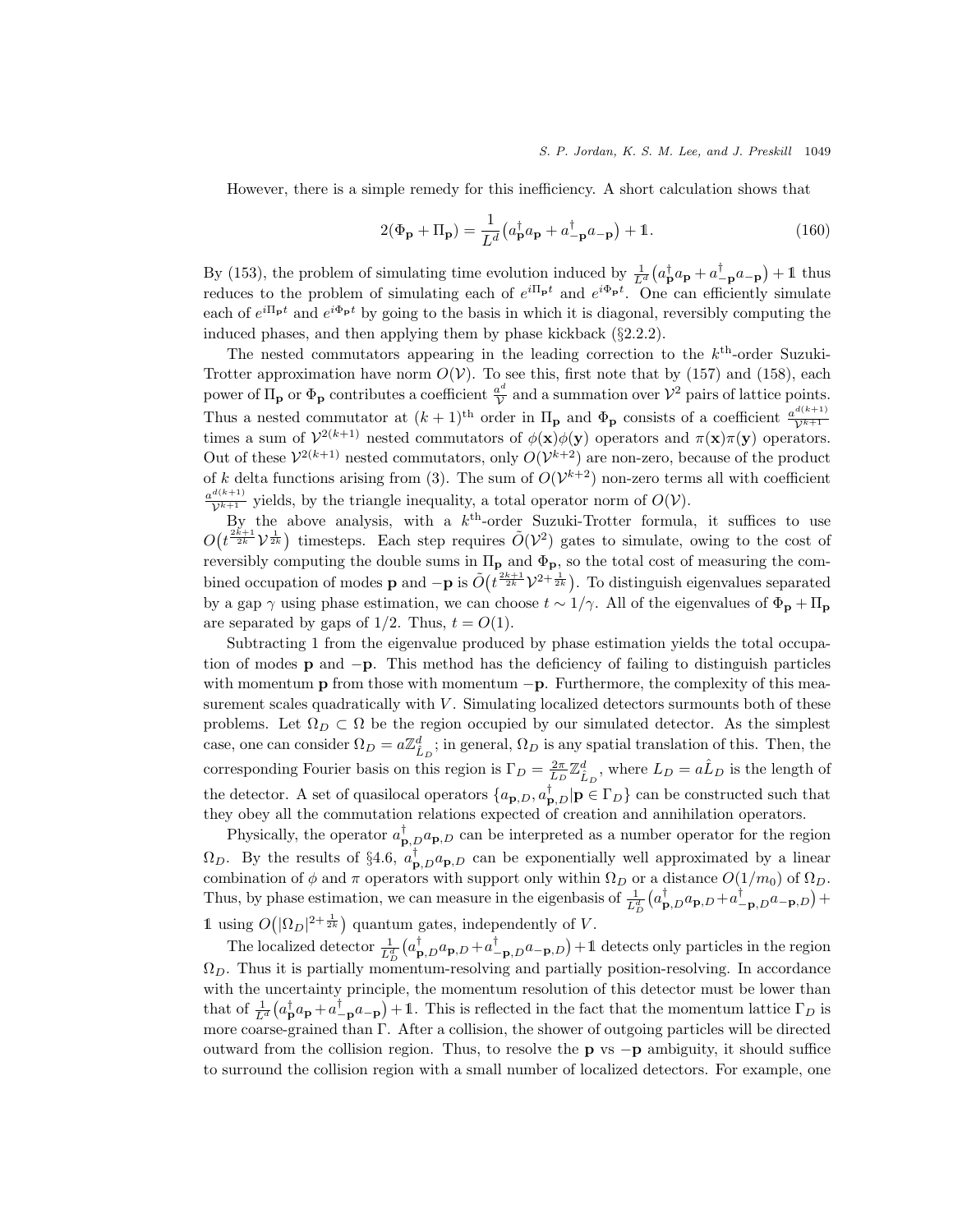could simulate  $2d$  detectors corresponding to the faces of a  $d$ -dimensional cube surrounding the collision region.

Number operators with different momenta or within different spatial regions commute  $(\S 4.6)$ . One can thus measure q momentum modes within each of r spatial regions simply by repeating the phase estimation procedure for each number operator, with total complexity  $O\bigl(rq|\Omega_D|^{2+\frac{1}{2k}}\bigr).$ 

### 4.5 Detection of Bound States

In some scattering processes, especially at strong coupling, the outgoing particles may be in bound states. In this case, it may not be desirable to turn off the coupling adiabatically and measure the occupation numbers of momentum modes of the free theory. Instead, we can measure the total energy and momentum within each of a set of spatial regions. If the regions are small compared with the separation between particles (some of which may be composite), then each region contains at most one particle, and we obtain its energy and spatial momentum. There is some probability that multiple particles are in a single region, in which case our simulated "detector" fails to resolve them. Although the analogy between our measurement and real detectors is rather loose, both share this basic feature of limited resolution.

To measure the energy in a region  $R \subseteq \Omega$ , we multiply the Hamiltonian density by an envelope function,  $f_R(\mathbf{x})$ , localized in R:

$$
H[R] = \sum_{\mathbf{x}\in\Omega} a^d f_R(\mathbf{x}) \left[ \frac{1}{2} \pi(\mathbf{x})^2 + \frac{1}{2} \left( \nabla_a \phi \right)^2 (\mathbf{x}) + \frac{1}{2} m_0^2 \phi(\mathbf{x})^2 + \frac{\lambda_0}{4!} \phi(\mathbf{x})^4 \right].
$$
 (161)

The operator  $H[R]$  will then be sensitive only to particles in R.

The operator  $H[R]$  does not commute with the full Hamiltonian,  $H$ . Even in the vacuum, not only the value of  $H[R]$  but also its uncertainty will be non-zero. The vacuum expectation value of  $H[R]$  can be measured and subtracted. The uncertainty in  $H[R]$  is undesirable because it reduces the signal-to-noise ratio of the measurements. In  $d = 1, 2$  (the cases of interest for strong coupling), choosing  $f_R$  to be Gaussian suffices to keep this problem under control; the rapid decay of the Fourier transform of  $f_R$  suppresses the contribution of shortwavelength modes to  $H|R|$ . Calculations show that, as  $a \to 0$ , the variance in  $H|R|$  scales as

$$
\sigma^2 \sim \begin{cases} \frac{1}{r^3 m}, & d = 1, \\ \frac{1}{r^2} \log \left( \frac{1}{m a} \right), & d = 2, \end{cases}
$$
 (162)

where r is the spatial width of the Gaussian envelope  $f_R$ . Thus, one can lower the noise by increasing the radius of the detector, and this radius need only scale at most logarithmically in  $1/a$ .

By the canonical commutation relations,  $[H[R], H[R']]=0$  whenever the supports of  $f_R$ and  $f_{R'}$  are disjoint. Truncating the tails of the Gaussian envelopes to obtain this property approximates the exactly Gaussian detectors exponentially well. The spacetime location of the particle detection relative to the scattering vertex indicates the particle's velocity. Together with the measured energy, this allows an estimate of the particle's momentum and hence the identification of bound states. Geometrically, one sees that a detector of radius  $r$  at a distance  $\ell$  from the scattering point yields a measurement of particle velocity with uncertainties in angle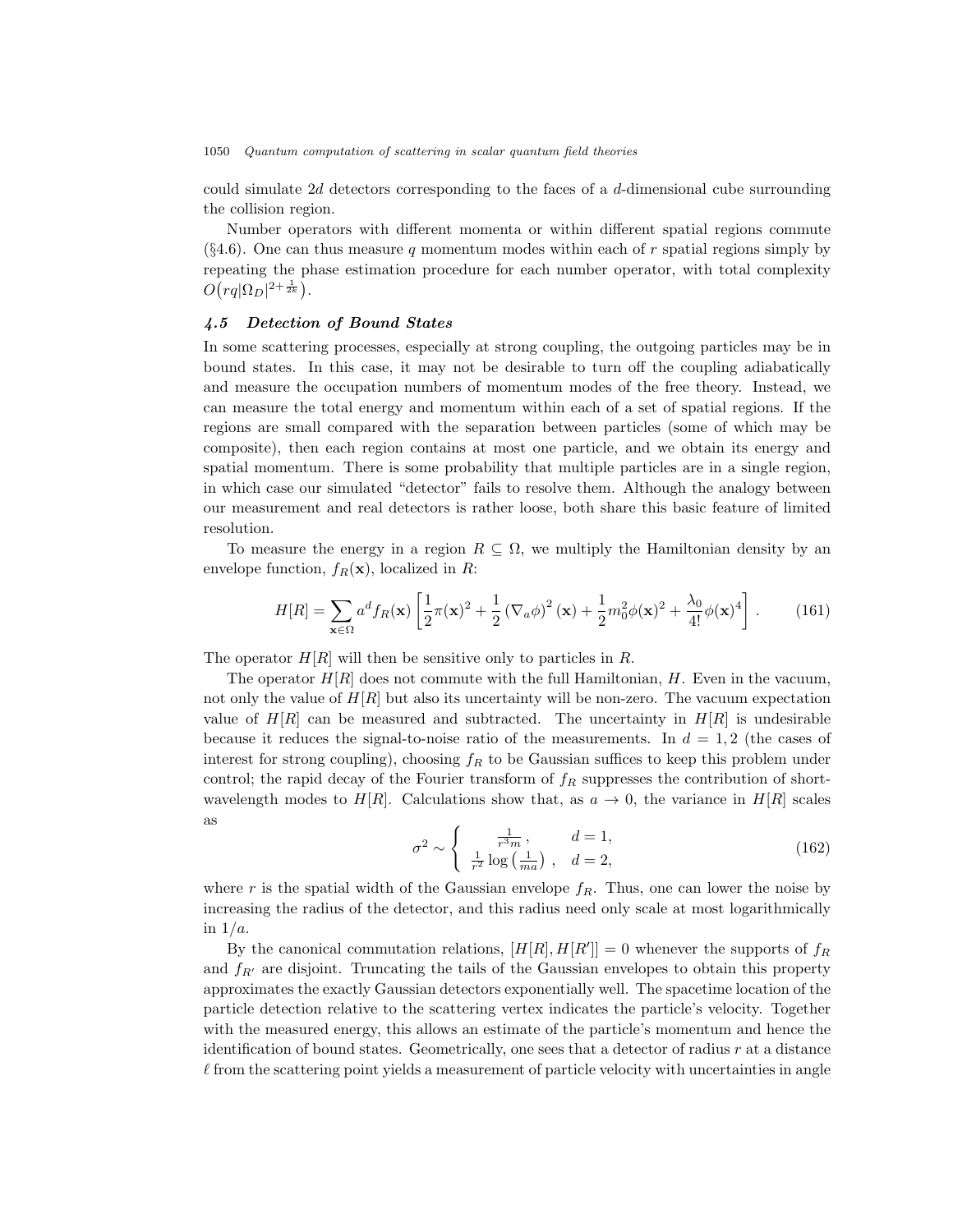and magnitude each scaling as  $r/\ell$ . Thus, it suffices to make  $\ell$  scale at most logarithmically in  $1/a$  to achieve constant detector resolution in  $d = 1, 2$ .

One can use phase estimation to measure energy to precision  $\Delta_E$  in a region R by implementing  $e^{-iH[R]t}$  for  $t \sim \frac{1}{\Delta_E}$ .  $e^{-iH[R]/\Delta_E}$  can be implemented with  $O((|R|/\Delta_E)^{1+o(1)})$ quantum gates (§4.3). (Note that the number of gates needed scales as  $p^{d+1}$  in the limit of large particle momentum; see §4.3.) If one wishes to detect outgoing particles in the full solid angle around the scattering region, then one needs to simulate a spherical shell of detectors. Such a shell encompasses only a small fraction of the total volume being simulated. Hence, the cost of the Suzuki-Trotter simulation of these detectors is small compared with that of simulating the time evolution according to the full Hamiltonian.

# 4.6 Localized Creation Operators

In this section we show that the operator  $a_{\mathbf{x}}^{\dagger}$  defined in (16) is quasilocal, namely, it can be expanded in the form

$$
a_{\mathbf{x}}^{\dagger} = \sum_{\mathbf{y}} \left[ f(\mathbf{y} - \mathbf{x}) \pi(\mathbf{y}) + g(\mathbf{y} - \mathbf{x}) \phi(\mathbf{y}) \right], \qquad (163)
$$

where  $f(\mathbf{y} - \mathbf{x})$  and  $g(\mathbf{y} - \mathbf{x})$  are each either zero or exponentially small for  $|\mathbf{y} - \mathbf{x}| \gg 1/m_0$ . This implies that the Hamiltonian  $H_{\psi}$  defined in (30) is quasilocal whenever  $\psi$  has local support. Therefore simulating time evolution according to  $H_{\psi}$  in order to create a wavepacket as in §3.1 does not disturb previously created wavepackets provided they are well separated. Furthermore, the number of quantum gates needed to simulate  $H_{\psi}$  scales only with the number of lattice sites in the support of  $\psi$ , rather than with V. Similarly, the quasilocality of  $a_{\mathbf{x}}^{\dagger}$  allows us to show in §4.4 that localized detectors can be simulated with complexity scaling with their volume rather than with  $V$ .

By (16) and (10) one calculates

$$
a_{\mathbf{x}}^{\dagger} = \frac{1}{2}\phi(\mathbf{x}) - i \sum_{\mathbf{y} \in \Omega} a^d f_d(\mathbf{y} - \mathbf{x}) \pi(\mathbf{y}), \qquad (164)
$$

where

$$
f_d(\mathbf{y} - \mathbf{x}) = \sum_{\mathbf{p} \in \Gamma} L^{-d} e^{i\mathbf{p} \cdot (\mathbf{y} - \mathbf{x})} \frac{1}{2\omega(\mathbf{p})}.
$$
 (165)

Near the infinite-volume and continuum limits,

$$
f_d(\mathbf{y} - \mathbf{x}) \simeq \int_{\Gamma} \frac{d^d p}{(2\pi)^d} \frac{e^{i\mathbf{p} \cdot (\mathbf{y} - \mathbf{x})}}{2\sqrt{\mathbf{p}^2 + m_0^2}}.
$$
 (166)

For  $|y - x| \gg 1/m_0$ , this function decays exponentially with characteristic length  $1/m_0$ . For example, in  $d = 1$  with infinite volume,

$$
f_1(y-x) \simeq \int_{-\infty}^{\infty} \frac{dp}{4\pi} \frac{e^{ip(y-x)}}{\sqrt{p^2 + m_0^2}} = \frac{1}{2\pi} K_0(m_0|y-x|) , \qquad (167)
$$

where  $K_0$  is the modified Bessel function of the second kind, which satisfies

$$
K_0(z) \sim \sqrt{\frac{\pi}{2z}} e^{-z}, \quad z \to \infty.
$$
 (168)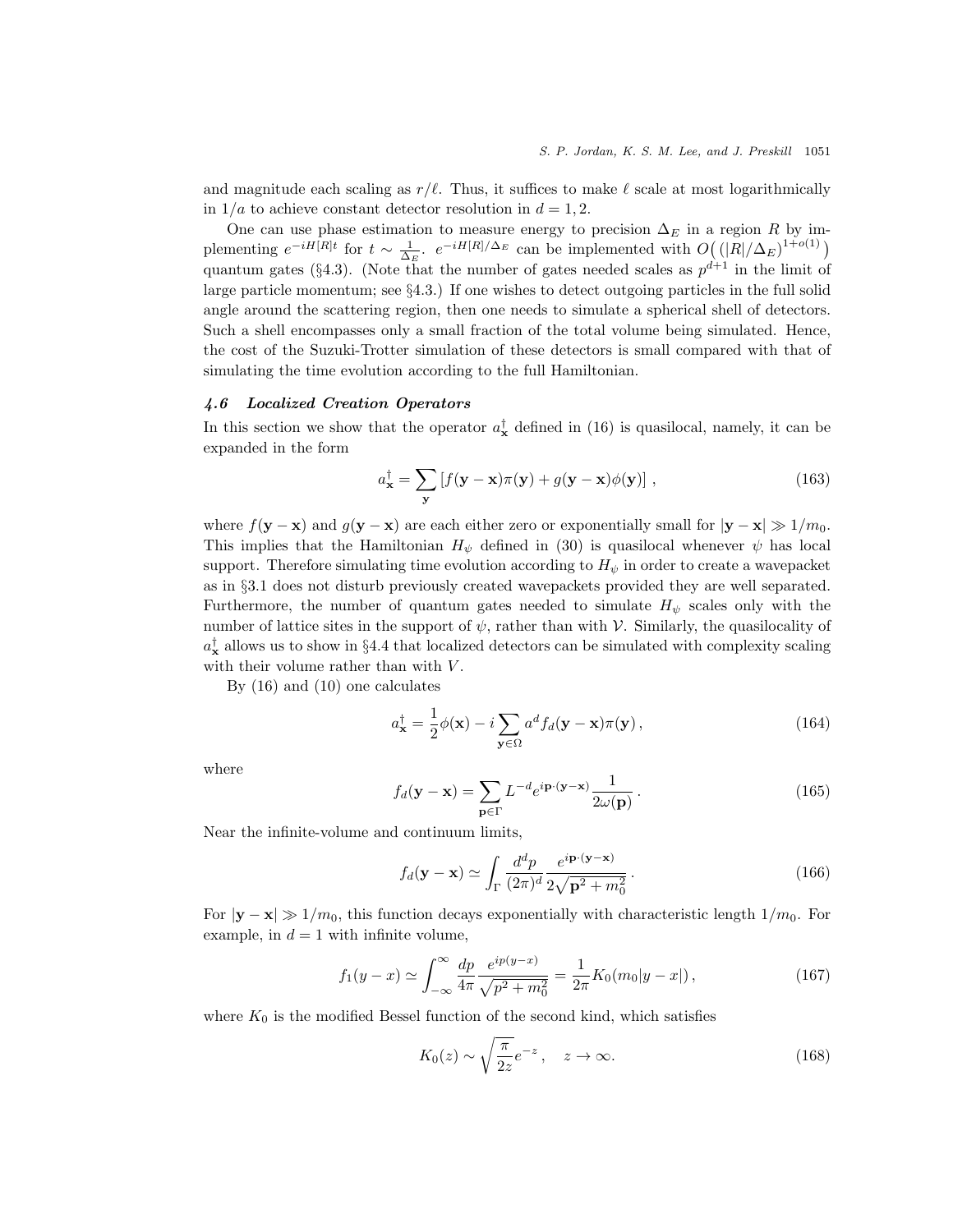# 5 Some Field-Theoretical Aspects

This section describes some quantum field-theoretical details, beginning with the perturbative renormalization of the mass in §5.1.

Section 5.2 gives a brief introduction to effective field theory, which is now a well-developed formalism underlying our modern understanding of quantum field theory. In its regime of validity, typically below a particular energy scale, an effective field theory reproduces the behavior of the full theory. Although it consists of infinitely many terms, it can be truncated, with corresponding finite and controllable errors.

In §5.3, we analyse the effect of discretizing the spatial dimensions of the continuum  $\phi^4$ quantum field theory. The discretized Lagrangian can be thought of as the leading contribution to an effective field theory. From the leading operators left out we can thus infer the scaling of the error associated with a non-zero lattice spacing, a. First, in §5.3.1, we obtain the general form of the effective field theory, including the scaling of the coefficients of different operators. Next, in §5.3.2, we explicitly calculate the coefficients of the leading operators in the complete effective field theory at weak coupling, matching the full and effective theories at an energy-momentum scale  $p \sim 1/a$ . The effective field theory is demonstrated to consist of three different classes of operators, shown with the scaling of their coefficients in Table 2. At strong coupling, the operators and their scaling remain the same at the matching scale, although the explicit coefficients are no longer calculable. However, the running of the coefficients down to lower energies is determined by their anomalous dimensions, which depend on the coupling strength. These anomalous dimensions modify the scaling; at weak coupling the modification is small, but at strong coupling it could be larger (though the scaling will remain polynomial).

Section 5.4 addresses finite-volume effects, which should be small, since the interactions in our field theory are short-range. This expectation can be confirmed and quantified in the perturbative regime. From a technical perspective, the finite volume means that, in the calculations of operator coefficients, integrals over loop momenta become (discrete) sums. Consequently the coefficients of the operators are modified. The results for the operator  $\phi^6$ are shown in Table 3. Note that magnitude of the coefficient is increased for finite length L.

In §5.5, we assess another effect of a finite volume: state preparation is affected, since asymptotic wavepackets are then only approximately free. As before, corrections should be small, since the interactions are short-range, and we can confirm this claim in the perturbative regime, this time by calculating the effective potential in the Born approximation. The leading asymptotic behavior of the effective potential is given in Table 4.

### 5.1 Mass Renormalization

In this section, we calculate the renormalized (or physical) mass of the discretized theory in the perturbative regime. First, in §5.1.1, we derive the action and the propagator. Next, in §5.1.2, we use (a hybrid form of) perturbation theory to obtain the mass to second order in the coupling.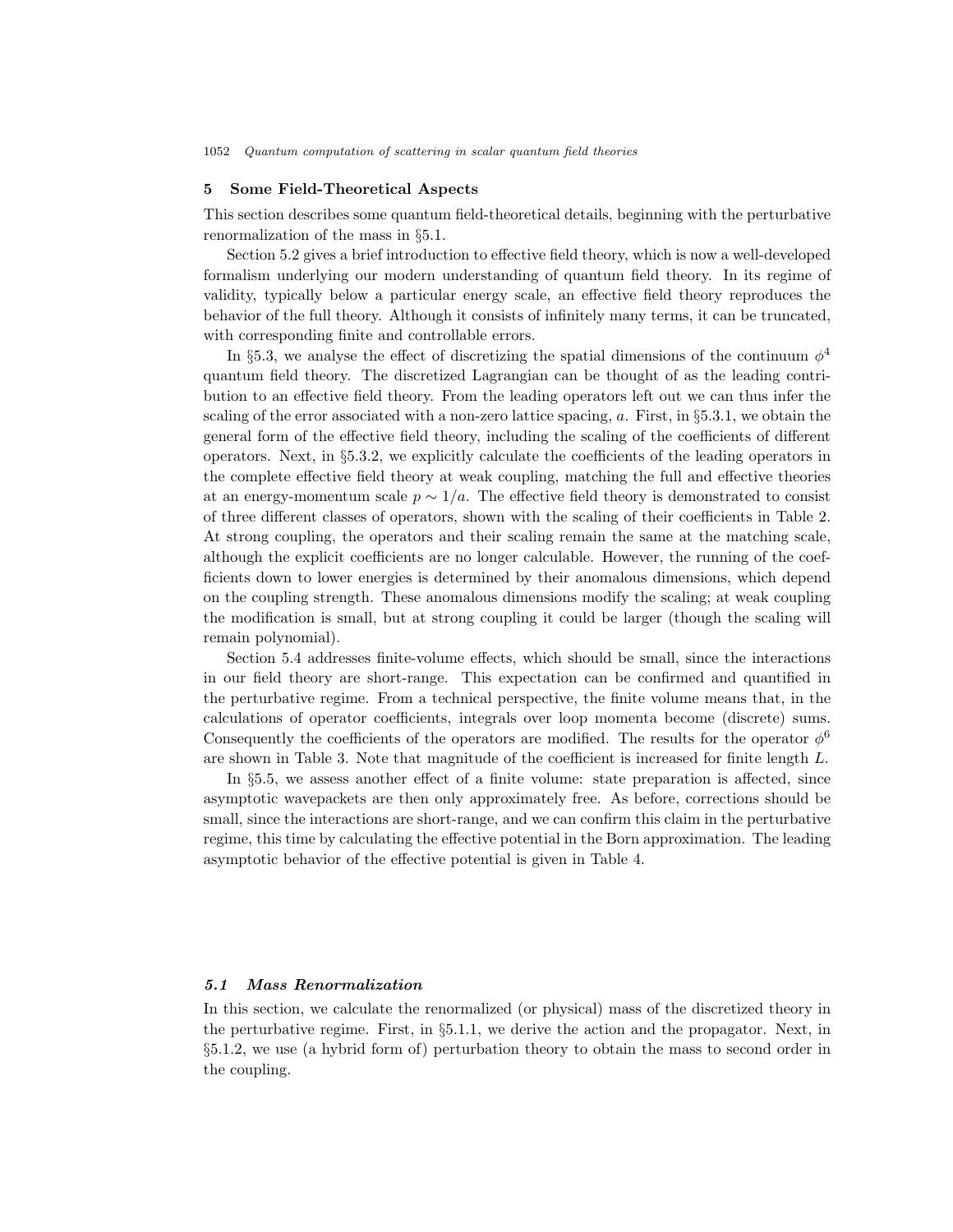| Class | Operators                                           | Scaling of coupling          |
|-------|-----------------------------------------------------|------------------------------|
|       | $\phi^{2n}$ $(n \geq 3)$                            | $\lambda^n a^{2n-D}$         |
| H     | $\phi \partial_{\mathbf{x}}^{2l} \phi$ $(l \geq 2)$ | $a^{2l-2}$                   |
| Ш     | $\phi^{2j+1}\partial_{\mathbf{x}}^{2l}\phi$         | $\lambda^{j+1}a^{2j+2l+2-D}$ |
|       | $(j \geq 1, l \geq 2)$                              |                              |

Table 2. Effective field theory operators fall into three classes (§5.3). The general operator in each class is shown, with the canonical scaling of its coefficient in  $D$  spacetime dimensions.

$$
\begin{array}{|c|c|} \hline D & \text{Coefficient of } \phi^6/6! \\ \hline 2 & -\frac{45}{64\pi^5} \lambda^3 a^4 \left[ 1 + \frac{20}{3} \frac{1}{\hat{L}^2} \right] \\ 3 & -\frac{5}{64\pi^5} \lambda^3 a^3 \left[ 10\sqrt{2} + \frac{43\sqrt{2}}{\hat{L}^2} \right] \\ 4 & -\frac{15}{128\pi^5} \lambda^3 a^2 \left[ 2(2\sqrt{3} + \pi) + \frac{4}{9} (26\sqrt{3} + 9\pi) \frac{1}{\hat{L}^2} \right] \end{array}
$$

Table 3. Wilson coefficient of operator  $\phi^6/6!$  in effective field theory for  $\phi^4$  theory in D dimensions, with a finite number  $\hat{L}$  of lattice sites in each dimension (§5.4). Corrections to the square-bracketed expressions are of order  $(m^2a^2, 1/\hat{L}^3)$ .

$$
\begin{array}{|c|c|} \hline D & V(r \to \infty) \\ \hline 2 & -\frac{\lambda^2}{32m^3} \frac{1}{\sqrt{\pi m r}} e^{-2mr} \\ 3 & -\frac{\lambda^2}{64\pi^{3/2}m} \frac{1}{(mr)^{3/2}} e^{-2mr} \\ 4 & -\frac{\lambda^2}{128\pi^{5/2}m^{3/2}} \frac{1}{r^{5/2}} e^{-2mr} \\ \hline \end{array}
$$

Table 4. Leading asymptotic behavior as  $r \to \infty$  of effective potential for  $\phi^4$  theory in D dimensions (§5.5).

### 5.1.1 The Discretized Theory

In quantum field theory, the Lagrangian formulation is generally more convenient than the equivalent Hamiltonian formulation. The Lagrangian (density)  $\mathcal{L}(\phi, \partial_{\mu}\phi)$  defines the field theory and is related to the Hamiltonian density  $\mathcal{H}(\pi,\phi)$  by

$$
\mathcal{H}=\pi\dot{\phi}-\mathcal{L}\,,
$$

where  $\pi = \partial \mathcal{L}/\partial \dot{\phi}$  is the conjugate momentum density. For the scalar  $\phi^4$  quantum field theory,

$$
\mathcal{L} = \frac{1}{2} \partial_{\mu} \phi \partial^{\mu} \phi - \frac{1}{2} m_0^2 \phi^2 - \frac{1}{4!} \lambda_0 \phi^4 , \qquad (169)
$$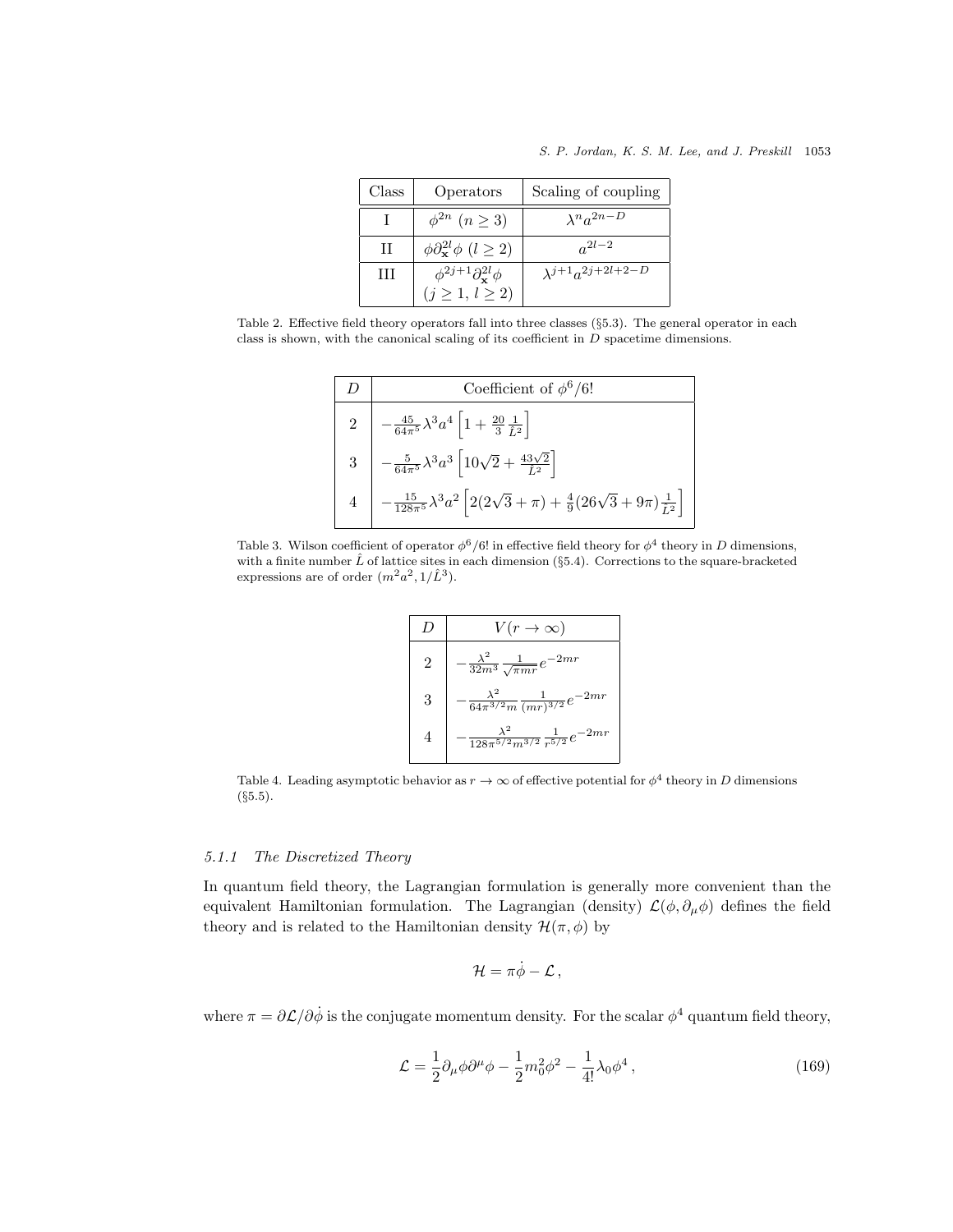where  $\mu = 0, 1, \ldots, d$  in  $D = d + 1$  spacetime dimensions. Then the field and coupling have the following mass dimensions:

$$
[\phi] = \frac{D-2}{2}, \ [\lambda_0] = 4 - D. \tag{170}
$$

We shall discretize the spatial dimensions, that is, put them on a lattice with spacing  $a$ ,

$$
a\mathbb{Z}^d = \{ \mathbf{x} \mid x_i/a \in \mathbb{Z} \}.
$$
 (171)

The time dimension will be left continuous. Spatial derivatives become (forward and backward) difference operators,

$$
\Delta_i^f f(x) = \frac{1}{a} \left( f(x + a\hat{i}) - f(x) \right),
$$
\n
$$
\Delta_i^b f(x) = \frac{1}{a} \left( f(x) - f(x - a\hat{i}) \right),
$$
\n(172)

so that

$$
-\nabla_a^2 f(x) = -\Delta_i^b \Delta_i^f f(x)
$$
  
= 
$$
\sum_{i=1}^d \frac{1}{a^2} (2f(x) - f(x + a\hat{i}) - f(x - a\hat{i})).
$$
 (173)

The free-theory action becomes

$$
S_{\text{free}} = -\frac{1}{2} \iint dx^0 dy^0 \sum_{\mathbf{x}, \mathbf{y}} a^{2d} \phi(x) \left( \partial_t^2 - \nabla_a^2 + m_0^2 \right)_{x, y} \phi(y) , \qquad (174)
$$

where

$$
\left(\partial_t^2 - \nabla_a^2 + m_0^2\right)_{x,y} = a^{-d} \left(\partial_t^2 - \nabla_a^2 + m_0^2\right) \delta_{\mathbf{x},\mathbf{y}} \delta(x^0 - y^0). \tag{175}
$$

 $G(x, y; a)$  is the inverse of  $(\partial_t^2 - \nabla_a^2 + m_0^2)_{x, y}$ , that is,

$$
\int dy^0 \sum_{\mathbf{y}} a^d \left(\partial_t^2 - \nabla_a^2 + m_0^2\right)_{x,y} G(y, z; a) = a^{-d} \delta_{\mathbf{x},\mathbf{z}} (-i) \delta(x^0 - z^0). \tag{176}
$$

Using the Fourier transform

$$
G(x, y; a) = \int \frac{dp^0}{2\pi} \int_{-\pi/a}^{\pi/a} \frac{d^d p}{(2\pi)^d} e^{-ip \cdot (x-y)} \tilde{G}(p; a) , \qquad (177)
$$

we obtain the propagator

$$
\tilde{G}(p;a) = \frac{i}{(p^0)^2 - \sum_{i=1}^d \frac{4}{a^2} \sin^2\left(\frac{ap^i}{2}\right) - m_0^2}.
$$
\n(178)

In the limit  $a \to 0$ , we recover the familiar propagator of the continuum theory,

$$
\tilde{G}(p) = \frac{i}{p^2 - m_0^2} \,. \tag{179}
$$

The Lagrangian of the interacting theory with spatial dimensions put on a lattice is therefore

$$
\mathcal{L}^{(0)} = \frac{1}{2} (\partial_t \phi)^2 + \frac{1}{2} \phi \nabla_a^2 \phi - \frac{1}{2} m_0^2 \phi^2 - \frac{\lambda_0}{4!} \phi^4.
$$
 (180)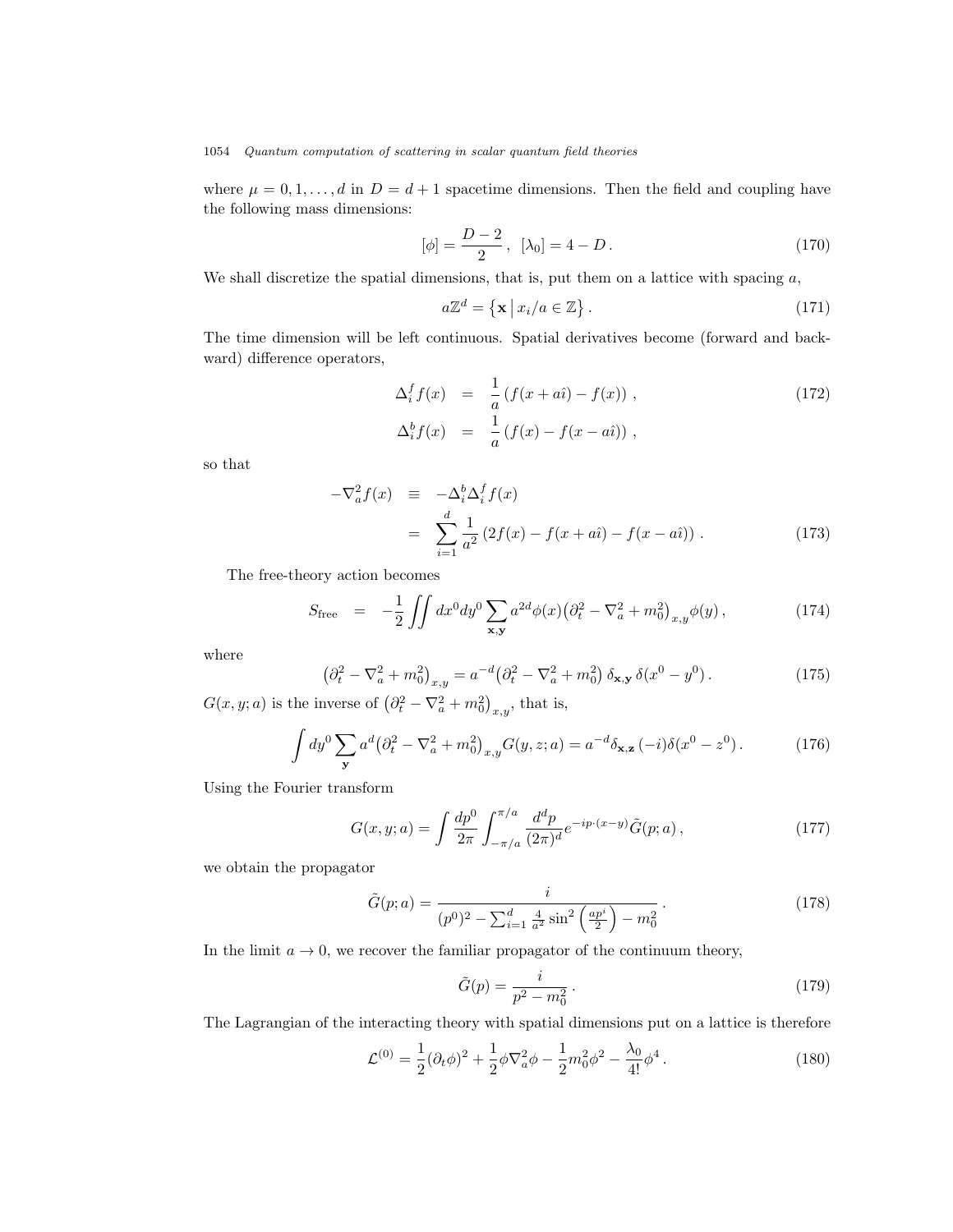# 5.1.2 The Physical Mass

The analysis of the adiabatic turn-on procedure involves the physical mass. A suitable expression for this can be obtained from a hybrid form of perturbation theory, namely partially renormalized perturbation theory, in which we use the bare coupling and field but the renormalized mass. From (180), we have

$$
\mathcal{L}^{(0)} = \frac{1}{2} (\partial_t \phi)^2 + \frac{1}{2} \phi \nabla_a^2 \phi - \frac{1}{2} m^2 \phi^2 - \frac{\lambda_0}{4!} \phi^4 - \frac{1}{2} \delta_m \phi^2, \qquad (181)
$$

where the mass counterterm is

$$
\delta_m \equiv \lambda_0 \mu = m_0^2 - m^2. \tag{182}
$$

The shift in the mass is determined by one-particle irreducible (1PI) diagrams. These are diagrams that remain connected after any single line is cut. At first order in  $\lambda_0$ , the 1PI insertions into the propagator give

$$
-iM(p) = \underline{\bigcirc} + \underline{\longrightarrow} + O(\lambda_0^2), \qquad (183)
$$

where the second diagram is the counterterm. The calculation of the one-loop diagram, given in Appendix B, implies that

$$
m_0^2 = m^2 + \lambda_0 \mu,
$$
  
\n
$$
\mu = \begin{cases}\n-\frac{1}{8\pi} \log \left( \frac{64}{m^2 a^2} \right) + \cdots, & \text{for } D = 2, \\
-\frac{r_0^{(2)}}{16\pi^2} \frac{1}{a} + \cdots, & \text{for } D = 3, \\
-\frac{r_0^{(3)}}{32\pi^3} \frac{1}{a^2} + \cdots, & \text{for } D = 4,\n\end{cases}
$$
\n(184)

where

$$
r_0^{(2)} = 25.379\dots, \qquad r_0^{(3)} = 112.948\dots \tag{185}
$$

Equation (184) determines how the bare coupling  $\lambda_0$  and bare mass  $m_0$  are related if the physical mass m has a specified value to one-loop order.

At order  $\lambda_0^2$ , the 1PI amplitude has the additional contributions

$$
\bigotimes + \bigotimes^{\otimes} + \longrightarrow + \longrightarrow . \tag{186}
$$

The renormalization condition satisfied at first order in  $\lambda_0$  implies that the first two diagrams cancel. The calculation of the remaining two-loop diagram (see Appendix B) implies that

$$
m^{2} = \begin{cases} (m^{(1)})^{2} - \frac{\lambda_{0}^{2}}{384(m^{(1)})^{2}} + \cdots, & \text{for } D = 2, \\ (m^{(1)})^{2} + \frac{\lambda_{0}^{2}}{96\pi^{2}} \log(m^{(1)}a) + \cdots, & \text{for } D = 3, \\ (m^{(1)})^{2} - \frac{r_{1}^{(3)}}{1536\pi^{7}} \frac{\lambda_{0}^{2}}{a^{2}} + \cdots, & \text{for } D = 4, \end{cases}
$$
(187)

where  $m^{(1)}$  denotes the renormalized (physical) mass at one-loop order, namely, the quantity that is kept constant when one follows the path specified by (184). (The constant  $r_1^{(3)}$  is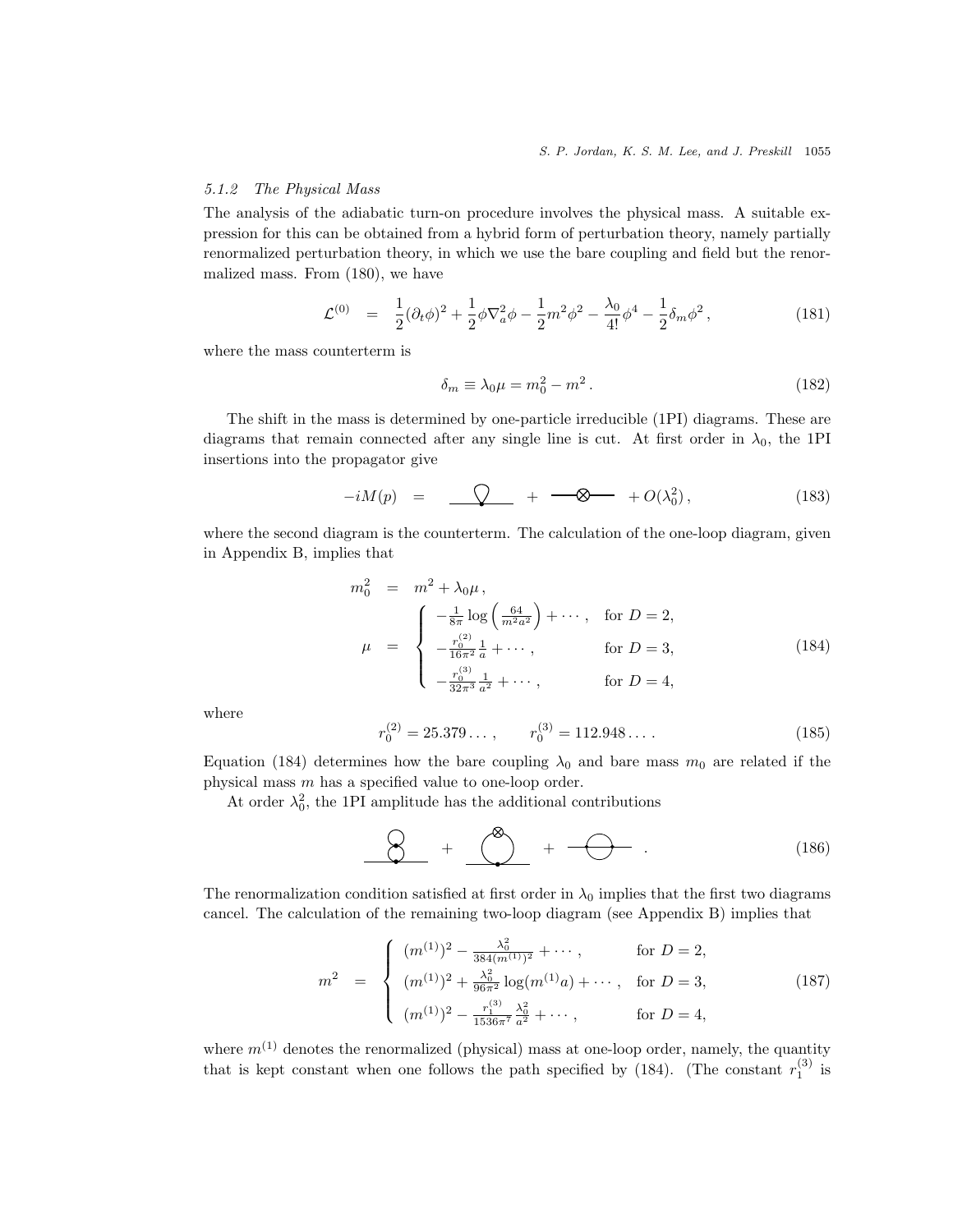defined in Appendix B.) If, instead, one keeps  $m_0$  constant while turning on  $\lambda_0$ , then the expression in terms of  $m_0$ , that is, the result from bare perturbation theory equivalent to the above, is more relevant:

$$
m^{2} = \begin{cases} m_{0}^{2} + \frac{\lambda_{0}}{8\pi} \log\left(\frac{64}{m_{0}^{2}a^{2}}\right) - \frac{\lambda_{0}^{2}}{64\pi^{2}m_{0}^{2}} \log\left(\frac{64}{m_{0}^{2}a^{2}}\right) - \frac{\lambda_{0}^{2}}{384m_{0}^{2}} + \cdots, \text{ for } D = 2, \\ m_{0}^{2} + \frac{r_{0}^{(2)}}{16\pi^{2}} \frac{\lambda_{0}}{a} - \frac{r_{0}^{(2)}}{256\pi^{3}} \frac{\lambda_{0}^{2}}{m_{0}a} + \frac{\lambda_{0}^{2}}{96\pi^{2}} \log(m_{0}a) + \cdots, \text{ for } D = 3, (188) \\ m_{0}^{2} + \frac{r_{0}^{(3)}}{32\pi^{3}} \frac{\lambda_{0}}{a^{2}} + \frac{r_{0}^{(3)}}{512\pi^{5}} \frac{\lambda_{0}^{2}}{a^{2}} \log(m_{0}a) - \frac{r_{1}^{(3)}}{1536\pi^{7}} \frac{\lambda_{0}^{2}}{a^{2}} + \cdots, \text{ for } D = 4. \end{cases}
$$

# 5.2 Effective Field Theory

The formalism of effective field theories (EFTs) is typically used to calculate observables in physically relevant theories and hence make predictions. However, the influence of the EFT approach extends beyond just providing a tool for tackling otherwise intractable problems: indeed, it has profoundly changed our understanding of renormalizability. In this work, the EFT framework is applied to determining the scaling of lattice errors. Somewhat similar ideas were employed by Symanzik in the construction of improved actions in Euclidean lattice theories [90–92].

An effective field theory can be regarded as the low-energy limit of the fundamental theory under consideration. An EFT for a full theory is thus somewhat analogous to a Taylor series for a function. The canonical example is Fermi theory, in which the four-fermion Hamiltonian is

$$
\mathcal{H}_{\text{eff}} = \frac{4G_F}{\sqrt{2}} \left( \bar{l}_L \gamma^\mu \nu_L \right) \left( \bar{u}_L \gamma_\mu d_L \right) + \text{h.c.}
$$
\n(189)

The modern interpretation is that this is an effective low-energy theory, in which the  $W$  boson has been removed as an explicit, dynamical degree of freedom. Pictorially, this corresponds to



In other words, terms of order  $k^2/M_W^2$  have been neglected in the propagator:

$$
-\frac{i}{k^2 - M_W^2} = \frac{i}{M_W^2} + O\left(\frac{k^2}{M_W^2}\right). \tag{190}
$$

An EFT is constructed from only the relevant infrared degrees of freedom and involves an expansion in some suitable small parameter. The resulting effective Lagrangian will typically take the form

$$
\mathcal{L}_{\text{eff}} = \sum_{n \ge 0} \mathcal{L}^{(n)} = \mathcal{L}^{(0)} + \sum_{n \ge 1} \sum_{i_n} \frac{c_{i_n}}{\Lambda^n} \mathcal{O}_{i_n}^{(n)}, \qquad (191)
$$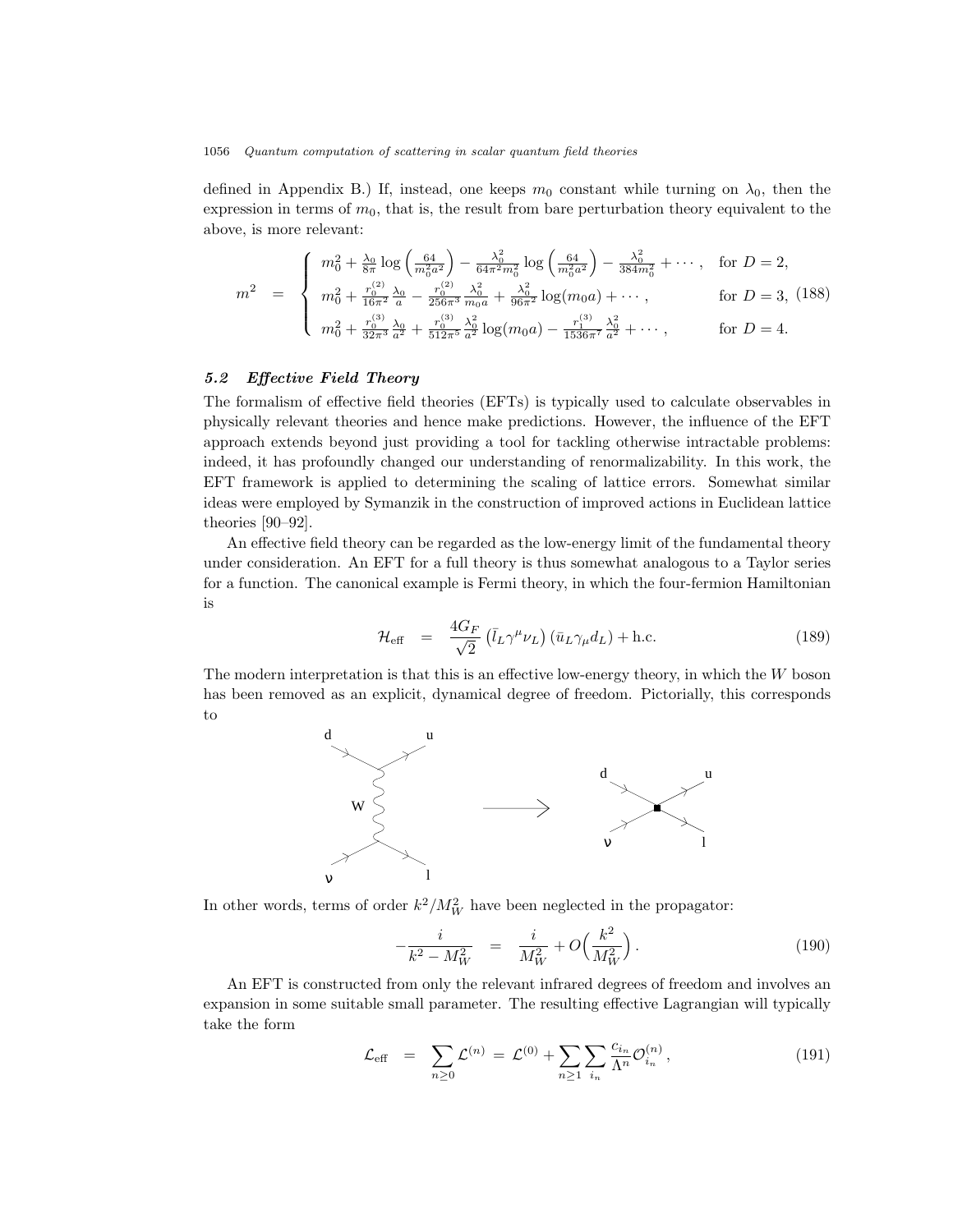where  $c_{i_n}$  are dimensionless coefficients,  $\Lambda$  is the fundamental mass scale below which the EFT is valid, and the local operators  $\mathcal{O}_{i_n}^{(n)}$  have the same symmetries as the underlying theory. This is an infinite series, but the higher the dimension of the operator the more powers of  $\Lambda$  by which it is suppressed. In other words, the lowest-dimensional operators will be the most important ones. Thus, in practice, one can truncate the series at some order dictated by the desired accuracy, so that one is left with a finite number of operators and hence a finite number of parameters  $c_{i_n}$  to determine. If the underlying theory is known and weakly coupled, one may be able to compute the parameters. Otherwise, one can take them to be experimental inputs.

# 5.3 Effects of Non-zero Lattice Spacing

In this section, we determine the infinite series of operators comprising the (complete) effective field theory whose leading terms are  $\mathcal{L}^{(0)}$ . The operators not included in  $\mathcal{L}^{(0)}$  fall into three classes: operators of the form  $\phi^{2n}$ , Lorentz-violating operators arising solely from discretization effects, and Lorentz-violating operators due to discretization and quantum effects. The Wilson coefficients of the ignored operators give the error associated with using  $\mathcal{L}^{(0)}$  on a spatial lattice to approximate the continuum theory.

# 5.3.1 The General Effective Theory

The full (untruncated) effective Lagrangian will have every coupling respecting the  $\phi \to -\phi$ symmetry and so will take the form

$$
\mathcal{L}_{\text{eff}} = \mathcal{L}^{(0)} + \frac{c}{6!} \phi^6 + c' \phi^3 \partial^2 \phi + \frac{c''}{8!} \phi^8 + \cdots
$$
 (192)

This can be simplified. First, the chain rule and integration by parts (with boundary terms dropped) can be used to write any operator with two derivatives acting on different fields in the form  $\phi^n \partial^2 \phi$ . For example,

$$
\phi^2 \partial_\mu \phi \partial^\mu \phi = \frac{1}{3} \partial_\mu (\phi^3) \partial^\mu \phi \rightarrow -\frac{1}{3} \phi^3 \partial^2 \phi. \tag{193}
$$

Such an operator can then be simplified via the equation of motion [93, 94]: if this were  $\partial^2 \phi + m^2 \phi = 0$ , it would imply that the operator  $\phi^3 \partial^2 \phi$  was redundant and could be eliminated entirely.<sup>m</sup> Equivalently, one can think of this reduction as making a field redefinition on  $\phi$  to eliminate the operator: if we write

$$
\mathcal{L}_{\text{eff}} = \frac{1}{2} (\partial_{\mu} \phi)^2 - \frac{1}{2} m^2 \phi^2 - \frac{\lambda}{4!} \phi^4 + \eta g_1 \phi^6 + \eta g_2 \phi^3 \partial^2 \phi \,, \tag{194}
$$

where  $\eta$  is a small parameter, then the shift of variables  $\phi \to \phi + \eta g_2 \phi^3$  induces

$$
\mathcal{L}_{\text{eff}} \to \frac{1}{2} (\partial_{\mu} \phi)^2 - \frac{1}{2} m^2 \phi^2 - \frac{\lambda'}{4!} \phi^4 + \eta g_1' \phi^6 + O(\eta^2). \tag{195}
$$

One can then iterate the process, repeatedly shifting variables to remove redundant terms order by order in  $\eta$ .

 ${}^m$ The situation is modified by certain discretization effects, a subtlety we shall describe later.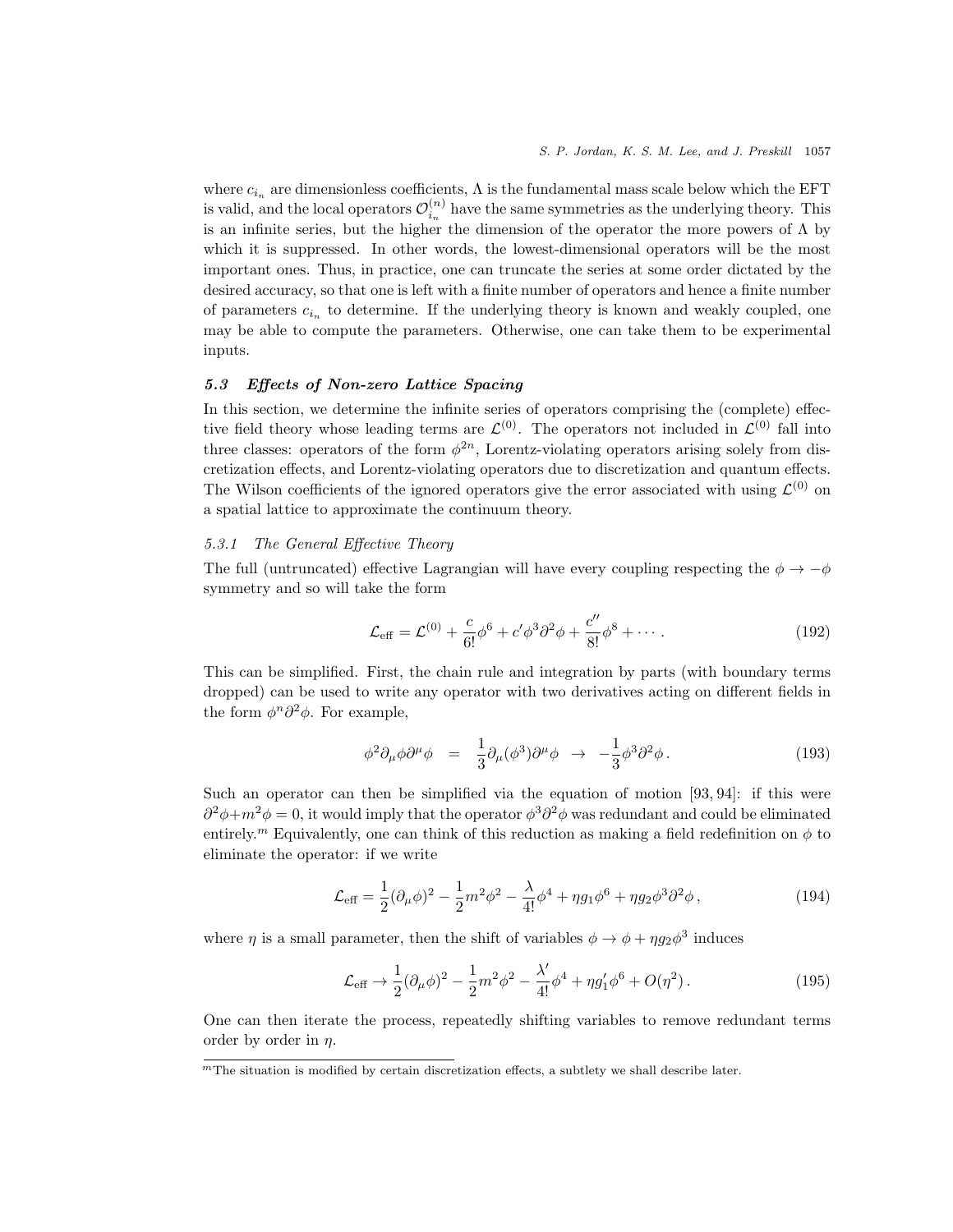Equation (170) implies that

$$
[c] = 6 - 2D, \ [c''] = 8 - 3D. \tag{196}
$$

In  $D = 4$  dimensions,  $[c] = -2$  and  $[c''] = -4$ . Since the only pertinent dimensionful parameter is the lattice spacing, that is,  $\Lambda \sim \pi/a$ , this means that  $c \sim a^2$  and  $c'' \sim a^4$ . We see then that, of the operators not included in the Lagrangian  $\mathcal{L}^{(0)}$ ,  $\phi^6$  is more significant than  $\phi^{2n}$ ,  $n > 3$ , that is, its effects are suppressed by fewer powers of  $pa \ll 1$ .

In  $D = 2, 3$ , the scaling of the coefficients with a is somewhat less obvious, because now the coupling  $\lambda$  provides another dimensionful parameter (recall that  $[\lambda] = 4 - D$ ). To obtain the scaling of c, one should consider the Feynman diagram that generates the corresponding operator. This involves three  $\phi^4$  vertices, so

$$
\sim \lambda^3 a^{6-D}.
$$
 (197)

Equation (197) refers not to the diagram's whole amplitude but only to its contribution to the coefficient c. (Other diagrams involve higher powers of  $\lambda$  and hence their contributions are suppressed by higher powers of a.) Likewise, the coefficient of  $\phi^8$  will scale as  $\lambda^4 a^{8-D}$ , which means that it is suppressed by  $a^2$  relative to the coefficient of  $\phi^6$ .

In the following subsection, we verify these scalings in the perturbative regime by explicit calculation.

#### 5.3.2 Matching

We must *match* the full theory on to the effective theory at a suitable energy scale. What this means is that we calculate matrix elements in the full theory and in the effective theory. Comparing these gives the Wilson coefficients (that is, the coefficients of the terms in the effective Lagrangian). At weak coupling, that is, for sufficiently small values of the coupling, this matching can be done in ordinary perturbation theory. In our case, the continuum theory and discretized theory correspond to the full and effective theories, respectively, and the scale for matching is determined by the lattice spacing, a.

Operators induced purely by Discretization First, consider the matching of the twopoint function. Taylor expansion of (173) gives

$$
-\nabla_a^2 f(x) = -\nabla^2 f(x) - \sum_{i=1}^d \frac{1}{12} \partial_i^4 f(x) a^2 + \cdots, \qquad (198)
$$

where  $\nabla_a^2$  denotes the discrete Laplacian and  $\nabla^2$  denotes the continuum Laplacian. Thus, there are Lorentz-violating operators induced purely by the discretization. The leading operator of this kind is  $\sum_{i=1}^{d} \phi \partial_i^4 \phi$ , which we shall denote by a box on a line. Diagrammatically, the matching corresponds to

= + , (199)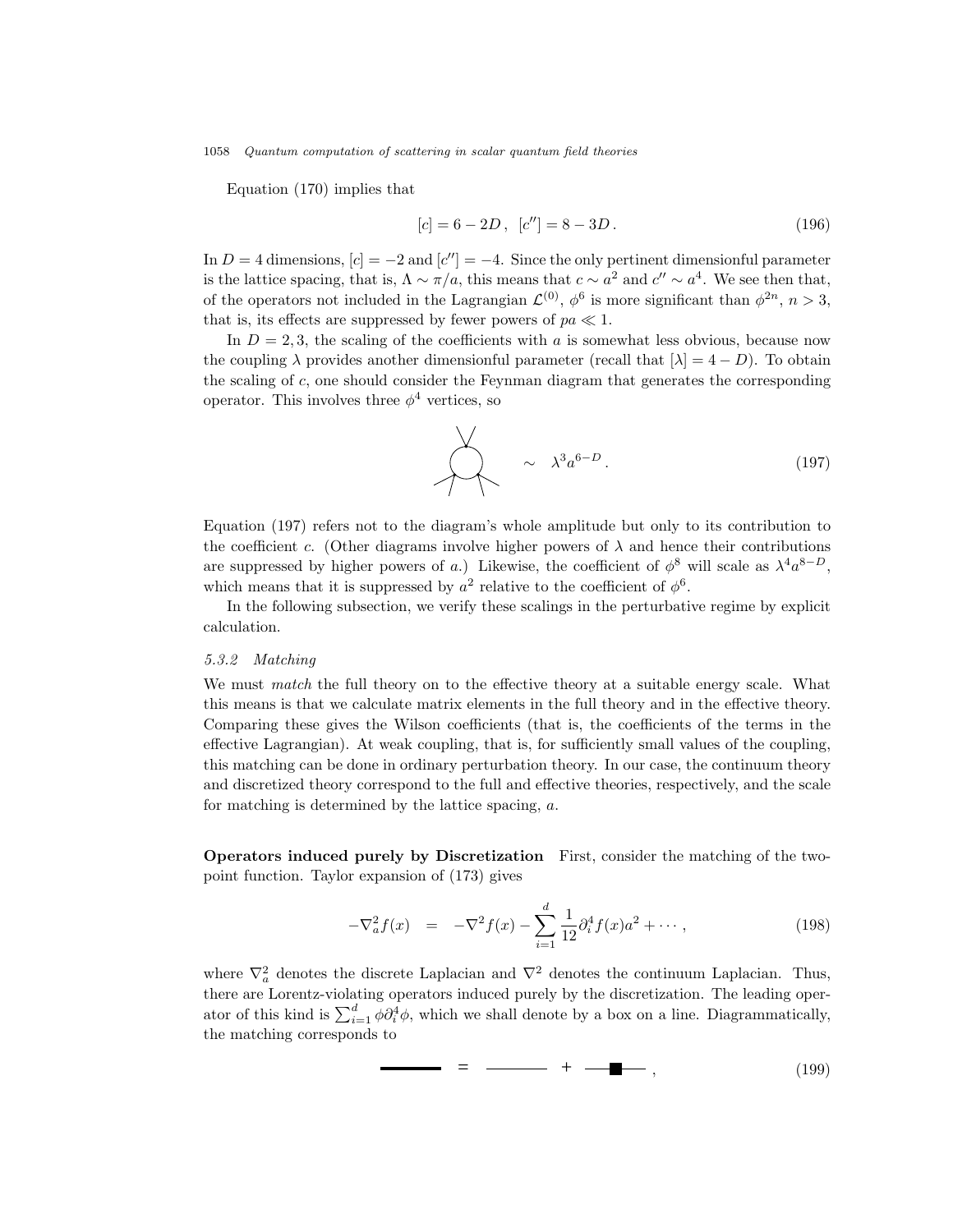with the full (effective) theory on the left-hand (right-hand) side of the equation. Letting  $\tilde{c}/2$  be the coefficient of the operator  $\sum_{i=1}^d \phi \partial_i^4 \phi \equiv \phi \partial_x^4 \phi$ , and expanding the denominator of (178) to order  $p_{\mathbf{x}}^4$ , we then have

$$
\frac{i}{p^2 - m^2} = \frac{i}{p^2 + \frac{a^2}{12}p_x^4 - m^2} + i\tilde{c}p_x^4 \frac{i^2}{(p^2 + \frac{a^2}{12}p_x^4 - m^2)^2}
$$
(200)

$$
= \frac{i}{p^2 - m^2} - i \frac{a^2 p_{\mathbf{x}}^4}{12(p^2 - m^2)^2} + i \tilde{c} p_{\mathbf{x}}^4 \frac{i^2}{(p^2 - m^2)^2} + \cdots
$$
 (201)

$$
\Rightarrow \qquad \tilde{c} = -\frac{a^2}{12} \,. \tag{202}
$$

We can write down any operator of this type and calculate its Wilson coefficient (at the matching scale) in a similar manner. This matching calculation is independent of the value of the coupling. Indeed, it has no direct relation to quantum mechanics: one can think of such operators as arising simply because the difference operators in the discretized theory are only approximately equal to the derivatives in the continuum theory.<sup> $n$ </sup>

For convenience, we shall use the notation

= + + . (203)

**Operators induced by Quantum Effects** As mentioned in  $\S 5.1.1$ , quantum effects (which correspond to loop diagrams) induce operators of the form  $\phi^{2n}$ ,  $n \geq 3$  in the EFT, but not operators of the form  $\phi^{2n-1}$ , these being "protected against" by the  $\phi \to -\phi$  symmetry. Furthermore, the larger  $n$  is, the greater the suppression in powers of  $a$ .

To obtain the coefficient of the operator  $\phi^6$ , we must calculate the Feynman diagram

$$
+ permutations,
$$
\n(204)

but it suffices to consider zero external momentum, since this is a non-derivative operator.

Diagrammatically, matching of the six-point function is equivalent to

$$
\sum_{i=1}^{N} \left| \frac{1}{i} \right| \left| \frac{1}{i} \right| \left| \frac{1}{i} \right| \left| \frac{1}{i} \right| \left| \frac{1}{i} \right| \left| \frac{1}{i} \right| \left| \frac{1}{i} \right| \left| \frac{1}{i} \right| \left| \frac{1}{i} \right| \left| \frac{1}{i} \right| \left| \frac{1}{i} \right| \left| \frac{1}{i} \right| \left| \frac{1}{i} \right| \left| \frac{1}{i} \right| \left| \frac{1}{i} \right| \left| \frac{1}{i} \right| \left| \frac{1}{i} \right| \left| \frac{1}{i} \right| \left| \frac{1}{i} \right| \left| \frac{1}{i} \right| \left| \frac{1}{i} \right| \left| \frac{1}{i} \right| \left| \frac{1}{i} \right| \left| \frac{1}{i} \right| \left| \frac{1}{i} \right| \left| \frac{1}{i} \right| \left| \frac{1}{i} \right| \left| \frac{1}{i} \right| \left| \frac{1}{i} \right| \left| \frac{1}{i} \right| \left| \frac{1}{i} \right| \left| \frac{1}{i} \right| \left| \frac{1}{i} \right| \left| \frac{1}{i} \right| \left| \frac{1}{i} \right| \left| \frac{1}{i} \right| \left| \frac{1}{i} \right| \left| \frac{1}{i} \right| \left| \frac{1}{i} \right| \left| \frac{1}{i} \right| \left| \frac{1}{i} \right| \left| \frac{1}{i} \right| \left| \frac{1}{i} \right| \left| \frac{1}{i} \right| \left| \frac{1}{i} \right| \left| \frac{1}{i} \right| \left| \frac{1}{i} \right| \left| \frac{1}{i} \right| \left| \frac{1}{i} \right| \left| \frac{1}{i} \right| \left| \frac{1}{i} \right| \left| \frac{1}{i} \right| \left| \frac{1}{i} \right| \left| \frac{1}{i} \right| \left| \frac{1}{i} \right| \left| \frac{1}{i} \right| \left| \frac{1}{i} \right| \left| \frac{1}{i
$$

where the diagram on the left-hand side refers to the full theory and those on the right-hand side to the effective theory.<sup>o</sup> (Permutations of the loop diagrams are implicitly included.) The

<sup>&</sup>lt;sup>n</sup>However, their Wilson coefficients will depend on the scale and mix (couple with other coefficients), in accordance with renormalization group equations.

 $\sigma$ The tree-level diagram with six external legs and one internal line has the same value in the full and effective theories and thus does not contribute to the matching.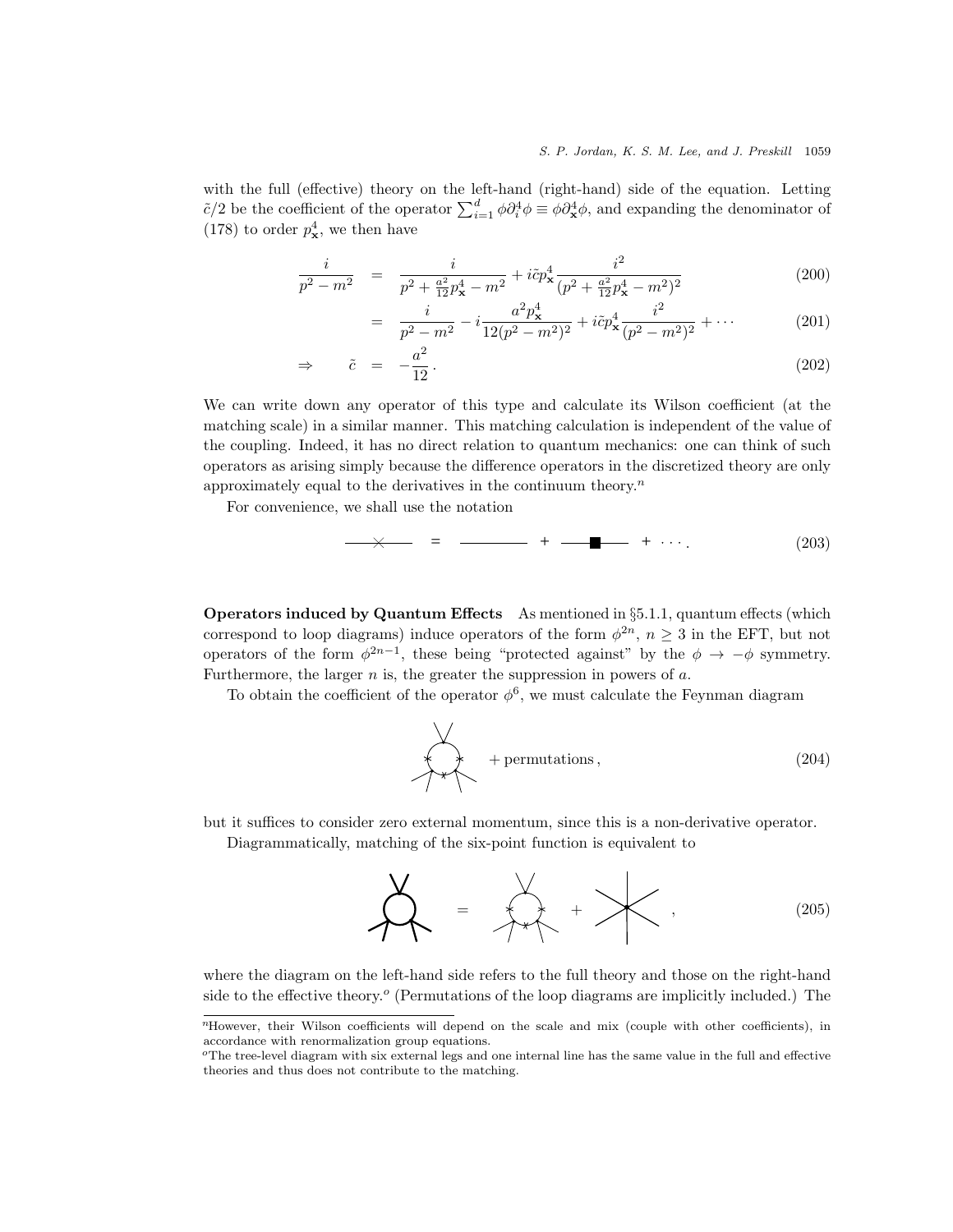result to leading order in a (see Appendix C) is that the coefficient c of the term  $(c/6!) \phi^6$  is

$$
c = \begin{cases} -\frac{45}{64\pi^5} \lambda^3 a^4, & \text{for } D = 2, \\ -\frac{25\sqrt{2}}{32\pi^5} \lambda^3 a^3, & \text{for } D = 3, \\ -\frac{15}{64\pi^5} (2\sqrt{3} + \pi) \lambda^3 a^2, & \text{for } D = 4. \end{cases}
$$
(206)

Lorentz-Violating Operators induced by Quantum Effects Recall that we can use the equation of motion to eliminate operators of the form  $\phi^n \partial^2 \phi$ . Note, however, that discretization modifies the equation of motion from  $\partial^2 \phi + m^2 \phi = 0$  to  $\partial^2 \phi + m^2 \phi - \frac{1}{12} a^2 \phi^3 \partial_x^4 \phi + \cdots = 0$ . Thus, in addition to the Lorentz-violating operators induced purely by the discretization, there are Lorentz-violating operators induced by loop effects (combined with the discretization). The leading operator of this kind is  $\sum_i \phi^3 \partial_i^4 \phi \equiv \phi^3 \partial_{\mathbf{x}}^4 \phi$ .

The precise coefficients of such operators are technically difficult to calculate even perturbatively (since the corresponding external momenta are non-zero). However, one can determine their scalings in  $a$ , in the same manner as for the other operators: the coefficient of  $\phi^3 \partial_x^4 \phi$  scales as  $\lambda^2 a^{8-D}$ . Hence, this operator is suppressed relative to the leading operators in the other two classes.

#### 5.3.3 Strong Coupling

At strong coupling, perturbation theory is inapplicable and we can no longer calculate the Wilson coefficients explicitly. The  $\alpha$  dependence of the coefficients at the matching (energy) scale will be unchanged. However, the evolution of the coefficients to lower scales affects the scaling, as we now describe.

For simplicity, consider first the perturbative regime in  $D = 4$ . When physical processes involve disparate energy scales, logarithms of the ratio of those scales generically appear in calculations. If the scales are widely separated, such that the logarithm is of the order of the inverse of the expansion parameter, the perturbative expansion will no longer be valid. (In our case, the magnitude of  $log(ma)$  should be compared with  $\lambda^2/(4\pi)$ .) This problem is dealt with as follows. After one matches on to the appropriate EFT at the first energy scale, the (scale-dependent) Wilson coefficients are run down (that is, evolved) to the next energy scale by means of the renormalization group equations (RGEs), the solution of which resums the large logarithms. This process is completely analogous to the case of gauge coupling constants, which run and obey renormalization group equations.

The RGEs are characterized by anomalous dimensions, whose effect is to add to (or subtract from) the power of the a dependence of the coefficients. In the perturbative regime, the anomalous dimensions are small, suppressed by the coupling. At strong coupling, however, the anomalous dimensions are incalculable by known methods and potentially significant. (Nevertheless, the known existence of continuum limits in  $D = 2, 3$  indicates that the anomalous dimensions of suppressed operators will not override their canonical dimensions.)

### 5.4 Effects of Finite Volume on EFT

Consider now a finite length L of each dimension of the spatial lattice, with  $\hat{L}$  lattice sites, so that  $L = \hat{L}a$  (since periodic boundary conditions are used). Now the d-dimensional integral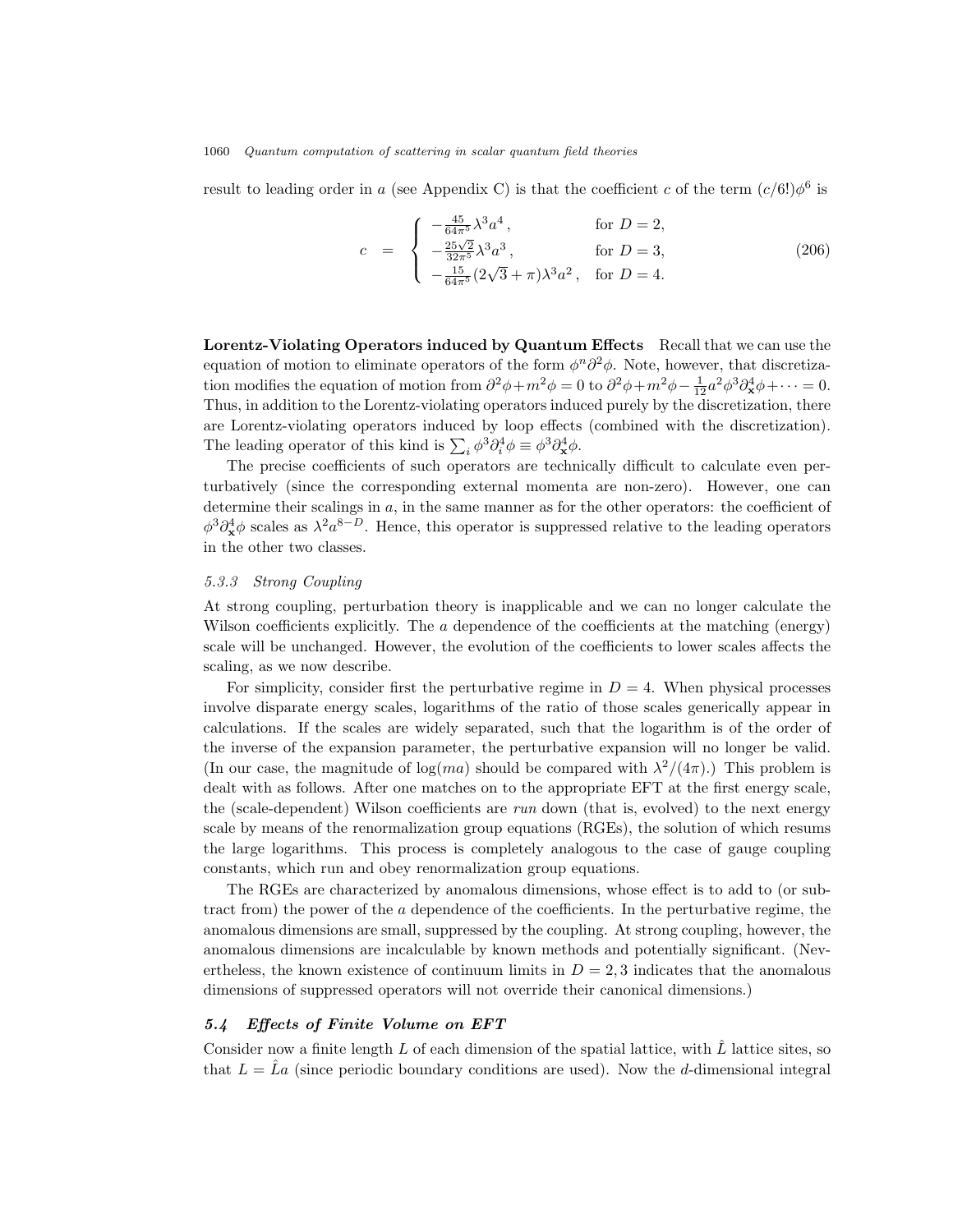#### S. P. Jordan, K. S. M. Lee, and J. Preskill 1061

over loop momenta (in weak-coupling calculations) becomes a  $d$ -dimensional sum:

$$
\int_{-\pi/a}^{\pi/a} \cdots \int_{-\pi/a}^{\pi/a} \frac{d^d q}{(2\pi)^d} \quad \to \quad \frac{1}{(2\pi)^d} \frac{2^d \pi^d}{a^d \hat{L}^d} \sum_{q_1} \cdots \sum_{q_d} , \tag{207}
$$

where each momentum component takes a finite number of values, given by

$$
q_i = \frac{2\pi}{a\hat{L}} n_i, \qquad n_i = -\frac{\hat{L}}{2}, -\frac{\hat{L}}{2} + 1, \dots, 0, \dots, \frac{\hat{L}}{2} - 1.
$$
 (208)

The Feynman-diagram calculation proceeds analogously to that in the previous section; the only difference is that we now have a Riemann sum, which we know converges to the corresponding Riemann integral as  $\hat{L} \rightarrow \infty$ . The difference between the Riemann sum and corresponding integral is given by the Euler-Maclaurin summation formula [95, 96], which we therefore use to obtain (see Appendix D)

$$
c = -\frac{45}{64\pi^5} \lambda^3 a^4 \left[ 1 + \frac{20}{3} \frac{1}{\hat{L}^2} + O\left(m^2 a^2, \frac{m^2 a^2}{\hat{L}^2}, \frac{1}{\hat{L}^3}\right) \right], \quad \text{for } D = 2. \tag{209}
$$

Using the Euler-Maclaurin formula iteratively for two- and three-dimensional sums, we also obtain

$$
c = -\frac{5}{64\pi^5} \lambda^3 a^3 \left[ 10\sqrt{2} + \frac{43\sqrt{2}}{\hat{L}^2} + O\left(m^2 a^2, \frac{m^2 a^2}{\hat{L}^2}, \frac{1}{\hat{L}^3}\right) \right], \quad \text{for } D = 3, \tag{210}
$$

and

$$
c = -\frac{15}{128\pi^5} \lambda^3 a^2 \left[ 2(2\sqrt{3} + \pi) + \frac{4}{9} (26\sqrt{3} + 9\pi) \frac{1}{\hat{L}^2} + O\left(m^2 a^2, \frac{m^2 a^2}{\hat{L}^2}, \frac{1}{\hat{L}^3}\right) \right], \text{ for } D = 4.
$$
\n(211)

Note that, in all dimensions, a finite  $\hat{L}$  increases the magnitude of the Wilson coefficient.

### 5.5 Effect of Finite Volume on State Preparation

The procedure for state preparation uses the fact that each particle can be regarded as isolated and free when asymptotically separated. For a finite volume, this is an approximation, but the corrections should be insignificant, since the interactions are short-range.

This claim is quantified by the effective potential  $V(r)$  created by the interaction. Using the Born approximation from nonrelativistic quantum mechanics, one can equate the scattering amplitude  $i\mathcal{M}(2 \to 2)$  in the nonrelativistic limit with  $(-i$  times) the Fourier transform of  $V(r)$ . For identical scalar particles, using the symmetric wavefunction of the two-particle system gives two terms, namely,

$$
\tilde{V}(\mathbf{p}_i - \mathbf{p}_f) + \tilde{V}(\mathbf{p}_i + \mathbf{p}_f),\tag{212}
$$

where, in the center-of-momentum frame, the initial momenta are  $\pm \mathbf{p}_i$ , and the final momenta are  $\pm \mathbf{p}_f$ .

Consider, then, the QFT amplitude. To lowest order in the coupling  $\lambda$ , one simply obtains a repulsive contact term, that is, a term proportional to the delta function. Since our interest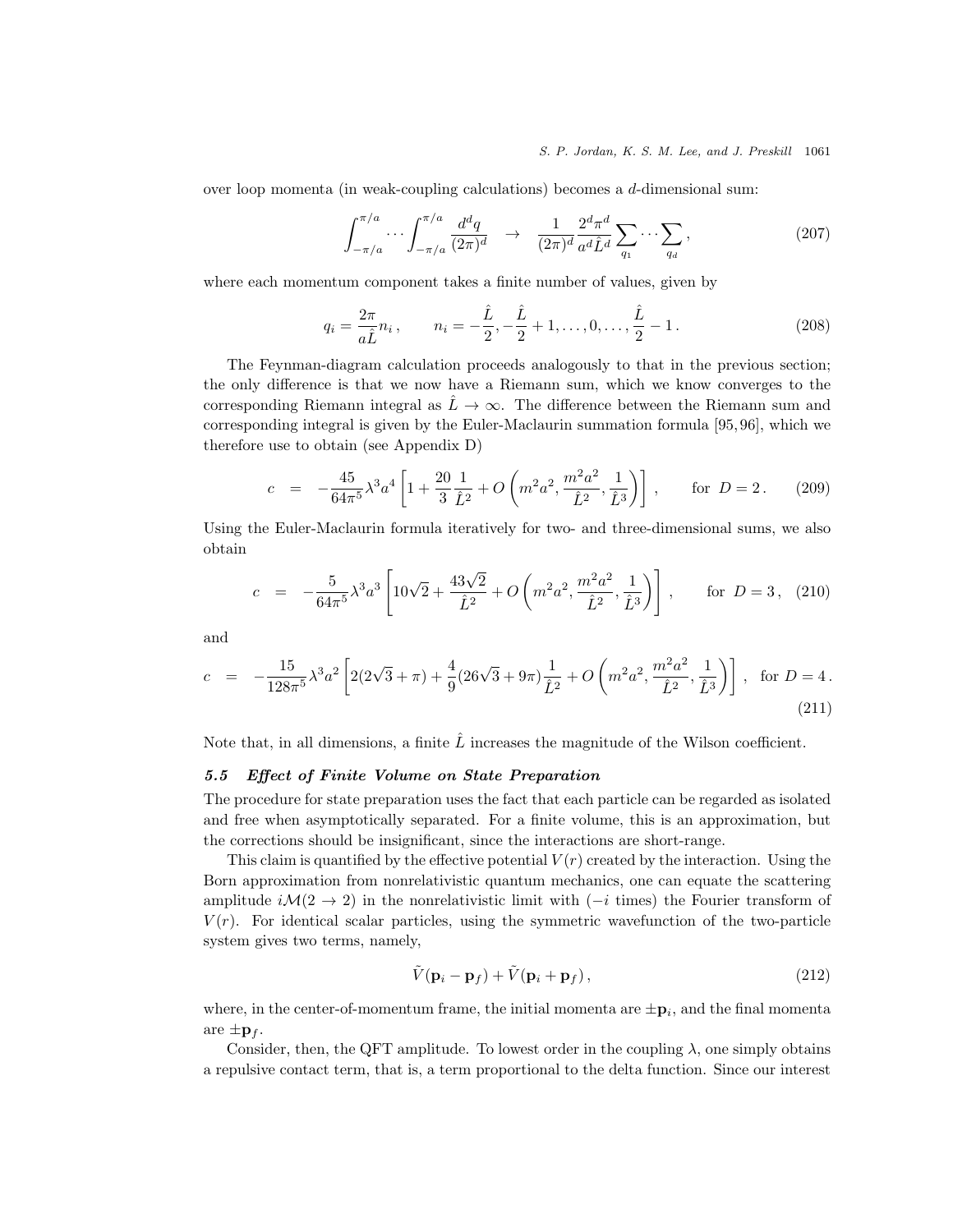is in the long-distance behavior, we must go to order  $\lambda^2$ . If the incoming (outgoing) momenta for 2-body  $\rightarrow$  2-body scattering are p, p'  $(k, k')$ , then the amplitude can be expressed in terms of the Mandelstam variables  $s = (p + p')^2$ ,  $t = (k - p)^2$ ,  $u = (k' - p)^2$ . The amplitude

$$
iM = \bigtimes + \bigtimes + \bigtimes + \bigtimes + \bigtimes + \bigtimes + \bigtimes + \cdots \qquad (213)
$$

can be obtained by a straightforward perturbative calculation. In the nonrelativistic limit and center-of-momentum frame, the s-channel contribution vanishes, and the  $t$ - and  $u$ -channels correspond to the two terms in (212). After taking the inverse Fourier transform, we obtain (see Appendix E)

$$
V^{(2)}(r \to \infty) = \begin{cases} -\frac{\lambda^2}{32m^3} \frac{1}{\sqrt{\pi m r}} e^{-2mr} + \cdots, & \text{for } D = 2, \\ -\frac{\lambda^2}{64\pi^{3/2} m} \frac{1}{(mr)^{3/2}} e^{-2mr} + \cdots, & \text{for } D = 3, \\ -\frac{\lambda^2}{128\pi^{5/2} m^{3/2}} \frac{1}{r^{5/2}} e^{-2mr} + \cdots, & \text{for } D = 4. \end{cases}
$$
(214)

#### 6 Conclusions

In this paper, we have established an efficient quantum algorithm for determining scattering amplitudes in a scalar quantum field theory. In particular, the algorithm uses adiabatic turnon to perform the crucial step of preparing interacting wavepacket states. It also discretizes space; a detailed analysis of complexity has addressed, among other issues, discretization errors and the continuum limit, a fundamentally important aspect of quantum field theory.

Our quantum algorithm provides exponential speedups over the fastest known classical algorithms. Specifically, it applies to both weakly and strongly interacting theories, with a run-time that is polynomial in the desired precision, as well as the number of particles and their energy (see (48) and Table 1). In contrast, standard methods in quantum field theory cannot generally be used at strong coupling, or beyond a certain precision.

We have focussed upon massive scalar  $\phi^4$  theory in spacetime of four and fewer dimensions. In future work, we shall extend our results by considering such problems as fermions, gauge symmetries, and massless particles. Our studies pave the way to a quantum algorithm for simulating the Standard Model of particle physics. Such an algorithm would demonstrate that, except for quantum-gravity effects, the standard quantum circuit model suffices to capture completely the computational power of our universe.

Acknowledgments: We thank Alexey Gorshkov for helpful discussions. This work was supported by NSF grant PHY-0803371, DOE grant DE-FG03-92-ER40701, and NSA/ARO grant W911NF-09-1-0442. Much of this work was done while S.J. was at the Institute for Quantum Information (IQI), Caltech, supported by the Sherman Fairchild Foundation. K.L. was supported in part by NSF grant PHY-0854782. He is grateful for the hospitality of the IQI, Caltech, during parts of this work.

### References

D. Hanneke, S. Fogwell, and G. Gabrielse, New measurement of the electron magnetic moment and the fine structure constant, Physical Review Letters 100 (2008), 120801.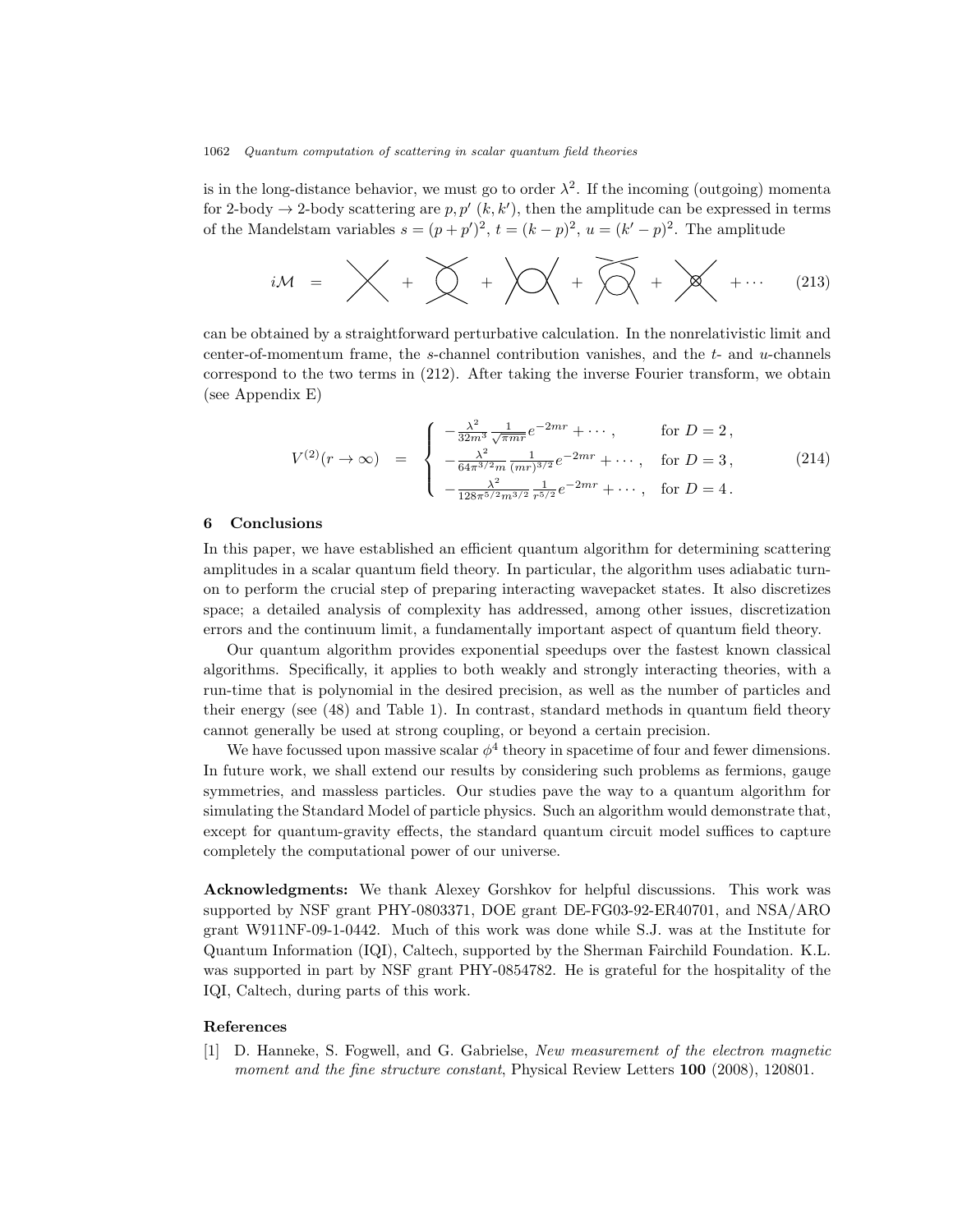- [2] Pierre Clad´e, Estefania de Mirandes, Malo Cadoret, Sa¨ıda Guellati-Kh´elifa, Catherine Schwob, François Nez, Lucile Julien, and François Biraben, *Determination of the fine* structure constant based on Bloch oscillations of ultracold atoms in a vertical optical lattice, Physical Review Letters 96 (2006), 033001.
- [3] V. Gerginov, K. Calkins, C. E. Tanner, J. J. McFerran, S. Diddams, A. Bartels, and L. Hollberg, Optical frequency measurements of  ${}^{2}S_{1/2} - 6p^{2}P_{1/2}(D_{1})$  transitions in  ${}^{133}Cs$ and their impact on the fine-structure constant, Physical Review A 73 (2006), 032504.
- [4] Kenneth Wilson, The renormalization group and critical phenomena, Nobel lectures, physics 1981-1990, 1993. Also available at www.nobelprize.org/nobel prizes/physics/laureates/1982/wilson-lecture.pdf.
- [5] Peter W. Shor, Polynomial-time algorithms for prime factorization and discrete logarithms on a quantum computer, SIAM Journal on Computing  $26$  (1997), 1484–1509. arXiv:quant-ph/9508027.
- [6] A. K. Lenstra and H. W. Lenstra Jr. (eds.), The development of the number field sieve, Lecture Notes in Mathematics, vol. 1554, Springer-Verlag, 1993.
- [7] Stephen Jordan, Quantum algorithm zoo. http://math.nist.gov/quantum/zoo/.
- [8] Richard P. Feynman, Simulating physics with computers, International Journal of Theoretical Physics 21 (1982), 467–488.
- [9] David Deutsch, Quantum theory, the Church-Turing principle, and the universal quantum computer, Proceedings of the Royal Society of London A 400 (1985), 97–117.
- [10] , Quantum computational networks, Proceedings of the Royal Society of London A 425 (1989), 73–90.
- [11] Edward Farhi and Sam Gutmann, Quantum computation and decision trees, Physical Review A 58 (1998), 915–928. arXiv:quant-ph/9706062.
- [12] Dorit Aharonov, Andris Ambainis, Julia Kempe, and Umesh Vazirani, Quantum walks on graphs, Proceedings of 33rd ACM Symposium on Theory of Computing (STOC 2001), 2001, pp. 50–59. arXiv:quant-ph/0012090.
- [13] Alexei Yu Kitaev, Fault-tolerant quantum computation by anyons, Annals of Physics 303 (2003), 2–30. arXiv:quant-ph/9707021.
- [14] Edward Farhi, Jeffrey Goldstone, Sam Gutmann, and Michael Sipser, Quantum computation by adiabatic evolution (2000). arXiv:quant-ph/0001106.
- [15] Dorit Aharonov, Wim van Dam, Julia Kempe, Zeph Landau, Seth Lloyd, and Oded Regev, Adiabatic quantum computation is equivalent to standard quantum computation, SIAM Journal on Computing 37 (2007), 166–194. arXiv:quant-ph/0405098.
- [16] Ethan Bernstein and Umesh Vazirani, Quantum complexity theory, Proceedings of the 25th ACM Symposium on Theory of Computing (STOC 1993), 1993, pp. 11–20.
- [17] Andrew M. Childs, Universal computation by quantum walk, Physical Review Letters 102 (2009), 180501. arXiv:0806.1972.
- [18] Michael H. Freedman, Alexei Kitaev, and Zhenghan Wang, Simulation of topological field theories by quantum computers, Communications in Mathematical Physics  $227$  (2002), 587–603. arXiv:quant-ph/0001071.
- [19] Michael H. Freedman, Michael Larsen, and Zhenghan Wang, A modular functor which is universal for quantum computation, Communications in Mathematical Physics 227 (2002), 605–622. arXiv:quant-ph/0001108.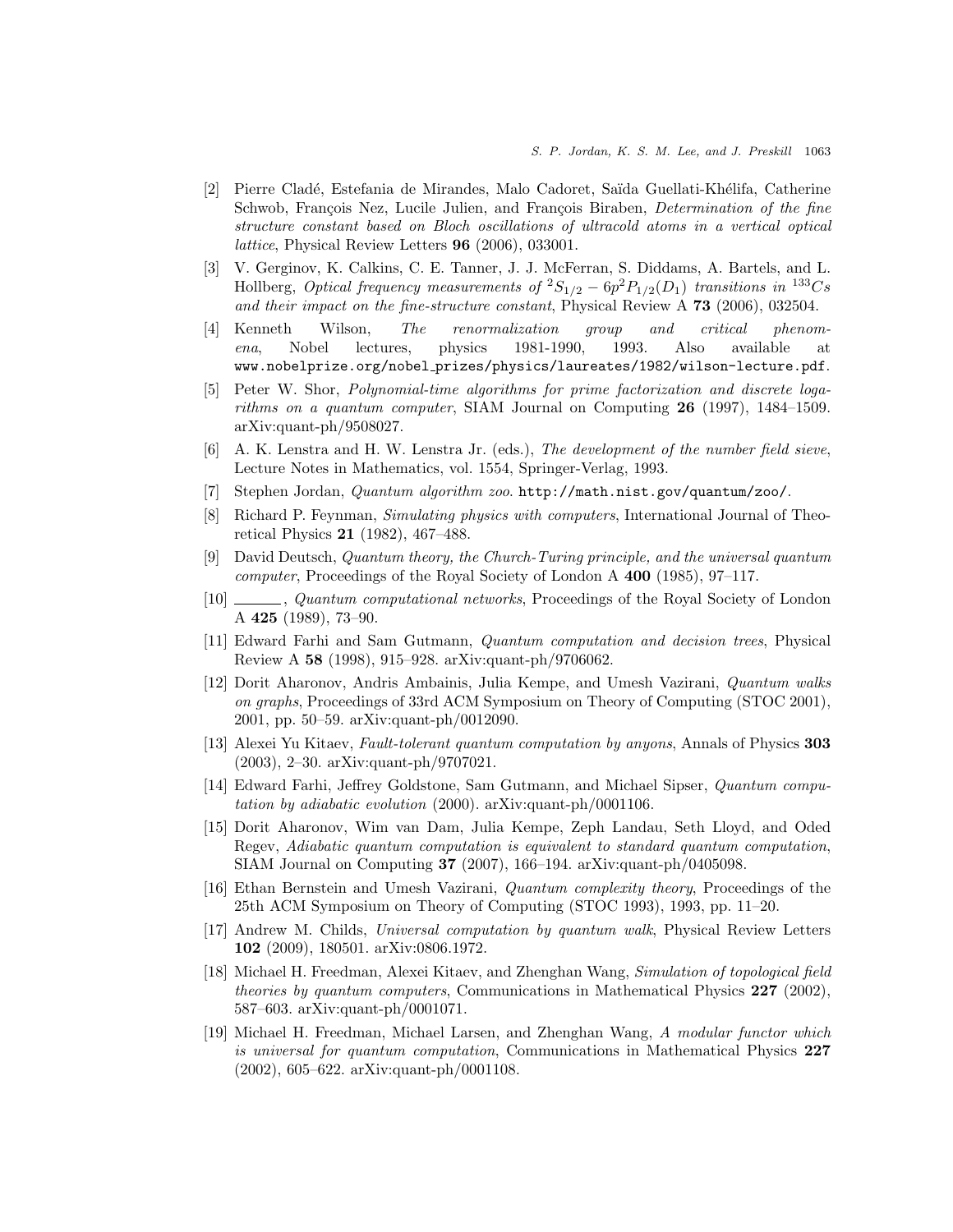- 1064 Quantum computation of scattering in scalar quantum field theories
- [20] Andrew Chi-Chih Yao, Quantum circuit complexity, Proceedings of 34th IEEE Symposium on Foundations of Computer Science (FOCS 1993), 1993, pp. 352–361.
- [21] Daniel S. Abrams and Seth Lloyd, Simulation of many-body Fermi systems on a universal quantum computer, Physical Review Letters 79 (1997), 2586–2589.
- [22] Seth Lloyd, Universal quantum simulators, Science 273 (1996), 1073–1078.
- [23] Stephen Wiesner, Simulations of many-body quantum systems by a quantum computer, arXiv:quant-ph (1996).
- [24] Christof Zalka, Efficient simulation of quantum systems by quantum computers, Proceedings of the Royal Society of London A 454 (1998), 313–322. arXiv:quant-ph/9603026.
- [25] Tim Byrnes and Yoshihisa Yamamoto, Simulating lattice gauge theories on a quantum computer, Physical Review A 73 (2006), 022328. arXiv:quant-ph/0510027.
- [26] Alán Aspuru-Guzik, Anthony D. Dutoi, Peter J. Love, and Martin Head-Gordon, Simulated quantum computation of molecular energies, Science 309 (2005), 1704–1707.
- [27] A. Bermudez, L. Mazza, M. Rizzi, N. Goldman, M. Lewenstein, and M. A. Martin-Delgado, Wilson fermions and axion electrodynamics in optical lattices, Physical Review Letters 105 (2010), 190404.
- [28] H. P. Büchler, M. Hermele, S. D. Huber, Matthew P. A. Fisher, and P. Zoller, Atomic quantum simulator for lattice gauge theoreis and ring exchange models, Physical Review Letters 95 (2005), 040402.
- [29] J. Ignacio Cirac, Paolo Maraner, and Jiannis K. Pachos, Cold atom simulation of interacting relativistic quantum field theories, Physical Review Letters 105 (2010), 190403.
- [30] Eliot Kapit and Erich Mueller, *Optical-lattice Hamiltonians for relativistic quantum elec*trodynamics, Physical Review A  $83$  (2011), 033625.
- [31] L. Lepori, G. Mussardo, and A. Trombettoni,  $(3+1)$  massive Dirac fermions with ultracold atoms in frustrated cubic optical lattices, Europhysics Letters 92 (2010), 50003.
- [32] Kenji Maeda, Gordon Baym, and Tetsuo Hatsuda, Simulating dense QCD matter with ultracold atomic boson-fermion mixtures, Physical Review Letters 103 (2009), 085301.
- [33] Paolo Maraner and Jiannis K. Pachos, Yang-Mills gauge theories from simple fermionic *lattice models*, Physics Letters A **373** (2009), 2542-2545.
- [34] Leonardo Mazza, Alejandro Bermudez, Nathan Goldman, Matteo Rizzi, Miguel Angel Martin-Delgado, and Maciej Lewenstein, An optical-lattice-based quantum simulator for relativistic field theories and topological insulators, New Journal of Physics 14 (2012), 015007.
- [35] Akos Rapp, Gergely Zaránd, Carsten Honerkamp, and Walter Hofstetter, Color superfluidity and "baryon" formation in ultracold fermions, Physical Review Letters 98 (2007), 160405.
- [36] Gergely Szirmai, Edina Szirmai, Alejandro Zamora, and Maciej Lewenstein, Gauge fields emerging from time reversal symmetry breaking for spin-5/2 fermions in a honeycomb *lattice*, Physical Review A  $84$  (2011), 011611(R).
- [37] Hendrik Weimer, Markus Müller, Igor Lesanovsky, Peter Zoller, and Hans Peter Büchler, A Rydberg quantum simulator, Nature Physics 6 (2010), 382–388.
- [38] Erez Zohar and Benni Reznik, Confinement and lattice quantum-electrodynamic electric flux tubes simulated with ultracold atoms, Physical Review Letters 107 (2011), 275301.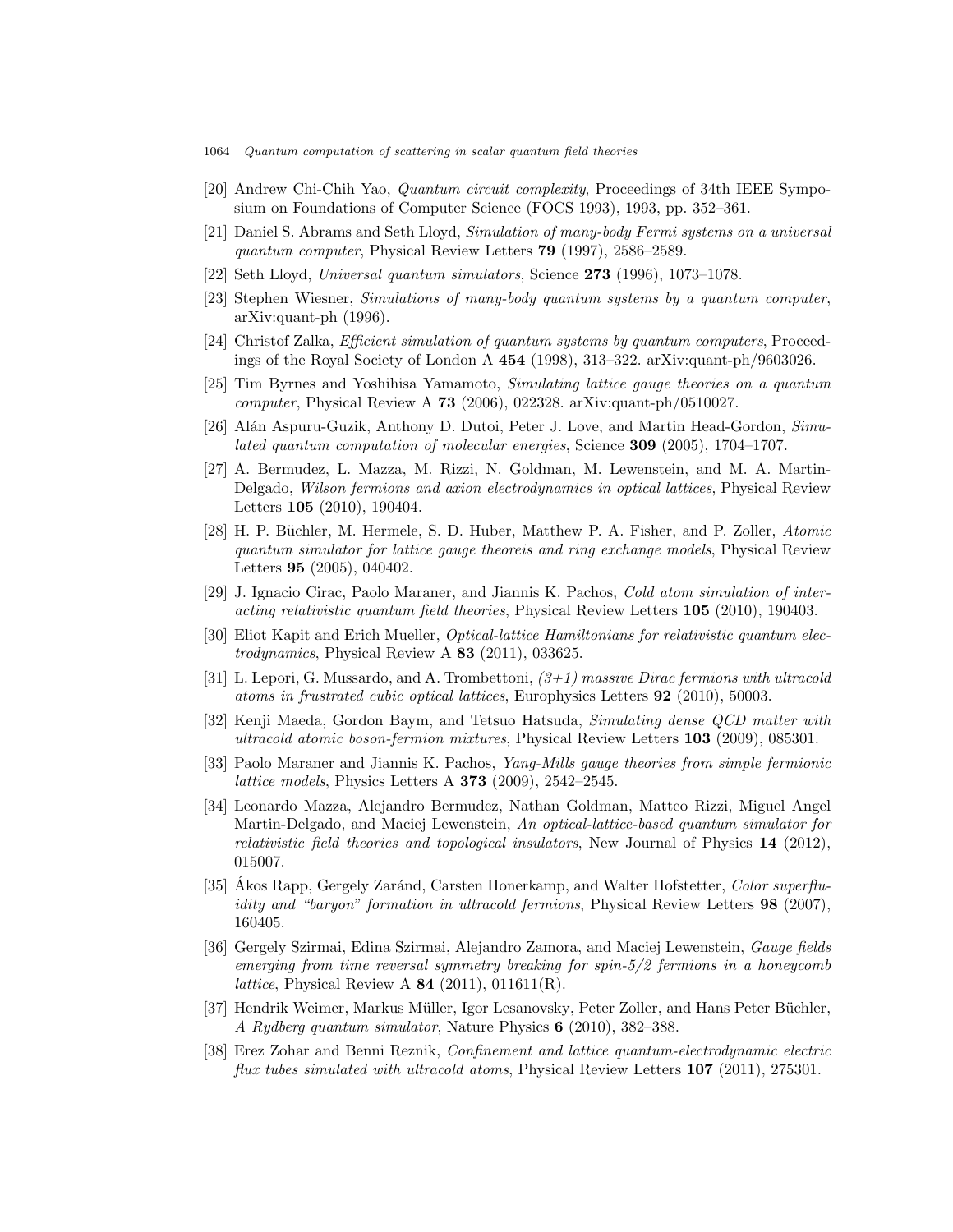- [39] J. Casanova, L. Lamata, I. L. Egusquiza, R. Gerritsma, C. F. Roos, J. J. Garcia-Ripoll, and E. Solano, Quantum simulation of quantum field theories in trapped ions, Physical Review Letters 107 (2011), 260501.
- [40] J. Casanova, A. Mezzacapo, L. Lamata, and E. Solano, Quantum simulation of interacting fermion lattice models in trapped ions, Physical Review Letters 108 (2012), 190502. arXiv:1110.3730.
- [41] B. Doucot, L. B. Ioffe, and J. Vidal, Discrete non-Abelian gauge theories in twodimensional lattices and their realizations in Josephson-junction arrays, Physical Review B 69 (2004), 214501. arXiv:cond-mat/0302104.
- [42] Michael Johanning, Andrés Varón, and Christof Wunderlich, *Quantum simulations with* cold trapped ions, Journal of Physics B 42 (2009), 154009. arXiv:0905.0118.
- [43] Maciej Lewenstein, Anna Sanpera, Veronica Ahufinger, Bogdan Damski, Aditi Sen De, and Ujjwal Sen, Ultracold atomic gases in optical lattices: mimicking condensed matter physics and beyond, Advances in Physics  $56$  (2007), 243–379. arXiv:cond-mat/0606771.
- [44] Dorit Aharonov and Michael Ben-Or, Fault-tolerant quantum computation with constant error rate, SIAM Journal on Computing 38 (2008), 1207–1282. arXiv:quant-ph/9611025.
- [45] Emmanuel Knill, Raymond Laflamme, and Wojciech H. Zurek, Resilient quantum computation, Science 279 (1998), 342–345. arXiv:quant-ph/9702058.
- [46] Stephen P. Jordan, Keith S. M. Lee, and John Preskill, Quantum algorithms for quantum field theories, Science 336 (2012), 1130–1133. arXiv:1111.3633.
- [47] J. Glimm and A. Jaffe,  $A \lambda \phi^4$  quantum field theory without cutoffs. I, Physical Review 176 (1968), 1945–1961.
- [48]  $\ldots$ , The  $\lambda(\phi^4)$ <sub>2</sub> quantum field theory without cutoffs: II. the field operators and the approximate vacuum, Annals of Mathematics 91 (1970), 362–401.
- [49]  $\ldots$ , The  $\lambda(\phi^4)$ <sub>2</sub> quantum field theory without cutoffs. III. the physical vacuum, Acta Mathematica 125 (1970), 203–267.
- [50]  $\ldots$ , The  $\lambda \phi_2^4$  quantum field theory without cutoffs. IV. perturbations of the Hamiltonian, Journal of Mathematical Physics 13 (1972), 1568–1584.
- [51] J. Glimm, A. Jaffe, and T. Spencer, The Wightman axioms and particle structure in the weakly coupled  $P(\phi)$ <sub>2</sub> quantum field model, Annals of Mathematics 100 (1974), 585–632.
- [52] Joel S. Feldman and Konrad Osterwalder, The Wightman axioms and mass gap for weakly coupled  $(\varphi^4)$ <sub>3</sub> quantum field theories, Annals of Physics **97** (1976), 80–135.
- [53] J. Glimm and A. Jaffe, *Positivity of the*  $\phi_3^4$  *Hamiltonian*, Fortschrift der Physik 21 (1973), 327–376.
- [54] J.-P. Eckmann, H. Epstein, and J. Fröhlich, Asymptotic perturbation expansion for the S matrix and the definition of time ordered functions in relativistic quantum field models, Annales de l'institut Henri Poincaré (A) Physique théorique 25 (1976), 1–34.
- [55] K. Osterwalder and R. Sénéor, The scattering matrix is nontrivial for weakly coupled  $P(\phi)$ <sub>2</sub> models, Helvetica Physica Acta 49 (1976), 525–536.
- [56] F. Constantinescu, Nontriviality of the scattering matrix for weakly coupled  $\phi_3^4$  models, Annals of Physics 108 (1977), 37–48.
- [57] J.-P. Eckmann and H. Epstein, *Borel summability of the mass and the S-matrix in*  $\phi^4$ models, Communications in Mathematical Physics 68 (1979), 245–258.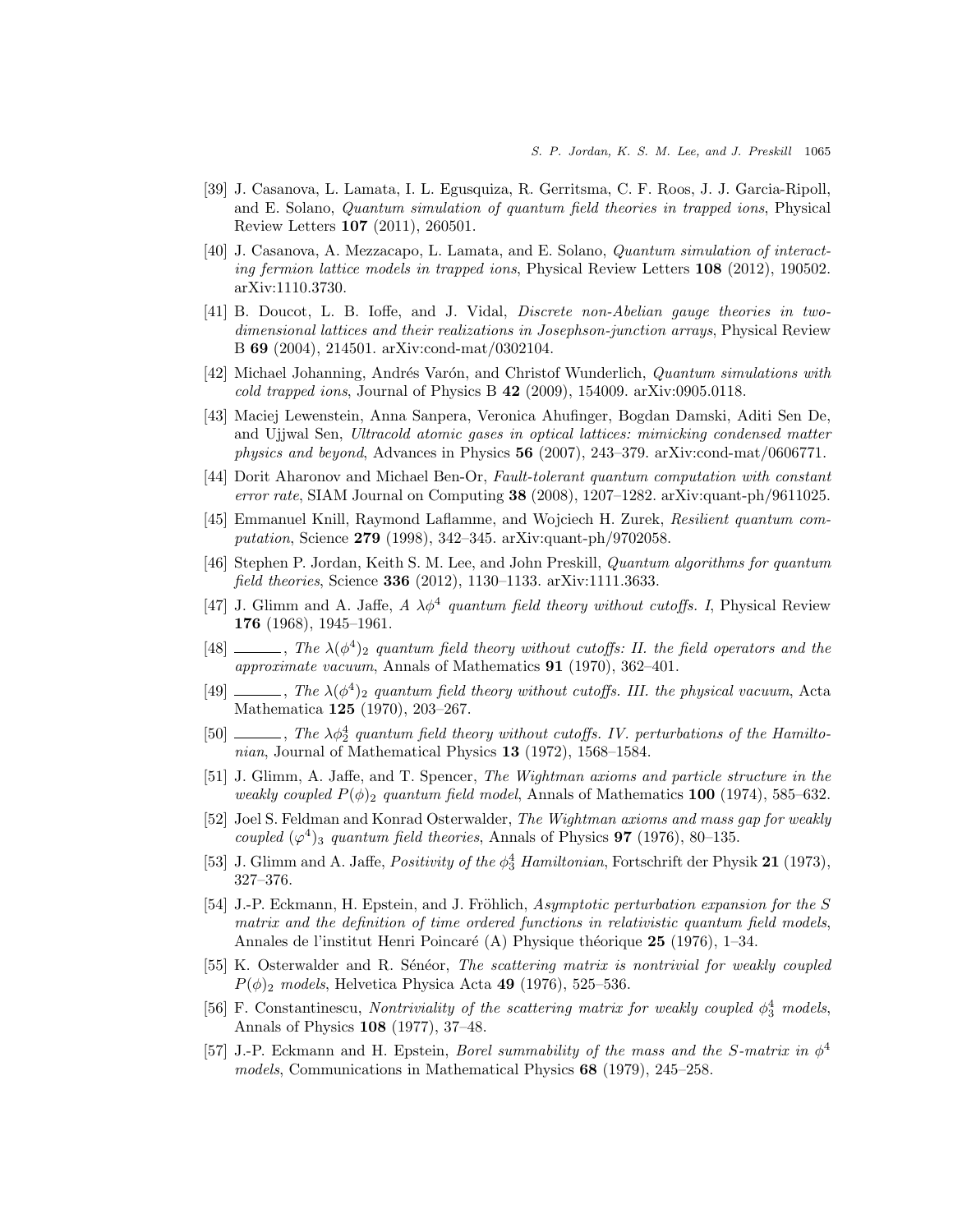- 1066 Quantum computation of scattering in scalar quantum field theories
- [58] J.-P. Eckmann, J. Magnen, and R. Sénéor, *Decay properties and Borel summability for* the Schwinger functions in  $P(\phi)_2$  theories, Communications in Mathematical Physics 39 (1975), 251–271.
- [59] J. Magnen and R. Sénéor, *Phase space cell expansion and Borel summability for the* Euclidean  $\phi_3^4$  theory, Communications in Mathematical Physics 56 (1977), 237–276.
- [60] Michael Aizenman, Geometric analysis of  $\phi^4$  fields and Ising models. Parts I and II, Communications in Mathematical Physics 86 (1982), 1–48.
- [61] J. Fröhlich, On the triviality of  $\lambda \varphi_d^4$  theories and the approach to the critical point in d  $\geq$  4 dimensions, Nuclear Physics B 200 (1982), 281–296.
- [62] David C. Brydges, Jürg Frölich, and Alan D. Sokal, A new proof of the existence and nontriviality of the continuum  $\varphi_2^4$  and  $\varphi_3^4$  quantum field theories, Communications in Mathematical Physics 91 (1983), 141–186.
- [63] James Glimm and Arthur Jaffe,  $\phi_2^4$  quantum field model in the single-phase region: Differentiability of the mass and bounds on critical exponents, Physical Review D  $10$  (1974), 536–539.
- [64] F. Guerra, L. Rosen, and B. Simon, Correlation inequalities and the mass gap in  $P(\phi)_2$ . III. Mass gap for a class of strongly coupled theories with nonzero external field, Communications in Mathematical Physics 41 (1975), 19–32.
- [65] O. A. McBryan and J. Rosen, *Existence of the critical point in*  $\phi^4$  *field theory*, Communications in Mathematical Physics 51 (1976), 97–105.
- [66] J. C. Le Guillou and Jean Zinn-Justin, Critical exponents for the n-vector model in three dimensions from field theory, Physical Review Letters 39 (1977), 95-98.
- [67] M. Lüscher and P. Weisz, Scaling laws and triviality bounds in the lattice  $\phi^4$  theory. (I). one-component model in the symmetric phase, Nuclear Physics B 290 (1987), 25.
- [68] Michael Nielsen and Isaac Chuang, Quantum computation and quantum information, Cambridge, 2000.
- [69] E. Fredkin and T. Toffoli, Conservative logic, International Journal of Theoretical Physics 21 (1982), 219–253.
- [70] R. Cleve, A. Ekert, C. Macchiavello, and M. Mosca, Quantum algorithms revisited, Proceedings of the Royal Society A 454 (1998), 339–354. arXiv:quant-ph/9708016.
- [71] A. Yu Kitaev, Quantum measurements and the Abelian stabilizer problem (1995). arXiv:quant-ph/9511026.
- [72] E. Knill, Approximation by quantum circuits, Technical Report LAUR-95-2225, Los Alamos National Laboratory, 1995. arXiv:quant-ph/9508006.
- [73] Julia Kempe, Alexei Kitaev, and Oded Regev, The complexity of the local Hamiltonian problem, SIAM Journal on Computing 35 (2006), 1070–1097. arXiv:quant-ph/0406180.
- [74] Julia Kempe and Oded Regev, 3-local Hamiltonian is QMA-complete, Quantum Information and Computation 3 (2003), 258–264. arXiv:quant-ph/0302079.
- [75] A. Yu Kitaev, A. H. Shen, and M. N. Vyalyi, Classical and quantum computation, Graduate Studies in Mathematics, vol. 47, American Mathematical Society, 2002.
- [76] Sabine Jansen, Ruedi Seiler, and Mary-Beth Ruskai, Bounds for the adiabatic approximation with applications to quantum computation, Journal of Mathematical Physics 48 (2007), 102111. arXiv:quant-ph/0603175.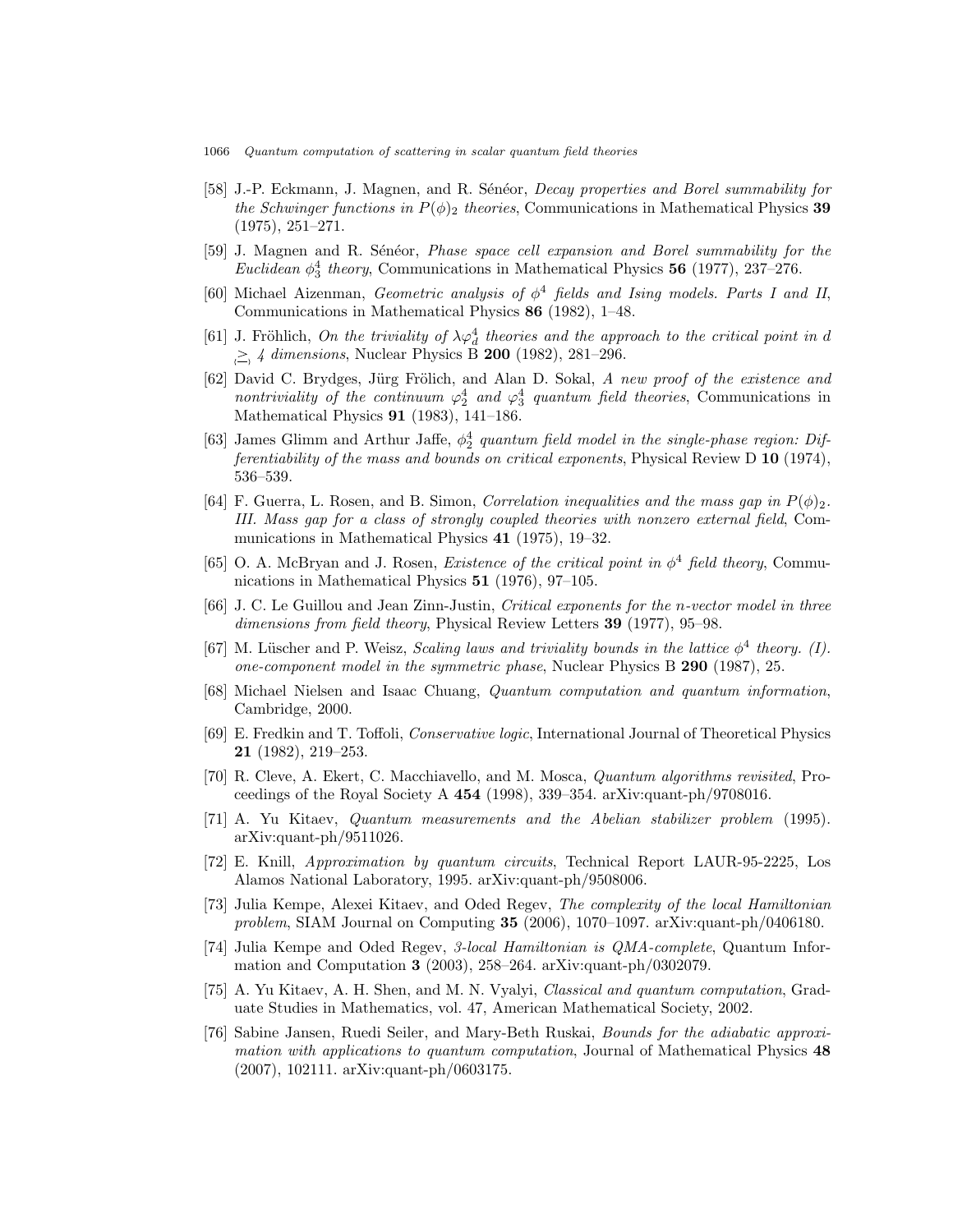- [77] Jeffrey Goldstone, Adiabatic theorem. Recounted in Appendix F of arXiv:0809.2307.
- [78] Albert Messiah, Quantum mechanics, Dover, 1999. Reprint of the two-volume edition published by Wiley, 1961-1962.
- [79] Alexei Kitaev and William A. Webb, Wavefunction preparation and resampling using a quantum computer, arXiv:0801.0342 (2008).
- [80] Lov Grover and Terry Rudolph, Creating superpositions that correspond to efficiently integrable probability distributions (2002). arXiv:quant-ph/0208112.
- [81] James R. Bunch and John E. Hopcroft, Triangular factorization and inversion by fast matrix multiplication, Mathematics of Computation 28 (1974), 231–236.
- [82] Don Coppersmith and Schmuel Winograd, Matrix multiplication via arithmetic progressions, Journal of Symbolic Computation 9 (1990), 251–280.
- [83] Virginia Vassilevska Williams, Multiplying matrices faster than Coppersmith-Winograd, Proceedings of the 44th ACM Symposium on Theory of Computing (STOC 2012), 2012, pp. 887–898. Full version: www.cs.berkeley.edu/∼virgi/matrixmult-f.pdf.
- [84] E. Brézin, J.C. Le Guillou, and J. Zinn-Justin, *Perturbation theory at large order. I. the*  $\phi^{2N}$  interaction, Physical Review D 15 (1977), 1544-1557.
- [85] L.N. Lipatov, *Divergence of the perturbation theory series and the quasiclassical theory*, Sov. Phys. JETP 45 (1977), 216–223.
- [86] M. Suzuki, Fractal decomposition of exponential operators with applications to many-body theories and Monte Carlo simulations, Physics Letters A 146 (1990), 319–323.
- [87] D.W. Berry, G. Ahokas, R. Cleve, and B. C. Sanders, Efficient quantum algorithms for simulating sparse Hamiltonians, Communications in Mathematical Physics 270 (2007), 359–371. arXiv:quant-ph/0508139.
- [88] Masuo Suzuki, General decomposition theory of ordered exponentials, Proceedings of the Japan Academy Ser. B 69 (1993), 161–166.
- [89] Nathan Wiebe, Dominic Berry, Peter Høyer, and Barry C. Sanders, Higher order decompositions of ordered operator exponentials, Journal of Physics A: Mathematical and Theoretical 43 (2010), 065203.
- [90] K. Symanzik, *Cutoff dependence in*  $\phi_4^4$  *theory*, Cargése lectures 1979, 1980, pp. 313.
- [91]  $\_\_\_\_\_$ , Continuum limit and improved action in lattice theories. 1. principles and  $\phi^4$ theory, Nuclear Physics B 226 (1983), 187.
- $[92]$  , Continuum limit and improved action in lattice theories. 2.  $O(N)$  nonlinear sigma model in perturbation theory, Nuclear Physics B 205 (1983), 205.
- [93] Christopher Arzt, Reduced effective Lagrangians, Physics Letters B 342 (1995), 189–195.
- [94] Howard Georgi, On-shell effective field theory, Nuclear Physics B 361 (1991), 339–350.
- [95] L. Eulero, Methodus generalis summandi progressiones, Commentarii academiae scientiarum imperialis Petropolitanae 6 (1732), 68. Reprinted in his Opera Omnia, ser. 1, vol. 14, 42.
- [96] S. D. Poisson, Mémoire sur le calcul numérique des intégrales définies, Mémoires de l'Académie Royale des Sciences de l'Institut de France ser. 2 6 (1823), 571.
- [97] Daniel Gottesman, An introduction to quantum error correction and fault-tolerant quantum computation, Quantum information science and its contributions to mathematics, Proceedings of Symposia in Applied Mathematics 68, 2010, pp. 13–58. arXiv:0904.2557.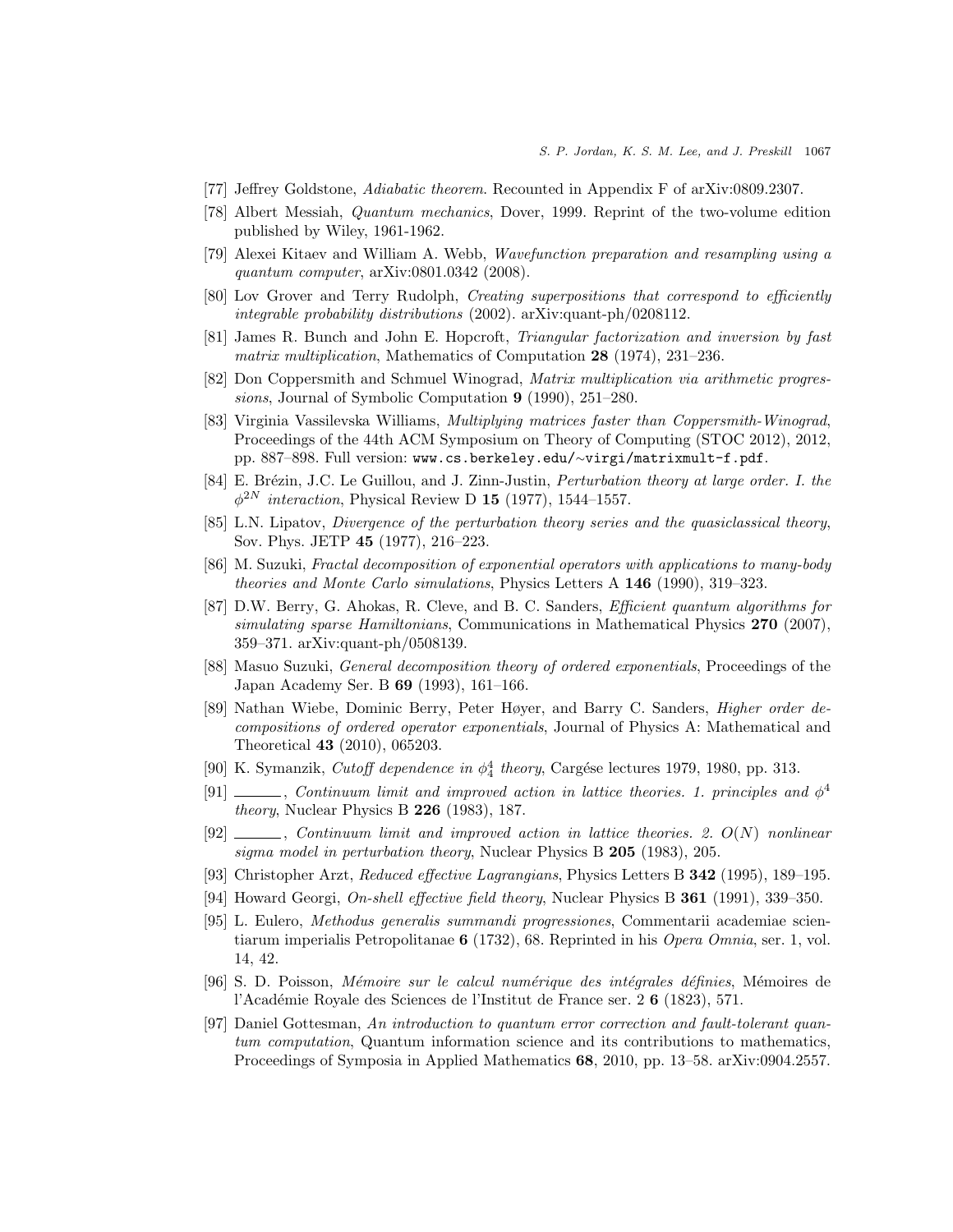# Appendix A: Notation

| Notation                                   | Meaning                                                                           |  |
|--------------------------------------------|-----------------------------------------------------------------------------------|--|
| Ω                                          | Set of all spatial lattice points                                                 |  |
| $\Gamma$                                   | Set of all momentum-space lattice points                                          |  |
| $D = d + 1$                                | Number of spacetime dimensions                                                    |  |
| $\mathbf{x}, \mathbf{p}$                   | $d$ -dimensional spatial and momentum vectors                                     |  |
| x, p                                       | $D$ -dimensional spacetime and energy-momentum vectors                            |  |
| $\phi(\mathbf{x})$                         | The field operator at $x$                                                         |  |
| $\pi(\mathbf{x})$                          | The operator canonically conjugate to $\phi(\mathbf{x})$                          |  |
| Н                                          | Lattice $\phi^4$ Hamiltonian                                                      |  |
| $\mathcal{L}% _{G}$                        | Lagrangian density                                                                |  |
| $a^{\dagger}_{\mathbf{p}}, a_{\mathbf{p}}$ | Creation and annihilation operators for momentum mode $\bf{p}$ of the free theory |  |
| $m_0$                                      | Bare mass, not to be confused with $m$ , the physical mass of a particle          |  |
| $\lambda_0$                                | Bare coupling, not to be confused with $\lambda$ , the physical coupling          |  |
| $\boldsymbol{a}$                           | Lattice spacing                                                                   |  |
| L                                          | Length of the lattice                                                             |  |
| $\boldsymbol{V}$                           | Total volume of the lattice $(V = L^d)$                                           |  |
| Ê                                          | Number of lattice sites in one spatial dimension $(\hat{L} = L/a)$                |  |
| $\mathcal V$                               | Total number of lattice sites $(\mathcal{V}=V/a^d)$                               |  |
| $\tau$                                     | Duration of the simulated adiabatic state preparation                             |  |
| $\nabla_a^2$                               | Discrete Laplacian                                                                |  |

Table A.1. Notation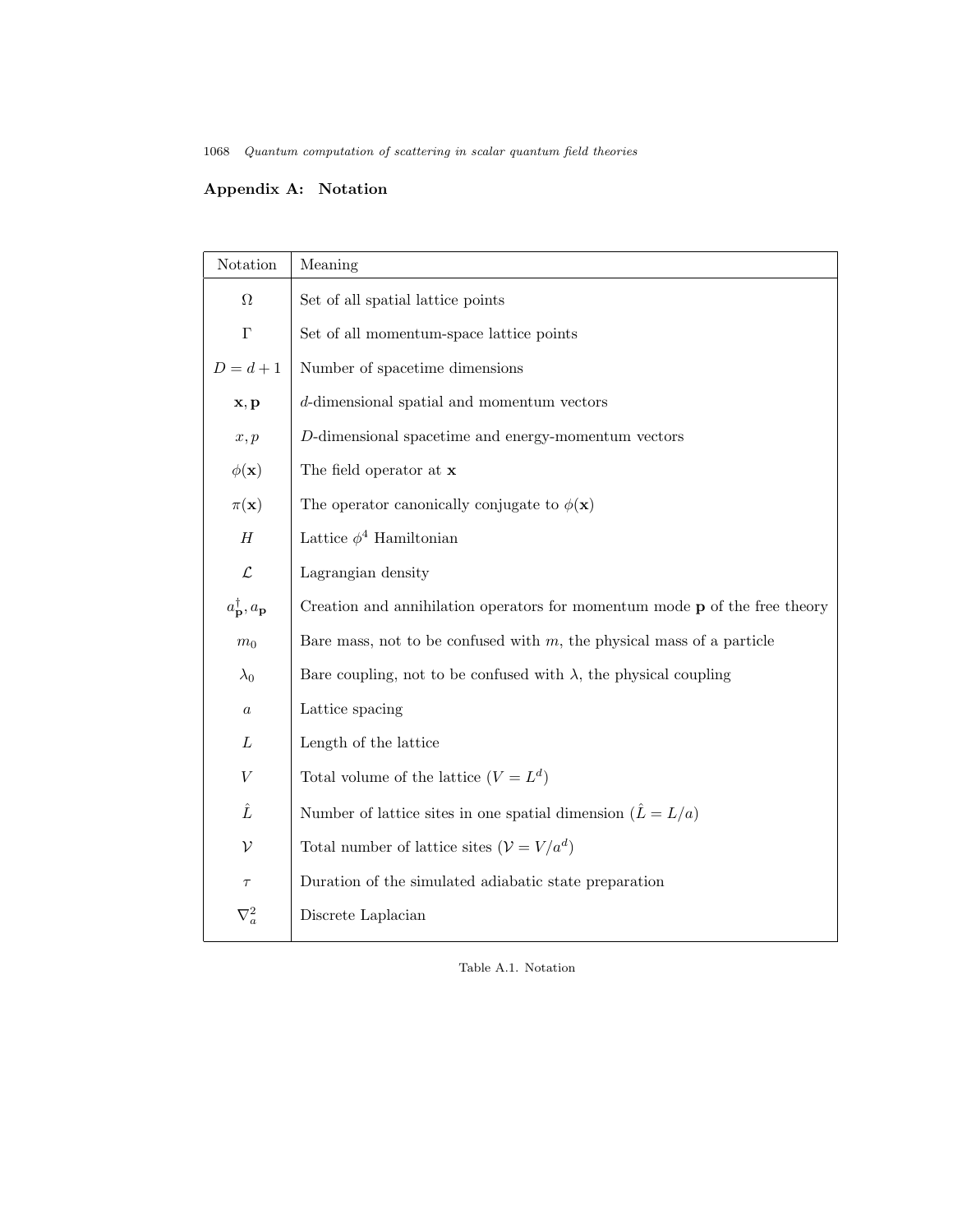# Appendix B: Loop Integrals for Mass Renormalization

At first order in  $\lambda_0$ , the 1PI insertions into the propagator give

$$
-iM(p) = \underline{\bigcirc} + \underline{\longrightarrow} + O(\lambda_0^2). \tag{B.1}
$$

The one-loop diagram gives

$$
\begin{split}\n\mathcal{Q} &= -i\frac{\lambda_0}{2} \int_{-\infty}^{\infty} \int_{-\pi/a}^{\pi/a} \cdots \int_{-\pi/a}^{\pi/a} \frac{d^D q}{(2\pi)^D} \frac{i}{(q^0)^2 - \sum_{i=1}^d \frac{4}{a^2} \sin^2 \left(\frac{aq^i}{2}\right) - m^2} \quad (B.2) \\
&= -i\frac{\lambda_0}{4} \frac{a^{2-D}}{(2\pi)^d} \int_{-\pi}^{\pi} \cdots \int_{-\pi}^{\pi} d^dq \frac{1}{\sqrt{\sum_{i=1}^d 4 \sin^2 \left(\frac{q^i}{2}\right) + m^2 a^2}} \quad (B.3)\n\end{split}
$$

In  $D = 2$  dimensions, the integral is

$$
\int_{-\pi}^{\pi} dq \frac{1}{\sqrt{4\sin^2\left(\frac{q}{2}\right) + y^2}} = \frac{4}{\sqrt{4 + y^2}} K\left(\frac{4}{4 + y^2}\right)
$$
(B.4)

$$
= \log\left(\frac{64}{y^2}\right) + \frac{1}{8}\left(1 + \frac{1}{2}\log\left(\frac{y^2}{64}\right)\right)y^2 + \cdots, \tag{B.5}
$$

where  $K(x)$  is the complete elliptic integral of the first kind. For  $D = 3$  and  $D = 4$ , the integrals converge at  $y = 0$ , so

$$
\int_{-\pi}^{\pi} \cdots \int_{-\pi}^{\pi} d^d q \frac{1}{\sqrt{\sum_{i=1}^d 4 \sin^2 \left(\frac{q^i}{2}\right) + y^2}} = r_0^{(d)} + \cdots, \tag{B.6}
$$

where the ellipsis on the right-hand side denotes higher-order terms in  $y$  and

$$
r_0^{(2)} = 25.379\dots, \qquad r_0^{(3)} = 112.948\dots \tag{B.7}
$$

The renormalization condition  $M(p = m) = 0$  implies that  $i\delta_m$  equals the value of the one-loop diagram. Thus,

$$
m_0^2 = m^2 + \lambda_0 \mu,
$$
  
\n
$$
\mu = \begin{cases}\n-\frac{1}{8\pi} \log \left(\frac{64}{m^2 a^2}\right) + \cdots, & \text{for } D = 2, \\
-\frac{r_0^{(2)}}{16\pi^2} \frac{1}{a} + \cdots, & \text{for } D = 3, \\
-\frac{r_0^{(3)}}{32\pi^3} \frac{1}{a^2} + \cdots, & \text{for } D = 4.\n\end{cases}
$$
\n(B.8)

At order  $\lambda_0^2$ , the 1PI amplitude has the additional contributions

$$
\begin{array}{c}\n\bigotimes\n\end{array} + \begin{array}{c}\n\bigotimes\n\end{array} + \begin{array}{c}\n\bigoplus\n\end{array} + \begin{array}{c}\n\bigoplus\n\end{array} . \tag{B.9}
$$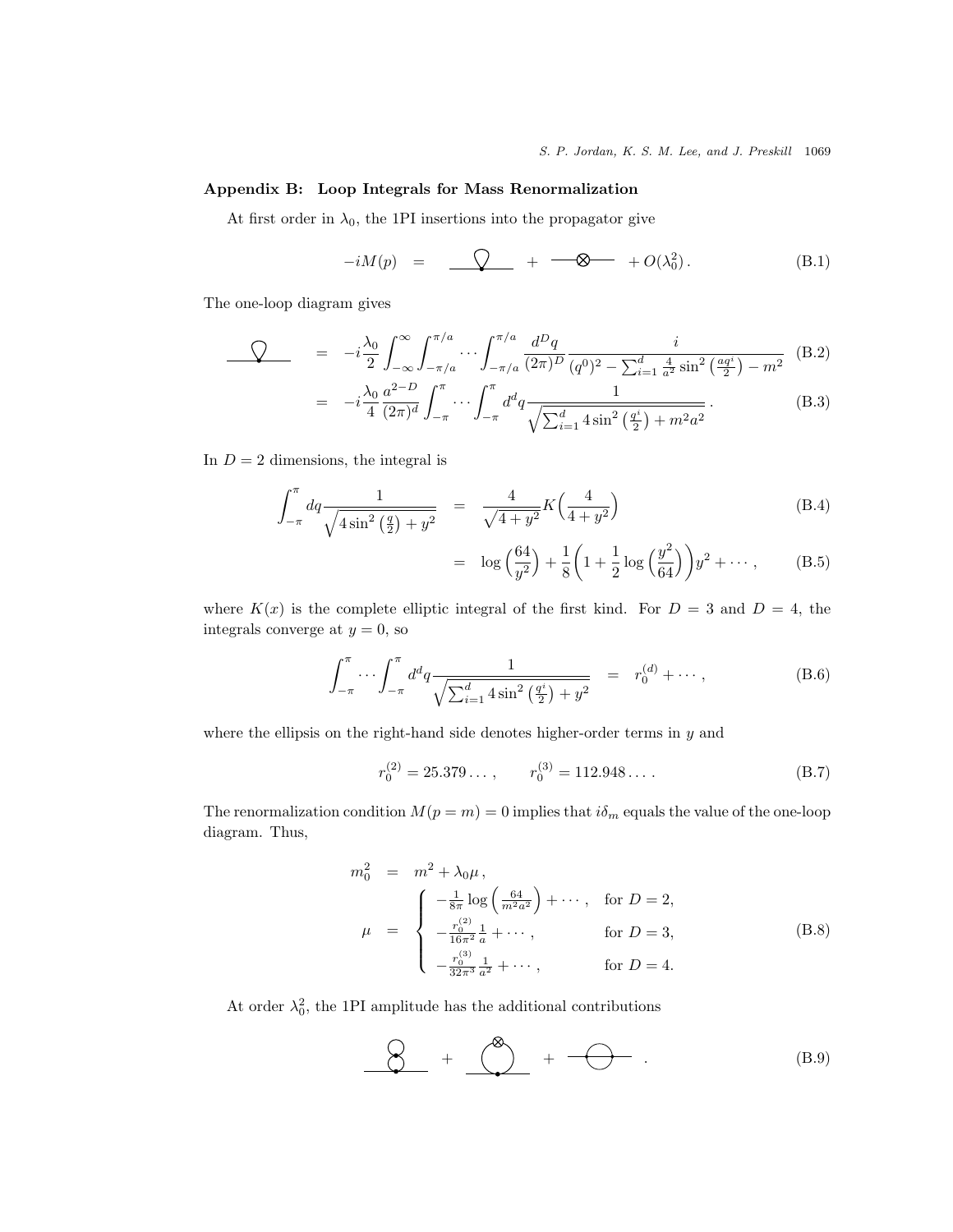The renormalization condition satisfied at first order in  $\lambda_0$  implies that the first two diagrams cancel. The remaining two-loop diagram (with external momentum  $p$ ) gives

$$
\begin{array}{rcl}\n\hline\n\end{array}\n\qquad & = & \frac{(-i\lambda_0)^2}{6} \iint \frac{d^D k}{(2\pi)^D} \frac{d^D q}{(2\pi)^D} \frac{i}{(p^0 + k^0 + q^0)^2 - \sum_i \frac{4}{a^2} \sin^2 \left(\frac{a(p^i + k^i + q^i)}{2}\right) - m^2} \\
& \times \frac{i}{(k^0)^2 - \sum_i \frac{4}{a^2} \sin^2 \left(\frac{ak^i}{2}\right) - m^2} \frac{i}{(q^0)^2 - \sum_i \frac{4}{a^2} \sin^2 \left(\frac{aq^i}{2}\right) - m^2} \\
& & \tag{B.10}\n\end{array}
$$

$$
= \frac{i\lambda_0^2}{3} \int_0^1 \int_0^1 \int_0^1 dx \, dy \, dz \, \delta(x+y+z-1) \iint \frac{d^D k}{(2\pi)^D} \frac{d^D q}{(2\pi)^D} \frac{1}{D^3}, \tag{B.11}
$$

where a Feynman-parameter integral has been introduced, with

$$
D = x \left[ (k^0)^2 - \sum_i \frac{4}{a^2} \sin^2 \left( \frac{ak^i}{2} \right) \right] + y \left[ (q^0)^2 - \sum_i \frac{4}{a^2} \sin^2 \left( \frac{aq^i}{2} \right) \right]
$$
  
+ 
$$
z \left[ (p^0 + k^0 + q^0)^2 - \sum_i \frac{4}{a^2} \sin^2 \left( \frac{a(p^i + k^i + q^i)}{2} \right) \right] - m^2.
$$
 (B.12)

To evaluate the  $k^0$  and  $q^0$  integrals, one can change variables:

$$
D = \beta l_1^2 + \xi l_2^2 + \zeta (p^0)^2 - m^2 - x \sum_i \frac{4}{a^2} \sin^2 \left(\frac{ak^i}{2}\right) - y \sum_i \frac{4}{a^2} \sin^2 \left(\frac{aq^i}{2}\right)
$$

$$
-z \sum_i \frac{4}{a^2} \sin^2 \left(\frac{a(p^i + k^i + q^i)}{2}\right), \tag{B.13}
$$

where

$$
l_1 = k^0 + \frac{z}{x+z} (q^0 + p^0), \qquad (B.14)
$$

$$
l_2 = q^0 + \frac{xz}{xy + xz + yz}p^0,
$$
 (B.15)

$$
\beta = x + z, \tag{B.16}
$$

$$
\xi = \frac{xy + xz + yz}{x + z},\tag{B.17}
$$

$$
\zeta = \frac{xyz}{xy + xz + yz}.
$$
\n(B.18)

Now,

$$
\int_{-\infty}^{\infty} \frac{dl_1}{2\pi} \int_{-\infty}^{\infty} \frac{dl_2}{2\pi} \frac{2}{(\beta l_1^2 + \xi l_2^2 - A^2)^3} = \int_{-\infty}^{\infty} \frac{dl_{1E}}{2\pi} \int_{-\infty}^{\infty} \frac{dl_{2E}}{2\pi} \frac{2}{(\beta l_{1E}^2 + \xi l_{2E}^2 + A^2)^3}
$$
(B.19)  

$$
= \int_{0}^{\infty} d\rho \rho^2 \int_{-\infty}^{\infty} \frac{dl_{1E}}{2\pi} \int_{-\infty}^{\infty} \frac{dl_{2E}}{2\pi} e^{-\rho(\beta l_{1E}^2 + \xi l_{2E}^2 + A^2)}
$$
(B.20)

$$
= \int_0^\infty d\rho \,\rho^2 e^{-\rho A^2} (4\pi \rho \beta)^{-1/2} (4\pi \rho \xi)^{-1/2} \tag{B.21}
$$

$$
= \frac{1}{4\pi\sqrt{\beta\xi(A^2)^2}}.
$$
 (B.22)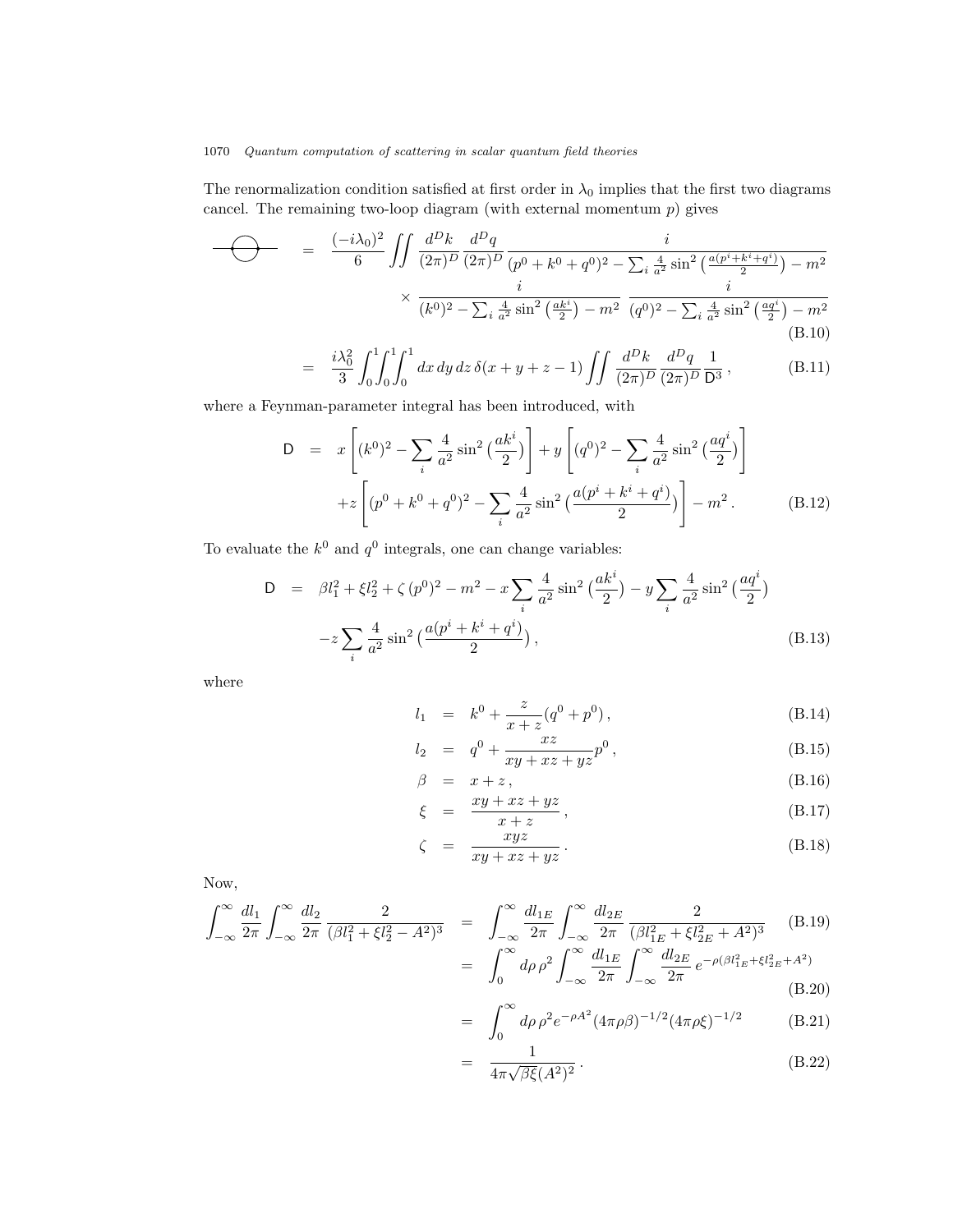S. P. Jordan, K. S. M. Lee, and J. Preskill 1071

Thus, we obtain

$$
\widehat{\phantom{a}} \widehat{\phantom{a}} = \frac{i\lambda_0^2}{24\pi} \frac{a^{4-2d}}{(2\pi)^{2d}} \iiint_0^1 dx \, dy \, dz \, \frac{\delta(x+y+z-1)}{\sqrt{xy+xz+yz}} \int_{-\pi}^{\pi} d^d k \int_{-\pi}^{\pi} d^d q \, \frac{1}{\Delta^2} \,, \quad \text{(B.23)}
$$

where

$$
\Delta = m^2 a^2 - \zeta (p^0)^2 a^2 + x \sum_{i=1}^d 4 \sin^2 \left(\frac{k^i}{2}\right) + y \sum_{i=1}^d 4 \sin^2 \left(\frac{q^i}{2}\right) + z \sum_{i=1}^d 4 \sin^2 \left(\frac{ap^i + k^i + q^i}{2}\right). \tag{B.24}
$$

We shall consider this result at the point  $p = (m, 0)$ , that is, take the renormalization condition to be  $M(p = (m, 0)) = 0$ .

As  $a \rightarrow 0$ , the momentum integral is convergent in  $D = 4$ , but becomes singular in  $D = 2, 3$ . The singular part can be extracted, and the final result is then

$$
\bigodot \qquad \bigg|_{p=(m,0)} = \begin{cases} \frac{i\lambda_0^2}{384m^2} + \cdots, & \text{for } D = 2, \\ -\frac{i\lambda_0^2}{96\pi^2} \log(ma) + \cdots, & \text{for } D = 3, \\ \frac{ir_1^{(3)}}{1536\pi^7} \frac{\lambda_0^2}{a^2} + \cdots, & \text{for } D = 4, \end{cases} \tag{B.25}
$$

where

$$
r_1^{(3)} = \iiint_0^1 dx \, dy \, dz \, \frac{\delta(x + y + z - 1)}{\sqrt{xy + xz + yz}} \iiint_{-\pi}^{\pi} d^3k \iiint_{-\pi}^{\pi} d^3q \, \frac{1}{[\Delta(a = 0)]^2} \quad (B.26)
$$
  
  $\approx 3040.$ 

Hence,

$$
m^{2} = \begin{cases} (m^{(1)})^{2} - \frac{\lambda_{0}^{2}}{384(m^{(1)})^{2}} + \cdots, & \text{for } D = 2, \\ (m^{(1)})^{2} + \frac{\lambda_{0}^{2}}{96\pi^{2}} \log(m^{(1)}a) + \cdots, & \text{for } D = 3, \\ (m^{(1)})^{2} - \frac{r_{1}^{(3)}}{1536\pi^{7}} \frac{\lambda_{0}^{2}}{a^{2}} + \cdots, & \text{for } D = 4, \end{cases}
$$
(B.27)

where  $m^{(1)}$  denotes the renormalized (physical) mass at one-loop order, namely, the quantity that is kept constant when one follows the path specified by (184).

# Appendix C: Loop Integrals for Matching

To obtain the coefficient of the operator  $\phi^6$ , we must calculate (at zero external momentum — since this is a non-derivative operator) the Feynman diagram

$$
+\text{perms.} = 15(-i\lambda)^3 \int_{-\infty}^{\infty} \int_{-\pi/a}^{\pi/a} \cdots \int_{-\pi/a}^{\pi/a} \frac{d^Dq}{(2\pi)^D} \left(\frac{i}{q^2 - m^2}\right)^3 \quad (C.1)
$$

$$
= -15i\lambda^3 a^{6-D} \int_{-\infty}^{\infty} \int_{-\pi}^{\pi} \cdots \int_{-\pi}^{\pi} \frac{d^D q}{(2\pi)^D} \frac{i}{(q^2 - m^2 a^2)^3}
$$
(C.2)

$$
= -\frac{1}{(2\pi)^d} \frac{45}{16} i \lambda^3 a^{6-D} \int_{-\pi}^{\pi} \cdots \int_{-\pi}^{\pi} d^d q \frac{1}{(\mathbf{q}^2 + m^2 a^2)^{5/2}}, \quad \text{(C.3)}
$$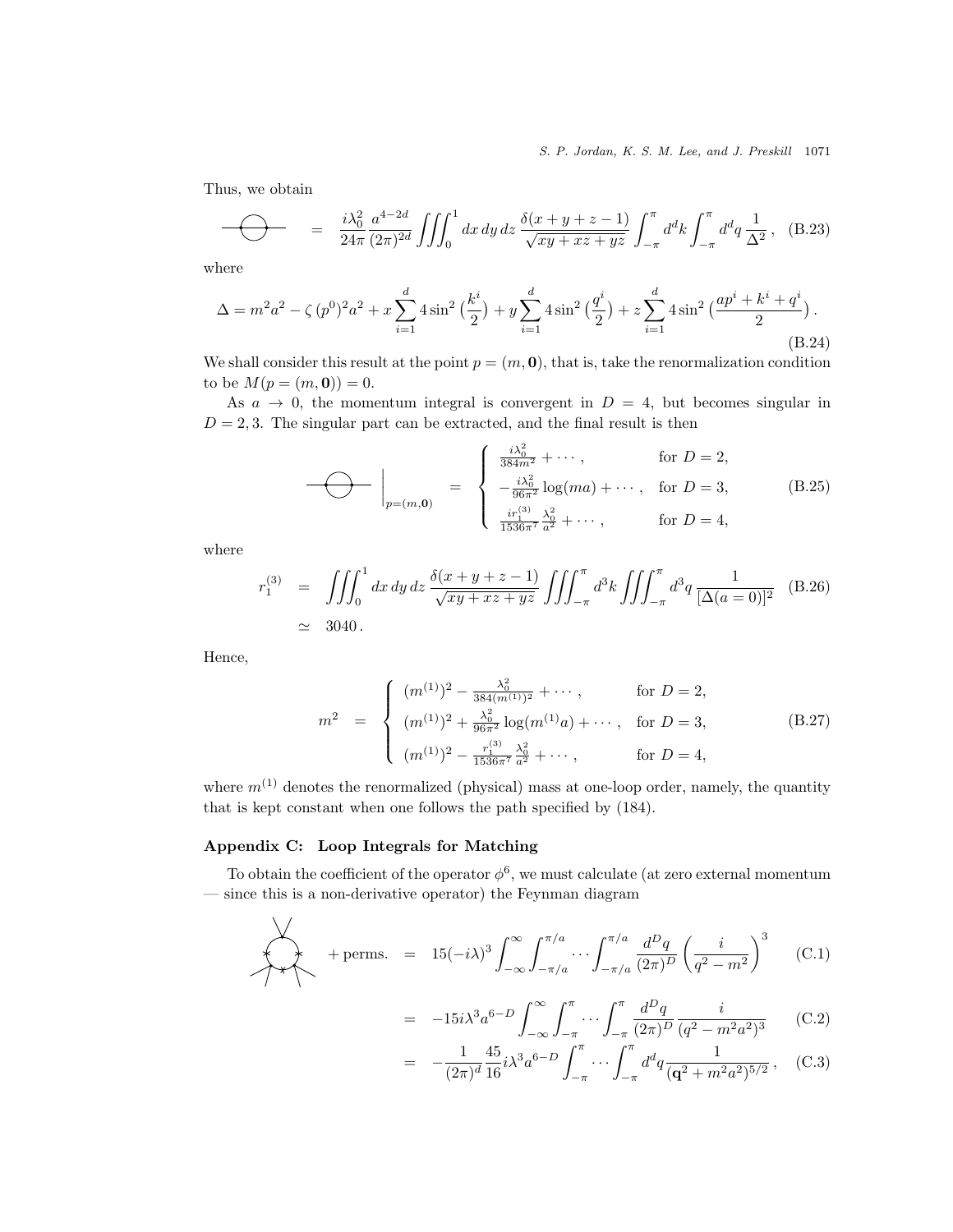since

$$
\int \frac{dp^0}{2\pi} \frac{i}{((p^0)^2 - A^2)^3} = \frac{3}{16A^5}.
$$
\n(C.4)

Now, evaluation of the remaining  $d$ -dimensional integral gives

$$
I_d(y) \equiv \int_{-\pi}^{\pi} \cdots \int_{-\pi}^{\pi} d^d q \frac{1}{(\mathbf{q}^2 + y^2)^{5/2}} \tag{C.5}
$$

$$
= \begin{cases} \frac{2(2\pi^3 + 3\pi y^2)}{3y^4(\pi^2 + y^2)^{3/2}}, & \text{for } d = 1, \\ \frac{4(2\pi^2 y + (\pi^2 + y^2)\sqrt{2\pi^2 + y^2}\arccot[y\sqrt{2\pi^2 + y^2}/\pi^2])}{3y^3(\pi^2 + y^2)\sqrt{2\pi^2 + y^2}}, & \text{for } d = 2, \\ \frac{8\pi \arctan[\pi^2/\sqrt{3\pi^4 + 4\pi^2 y^2 + y^4}]}{y^2\sqrt{\pi^2 + y^2}}, & \text{for } d = 3. \end{cases}
$$

The power series of these functions around  $y = 0$  are

$$
I_d(y) = \begin{cases} \frac{4}{3y^4} - \frac{1}{2\pi^4} + O(y^2), & \text{for } d = 1, \\ \frac{2\pi}{3y^3} - \frac{10\sqrt{2}}{9\pi^3} + O(y^2), & \text{for } d = 2, \\ \frac{4\pi}{3y^2} - \frac{2(2\sqrt{3} + \pi)}{3\pi^2} + O(y^2), & \text{for } d = 3. \end{cases}
$$
(C.7)

Hence,

$$
+ \text{perms.} = -\frac{1}{(2\pi)^{D-1}} \frac{45}{16} i \lambda^3 a^{6-D} I_{D-1}(ma) \qquad (C.8)
$$
  

$$
= \begin{cases} -\frac{i}{2\pi} \frac{45}{16} \lambda^3 a^4 \left[ \frac{4}{3(ma)^4} - \frac{1}{2\pi^4} + O(m^2a^2) \right], & \text{for } D = 2, \\ -\frac{i}{(2\pi)^2} \frac{45}{16} \lambda^3 a^3 \left[ \frac{2\pi}{3(ma)^3} - \frac{10\sqrt{2}}{9\pi^3} + O(m^2a^2) \right], & \text{for } D = 3, \\ -\frac{i}{(2\pi)^3} \frac{45}{16} \lambda^3 a^2 \left[ \frac{4\pi}{3(ma)^2} - \frac{2(2\sqrt{3}+\pi)}{3\pi^2} + O(m^2a^2) \right], & \text{for } D = 4. \end{cases}
$$
(C.9)

Diagrammatically, matching of the six-point function is equivalent to

$$
\sum_{i=1}^{N} \frac{1}{i} \sum_{i=1}^{N} \frac{1}{i} \sum_{i=1}^{N} \frac{1}{i} \sum_{i=1}^{N} \frac{1}{i} \sum_{i=1}^{N} \frac{1}{i} \sum_{i=1}^{N} \frac{1}{i} \sum_{i=1}^{N} \frac{1}{i} \sum_{i=1}^{N} \frac{1}{i} \sum_{i=1}^{N} \frac{1}{i} \sum_{i=1}^{N} \frac{1}{i} \sum_{i=1}^{N} \frac{1}{i} \sum_{i=1}^{N} \frac{1}{i} \sum_{i=1}^{N} \frac{1}{i} \sum_{i=1}^{N} \frac{1}{i} \sum_{i=1}^{N} \frac{1}{i} \sum_{i=1}^{N} \frac{1}{i} \sum_{i=1}^{N} \frac{1}{i} \sum_{i=1}^{N} \frac{1}{i} \sum_{i=1}^{N} \frac{1}{i} \sum_{i=1}^{N} \frac{1}{i} \sum_{i=1}^{N} \frac{1}{i} \sum_{i=1}^{N} \frac{1}{i} \sum_{i=1}^{N} \frac{1}{i} \sum_{i=1}^{N} \frac{1}{i} \sum_{i=1}^{N} \frac{1}{i} \sum_{i=1}^{N} \frac{1}{i} \sum_{i=1}^{N} \frac{1}{i} \sum_{i=1}^{N} \frac{1}{i} \sum_{i=1}^{N} \frac{1}{i} \sum_{i=1}^{N} \frac{1}{i} \sum_{i=1}^{N} \frac{1}{i} \sum_{i=1}^{N} \frac{1}{i} \sum_{i=1}^{N} \frac{1}{i} \sum_{i=1}^{N} \frac{1}{i} \sum_{i=1}^{N} \frac{1}{i} \sum_{i=1}^{N} \frac{1}{i} \sum_{i=1}^{N} \frac{1}{i} \sum_{i=1}^{N} \frac{1}{i} \sum_{i=1}^{N} \frac{1}{i} \sum_{i=1}^{N} \frac{1}{i} \sum_{i=1}^{N} \frac{1}{i} \sum_{i=1}^{N} \frac{1}{i} \sum_{i=1}^{N} \frac{1}{i} \sum_{i=1}^{N} \frac{1}{i} \sum_{i=1}^{N} \frac
$$

where the diagram on the left-hand side refers to the full theory and those on the right-hand side to the effective theory. (Permutations of the loop diagrams are implicitly included.) The coefficient c of the term  $(c/6!) \phi^6$  is then

$$
c = \frac{1}{(2\pi)^{D-1}} \frac{45}{16} \lambda^3 \left( a^{6-D} I_{D-1}(ma) - \left[ a^{6-D} I_{D-1}(ma) \right]_{a=0} \right), \tag{C.11}
$$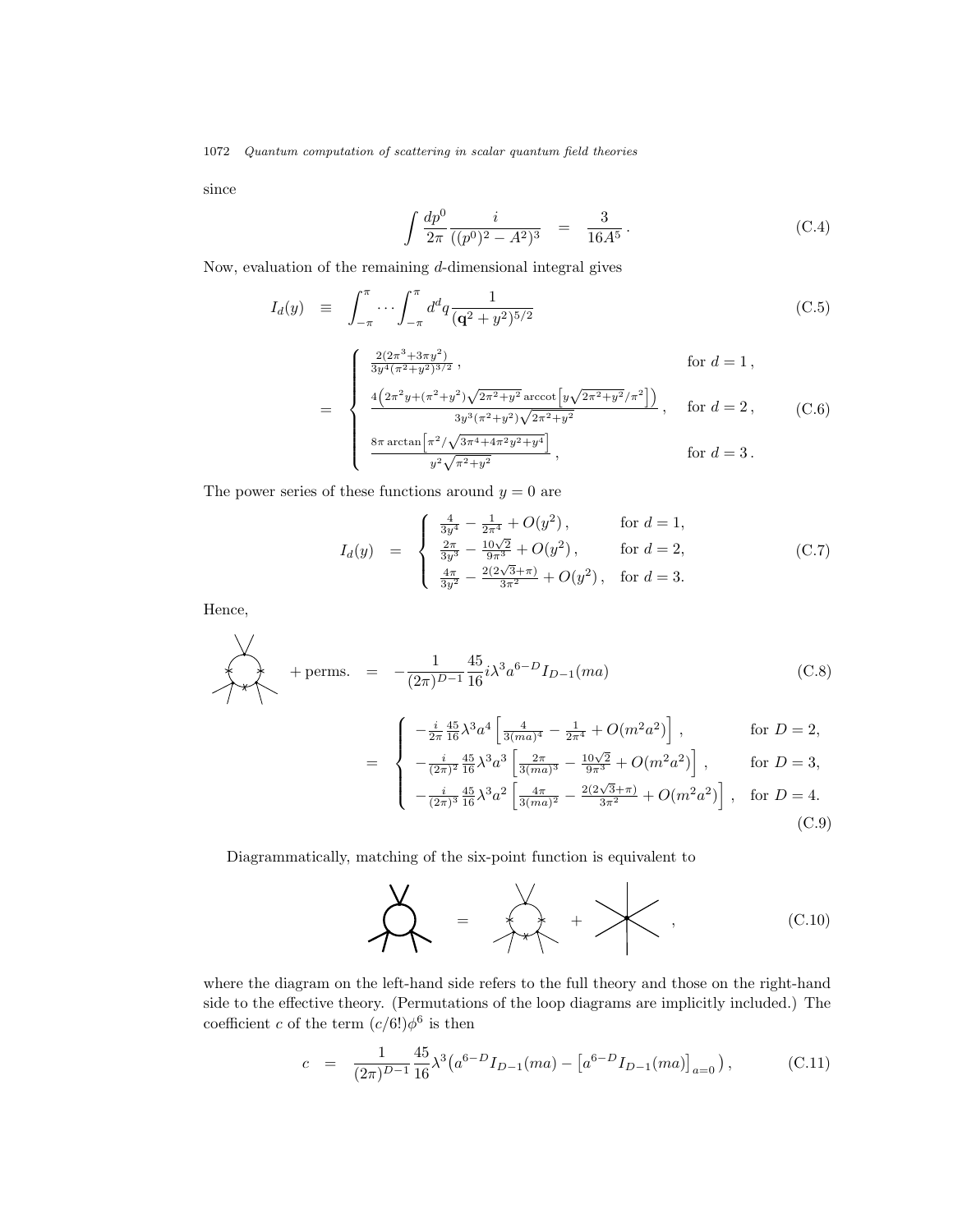since the expression with  $a = 0$  corresponds to the full theory. Thus, to leading order in a,

$$
c = \begin{cases} -\frac{45}{64\pi^5} \lambda^3 a^4, & \text{for } D = 2, \\ -\frac{25\sqrt{2}}{32\pi^5} \lambda^3 a^3, & \text{for } D = 3, \\ -\frac{15}{64\pi^5} (2\sqrt{3} + \pi) \lambda^3 a^2, & \text{for } D = 4. \end{cases}
$$
(C.12)

Note that the sum of the propagator (178) and the series of Lorentz-violating operators that begins with  $\phi \partial_x^4 \phi$  is equal to (179), which thus appears in (C.1). Without these operators, (178) would appear instead, and the resulting six-point function would take the form

$$
a^4 \left[ \frac{c_1}{(ma)^4} + \frac{c_2}{(ma)^2} + c_3 + \dots \right], \text{ for } D = 2.
$$
 (C.13)

In particular, it would have a term of the form  $a^2/m^2$ , which is divergent in the infrared. (a can be regarded as an ultraviolet (UV) regulator and m as an infrared (IR) regulator.) Since the full (continuum) theory corresponds to  $a = 0$ , this term is absent from the full theory, as (C.9) confirms. However, the EFT must reproduce the IR behavior of the full theory, and so must have the same IR divergences. Therefore, one would not have the correct effective field theory. We see, then, that obtaining the correct IR structure depends upon including the Lorentz-violating operators.

# Appendix D: Loop Sums for Matching

The Feynman-diagram calculation proceeds analogously to that in the previous section, with the replacement of  $I_d(y)$  by

$$
I_d(y, \hat{L}) = \frac{2^d \pi^d}{\hat{L}^d} \sum_{n_1 = -\frac{\hat{L}}{2}}^{\frac{\hat{L}}{2} - 1} \cdots \sum_{n_d = -\frac{\hat{L}}{2}}^{\frac{\hat{L}}{2} - 1} \frac{1}{\left[\frac{4\pi^2}{\hat{L}^2} (n_1^2 + n_2^2 + \cdots + n_d^2) + y^2\right]^{5/2}}, \quad (D.1)
$$

where  $I_d(y) = I_d(y,\infty)$ . This is simply a Riemann sum, which we know converges to the corresponding Riemann integral as  $\hat{L} \rightarrow \infty$ .

The difference between the Riemann sum and corresponding integral is given by the Euler-Maclaurin summation formula [95, 96], which we can write in the following form.

### Euler-Maclaurin summation formula

$$
\frac{c}{N} \sum_{i=-N}^{N-1} f\left(\frac{ci}{N}\right) = \int_{-c}^{c} f(x)dx - \frac{c}{2N} \left(f(c) - f(-c)\right) + \sum_{k=1}^{m} \frac{B_{2k}}{(2k)!} \left(\frac{c}{N}\right)^{2k} f^{(2k-1)}(x) \Big|_{-c}^{c} - \int_{-c}^{c} \frac{1}{(2m+1)!} B_{2m+1} \left(\left\{Nx/c\right\}\right) \left(\frac{c}{N}\right)^{2m+1} f^{(2m+1)}(x) dx, \quad (D.2)
$$

for  $m \geq 1$ . Here,  $B_k$  are the Bernoulli numbers,  $B_m(x)$  are the Bernoulli polynomials, and  ${x} = x - |x|$  denotes the fractional part of x.

Let

$$
f(q_1, \ldots, q_d) = \frac{1}{(\mathbf{q}^2 + m^2 a^2)^{5/2}}.
$$
 (D.3)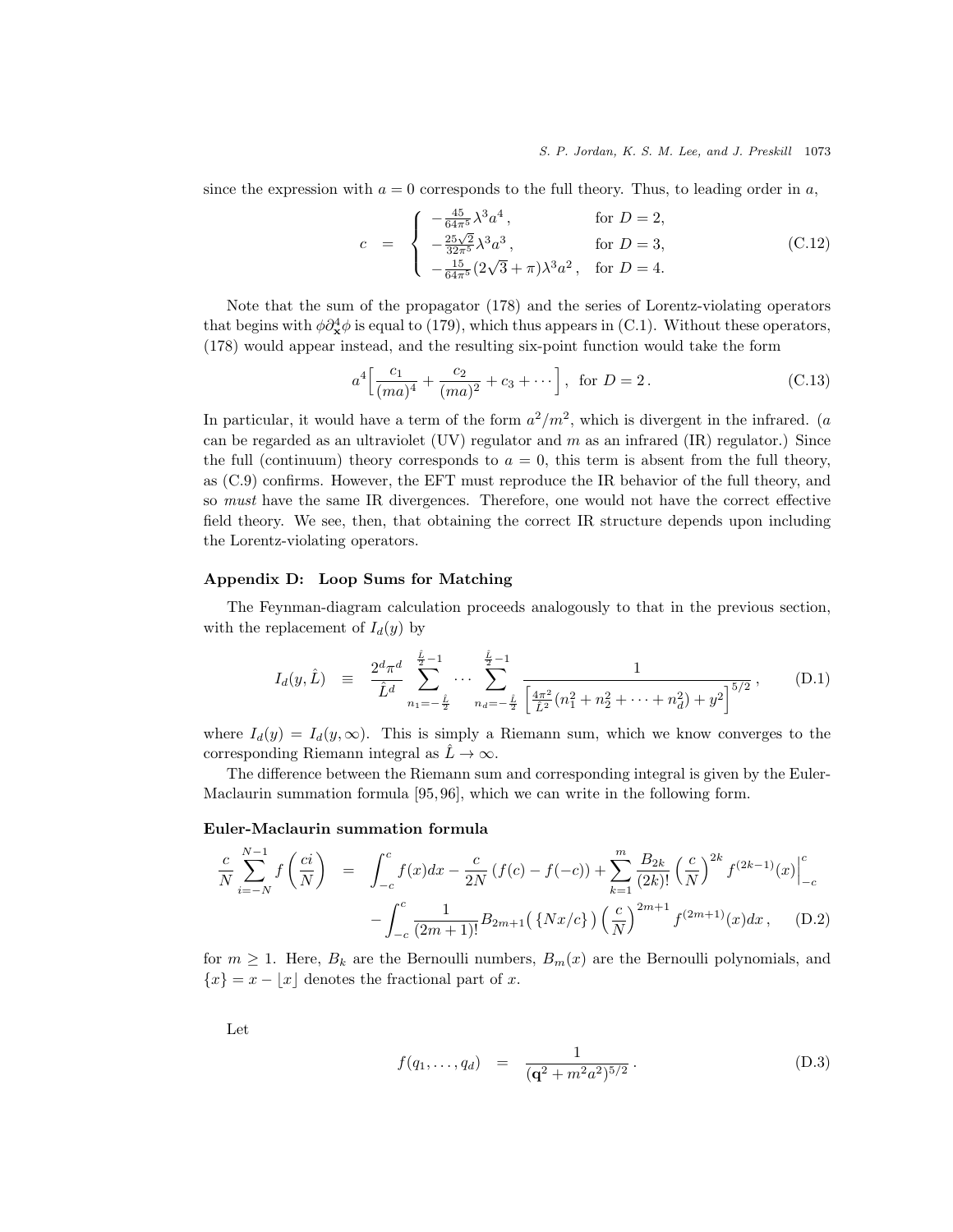Then, the one-dimensional sum is given by

$$
I_1(ma, \hat{L}) = \int_{-\pi}^{\pi} f(q) dq + \frac{1}{12} \left(\frac{2\pi}{\hat{L}}\right)^2 f'(q) \Big|_{-\pi}^{\pi} + O\left(\left(\frac{2\pi}{\hat{L}}\right)^3\right)
$$
(D.4)

$$
= I_1(ma) - \frac{1}{\hat{L}^2} \frac{10\pi^3}{3(\pi^2 + m^2 a^2)^{7/2}} + O\left(\left(\frac{2\pi}{\hat{L}}\right)^3\right). \tag{D.5}
$$

Hence,

$$
+ \text{perms.} = -i \frac{45}{32\pi} \lambda^3 a^4 \left[ \frac{4}{3(ma)^4} - \frac{1}{2\pi^4} + O(m^2 a^2) - \frac{10}{3\pi^4} \frac{1}{\hat{L}^2} (1 + O(m^2 a^2)) + O\left(\frac{1}{\hat{L}^3}\right) \right], \tag{D.6}
$$

which implies

$$
c = -\frac{45}{64\pi^5} \lambda^3 a^4 \left[ 1 + \frac{20}{3} \frac{1}{\hat{L}^2} + O\left(m^2 a^2, \frac{m^2 a^2}{\hat{L}^2}, \frac{1}{\hat{L}^3}\right) \right], \quad \text{for } D = 2. \quad (D.7)
$$

To calculate the two-dimensional sum, we use (D.2) twice.

$$
I_2(ma, \hat{L}) = \frac{2\pi}{\hat{L}} \sum_{i=-\frac{\hat{L}}{2}}^{\frac{\hat{L}}{2}-1} \left[ \int_{-\pi}^{\pi} f\left(\frac{2\pi i}{\hat{L}}, q_2\right) dq_2 + \frac{1}{6} \left(\frac{2\pi}{\hat{L}}\right)^2 f_{q_2}\left(\frac{2\pi i}{\hat{L}}, \pi\right) + O\left(\frac{1}{\hat{L}^3}\right) \right] (D.8)
$$

$$
= \int_{-\pi}^{\pi} \int_{-\pi}^{\pi} f(q_1, q_2) d^2 q + \frac{1}{3} \left(\frac{2\pi}{\hat{L}}\right)^2 \int_{-\pi}^{\pi} f_{q_2}(q_1, \pi) dq_1 + O\left(\frac{1}{\hat{L}^3}\right)
$$
(D.9)

$$
= I_2(ma) - \frac{20\pi^3}{3\hat{L}^2} \int_{-\pi}^{\pi} \frac{1}{(q_1^2 + \pi^2 + m^2a^2)^{7/2}} dq_1 + O\left(\frac{1}{\hat{L}^3}\right).
$$
 (D.10)

Evaluating the second term (exactly) and expanding the result around  $ma = 0$ , we obtain

$$
+ \text{perms.} = -i \frac{45}{64\pi^2} \lambda^3 a^3 \left[ \frac{2\pi}{3(ma)^3} - \frac{10\sqrt{2}}{9\pi^3} + O(m^2a^2) - \frac{43\sqrt{2}}{9\pi^3} \frac{1}{\hat{L}^2} (1 + O(m^2a^2)) + O\left(\frac{1}{\hat{L}^3}\right) \right],
$$
\n(D.11)

which implies

$$
c = -\frac{5}{64\pi^5} \lambda^3 a^3 \left[ 10\sqrt{2} + \frac{43\sqrt{2}}{\hat{L}^2} + O\left(m^2 a^2, \frac{m^2 a^2}{\hat{L}^2}, \frac{1}{\hat{L}^3}\right) \right], \quad \text{for } D = 3. \quad (D.12)
$$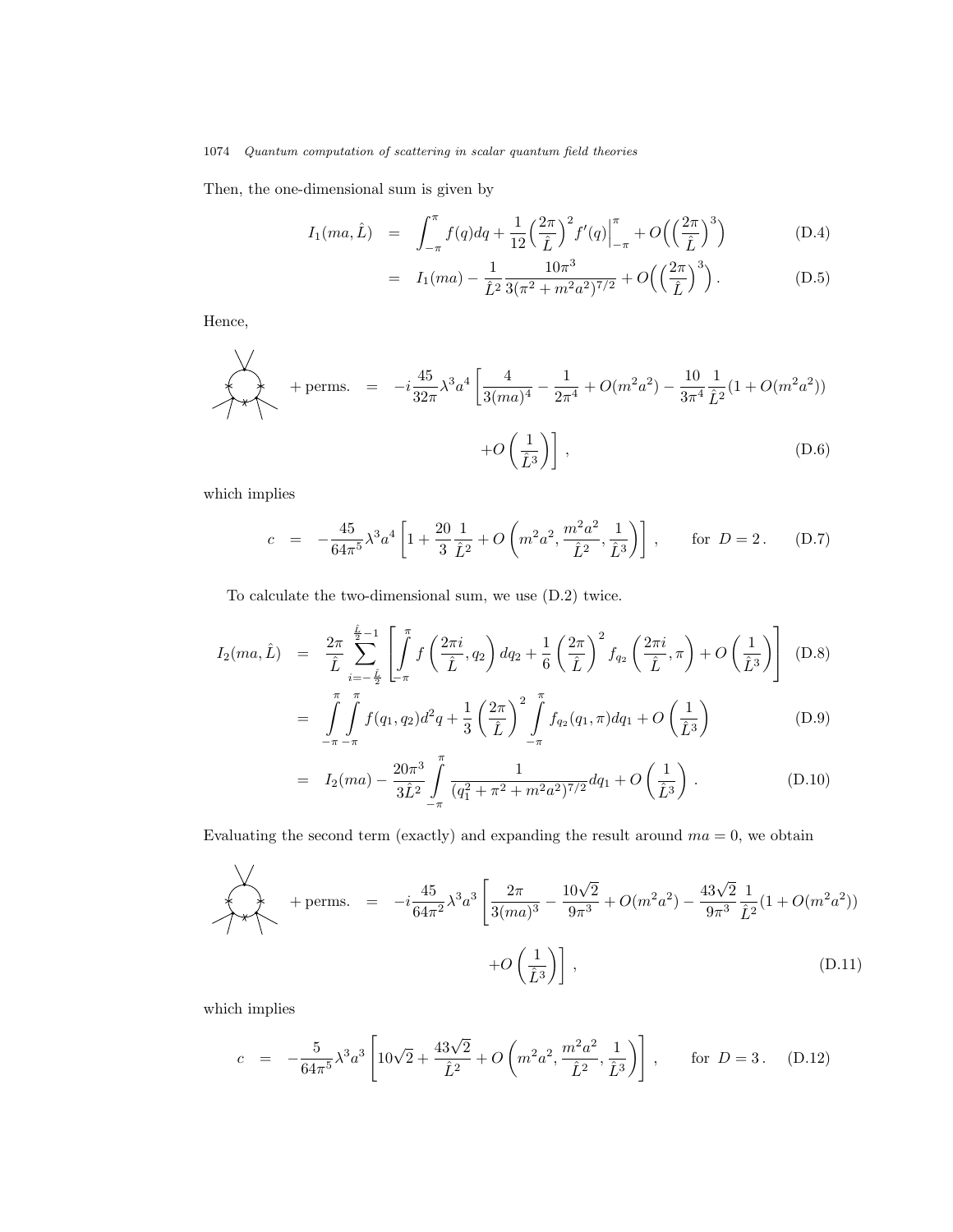Finally,

$$
I_3(ma, \hat{L}) = \frac{2\pi}{\hat{L}} \sum_{i=-\frac{\hat{L}}{2}}^{\frac{\hat{L}}{2}-1} \left[ \int_{-\pi-\pi}^{\pi} f\left(\frac{2\pi i}{\hat{L}}, q_2, q_3\right) dq_2 dq_3 + \frac{1}{3} \left(\frac{2\pi}{\hat{L}}\right)^2 \int_{-\pi}^{\pi} f_{q_3}\left(\frac{2\pi i}{\hat{L}}, q_2, \pi\right) dq_2
$$
  
+  $O\left(\frac{1}{\hat{L}^3}\right) \right]$  (D.13)

$$
= \int\int\int\int_{-\pi} f(q_1, q_2, q_3) d^3q + \frac{1}{2} \left(\frac{2\pi}{\hat{L}}\right)^2 \int\int\int_{-\pi} f_{q_3}(q_1, q_2, \pi) dq_1 dq_2 + O\left(\frac{1}{\hat{L}^3}\right)
$$
\n(D.14)

$$
= I_3(ma) - \frac{10\pi^3}{\hat{L}^2} \int_{-\pi}^{\pi} \int_{-\pi}^{\pi} \frac{1}{(q_1^2 + q_2^2 + \pi^2 + m^2 a^2)^{7/2}} dq_1 dq_2 + O\left(\frac{1}{\hat{L}^3}\right).
$$
 (D.15)

Evaluating the second term (exactly) and expanding the result around  $ma = 0$ , we obtain

$$
+ \text{perms.} = -i \frac{45}{128\pi^3} \lambda^3 a^2 \left[ \frac{4\pi}{3(ma)^2} - \frac{2(2\sqrt{3} + \pi)}{3\pi^2} + O(m^2 a^2) - \frac{4(26\sqrt{3} + 9\pi)}{27\pi^2} \frac{1}{\hat{L}^2} (1 + O(m^2 a^2)) + O\left(\frac{1}{\hat{L}^3}\right) \right],
$$
\n(D.16)

which implies

$$
c = -\frac{15}{128\pi^5} \lambda^3 a^2 \left[ 2(2\sqrt{3} + \pi) + \frac{4}{9} (26\sqrt{3} + 9\pi) \frac{1}{\hat{L}^2} + O\left(m^2 a^2, \frac{m^2 a^2}{\hat{L}^2}, \frac{1}{\hat{L}^3}\right) \right], \text{ for } D = 4.
$$
\n(D.17)

Note that, in all dimensions, a finite  $\hat{L}$  increases the magnitude of the Wilson coefficient.

# Appendix E: Integrals for Effective Potential

If the incoming (outgoing) momenta for 2-body  $\rightarrow$  2-body scattering are  $p, p'$  (k, k'), then the amplitude can be expressed in terms of the Mandelstam variables  $s = (p+p')^2$ ,  $t = (k-p)^2$ ,  $u = (k' - p)^2$ . A straightforward textbook calculation (in renormalized perturbation theory) of the one-loop amplitude

$$
iM_2 = \bigtimes + \bigtimes + \bigtimes + \bigtimes + \bigtimes + \bigtimes + \bigtimes
$$
 (E.1)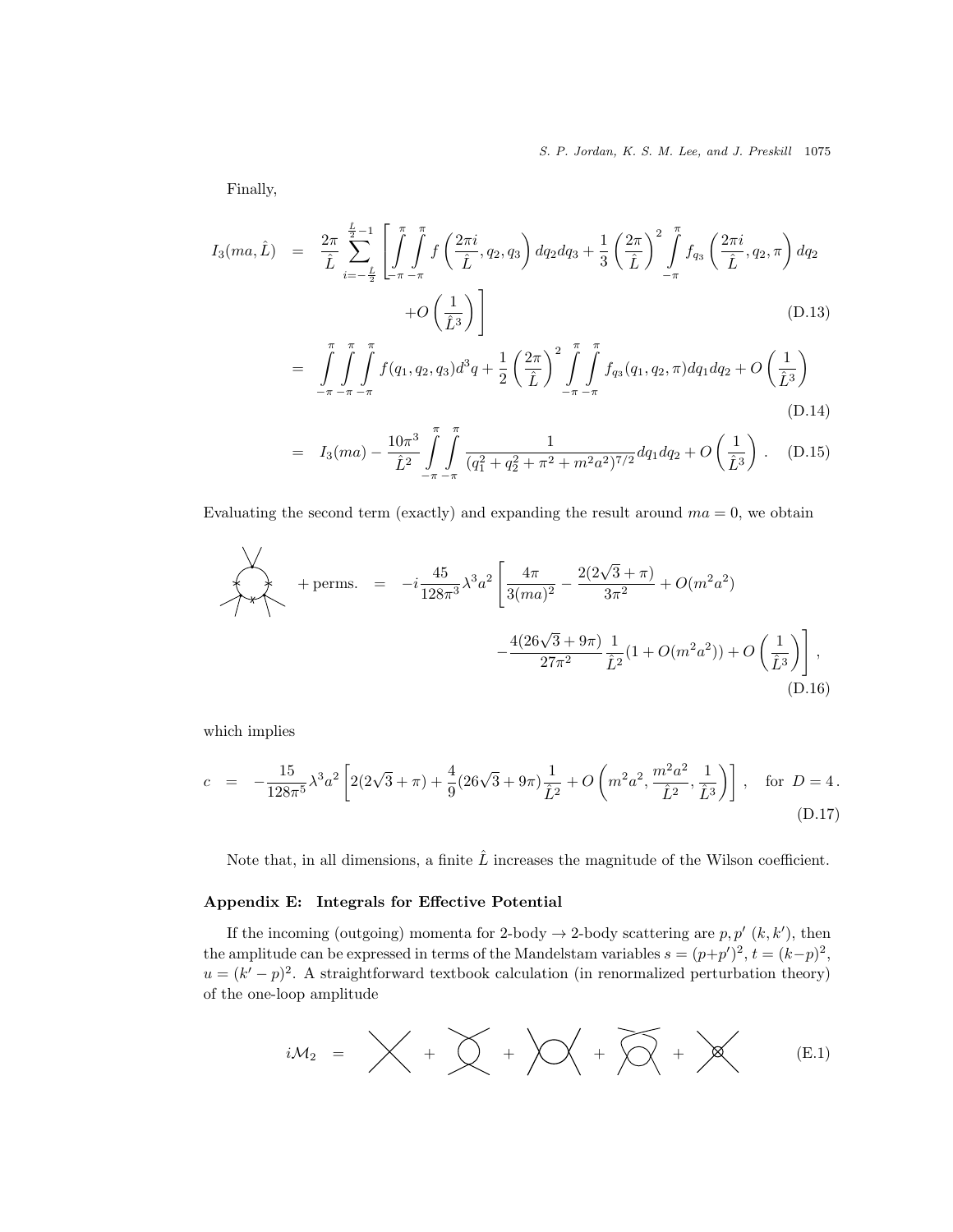gives

$$
i\mathcal{M}_2 = -i\lambda + i\frac{\lambda^2}{2} \frac{\Gamma(2-\frac{D}{2})}{(4\pi)^{D/2}} \int_0^1 dx \left[ \frac{1}{(m^2 - x(1-x)s)^{2-D/2}} - \frac{1}{(m^2 - x(1-x)4m^2)^{2-D/2}} + \frac{1}{(m^2 - x(1-x)t)^{2-D/2}} - \frac{1}{(m^2)^{2-D/2}} + \frac{1}{(m^2 - x(1-x)u)^{2-D/2}} - \frac{1}{(m^2)^{2-D/2}} \right].
$$
 (E.2)

(Here, the following renormalization condition has been used:  $i\mathcal{M} = -i\lambda$  at  $s = 4m^2$ ,  $t = u =$ 0. This corresponds to defining  $\lambda$  as the magnitude of the amplitude at zero d-momentum.) For example, in  $D = 4$  dimensions,

$$
i\mathcal{M}_2 = -i\lambda - i\frac{\lambda^2}{32\pi^2} \int_0^1 dx \left[ \log \left( \frac{m^2 - x(1-x)s}{m^2 - x(1-x)4m^2} \right) + \log \left( \frac{m^2 - x(1-x)t}{m^2} \right) + \log \left( \frac{m^2 - x(1-x)u}{m^2} \right) \right].
$$
\n(E.3)

In the nonrelativistic limit,  $p = (m, \mathbf{p})$ , etc., so that  $s = 4m^2 - |\mathbf{p} + \mathbf{p}'|^2$ ,  $t = -|\mathbf{k} - \mathbf{p}|^2$ ,  $u = -|\mathbf{k}' - \mathbf{p}|^2$ . Thus, in the center-of-momentum frame, the s-channel contribution (namely, the first line of the integrand of  $(E.2)$ ) vanishes, and the  $t$ - and  $u$ -channels correspond to the two terms in (212). One must also divide by  $(\sqrt{2m})^4$  to account for the difference in the normalization of states.

Hence, the potential is  $V(\mathbf{x}) = V^{(1)}(\mathbf{x}) + V^{(2)}(\mathbf{x})$ , where

= −

$$
V^{(1)}(\mathbf{x}) = \frac{\lambda}{4m^2} \delta^d(\mathbf{x})
$$
 (E.4)

and

$$
V^{(2)}(\mathbf{x}) = -\frac{\lambda^2}{4m^2} \frac{\Gamma(2-\frac{D}{2})}{(4\pi)^{D/2}} \int_0^1 dx \int_{-\infty}^\infty \frac{d^{D-1}q}{(2\pi)^{D-1}} e^{i\mathbf{q}\cdot\mathbf{x}} \left[ \frac{1}{(m^2+x(1-x)\mathbf{q}^2)^{2-D/2}} - \frac{1}{(m^2)^{2-D/2}} \right].
$$
\n(E.5)

In  $D = 2$  dimensions,

$$
V^{(2)}(r>0) = -\frac{\lambda^2}{16\pi m^2} \int_0^1 dx \int_{-\infty}^\infty \frac{dq}{2\pi} \frac{e^{iqr}}{(m^2 + x(1-x)q^2)} \tag{E.6}
$$

$$
= -\frac{\lambda^2}{32\pi m^3} \int_0^1 dx \frac{e^{-mr/\sqrt{x(1-x)}}}{\sqrt{x(1-x)}}
$$
(E.7)

$$
- \frac{\lambda^2}{32m^3} \frac{1}{\sqrt{\pi mr}} e^{-2mr} + \cdots, \qquad \text{as } r \to \infty.
$$
 (E.8)

In the last line, the asymptotic evaluation of the integral was obtained by Laplace's method.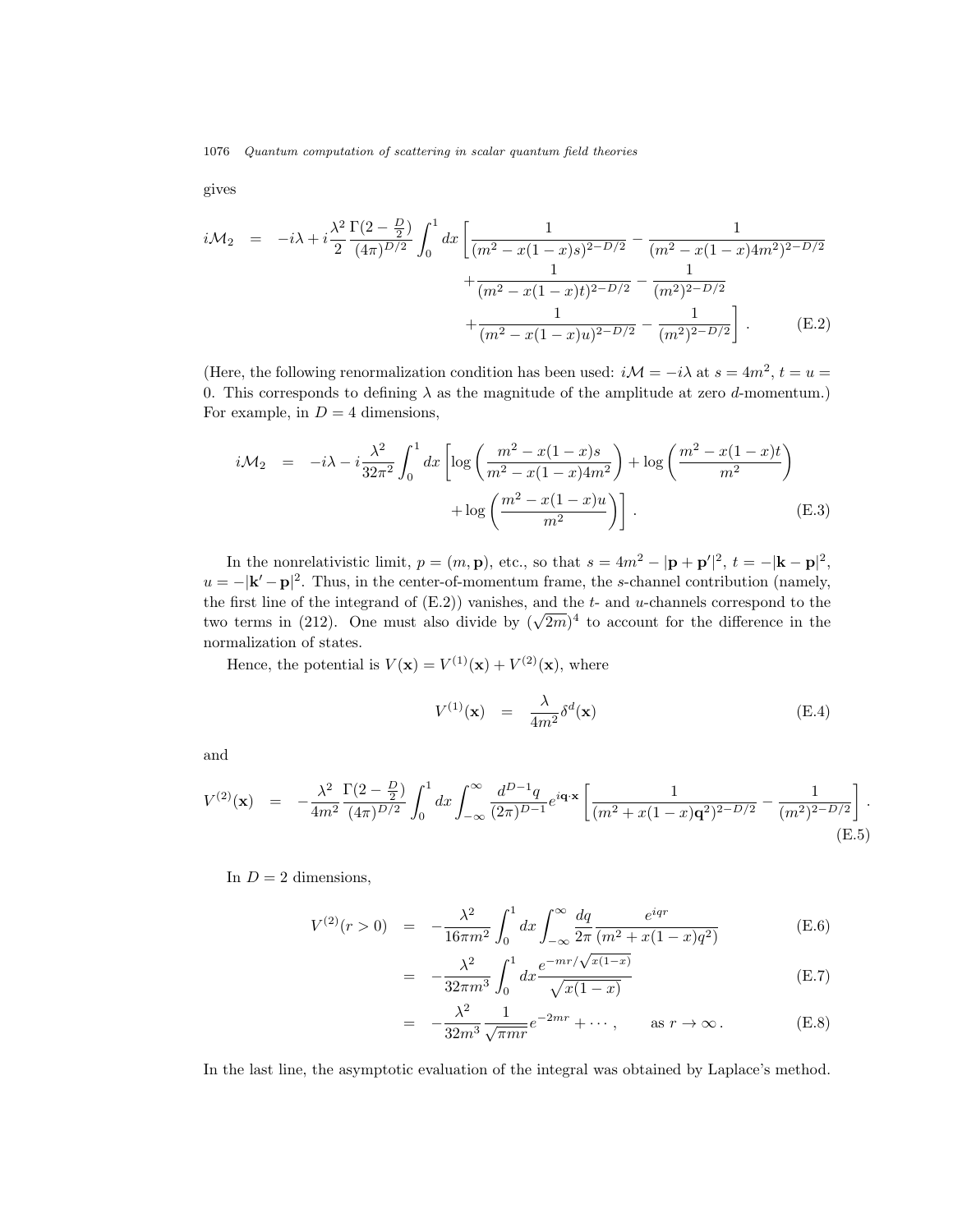In  $D = 3$  dimensions,

$$
V^{(2)}(r>0) = -\frac{\lambda^2}{32\pi m^2} \frac{1}{(2\pi)^2} \int_0^1 dx \int_0^\infty dq \, q \int_0^{2\pi} d\theta \frac{e^{iqr\cos\theta}}{\sqrt{m^2 + x(1-x)q^2}} \tag{E.9}
$$

$$
= -\frac{\lambda^2}{64\pi^2 m^2 r} \int_0^1 dx \frac{e^{-mr/\sqrt{x(1-x)}}}{\sqrt{x(1-x)}}
$$
(E.10)

$$
= -\frac{\lambda^2}{64\pi^{3/2}m} \frac{1}{(mr)^{3/2}} e^{-2mr} + \cdots, \quad \text{as } r \to \infty.
$$
 (E.11)

In  $D = 4$  dimensions,

$$
V^{(2)}(r>0) = \frac{\lambda^2}{64\pi^2 m^2} \frac{1}{(2\pi)^3} \int_0^\infty dq \, q^2 \int_{-1}^1 du \, e^{iqru} \int_0^{2\pi} d\varphi \int_0^1 dx \log\left(1 + \frac{x(1-x)}{m^2} q^2\right)
$$
\n(E.12)

$$
= \frac{\lambda^2}{64\pi^2 m^2} \frac{1}{(2\pi)^2 ir} \int_{-\infty}^{\infty} dq \, q e^{iqr} \int_0^1 dx \log \left( 1 + \frac{x(1-x)}{m^2} q^2 \right) . \tag{E.13}
$$

To evaluate the integral with respect to q, complete the contour in the upper half-plane. There is a branch cut on the imaginary axis from  $q = 2im$  to  $q = i\infty$  (since the logarithm has a branch cut where its argument is negative).

Let

$$
f(p^2) \equiv \int_0^1 dx \log \left( 1 - \frac{x(1-x)}{m^2} p^2 \right).
$$
 (E.14)

Then

$$
\int_{-\infty}^{\infty} dq \, q e^{iqr} \int_0^1 dx \log \left( 1 + \frac{x(1-x)}{m^2} q^2 \right) = \int_{-\infty}^{\infty} dq \, q e^{iqr} f(-q^2)
$$
\n(E.15)

$$
= -2i \int_{2m}^{\infty} d\tilde{q} \,\tilde{q} e^{-\tilde{q}r} \text{Im}[f(\tilde{q}^2 - i\epsilon)], \quad \text{(E.16)}
$$

where  $\tilde{q} = -iq$ .

For a fixed  $\tilde{q}^2$ , there are contributions to Imf when x is in the range  $x - \langle x \langle x_+, \rangle$  where

$$
x_{\pm} = \frac{1}{2} \pm \frac{1}{2} \sqrt{1 - \frac{4m^2}{\tilde{q}^2}}.
$$
 (E.17)

Hence,

Im[
$$
f(\tilde{q}^2 - i\epsilon)
$$
] =  $\pi \int_{x_-}^{x_+} dx = \pi \sqrt{1 - \frac{4m^2}{\tilde{q}^2}}$ , (E.18)

and

$$
\int_{-\infty}^{\infty} dq \, q e^{iqr} \int_{0}^{1} dx \log \left( 1 + \frac{x(1-x)}{m^2} q^2 \right) = -2\pi i \int_{2m}^{\infty} d\tilde{q} \, \tilde{q} e^{-\tilde{q}r} \sqrt{1 - \frac{4m^2}{\tilde{q}^2}} \,. \tag{E.19}
$$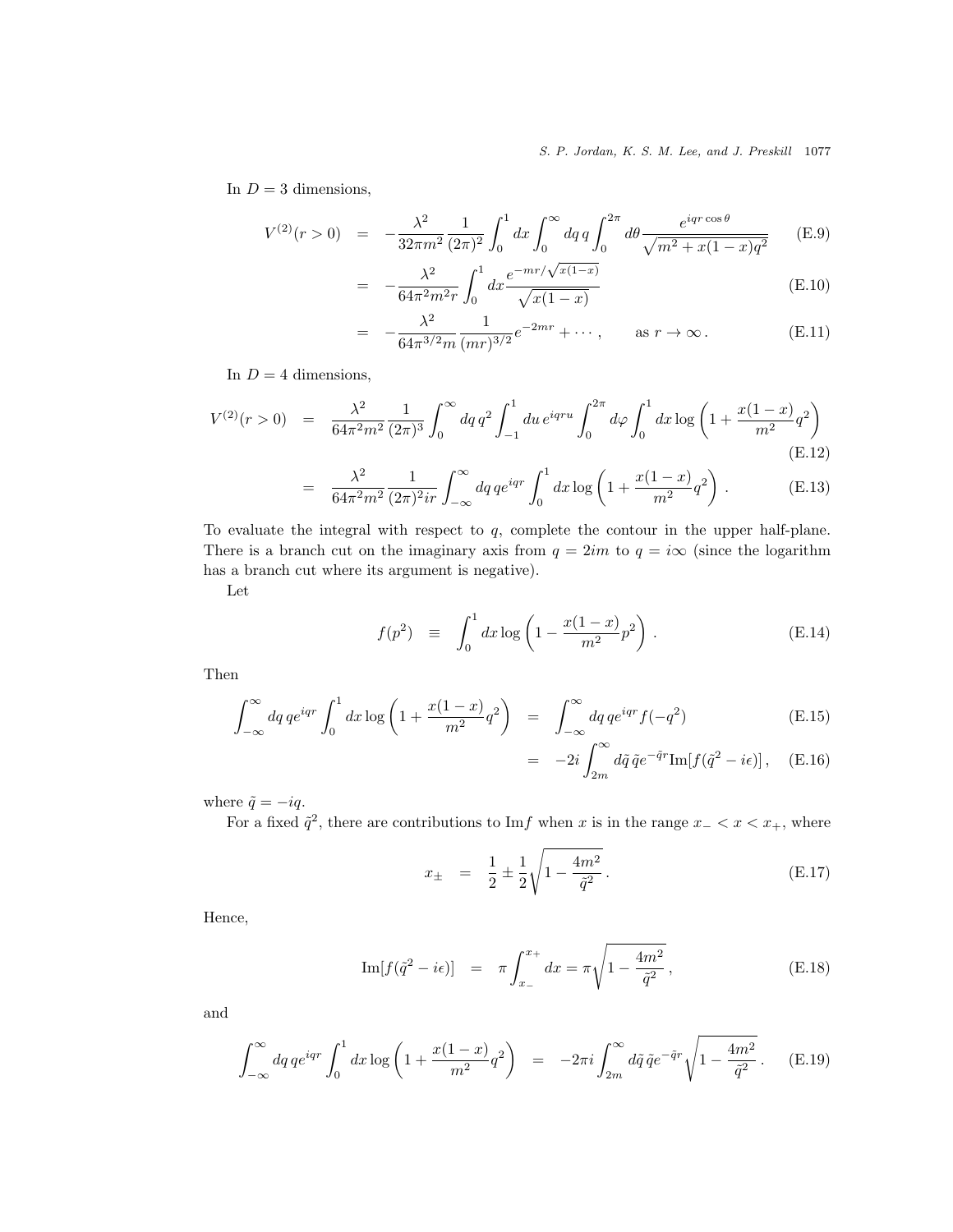Substituting this result into (E.13), we obtain

$$
V^{(2)}(r>0) = -\frac{\lambda^2}{128\pi^3 m^2 r} \int_{2m}^{\infty} d\tilde{q} \,\tilde{q} e^{-\tilde{q}r} \sqrt{1 - \frac{4m^2}{\tilde{q}^2}}
$$
(E.20)

$$
= -\frac{\lambda^2}{128\pi^{5/2}m^{3/2}} \frac{1}{r^{5/2}} e^{-2mr} + \cdots, \quad \text{as } r \to \infty.
$$
 (E.21)

### Appendix F: Minimal Qubit Requirement

In this appendix, we estimate the number of qubits needed for a minimal non-trivial demonstration of our algorithm. Specifically, to simulate a  $2 \rightarrow 4$  scattering process in  $1 + 1$ dimensions, on the order of a thousand to ten thousand qubits should suffice, depending on the desired level of precision (see Fig. F.1). Note that we assume the qubits and quantum gates are noiseless. A large number of noisy physical qubits can substitute for a smaller number of perfect "logical" qubits through the use of quantum error correction (see, for example, [97]). The ratio of physical to logical qubits depends not only on the quantum error-correction scheme but also on the particular implementation chosen (for example, trapped ions versus superconducting qubits) and the experimental techniques for reducing sources of noise, which are beyond the scope of this paper.

We must choose the energy, E, to be at least  $4m$  so that  $2 \rightarrow 4$  scattering is kinematically allowed. (Actually, one should choose  $E$  slightly larger than  $4m$  so that the process is not suppressed by the lack of phase space to scatter into.) Thus, we choose  $E = 5m$ , which for ingoing particles of momenta  $\pm p$  implies

$$
p/m \simeq 2.\tag{F.1}
$$

By our EFT analysis, discretization errors in scattering events are of order  $(pa)^2$ . Setting this to  $\epsilon$  and using (F.1), we obtain

$$
ma \simeq \frac{\sqrt{\epsilon}}{2} \,. \tag{F.2}
$$

To estimate the total number of qubits, we must determine what are sufficient numbers of lattice sites and qubits per site. Without a sufficient number of lattice sites, the incoming and outgoing particles cannot be well separated. Thus, the interparticle force will be non-negligible, and the in and out states created will not be a good approximation to the asymptotic in and out states that define the S-matrix.

The interparticle potential at large  $r$  is given by  $(214)$ . We want substantial scattering to occur when the particles most closely approach one another, but scattering not to occur when the particles are separated in their in and out states. The expectation value of the distance of closest approach is on the order of the wavepacket width. The wavepacket width should not be chosen much larger than the range of the interaction ( $\sim 1/m$ ), or scattering will be unlikely. We thus demand that  $F(r) \ll F(1/m)$ , where F is the (magnitude of) the interparticle force. Quantitatively, we can demand

$$
\frac{F(r)}{F(1/m)} \le \epsilon \,. \tag{F.3}
$$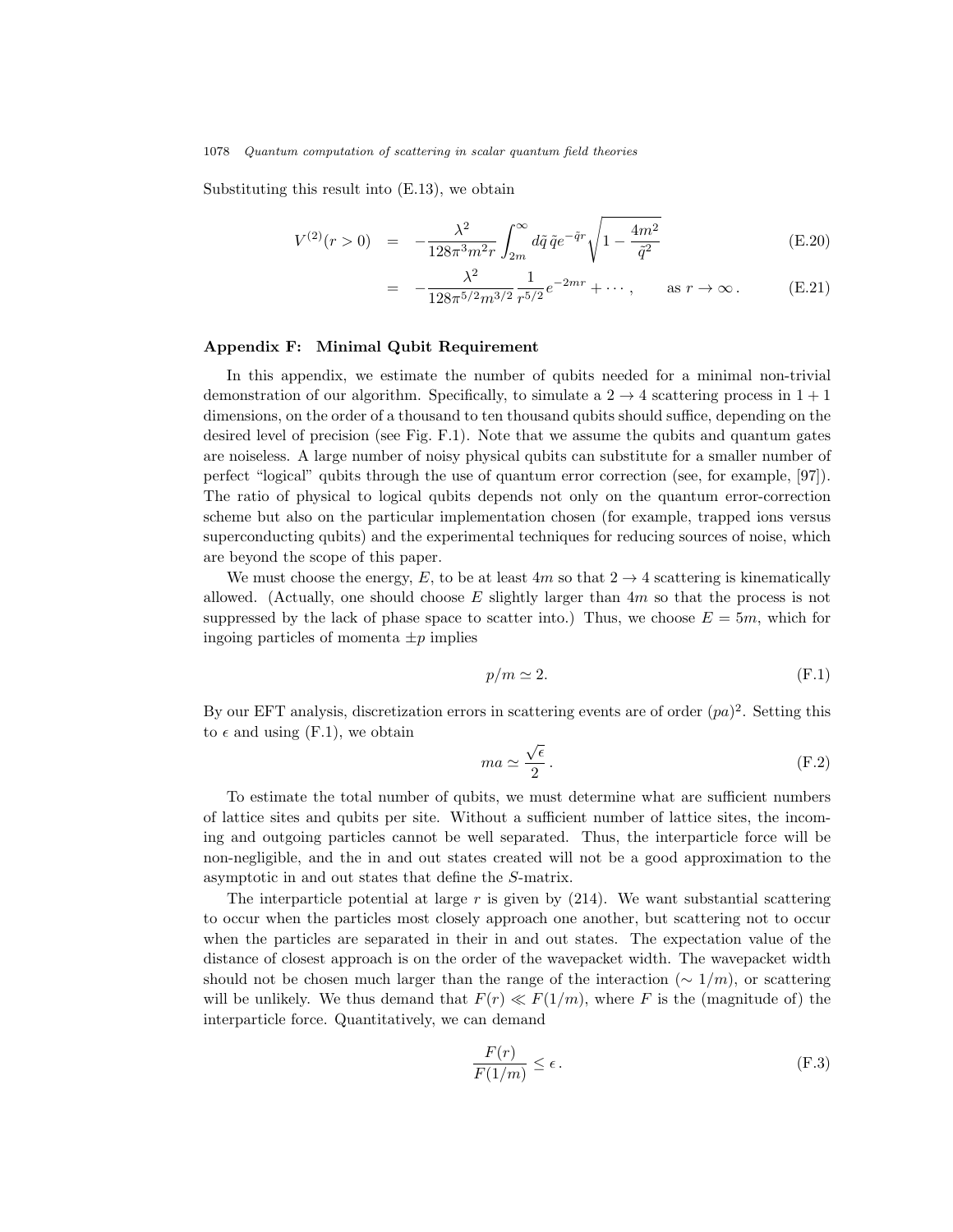

Fig. F.1. The required number of qubits is shown for  $2 \rightarrow 4$  scattering as a function of  $1/\epsilon$ . The insets display the interparticle separation in lattice units  $(r/a)$  and the number of qubits per site  $(n_b)$ , each as a function of 1/ $\epsilon$ . Our estimate N for the total number of qubits is  $6 \times (r/a) \times n_b$ . The prefactor six is chosen (somewhat arbitrarily) to provide enough space for four outgoing particles to be well separated, with an extra factor of 1.5 to allow for the possibility that they are not evenly spaced.

By numerically solving (F.3) and using (F.2), one obtains the left inset in Fig. F.1.

Next, we estimate the necessary number of qubits per site. In §4.1, the constant factors hidden by the big-O notation can easily be restored. Specifically, a sufficient choice is

$$
n_b = \left\lceil \log_2 \left( 1 + \frac{2a^d}{\pi} \left( 1 + \sqrt{\frac{\mathcal{V}}{\epsilon}} \right)^2 \sqrt{\langle \phi^2 \rangle \langle \pi^2 \rangle} \right) \right\rceil. \tag{F.4}
$$

To bound  $\langle \phi^2 \rangle$  and  $\langle \pi^2 \rangle$ , we must estimate the bare quantities  $\lambda_0$  and  $m_0^2$  and then apply Proposition 3 or 4. In  $D = 2$ , one finds perturbatively that

$$
m_0^2 = m^2 - \frac{\lambda}{8\pi} \log \left( \frac{64}{m^2 a^2} \right) + \cdots, \tag{F.5}
$$

$$
\lambda_0 = \lambda + \frac{3\lambda^2}{8\pi m^2} + \cdots. \tag{F.6}
$$

We must now choose a value of  $\lambda$  that is small enough to justify the use of  $V^{(2)}$ , but large enough to make classical calculations at high precision difficult. As concrete examples, we consider the values  $\frac{\lambda}{2\pi m^2} = \frac{1}{3}$  and  $\frac{\lambda}{2\pi m^2} = \frac{1}{10}$ . The results show that  $n_b$  is not very sensitive to the choice of  $\lambda$ , as discussed below.

For  $0.01 \le \epsilon \le 0.1$ , our choices of  $\lambda$  and  $ma$  imply that  $m_0^2 \ge 0$ , and thus the applicable bound on  $\langle \phi^2 \rangle$  and  $\langle \pi^2 \rangle$  is Proposition 3 throughout the entire adiabatic state preparation. By (F.4) and Proposition 3, one obtains  $n_b$  as a function of  $\epsilon$ , as shown in the right inset in Fig. F.1. Replacing  $\frac{\lambda}{2\pi m^2} = \frac{1}{3}$  with  $\frac{\lambda}{2\pi m^2} = \frac{1}{10}$  changes  $n_b$  from 20 to 19 at  $\epsilon = 0.01$  and leaves  $n_b$  unchanged at 13 for  $\epsilon = 0.1$ . Our estimate of the total number of qubits  $N = n_b V$ needed to achieve a given precision  $\epsilon$  is plotted in Fig. F.1.

Finally, let us comment on the asymptotic scaling of the number of qubits required by our algorithm. As discussed above (see (F.2)), to restrict discretization errors to order  $\epsilon$